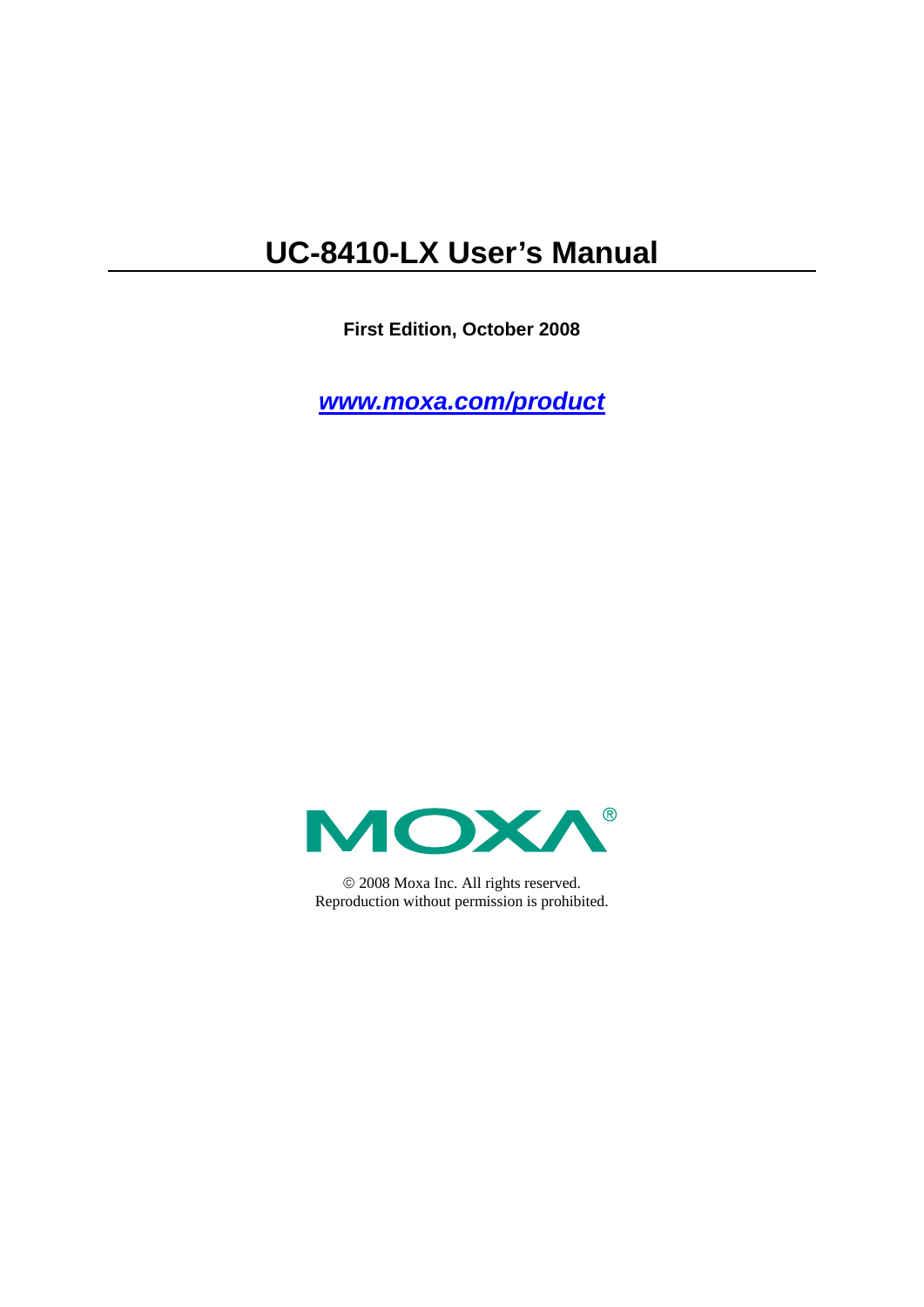## **UC-8410-LX User's Manual**

The software described in this manual is furnished under a license agreement and may be used only in accordance with the terms of that agreement.

### **Copyright Notice**

Copyright © 2008 Moxa Inc. All rights reserved. Reproduction without permission is prohibited.

## **Trademarks**

MOXA is a registered trademark of Moxa Inc. All other trademarks or registered marks in this manual belong to their respective manufacturers.

#### **Disclaimer**

Information in this document is subject to change without notice and does not represent a commitment on the part of Moxa.

Moxa provides this document "as is," without warranty of any kind, either expressed or implied, including, but not limited to, its particular purpose. Moxa reserves the right to make improvements and/or changes to this manual, or to the products and/or the programs described in this manual, at any time.

Information provided in this manual is intended to be accurate and reliable. However, Moxa assumes no responsibility for its use, or for any infringements on the rights of third parties that may result from its use.

This product might include unintentional technical or typographical errors. Changes are periodically made to the information herein to correct such errors, and these changes are incorporated into new editions of the publication.

## **Technical Support Contact Information [www.moxa.com/support](http://www.moxa.com/support)**

#### Moxa Americas:

Toll-free: 1-888-669-2872 Tel: +1-714-528-6777 Fax:  $+1-714-528-6778$ 

#### Moxa China (Shanghai office): Toll-free: 800-820-5036 Tel: +86-21-5258-9955  $Fax: +86-10-6872-3958$

Moxa Europe: Tel: +49-89-3 70 03 99-0

Fax: +49-89-3 70 03 99-99

Moxa Asia-Pacific: Tel: +886-2-8919-1230

Fax: +886-2-8919-1231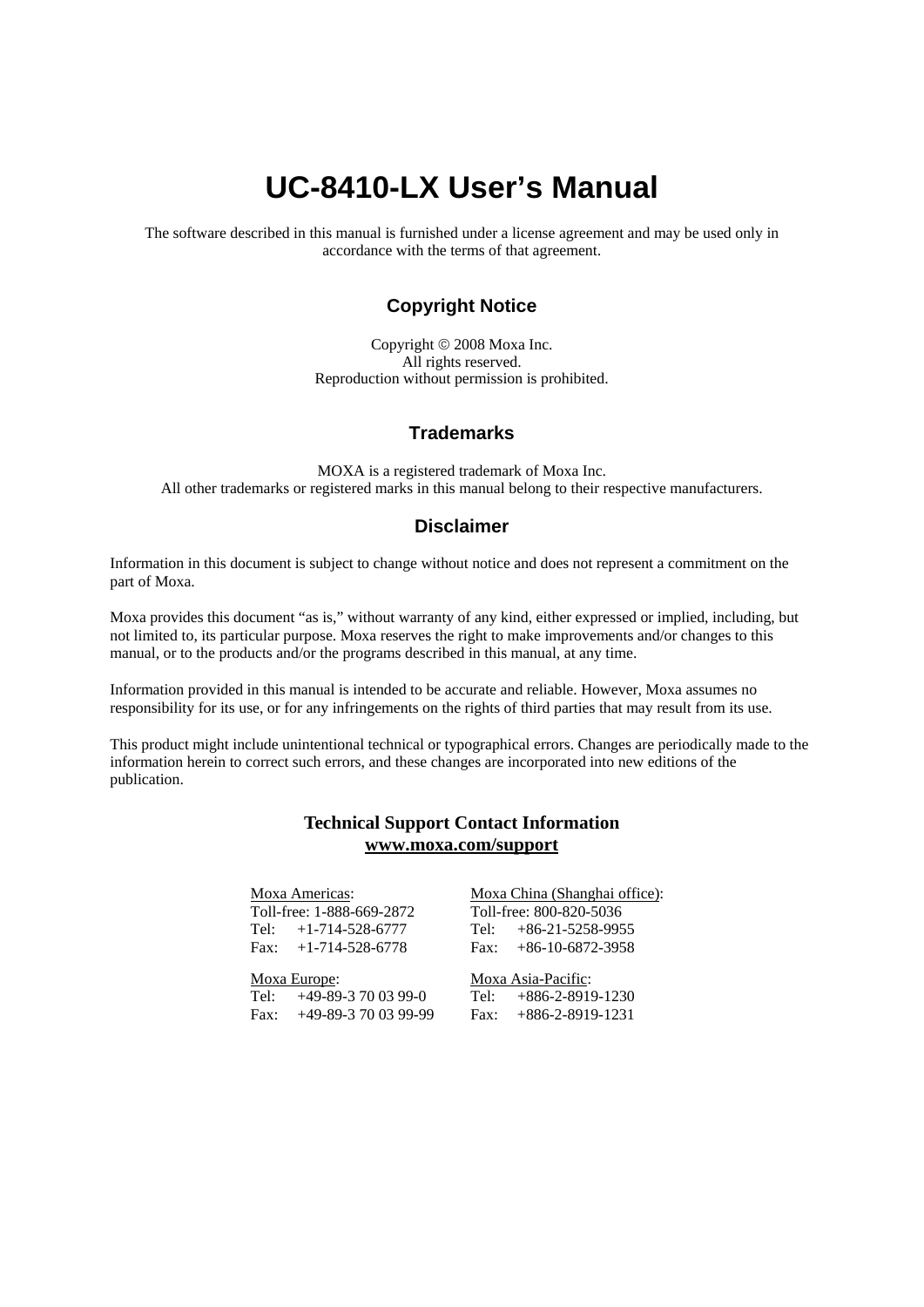## **Table of Contents**

| <b>Chapter 1</b> |  |
|------------------|--|
|                  |  |
|                  |  |
|                  |  |
|                  |  |
| <b>Chapter 2</b> |  |
|                  |  |
|                  |  |
|                  |  |
|                  |  |
|                  |  |
|                  |  |
|                  |  |
|                  |  |
|                  |  |
|                  |  |
|                  |  |
|                  |  |
|                  |  |
| <b>Chapter 3</b> |  |
|                  |  |
|                  |  |
|                  |  |
|                  |  |
|                  |  |
|                  |  |
|                  |  |
|                  |  |
|                  |  |
|                  |  |
|                  |  |
|                  |  |
|                  |  |
|                  |  |
|                  |  |
|                  |  |
|                  |  |
| <b>Chapter 4</b> |  |
|                  |  |
|                  |  |
|                  |  |
|                  |  |
|                  |  |
|                  |  |
|                  |  |
|                  |  |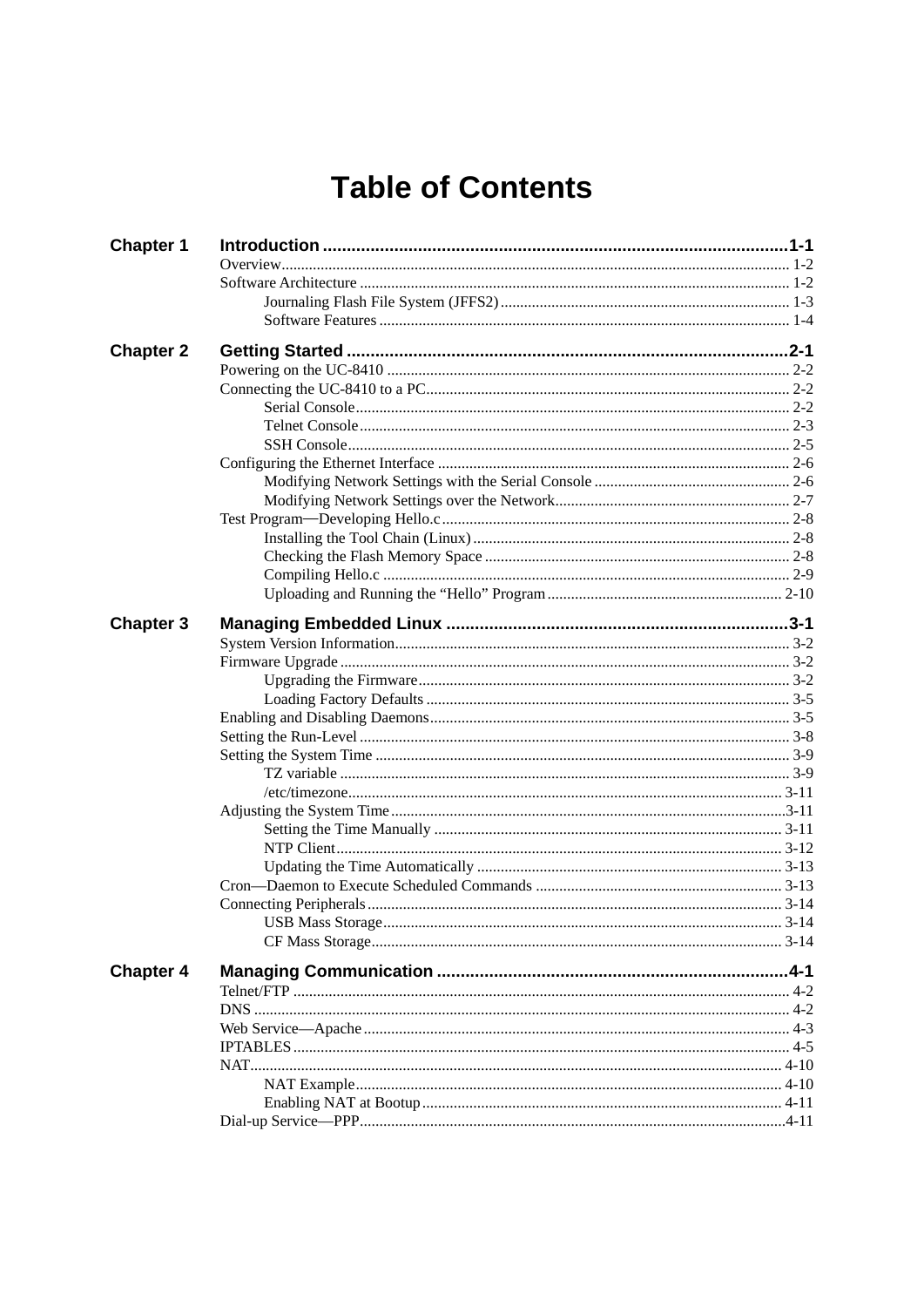| <b>Chapter 5</b>  |  |
|-------------------|--|
|                   |  |
|                   |  |
|                   |  |
|                   |  |
|                   |  |
|                   |  |
|                   |  |
|                   |  |
|                   |  |
|                   |  |
|                   |  |
|                   |  |
| <b>Appendix A</b> |  |
|                   |  |
|                   |  |
|                   |  |
|                   |  |
|                   |  |
|                   |  |
|                   |  |
|                   |  |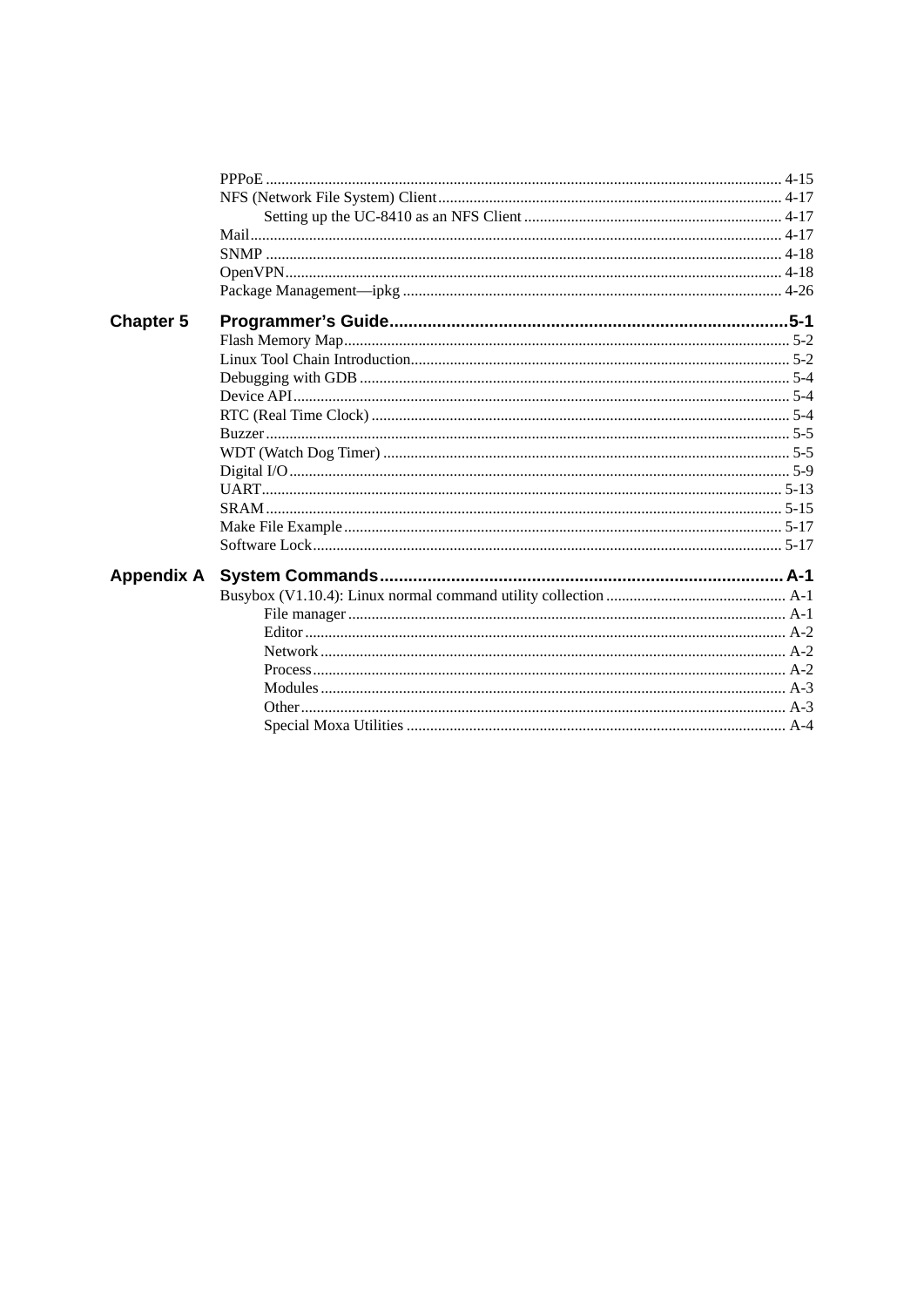# 1 **Introduction**

<span id="page-4-1"></span><span id="page-4-0"></span>Welcome to the Moxa UC-8400 Series of RISC-based communication platforms.

The UC-8410 embedded computer comes with 8 RS-232/422/485 serial ports, 3 Ethernet ports, 4 digital input channels, 4 digital output channels, a CompactFlash socket, and 2 USB 2.0 ports.

The UC-8410 computer uses the Intel XScale IXP-435 533 MHz RISC CPU. This powerful computing engine supports several useful communication functions, but will not generate too much heat. The built-in 16 MB NORFlash ROM can be used to store the operating system, and 256 MB SDRAM gives you enough memory to run your application software directly on the UC-8410. Moreover, the 32 MB NAND Flash provides the capacity for data storage.

The UC-8410 computer supports RS-232/422/485 serial ports, digital I/O, and has three LAN ports, making it ideal as a communication platform for industrial applications that require network redundancy.

Pre-installed with the Linux 2.6 platform, the UC-8410 provides an open software operating system for software program development. Software written for a desktop PC can be easily ported to the UC-8410 platform by using a common compiler, without needing to modify the code. This makes the UC-8410 an optimal solution for your industrial applications with the minimal cost and effort.

In addition to the standard model, a wide temperature version (-40 to 75°C) of the UC-8410 is also available for use in harsh industrial environments.

In this chapter, we cover the following topics:

#### **[Overview](#page-5-1)**

#### **[Software Architecture](#page-5-2)**

- ¾ [Journaling Flash File System \(JFFS2\)](#page-6-1)
- $\triangleright$  [Software Features](#page-7-1)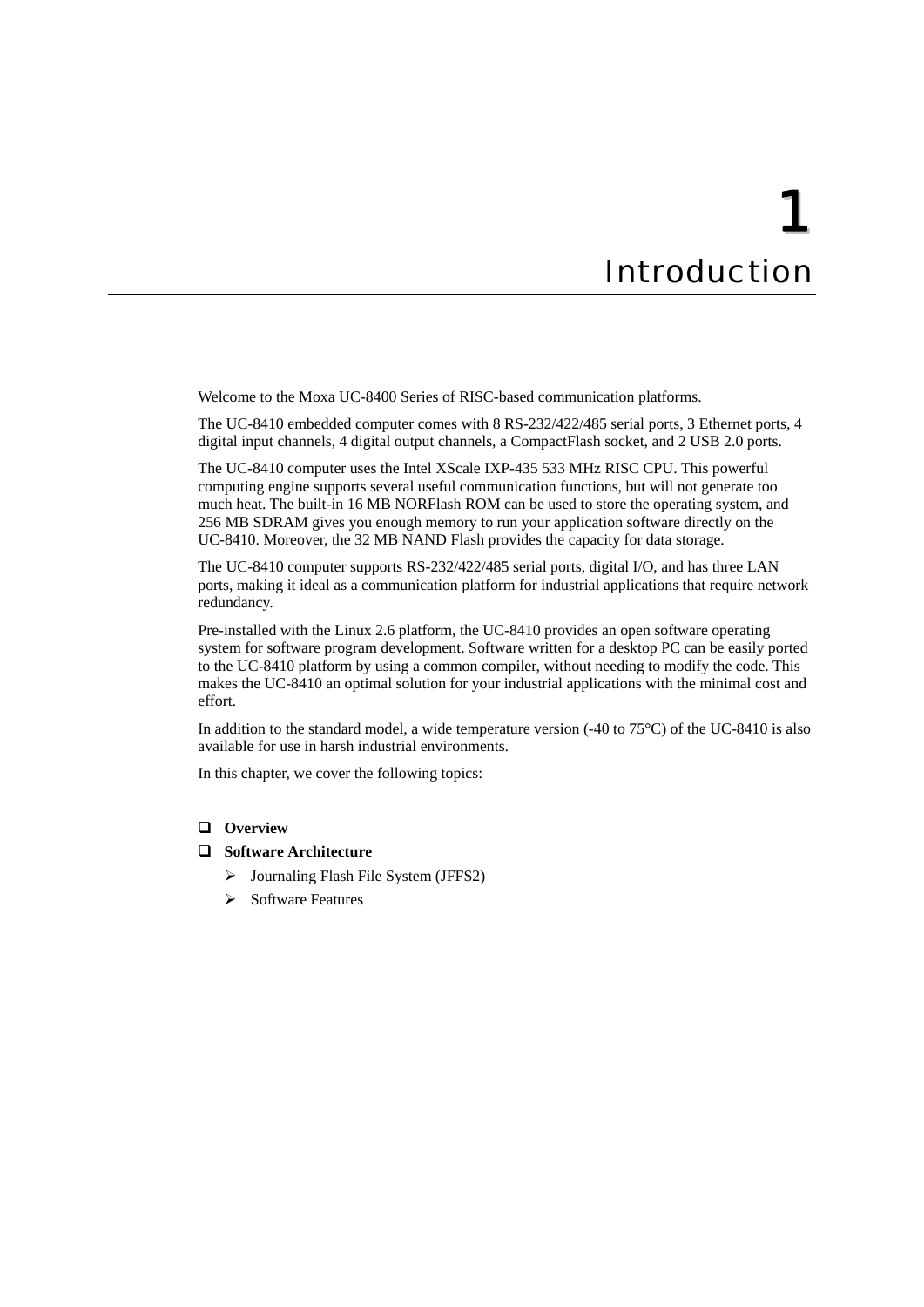## <span id="page-5-1"></span><span id="page-5-0"></span>**Overview**

The UC-8410 computer, which features a RISC CPU, RAM memory, serial ports for connecting RS-232/422/485 devices, and 3 10/100 Mbps Ethernet ports, is designed for embedded applications.

The UC-8410 uses an Intel XScale IXP-435 533 Mhz RISC CPU. Unlike the X86 CPU, which uses a CISC design, the RISC architecture and modern semiconductor technology provide this computer with a powerful computing engine and communication functions, but without generating a lot of heat. The built-in 16 MB NOR Flash ROM can be used to store the operating system, and 256 MB of SDRAM gives you enough memory to run your application software directly on the UC-8410. Moreover, the 32 MB NAND Flash provides the capacity for data storage. In addition, the network capability provided by the 3 LAN ports built into the RISC CPU combined with the ability to control connected serial devices makes the UC-8410 an ideal communication platform for data acquisition and industrial control applications.

The UC-8410's pre-installed open source Linux operating system can run software written for desktop PCs, provided the software is ported to the computer with a GNU cross compiler. The process is easy, straightforward, and your programmer will not need to modify the source code. The OS, device drivers (e.g., Ethernet, SRAM, watchdog, and Buzzer control) and your own applications, can all be stored in the NOR Flash memory.

## <span id="page-5-2"></span>**Software Architecture**

The Linux operating system that comes pre-installed on the UC-8410 follows the standard Linux architecture, making it easy to run programs that follow the POSIX standard. Program porting is done with the GNU Tool Chain provided by Moxa. In addition to Standard POSIX APIs, device drivers for the buzzer, SRAM and watchdog controls, and UART are also included in the Linux OS.

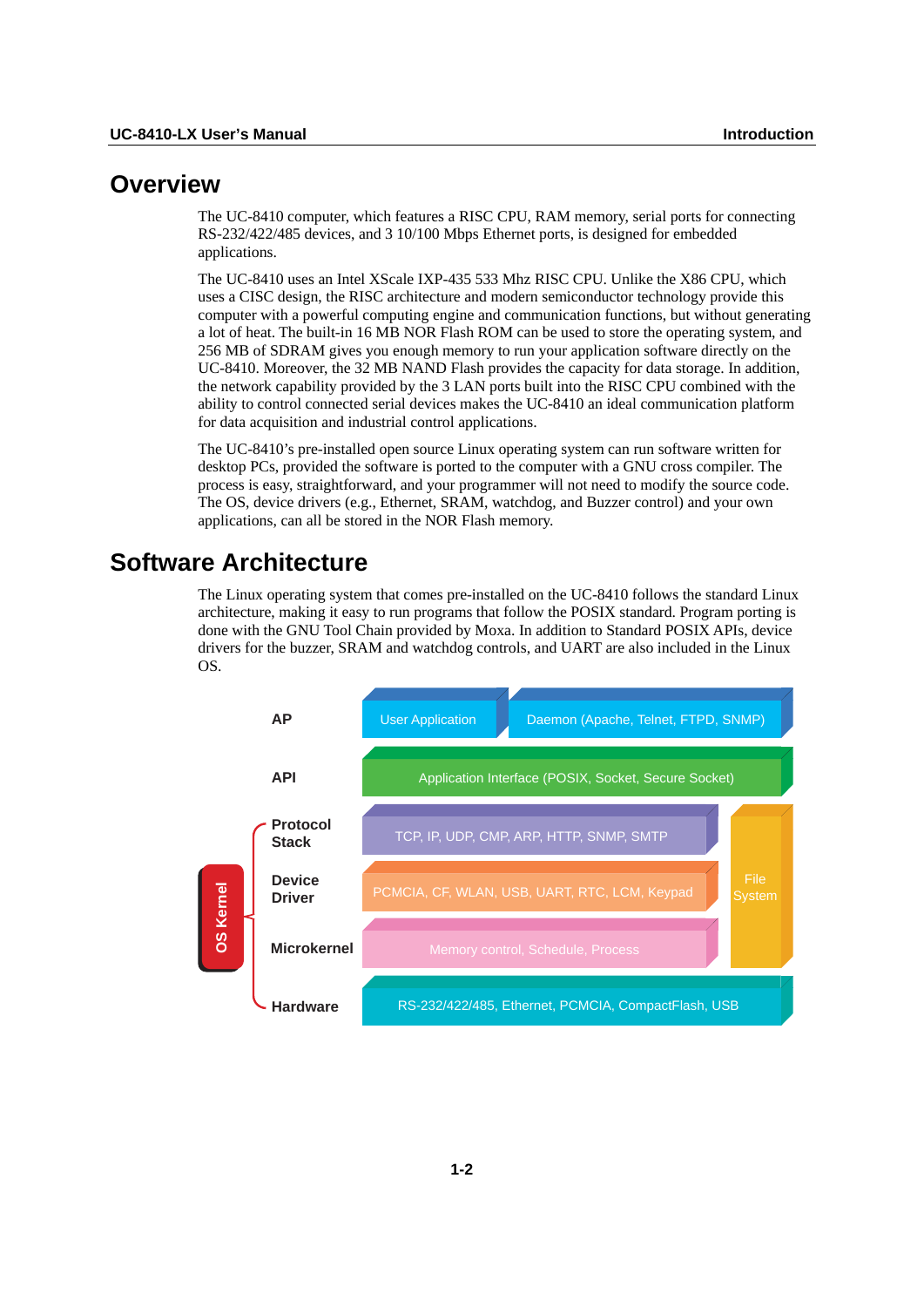<span id="page-6-0"></span>The UC-8410's built-in Flash ROM is divided into **Boot Loader**, **Linux Kernel**, **Root File System**, and **User Root File System** partitions.

In order to prevent user applications from crashing the Root File System, the UC-8410 uses a specially designed **Root File System with Protected Configuration** for emergency use. This **Root File System** comes with serial and Ethernet communication capability for users to load the **Factory Default Image** file. The user directory saves the user's settings and application.

To improve system reliability, the UC-8410 has a built-in mechanism that prevents the system from crashing. When the Linux kernel boots up, the kernel will mount the root file system for read only, and then enable services and daemons. During this time, the kernel will start searching for system configuration parameters via *rc* or *inittab*.

Normally, the kernel uses the Root File System to boot up the system. The Root File System is protected, and cannot be changed by the user, providing a "safe" zone.

For more information about memory map and programming, refer to Chapter 5, "Programmer's Guide."

## <span id="page-6-1"></span>Journaling Flash File System (JFFS2)

The User Root File System in the flash memory is formatted with the **Journaling Flash File System (JFFS2).** The formatting process places a compressed file system in the flash memory, transparent to the user.

The Journaling Flash File System (JFFS2), which was developed by Axis Communications in Sweden, puts a file system directly on the flash, instead of emulating a block device. It is designed for use on flash-ROM chips and recognizes the special write requirements of a flash-ROM chip. JFFS2 implements wear-leveling to extend the life of the flash disk, and stores the flash directory structure in the RAM. A log-structured file system is maintained at all times. The system is always consistent, even if it encounters crashes or improper power-downs, and does not require *fsck* (file system check) on boot-up.

JFFS2 is the newest version of JFFS. It provides improved wear-leveling and garbage-collection performance, improved RAM footprint and response to system-memory pressure, improved concurrency and support for suspending flash erases, marking of bad sectors with continued use of the remaining good sectors (which enhances the write-life of the devices), native data compression inside the file system design, and support for hard links.

The key features of JFFS2 are:

- Targets the Flash ROM directly
- Robustness
- Consistency across power failures
- No integrity scan (fsck) is required at boot time after normal or abnormal shutdown
- Explicit wear leveling
- Transparent compression

Although JFFS2 is a journaling file system, this does not preclude the loss of data. The file system will remain in a consistent state after power failures and will always be mountable. However, if the board is powered down during a write then the incomplete write will be rolled back on the next boot, but writes that have already been completed will not be affected.

#### **Additional information about JFFS2 is available at:**

<http://sources.redhat.com/jffs2/jffs2.pdf> <http://developer.axis.com/software/jffs/> <http://www.linux-mtd.infradead.org/>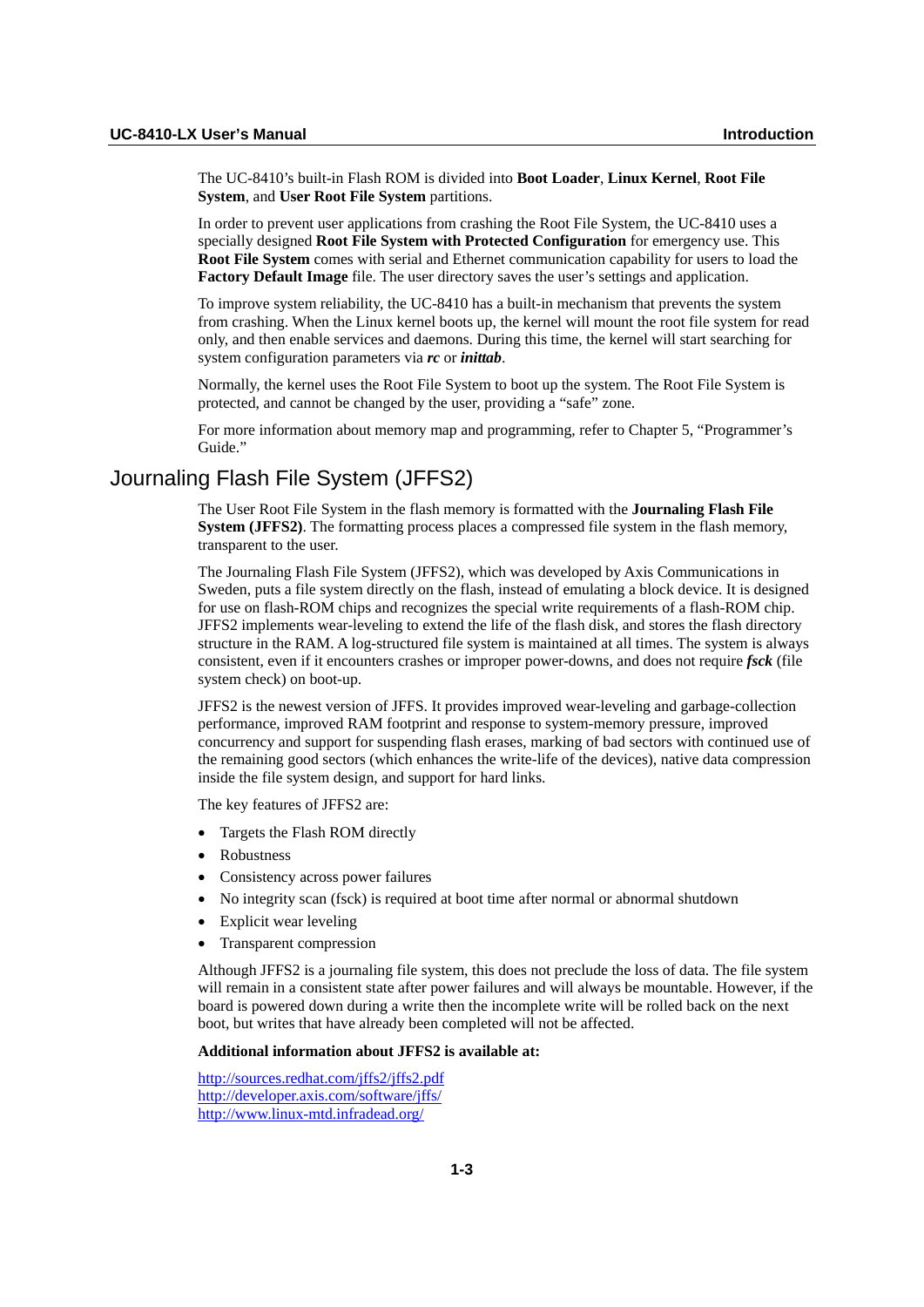## <span id="page-7-1"></span><span id="page-7-0"></span>Software Features

| <b>Operating System</b>     |                                                                                                                             |  |  |  |
|-----------------------------|-----------------------------------------------------------------------------------------------------------------------------|--|--|--|
| <b>Boot Loader</b>          | Redboot                                                                                                                     |  |  |  |
| Kernel                      | Linux 2.6.23                                                                                                                |  |  |  |
| <b>Protocol Stack</b>       | ARP, PPP, CHAP, PAP, IPv4, ICMP, TCP, UDP, DHCP, FTP, SNMP<br>V1/V2, HTTP, NTP, NFS, SMTP, SSH 1.0/2.0, SSL, Telnet, PPPoE, |  |  |  |
|                             | OpenVPN                                                                                                                     |  |  |  |
| File System                 | JFFS2, NFS, Ext2, Ext3, VFAT/FAT                                                                                            |  |  |  |
| OS shell command            | bash                                                                                                                        |  |  |  |
| Busybox                     | Linux normal command utility collection                                                                                     |  |  |  |
| <b>Utilities</b>            |                                                                                                                             |  |  |  |
| tinylogin                   | login and user manager utility                                                                                              |  |  |  |
| telnet                      | telnet client program                                                                                                       |  |  |  |
| ftp                         | FTP client program                                                                                                          |  |  |  |
| smtpclient<br>email utility |                                                                                                                             |  |  |  |
| scp                         | Secure file transfer Client Program                                                                                         |  |  |  |
| <b>Daemons</b>              |                                                                                                                             |  |  |  |
| pppd                        | dial in/out over serial port daemon                                                                                         |  |  |  |
| snmpd                       | snmpd agent daemon                                                                                                          |  |  |  |
| telnetd                     | telnet server daemon                                                                                                        |  |  |  |
| inetd                       | TCP server manager program                                                                                                  |  |  |  |
| ftpd                        | ftp server daemon                                                                                                           |  |  |  |
| apache                      | web server daemon                                                                                                           |  |  |  |
| sshd                        | secure shell server                                                                                                         |  |  |  |
| openvpn                     | virtual private network                                                                                                     |  |  |  |
| <b>Linux Tool Chain</b>     |                                                                                                                             |  |  |  |
| Gcc (V4.2.1)                | $C/C++$ Cross Compiler                                                                                                      |  |  |  |
| GDB (V6.3)                  | Source Level Debug Server                                                                                                   |  |  |  |
| Glibc (V2.2.5)              | <b>POSIX</b> standard C library                                                                                             |  |  |  |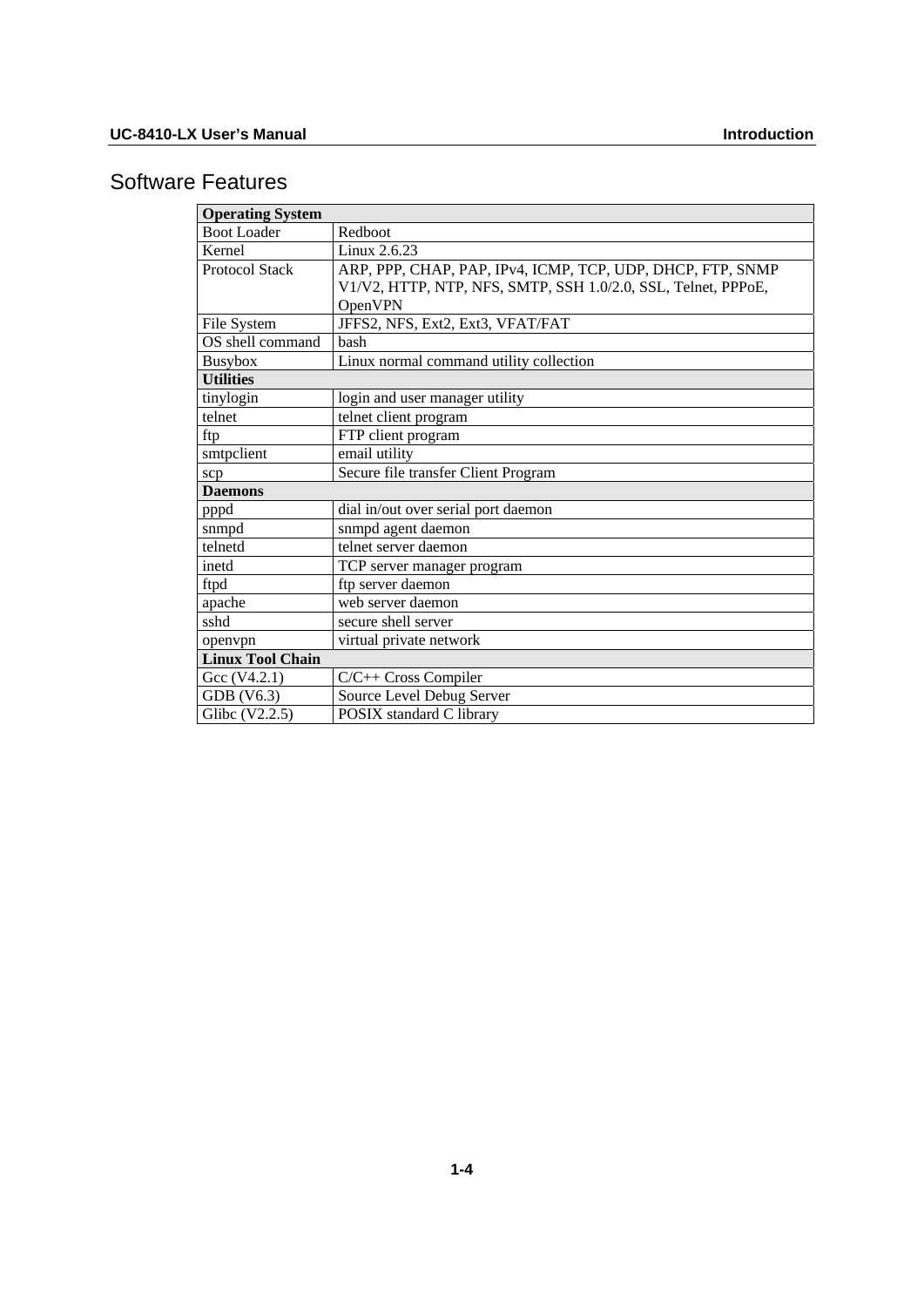# 2 **Getting Started**

<span id="page-8-1"></span><span id="page-8-0"></span>In this chapter, we explain how to connect the UC-8410, turn on the power, and then get started with programming and using other functions.

The following topics are covered:

#### **[Powering on the UC-8410](#page-9-1)**

#### **[Connecting the UC-8410 to a PC](#page-9-2)**

- $\triangleright$  [Serial Console](#page-9-3)
- ¾ [Telnet Console](#page-10-1)
- > [SSH Console](#page-12-1)

#### **[Configuring the Ethernet Interface](#page-13-1)**

- $\triangleright$  [Modifying Network Settings with the Serial Console](#page-13-2)
- ¾ [Modifying Network Settings over the Network](#page-14-1)

#### **Test Program─[Developing Hello.c](#page-15-1)**

- $\triangleright$  [Installing the Tool Chain \(Linux\)](#page-15-2)
- $\triangleright$  [Checking the Flash Memory Space](#page-15-3)
- $\triangleright$  [Compiling Hello.c](#page-16-1)
- ¾ [Uploading and Running the "Hello" Program](#page-17-1)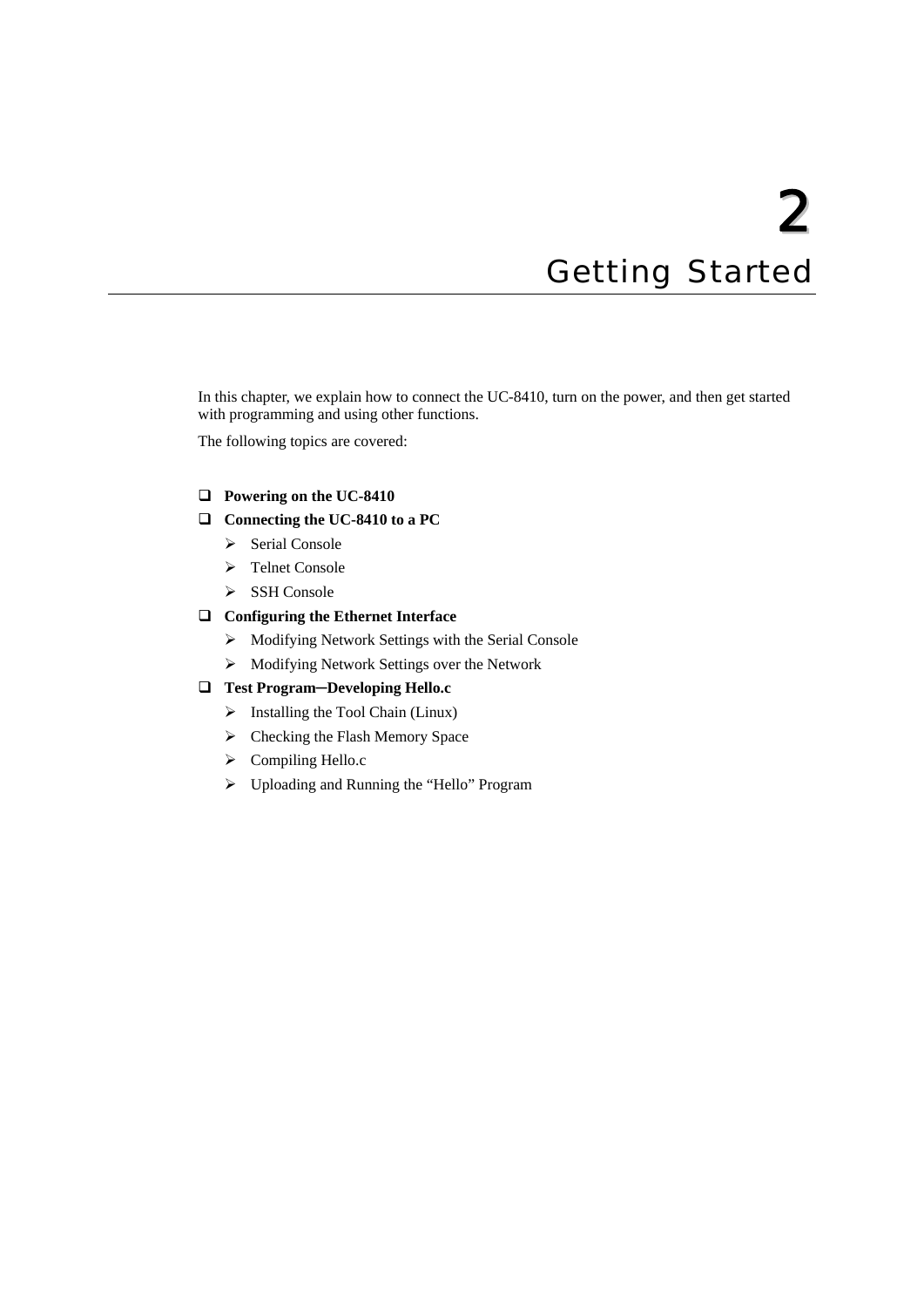## <span id="page-9-1"></span><span id="page-9-0"></span>**Powering on the UC-8410**

Connect the SG wire to the Shielded Contact located in the upper left corner of the UC-8410, and then power on the computer by connecting it to the power adaptor. It takes about 30 to 60 seconds for the system to boot up. Once the system is ready, the Ready LED will light up, and the model name of the computer will appear on the LCM display.



#### **ATTENTION**

After connecting the UC-8410 to the power supply, it will take about 16 seconds for the operating system to boot up. The green Ready LED will not turn on until the operating system is ready.

## <span id="page-9-2"></span>**Connecting the UC-8410 to a PC**

There are two ways to connect the UC-8410 to a PC: directly through the serial console port, or by Telnet over the network.

## <span id="page-9-3"></span>Serial Console

The serial console port gives users a convenient way of connecting to the UC-8410's console utility. This method is particularly useful when using the computer for the first time. The signal is transmitted over a direct serial connection, so you do not need to know either of its 3 IP addresses in order to connect to the UC-8410.

Use the serial console port settings shown below.

| <b>Baudrate</b>     | 115200 bps |
|---------------------|------------|
| <b>Parity</b>       | None       |
| Data bits           | 8          |
| <b>Stop bits</b>    |            |
| <b>Flow Control</b> | None       |
| <b>Terminal</b>     | VT100      |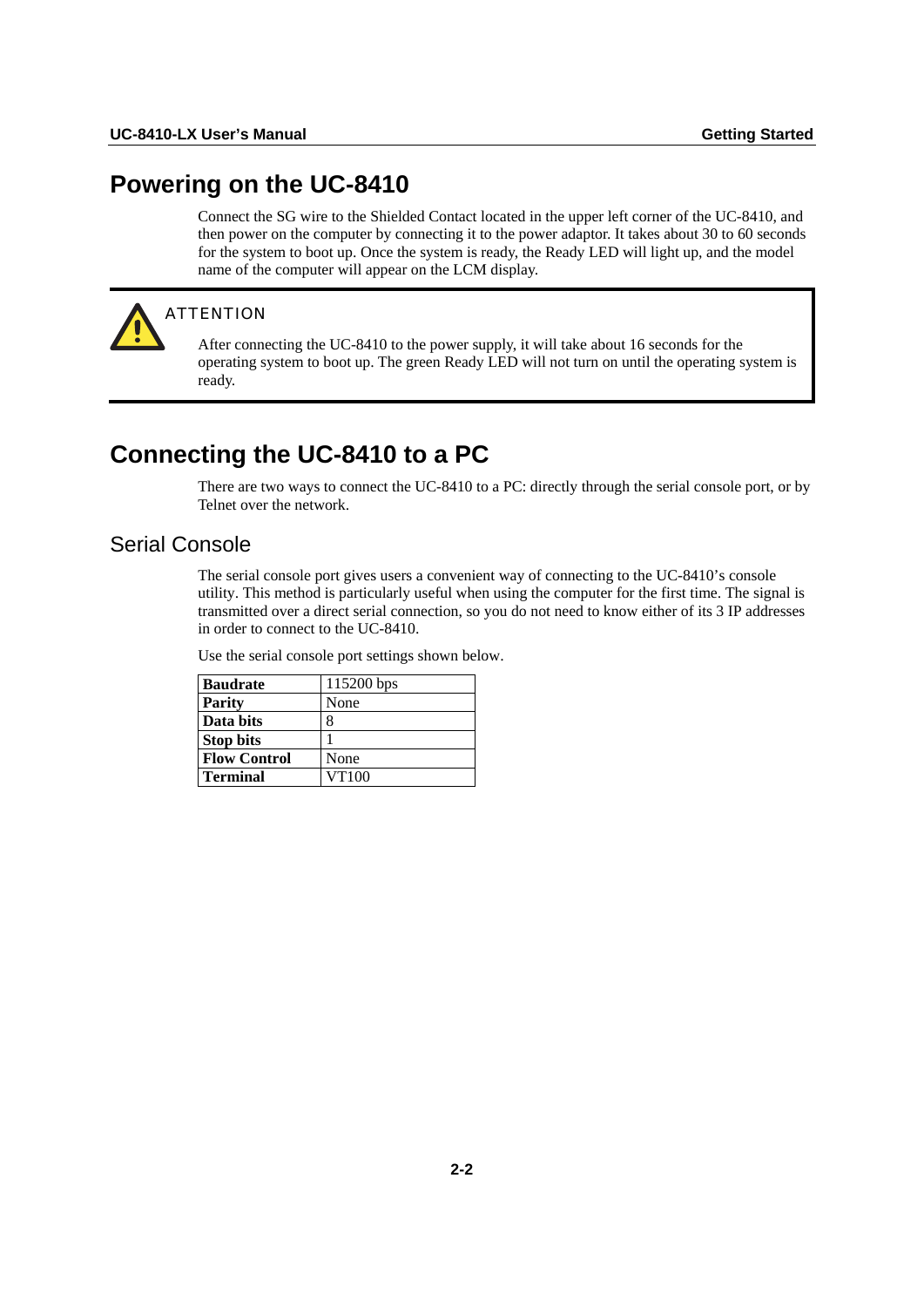<span id="page-10-0"></span>Once the connection is established, the following window will open.

| 2 NCOM1 - 超級終端機                                                                                                                             |   |  |  |  |
|---------------------------------------------------------------------------------------------------------------------------------------------|---|--|--|--|
| 檔案(E) 編輯(E) 檢視(Y) 呼叫(C) 轉送(T) 説明(H)                                                                                                         |   |  |  |  |
| $D \ncong \ncong \mathbb{Z}$<br>$\blacksquare$<br>ਿੰਗਿ                                                                                      |   |  |  |  |
| Moxa Embedded Linux, Professional Edition                                                                                                   | A |  |  |  |
| Moxa login: root<br>Password:                                                                                                               |   |  |  |  |
| ####<br>####<br>######<br>********* ******<br>##<br>###<br>####<br>###<br>####<br>###<br>###<br>####                                        |   |  |  |  |
| ###<br>###<br>###<br>###<br>###<br>##<br>###<br>###<br>##<br>###<br>####<br>####<br>##<br>₩<br>####<br>###<br>### ##<br># ##<br>###<br>#### |   |  |  |  |
| ####<br># ##<br>###<br>####<br>₩<br>##<br>##<br>## ###<br>##<br>##<br>##<br>₩<br>###<br>##<br>####                                          |   |  |  |  |
| ##<br>##<br>##<br>##<br>##<br>###<br>#<br>#######<br>##<br>##<br>₩<br>##<br>###<br>###<br>#####<br>##<br>₩                                  |   |  |  |  |
| ##<br>###<br>##<br>###<br>###<br>###<br>##<br>###<br>Ħ<br>##<br>###<br>##<br>##<br>##<br>###<br>##<br>##<br>##                              |   |  |  |  |
| ##<br>#<br>##<br>###<br>##<br>###<br>#<br>##<br>##<br>######<br>#<br>######<br>########<br>*********************<br>######                  |   |  |  |  |
| For further information check:                                                                                                              |   |  |  |  |
| http://www.moxa.com/                                                                                                                        |   |  |  |  |
| Mount user file system.                                                                                                                     |   |  |  |  |
| root@Moxa:~#                                                                                                                                |   |  |  |  |
| 擷   列印<br>SCROLL<br><b>CAPS</b><br><b>NUM</b><br>連線 00:14:40<br><b>ANSIW</b><br>115200 8-N-1                                                |   |  |  |  |

To log in, type the Login name and password as requested. The default values are both root:

**Login: root Password: root** 

## <span id="page-10-1"></span>Telnet Console

If you know at least one of the IP addresses and netmasks, you can use Telnet to connect to the UC-8410's console utility. The default IP address and Netmask for each of the ports are given below:

|                  | Default IP Address | Netmask       |
|------------------|--------------------|---------------|
| LAN <sub>1</sub> | 192.168.3.127      | 255.255.255.0 |
| LAN <sub>2</sub> | 192.168.4.127      | 255.255.255.0 |
| LAN <sub>3</sub> | 192.168.5.127      | 255.255.255.0 |

Use a cross-over Ethernet cable to connect directly from your PC to the UC-8410. You should first modify your PC's IP address and netmask so that your PC is on the same subnet as one of the UC-8410's LAN ports. For example, if you connect to LAN 1, you can set your PC's IP address to 192.168.3.126 and netmask to 255.255.255.0. If you connect to LAN 2, you can set your PC's IP address to 192.168.4.126 and netmask to 255.255.255.0.

To connect to a hub or switch connected to your local LAN, use a straight-through Ethernet cable. The default IP addresses and netmasks are shown above. To log in, type the Login name and password as requested. The default values are both root:

**Login: root Password: root**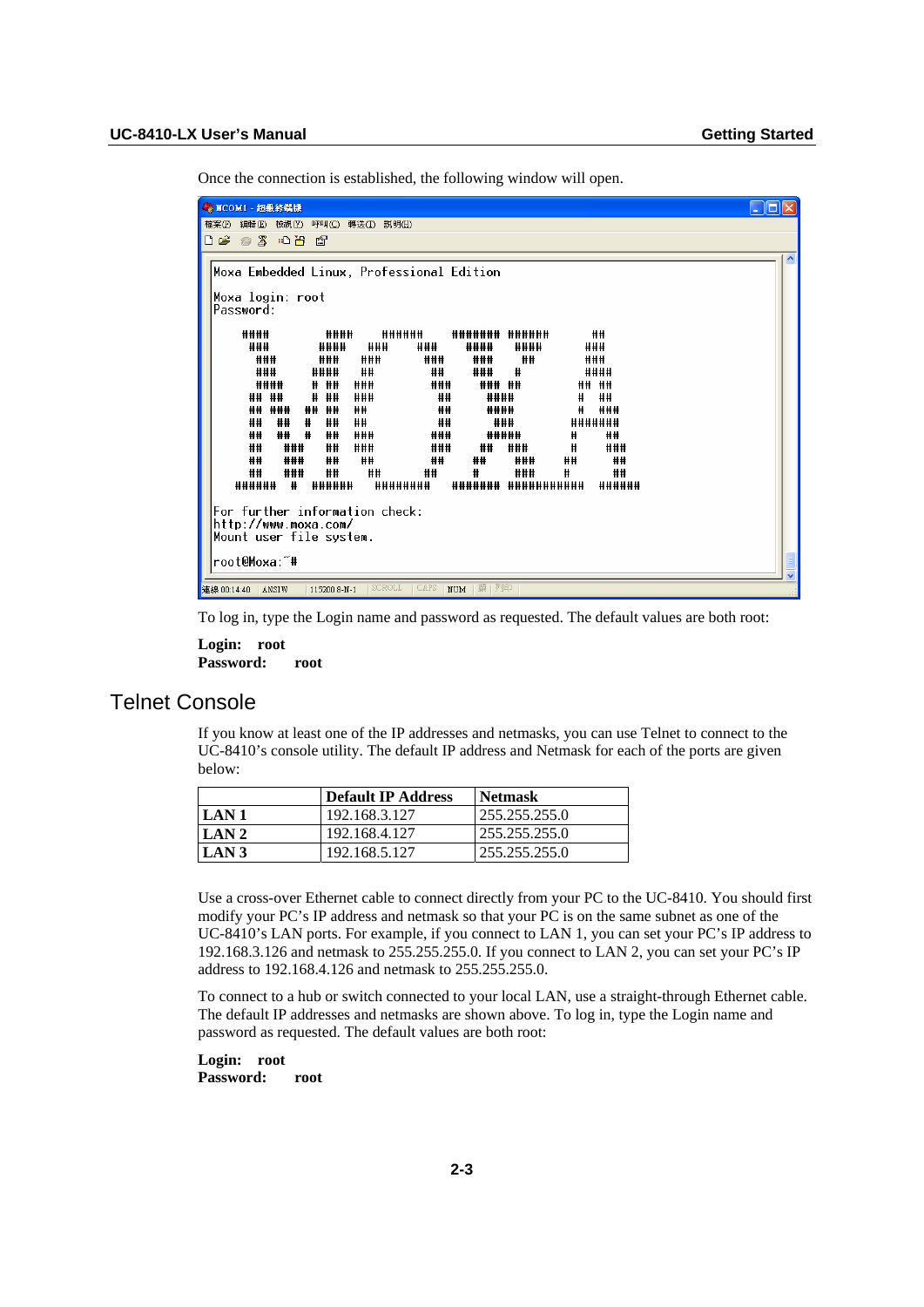|                               |                                                 |      |     |          | ov Telnet 192.168.27.129 |     |                                           |         |            |                      |         | $ \Box$ $x$              |  |
|-------------------------------|-------------------------------------------------|------|-----|----------|--------------------------|-----|-------------------------------------------|---------|------------|----------------------|---------|--------------------------|--|
|                               |                                                 |      |     |          |                          |     | Moxa Embedded Linux, Professional Edition |         |            |                      |         | ٠                        |  |
| Moxa login: root<br>Password: |                                                 |      |     |          |                          |     |                                           |         |            |                      |         |                          |  |
|                               | ####                                            |      |     |          | ####                     |     | ######                                    | ####### | ######     |                      | ##      |                          |  |
|                               | ###                                             |      |     |          | ####                     | ### | ###                                       | ####    | ####       |                      | ###     |                          |  |
|                               | ###                                             |      |     |          | ###                      | ### | ###                                       | ###     | ##         |                      | ###     |                          |  |
|                               | ###                                             |      |     |          | ####                     | ##  | ##                                        | ###     | Ħ          |                      | ####    |                          |  |
|                               |                                                 | #### |     |          | # ##                     | ### | ###                                       | ### ##  |            |                      | ## ##   |                          |  |
|                               | ## ##                                           |      |     | #        | ##                       | ### | ##                                        | ####    |            | $\pmb{\mathfrak{m}}$ | ##      |                          |  |
|                               | ##                                              | ###  |     | ##       | ##                       | ##  | ##                                        | ####    |            | Ħ                    | ###     |                          |  |
|                               | ##                                              | ##   |     | $\sharp$ | ##                       | ##  | ##                                        |         | ###        |                      | ####### |                          |  |
|                               | ##                                              | ##   |     | $\#$     | ##                       | ### | ###                                       |         | #####      | #                    | ##      |                          |  |
|                               | ##                                              |      | ### |          | ##                       | ### | ###                                       | ##      | ###        | $\sharp$             | ###     |                          |  |
|                               | ##                                              |      | ### |          | ##                       | ##  | ##                                        | ##      | ###        | ##                   | ##      |                          |  |
|                               | ##                                              |      | ### |          | ##                       | ##  | ##                                        | #       | ###        | $\#$                 | ##      |                          |  |
|                               | ######                                          |      | #   |          | ######                   |     | ########                                  | ####### | ########## |                      | ######  |                          |  |
|                               |                                                 |      |     |          |                          |     |                                           |         |            |                      |         |                          |  |
|                               |                                                 |      |     |          |                          |     | For further information check:            |         |            |                      |         |                          |  |
|                               | http://www.moxa.com/<br>Mount user file system. |      |     |          |                          |     |                                           |         |            |                      |         |                          |  |
|                               |                                                 |      |     |          |                          |     |                                           |         |            |                      |         |                          |  |
| root@Moxa:~#                  |                                                 |      |     |          |                          |     |                                           |         |            |                      |         | $\overline{\phantom{a}}$ |  |

You can proceed with configuring network settings of the target computer when you reach the bash command shell. Configuration instructions are given in the next section.



#### **ATTENTION**

#### **Serial Console Reminder**

Remember to choose VT100 as the terminal type. Use cable CBL-4PINDB9F-150, which comes with the UC-8410, to connect to the serial console port.

#### **Telnet Reminder**

When connecting to the UC-8410 over a LAN, you must configure your PC's Ethernet IP address to be on the same subnet as the UC-8410 you wish to connect to. If you do not get connected on the first try, re-check the IP settings, and then unplug and re-plug the UC-8410's power cord.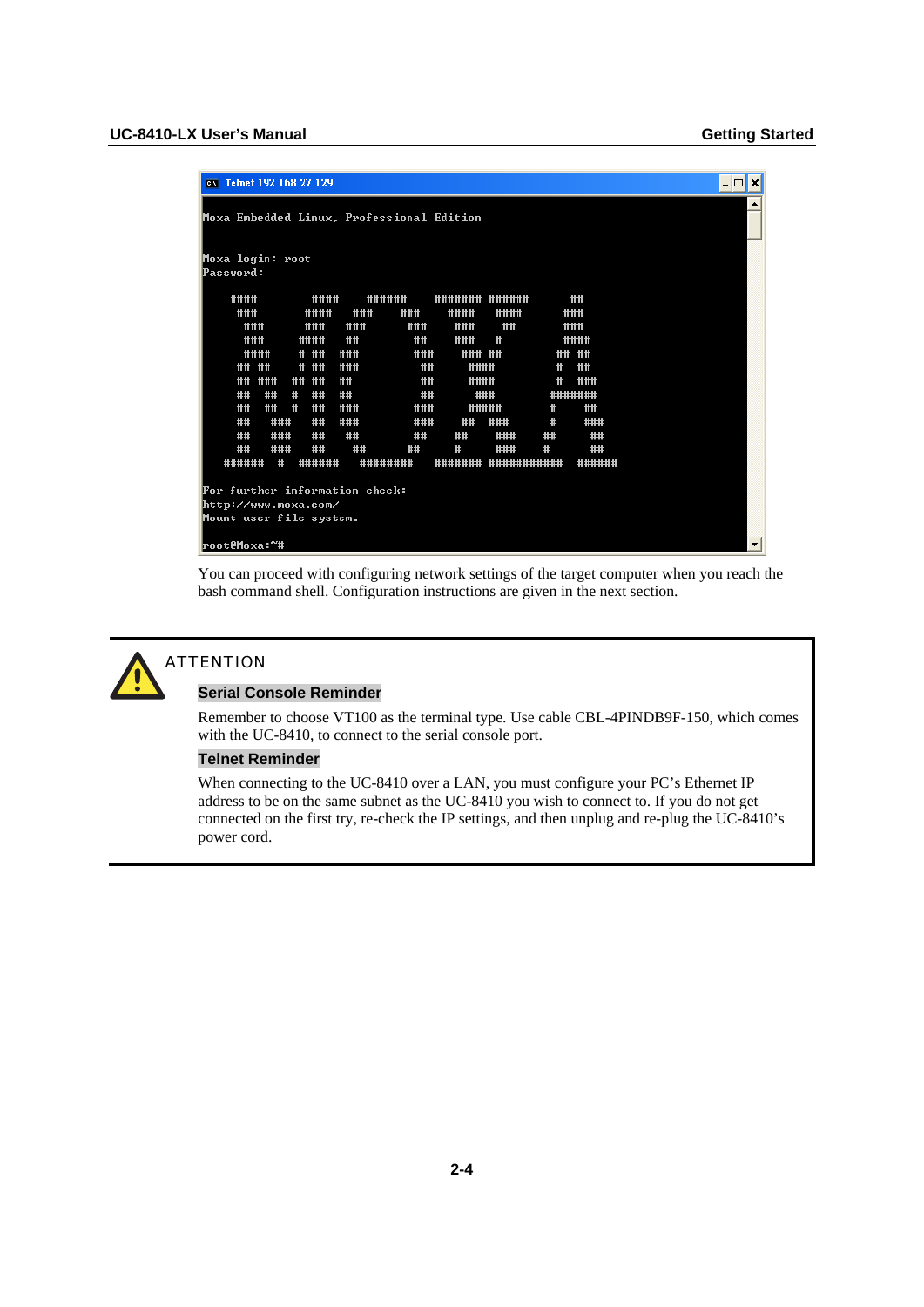## <span id="page-12-1"></span><span id="page-12-0"></span>SSH Console

The UC-8410 supports an SSH console to provide users with better security options.

## **Windows Users**

Click on the link<http://www.chiark.greenend.org.uk/~sgtatham/putty/download.html> to download PuTTY (free software) to set up an SSH console for the UC-8410 in a Windows environment. The following figure shows a simple example of the configuration that is required.

| <b>Next PuTTY</b> Configuration  |  |                                                                             |  |  |  |  |  |
|----------------------------------|--|-----------------------------------------------------------------------------|--|--|--|--|--|
| Category:                        |  |                                                                             |  |  |  |  |  |
| ⊟- Session                       |  | Basic options for your PuTTY session                                        |  |  |  |  |  |
| lillar Logging                   |  | Specify your connection by host name or IP address                          |  |  |  |  |  |
| ⊟⊹ Terminal.                     |  | Host Name (or IP address)<br>Port                                           |  |  |  |  |  |
| ⊱ Keyboard                       |  | 192.168.27.122<br>22                                                        |  |  |  |  |  |
| i⊶ Belli                         |  |                                                                             |  |  |  |  |  |
| <b>E</b> eatures<br>⊟- Window    |  | Protocol:<br>$\bigcirc$ Telnet<br>$\bigcirc$ Rlogin<br>$\odot$ SSH<br>○ Raw |  |  |  |  |  |
| ⊱ Appearance                     |  |                                                                             |  |  |  |  |  |
| — Behaviour                      |  | Load, save or delete a stored session                                       |  |  |  |  |  |
| — Translation                    |  | Saved Sessions                                                              |  |  |  |  |  |
| $\mathrel{\mathop:}=$ Selection. |  | <b>Embedded Computer</b>                                                    |  |  |  |  |  |
| <sup>i…</sup> Colours            |  | Default Settings                                                            |  |  |  |  |  |
| ⊟- Connection.                   |  | Load<br>192.168.27.121                                                      |  |  |  |  |  |
| l… Data                          |  | 192.168.27.127<br>Saye                                                      |  |  |  |  |  |
| l— Proxv                         |  | 192.168.27.128<br>195.226.66.181                                            |  |  |  |  |  |
| l— Telnet                        |  | Delete<br><b>Embedded Computer</b>                                          |  |  |  |  |  |
| ∣— Rlogin                        |  |                                                                             |  |  |  |  |  |
| ⊟∝SSHl<br>l— Kexi                |  |                                                                             |  |  |  |  |  |
| l— Auth.                         |  | Close window on exit:                                                       |  |  |  |  |  |
| l…×11                            |  | ⊙ Only on clean exit<br>○Always ○Never                                      |  |  |  |  |  |
| i— Tunnels                       |  |                                                                             |  |  |  |  |  |
|                                  |  |                                                                             |  |  |  |  |  |
| About                            |  | Open<br>Cancel                                                              |  |  |  |  |  |

## **Linux Users**

From a Linux machine, use the "ssh" command to access the UC-8410's Console utility via SSH.

```
#ssh 192.168.3.127
```
Select yes to complete the connection.

| [root@bee notebook root]# ssh 192.168.3.127                                    |  |
|--------------------------------------------------------------------------------|--|
| The authenticity of host '192.168.3.127 (192.168.3.127)' can't be established. |  |
| RSA kev fingerprint is 8b:ee:ff:84:41:25:fc:cd:2a:f2:92:8f:cb:1f:6b:2f.        |  |
| Are you sure you want to continue connection (yes/no)? yes                     |  |

NOTE SSH provides better security compared to Telnet for accessing the UC-8410's console utility over the network.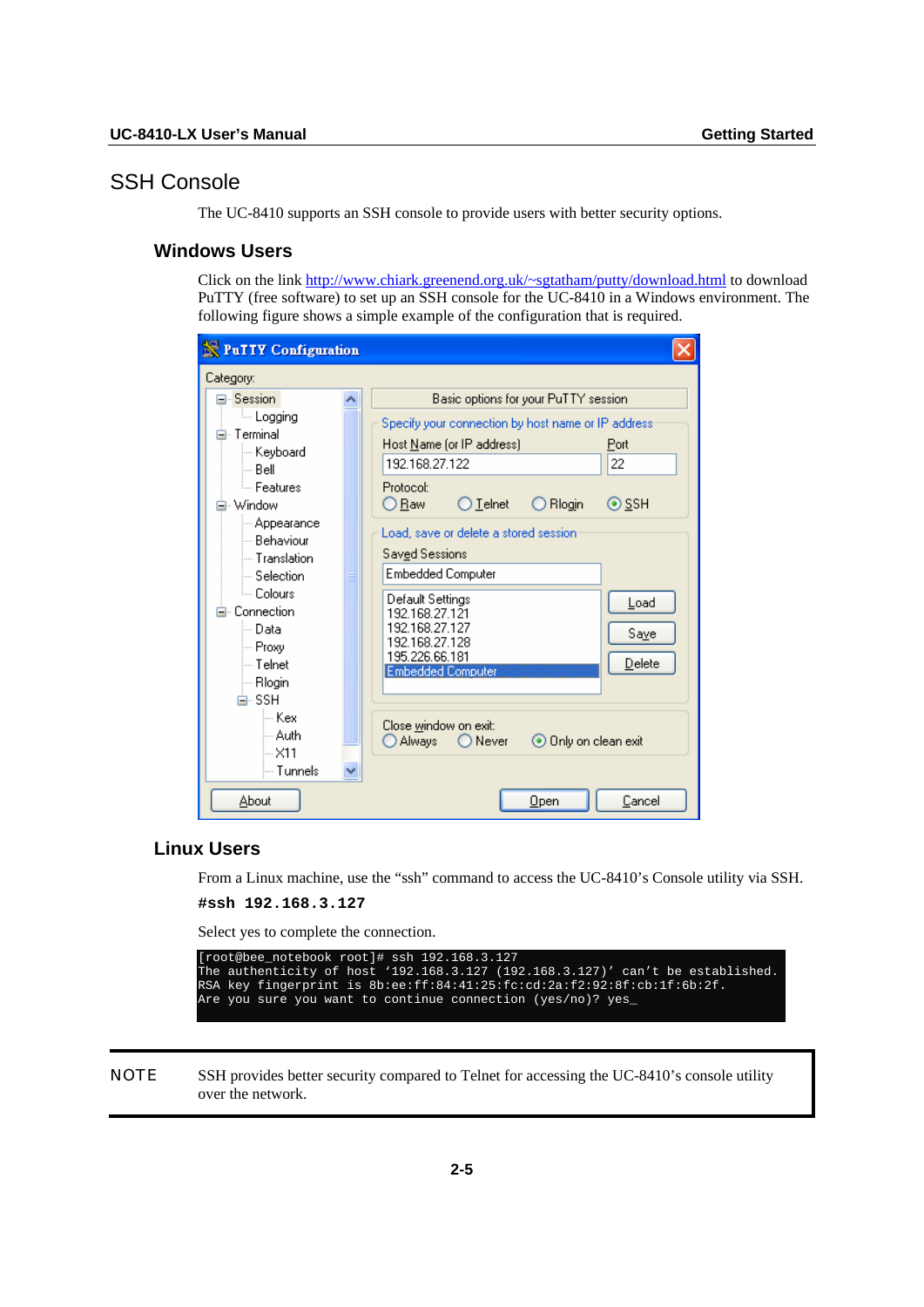## <span id="page-13-1"></span><span id="page-13-0"></span>**Configuring the Ethernet Interface**

The network settings of the UC-8410 can be modified with the serial console, or online over the network.

## <span id="page-13-2"></span>Modifying Network Settings with the Serial Console

In this section, we use the serial console to configure network settings of the target computer.

1. Follow the instructions given in a previous section to access the console utility of the target computer via the serial console port, and then type **#cd /etc/network** to change directory.



2. Type **#vi interfaces** to edit the network configuration file with vi editor. You can configure the UC-8410's Ethernet ports for **static** or **dynamic** (DHCP) IP addresses.

#### **Static IP addresses:**

As shown below, 3 network addresses need to be modified: **address**, **network**, **netmask**, and **broadcast**. The default IP addresses are 192.168.3.127 for LAN1, 192.168.4.127 for LAN2, and 192.168.5.127 for LAN3, with default netmasks of 255.255.255.0.

```
# We always want the loopback interface. 
auto eth0 eth1 eth2 eth3 eth4 lo 
iface lo inet loopback 
# embedded ethernet LAN1 
iface eth0 inet static 
       address 192.168.3.127 
       network 192.168.3.0 
       netmask 255.255.255.0 
       broadcast 192.168.3.255 
# embedded ethernet LAN2 
iface eth1 inet static 
      address 192.168.4.127 
 network 192.168.4.0 
 netmask 255.255.255.0 
       broadcast 192.168.4.255 
# embedded ethernet LAN3 
iface eth2 inet static 
       address 192.168.5.127 
       network 192.168.5.0
```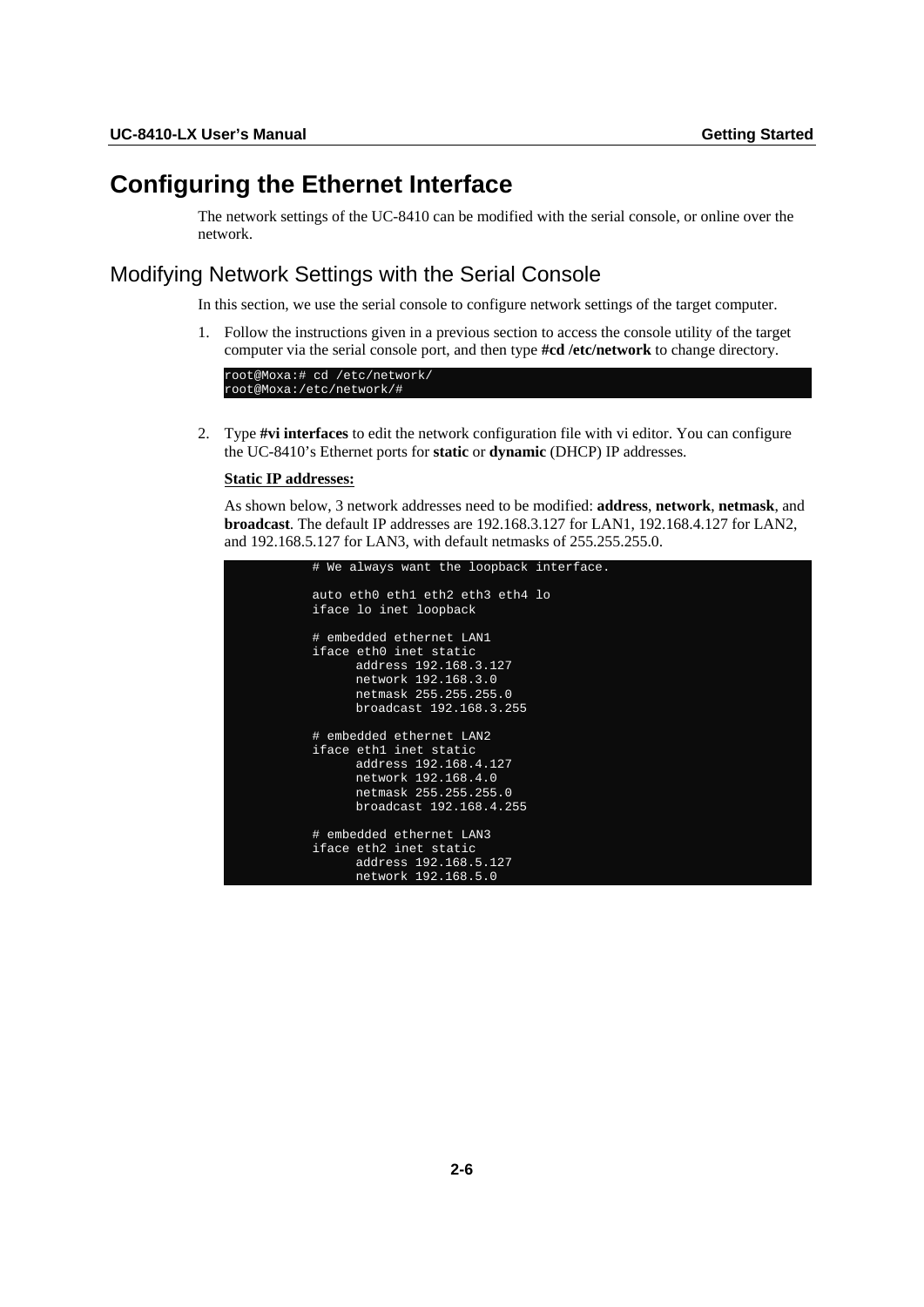#### <span id="page-14-0"></span>**Dynamic IP Addresses:**

By default, the UC-8410 is configured for "static" IP addresses. To configure LAN ports to request an IP address dynamically, replace **static** with **dhcp** and then delete the address, network, netmask, and broadcast lines.

| Default Setting for LAN1                                                       | Dynamic Setting using DHCP  |
|--------------------------------------------------------------------------------|-----------------------------|
| iface eth0 inet <b>static</b><br>address 192.168.3.127<br>network: 192.168.3.0 | iface eth0 inet <b>dhcp</b> |
| netmask 255.255.255.0<br>broadcast 192.168.3.255                               |                             |

| Auto eth0 eth1 lo    |  | iface lo inet loopback |
|----------------------|--|------------------------|
| iface eth0 inet dhcp |  |                        |
| iface ethI inet dhcp |  |                        |

3. After the boot settings of the LAN interface have been modified, issue the following command to activate the LAN settings immediately:

**#/etc/init.d/networking restart** 



#### ATTENTION

After changing the IP settings, use the **networking restart** command to activate the new IP address.

## <span id="page-14-1"></span>Modifying Network Settings over the Network

IP settings can be activated over the network, but the new settings will not be saved to the flash ROM without modifying the file **/etc/network/interfaces**.

For example, type the command **#ifconfig eth0 192.168.1.1** to change the IP address of LAN1 to 192.168.1.1.

root@Moxa:# ifconfig eth0 192.168.1.1 root@Moxa:/etc/network/#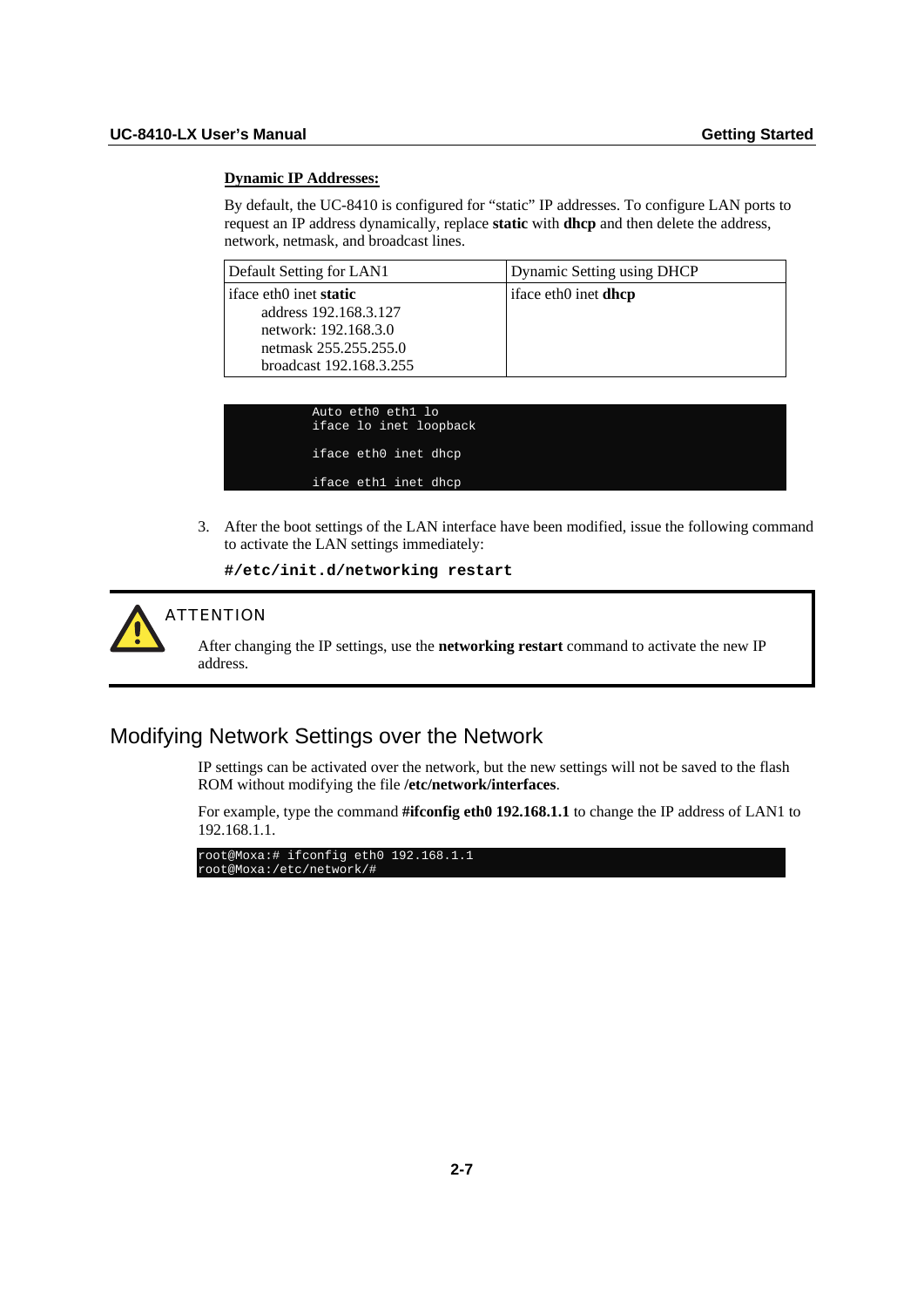## <span id="page-15-1"></span><span id="page-15-0"></span>**Test Program─Developing Hello.c**

- **Step 1:** Connect the UC-8410 to a Linux PC.
- **Step 2:** Install the Tool Chain (GNU Cross Compiler & glibc).
- **Step 3:** Set the cross compiler and glibc environment variables.
- **Step 4:** Code and compile the program.
- **Step 5:** Download the program to the UC-8410 via FTP or NFS.
- **Step 6:** Debug the program
	- $\rightarrow$  If bugs are found, return to Step 4.
	- $\rightarrow$  If no bugs are found, continue with Step 7
- **Step 7:** Back up the user directory (distribute the program to additional UC-8410 units if needed).



## <span id="page-15-2"></span>Installing the Tool Chain (Linux)

The PC must have the Linux operating system pre-installed before installing the UC-8410 GNU Tool Chain. Redhat 7.3/8.0, Fedora core, and compatible versions are recommended. The Tool Chain requires about 100 MB of hard disk space on your PC. The UC-8410 Tool Chain software is located on the UC-8410 CD. To install the Tool Chain, insert the CD into your PC and then issue the following commands:

```
#mount /dev/cdrom /mnt/cdrom 
#/mnt/cdrom/tool-chain/Linux/arm-linux_2.0.sh
```
The Tool Chain will be installed automatically on your Linux PC within a few minutes. Before compiling the program, be sure to set the following path first, since the Tool Chain files, including the compiler, link, library, and include files, are located in this directory.

#### **PATH=/usr/local/arm-linux/bin:\$PATH**

Setting the path allows you to run the compiler from any directory.

## <span id="page-15-3"></span>Checking the Flash Memory Space

The UC-8410 uses a specially designed root file system. Only /tmp, /etc, /home, /usr/local/bin, /usr/local/sbin, /usr/local/libexec, and /usr/local/lib directories are writable. Others are read-only. The writable directories are mounted on /dev/mtdblock4. If the /dev/mtdblock4 is full, you will not be able to save data to the Flash ROM. Use the following command to calculate the amount of "Available" flash memory:

**/>df –h**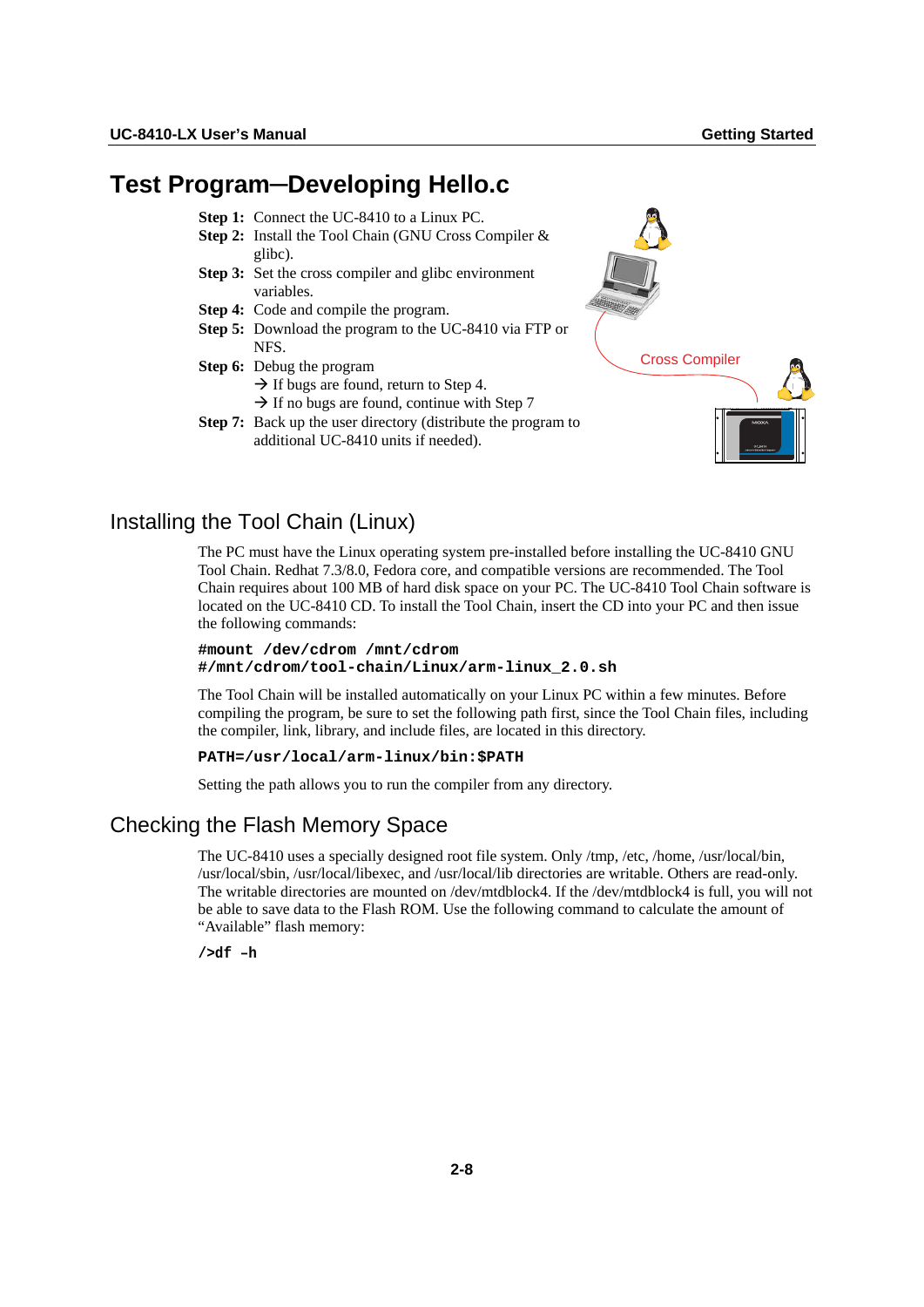<span id="page-16-0"></span>

| root@Moxa:/# df -h         |        |                                          |
|----------------------------|--------|------------------------------------------|
| Filesystem                 | Size   | Used Available Use% Mounted on           |
| rootfs                     | 13.4M  | 74%<br>9.8M<br>3.5M                      |
| /dev/root                  | 13.4M  | 74% /<br>9.8M<br>3.5M                    |
| $/\text{dev}/\text{ram15}$ | 1.7M   | 19.0k<br>1.6M<br>$1\%$ /dev              |
| /dev/ram0                  | 499.0k | 18.0k<br>456.0k<br>$4\%$ /var            |
| /dev/mtdblock4             | 32.0M  | 1.9M<br>$6\%$ / tmp<br>30.1M             |
| /dev/mtdblock4             | 32.0M  | 6% /home<br>1.9M<br>30.1M                |
| /dev/mtdblock4             | 32.0M  | 1.9M<br>30.1M<br>$6\frac{1}{6}$ /etc.    |
| tmpfs                      | 252.5M | $0$ % /dev/shm<br>$\mathbf{0}$<br>252.5M |
| /dev/sdb1                  | 483.4M | 57.9M<br>12%<br>425.5M<br>/var/sdb       |
| root@Moxa:/#               |        |                                          |

If there isn't enough "Available" space for your application, you will need to delete some existing files. To do this, connect your PC to the UC-8410 with the console cable, and then use the console utility to delete the files from the UC-8410's flash memory.

### <span id="page-16-1"></span>Compiling Hello.c

The CD contains several sample programs. Here we use **Hello.c** to show you how to compile and run your applications. Type the following commands from your PC to copy the files used for this example from the CD to your computer's hard drive:

```
# cd /tmp/ 
# mkdir example 
# cp –r /mnt/cdrom/example/* /tmp/example
```
To compile the program, go to the **hello** subdirectory and issue the following commands:

```
#cd example/hello 
#make
```
You should receive the following response:

```
[root@localhost hello]# make 
xscale-linux-gcc –o hello-release hello.c 
xscale-linux-strip –s hello-release 
xscale-linux-gcc –ggdb -o hello-debug hello.c 
[root@localhost hello]# _
```
Next, execute **hello.exe** to generate **hello-release** and **hello-debug**, which are described below:

**hello-release**—an IXP platform execution file (created specifically to run on the UC-8410)

**hello-debug**—an IXP platform GDB debug server execution file (see Chapter 5 for details about the GDB debug tool).



#### ATTENTION

Be sure to type the **#make** command from within the **/tmp/example/hello** directory, since the UC-8410's tool chain puts a specially designed **Makefile** in that directory. This special Makefile uses the xscale-linux-gcc compiler to compile the hello.c source code for the Xscale environment. If you type the **#make** command from any other directory, Linux will use the x86 compiler (for example, cc or gcc). Refer to Chapter 5 to see a Make file example.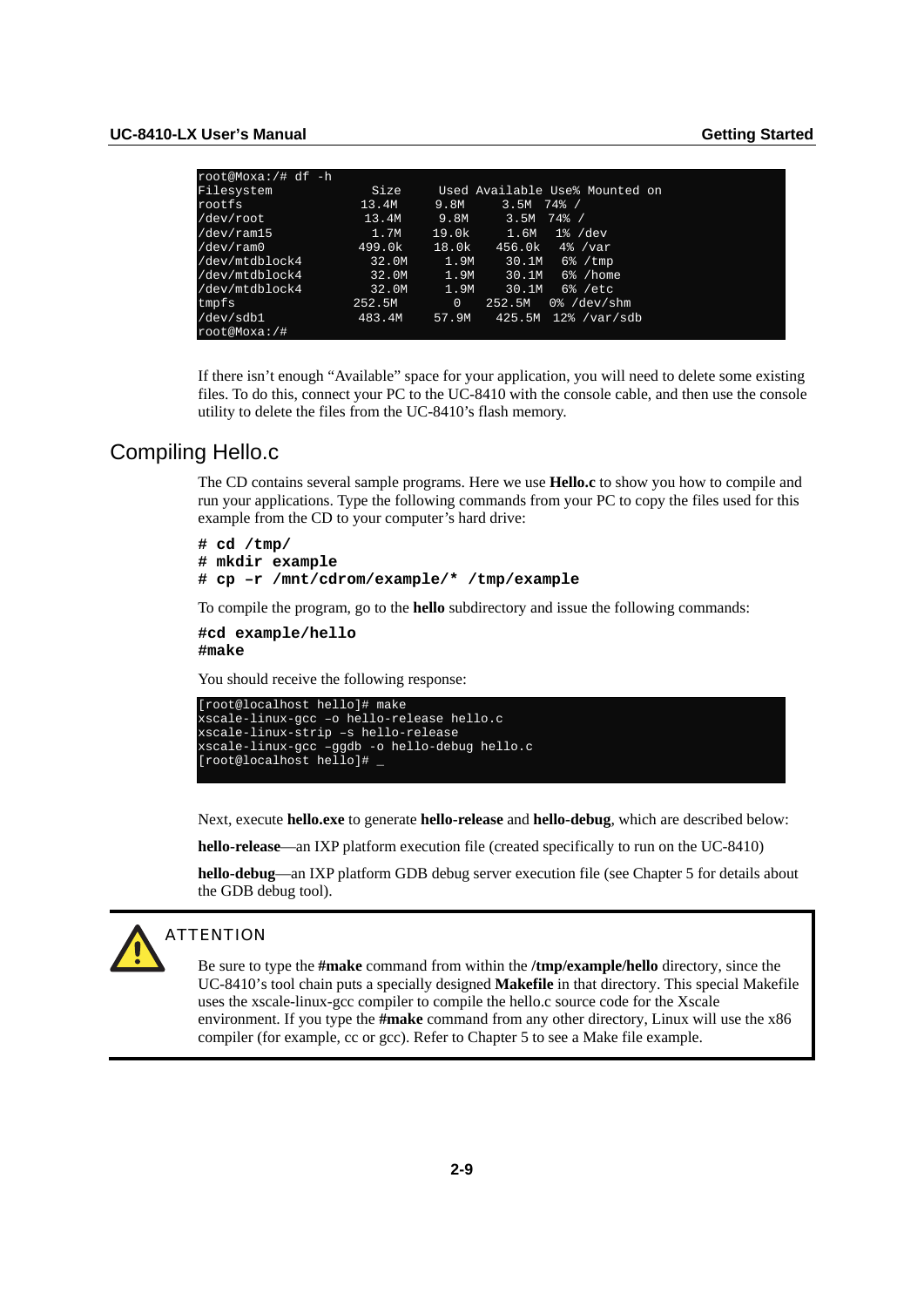## <span id="page-17-1"></span><span id="page-17-0"></span>Uploading and Running the "Hello" Program

Use the following command to upload **hello-release** to the UC-8410 via FTP.

- 1. From the PC, type:
	- **#ftp 192.168.3.127**
- 2. Use the bin command to set the transfer mode to binary mode, and then put command to initiate the file transfer:

**ftp> bin ftp> put hello-release** 

3. From the UC-8410, type:

**# chmod +x hello-release # ./hello-release** 

The word **Hello** will be printed on the screen.

|       | root@Moxa:~# ./hello-release |
|-------|------------------------------|
| Hello |                              |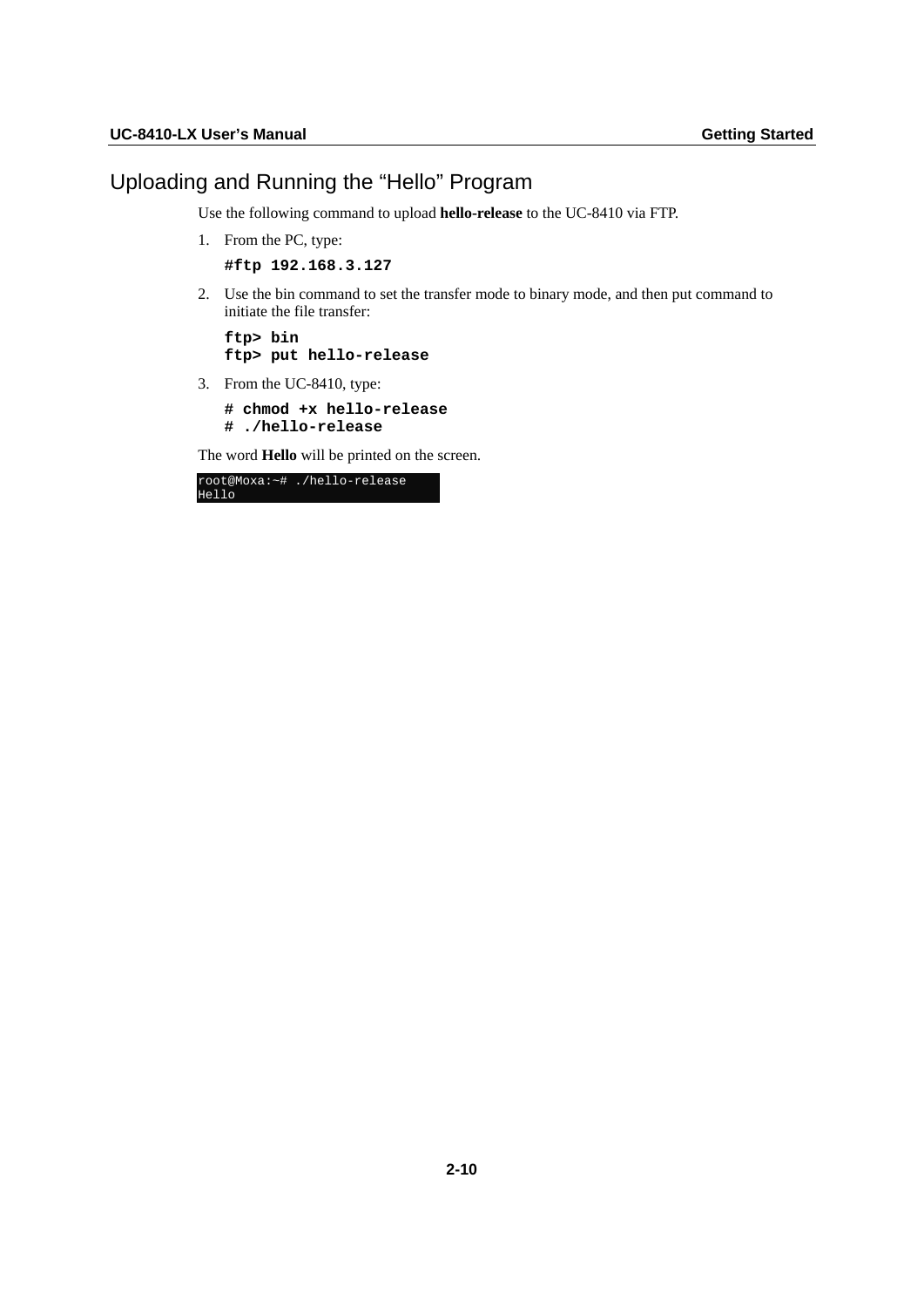3

## <span id="page-18-0"></span>**Managing Embedded Linux**

<span id="page-18-1"></span>This chapter includes information about version control, deployment, updates, and peripherals. In this chapter, we cover the following topics:

- **[System Version Information](#page-19-1)**
- **[Firmware Upgrade](#page-19-2)** 
	- $\triangleright$  [Upgrading the Firmware](#page-19-3)
	- ¾ [Loading Factory Defaults](#page-22-1)
- **[Enabling and Disabling Daemons](#page-22-2)**
- **[Setting the Run-Level](#page-25-1)**
- **[Setting the System Time](#page-26-1)** 
	- $\triangleright$  [TZ variable](#page-26-2)
	- $\triangleright$  [/etc/timezone](#page-28-1)
- **[Adjusting the System Time](#page-28-2)** 
	- $\triangleright$  [Setting the Time Manually](#page-28-3)
	- $\triangleright$  [NTP Client](#page-29-1)
	- $\triangleright$  [Updating the Time Automatically](#page-30-1)
- **[Cron—Daemon to Execute Scheduled Commands](#page-30-2)**

## **[Connecting Peripherals](#page-31-1)**

- ¾ [USB Mass Storage](#page-31-2)
- ▶ [CF Mass Storage](#page-31-3)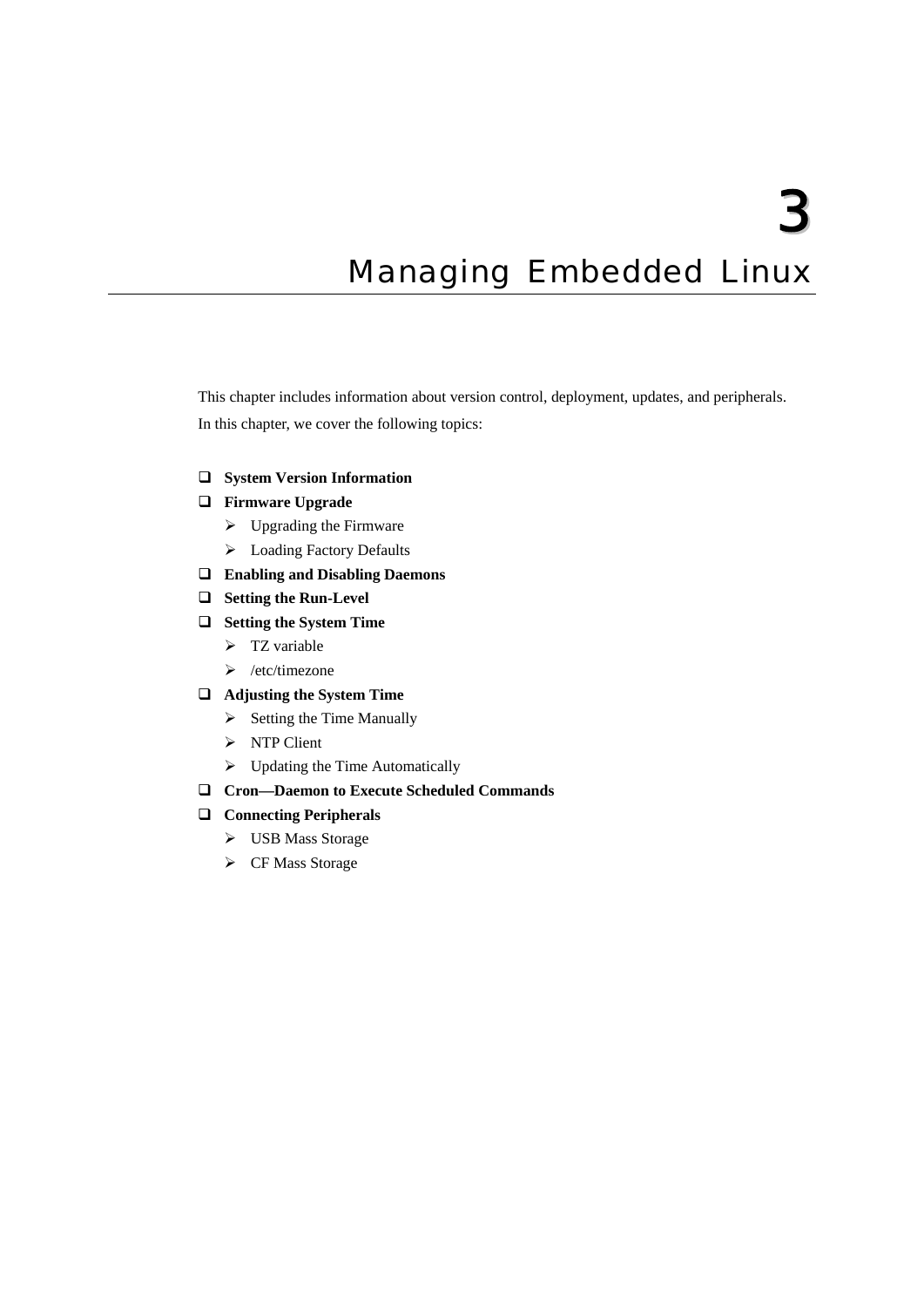## <span id="page-19-1"></span><span id="page-19-0"></span>**System Version Information**

To determine the hardware capability of your UC-8410 and what kind of software functions are supported, check which version of the firmware your UC-8410 is running. Contact Moxa to determine the hardware version. You will need the **Production S/N** (Serial number), which is located on the UC-8410's bottom label.

To check the kernel version, type:

#### **#kversion**

| $192.168.3.127 -$ PuTTY                                                                                                                                           |  |
|-------------------------------------------------------------------------------------------------------------------------------------------------------------------|--|
| root@Moxa:~# kversion<br>UC8410 version 1.0<br>$root@Moxa:~+$<br>root@Moxa:/# kversion -a<br>UC8410 version 1.0 Build 08091716<br>$root@{\text{Moxa}}:~~\nexists$ |  |

## <span id="page-19-2"></span>**Firmware Upgrade**

## <span id="page-19-3"></span>Upgrading the Firmware

The UC-8410's bootloader, kernel, and root file system are combined into one firmware file, which can be downloaded from Moxa's website (www.moxa.com). The name of the file has the form **FWR\_uc8400\_Va.b.c\_Build\_YYMMDDHH.hfm**, with "a.b.c" indicating the firmware version and **YYMMDDHH** indicating the build date. To upgrade the firmware, download the firmware file to a PC, and then transfer the file to the UC-8410 unit via a serial console or Telnet console connection.



## **ATTENTION**

#### **Upgrading the firmware will erase all data on the Flash ROM**

If you are using the **ramdisk** to store code for your applications, beware that updating the firmware will erase all of the data on the Flash ROM. You should back up your application files and data before updating the firmware.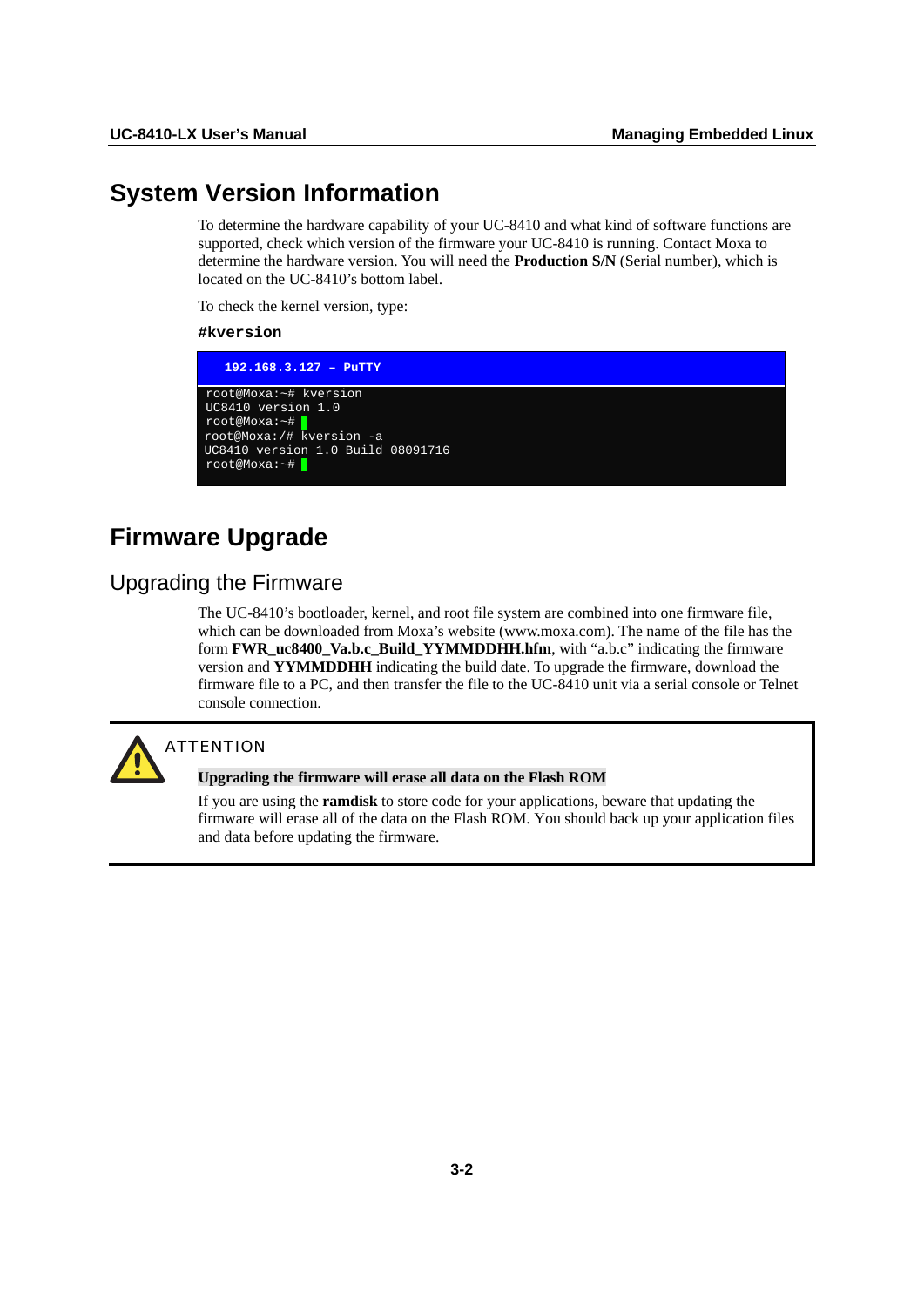Since different Flash disks have different sizes, it's a good idea to check the size of your Flash disk before upgrading the firmware, or before using the disk to store your application and data files. Use the **#df –h** command to list the size of each memory block, and how much free space is available in each block.

| $192.168.3.127 - P^{\text{uTTY}}$ |                 |              |              |                                     |                 |
|-----------------------------------|-----------------|--------------|--------------|-------------------------------------|-----------------|
| root@Moxa:/# df -h                |                 |              |              |                                     |                 |
| Filesystem                        | Size            |              |              | Used Available Use% Mounted on      |                 |
| rootfs                            | 13.4M           | 9.8M         | 3.5M         | 74% /                               |                 |
| /dev/root                         | 13.4M 9.8M 3.5M |              |              | 74% /                               |                 |
| /dev/ram15                        | 1.7M            | 19.0k        | 1.6M         | $1\%$ /dev                          |                 |
| $/\text{dev}/\text{ram0}$         | 499.0k          | 18.0k        |              | $456.0k$ $4%$ /var                  |                 |
| /dev/mtdblock4                    | 32.0M           |              |              | $1.9M$ $30.1M$ $6\%$ /tmp           |                 |
| /dev/mtdblock4                    | 32.0M           |              |              | 1.9M 30.1M 6%/home                  |                 |
| /dev/mtdblock4                    | 32.0M           | 1.9M         | 30.1M        | $6\%$ /etc                          |                 |
| tmpfs                             | 252.5M          | $\mathbf{0}$ | 252.5M       | $0$ % /dev/shm                      |                 |
| /dev/sdb1                         | 483.4M 57.9M    |              |              | 425.5M 12% /var/sdb                 |                 |
| root@Moxa:/#                      |                 |              |              |                                     | $/\text{dev/s}$ |
| root@Moxa:/# upramdisk            |                 |              |              |                                     |                 |
| root@Moxa:/# df -h                |                 |              |              |                                     |                 |
| Filesystem                        |                 |              |              | Size Used Available Use% Mounted on |                 |
| /dev/mtdblock2                    | 14.0M           | $-11.2M$     | 2.8M         | $80%$ /                             |                 |
| $/\text{dev}/\text{ram15}$        | 1.7M            | 18.0k        |              | $1.6M$ $1\frac{3}{8}$ /dev          |                 |
| $/\text{dev}/\text{ram0}$         | 499.0k          |              | 34.0k 440.0k | 7% /var                             |                 |
| /dev/mtdblock3                    | 15.8M           |              |              | 2.6M 13.1M 17% / tmp                |                 |
| /dev/mtdblock3                    | 15.8M           |              |              | 2.6M 13.1M 17% / home               |                 |
| /dev/mtdblock3 15.8M              |                 |              |              | 2.6M 13.1M 17% /etc                 |                 |
| /dev/ram1                         | 38.7M           |              | 13.0k 36.7M  | $0$ % /mnt/ramdisk                  |                 |
| root@Moxa:/# cd /mnt/ramdisk/     |                 |              |              |                                     |                 |
| root@Moxa:/mnt/ramdisk#           |                 |              |              |                                     |                 |
|                                   |                 |              |              |                                     |                 |

The following instructions give the steps required to save the firmware file to the UC-8410's RAM disk, and then upgrade the firmware.

1. Type the following commands to enable the RAM disk:

**#upramdisk #cd /mnt/ramdisk** 

2. Type the following commands to use the UC-8410's built-in FTP client to transfer the firmware file (**FWR\_uc8400\_Va.b.c\_Build\_YYMMDDHH.hfm** ) from the PC to the UC-8410:

```
/mnt/ramdisk> ftp <destination PC's IP> 
Login Name: xxxx 
Login Password: xxxx 
ftp> bin 
ftp> get FWR_uc8400_Va.b.c_Build_YYMMDDHH.hfm
```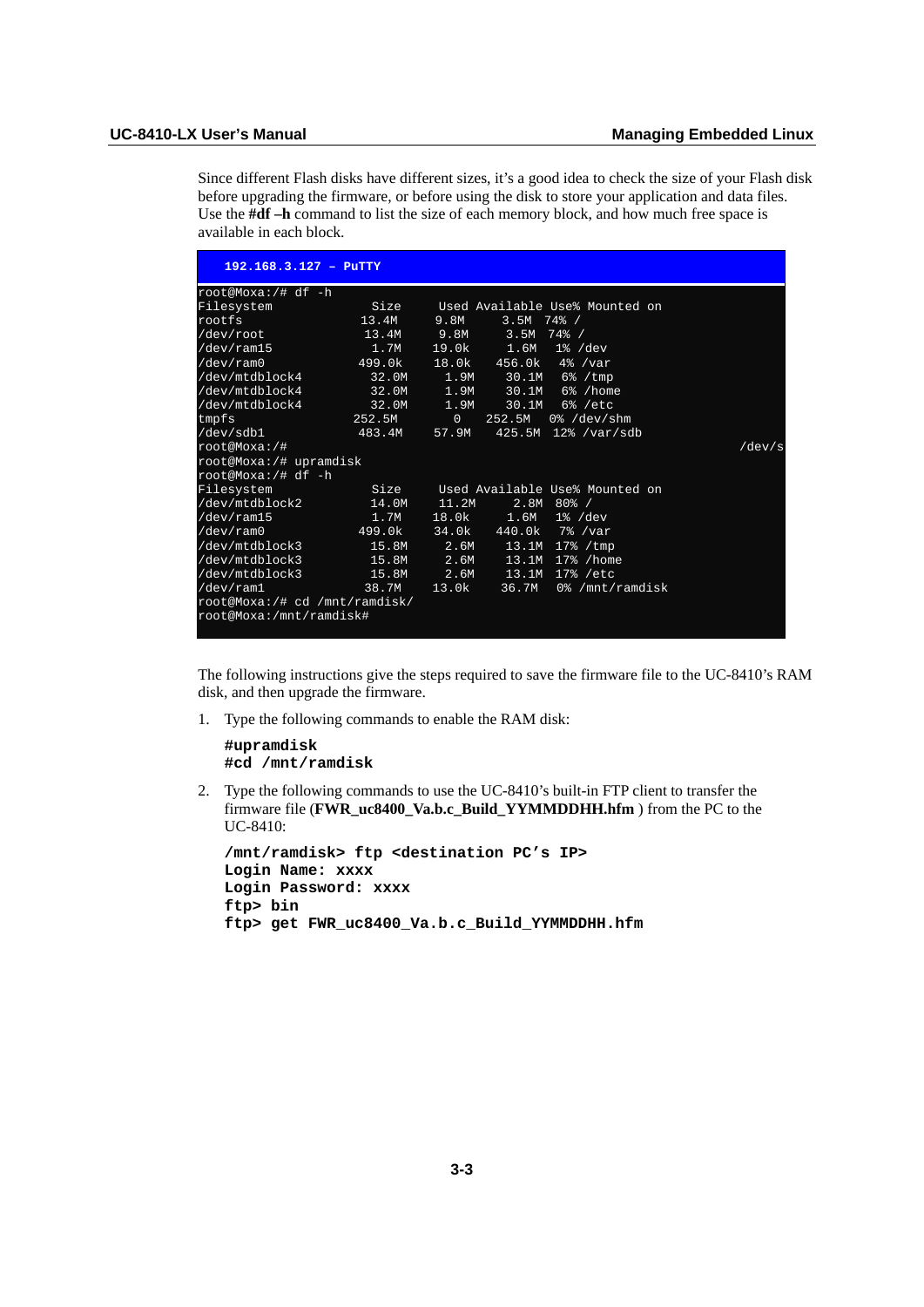```
 192.168.3.127 – PuTTY 
 root@Moxa:/mnt/ramdisk# ftp 192.168.3.193 
 Connected to 192.168.3.193 (192.168.3.193). 
220 TYPSoft FTP Server 1.10 ready… 
Name (192.168.3.193:root): root 
331 Password required for root. 
Password: 
230 User root logged in. 
Remote system type is UNIX. 
 Using binary mode to transfer files. 
 ftp> cd newsw 
250 CWD command successful. "/C:/ftproot/newsw/" is current directory. 
ftp> bin 
200 Type set to I. 
ftp> ls 
200 Port command successful. 
150 Opening data connection for directory list.<br>drw-rw-rw- 1 ftp ftp 60 Nov 30 10:03.
 drw-rw-rw- 1 ftp ftp 0 Nov 30 10:03 . 
 drw-rw-rw- 1 ftp ftp 0 Nov 30 10:03 . 
 -rw-rw-rw- 1 ftp ftp 12904012 Nov 29 10:24
FWR_uc8400_Va.b.c_Build_YYMMDDHH.hfm
226 Transfer complete. 
ftp> get FWR_uc8400_Va.b.c_Build_YYMMDDHH.hfm
 local: FWR_uc8400_Va.b.c_Build_YYMMDDHH.hfm remote: 
FWR_uc8400_Va.b.c_Build_YYMMDDHH.hfm
200 Port command successful. 
 150 Opening data connection for FWR_uc8400_Va.b.c_Build_YYMMDDHH.hfm
226 Transfer complete. 
 12904012 bytes received in 2.17 secs (5925.8 kB/s) 
 ftp> \blacksquare
```
3. Next, use the **upgradehfm** command to upgrade the kernel and root file system:

```
#upgradehfm FWR_uc8400_Va.b.c_Build_YYMMDDHH.hfm
```

| $192.168.3.127 - P^{\text{uTTY}}$                                                                     |
|-------------------------------------------------------------------------------------------------------|
| root@Moxa:/mnt/ramdisk# upgradehfm <b>FWR_uc8400_Va.b.c_Build_YYMMDDHH.hfm</b>                        |
| Moxa UC-8400 Upgrade firmware utility version 1.0.                                                    |
| To check source firmware file context.                                                                |
| The source firmware file conext is OK.                                                                |
| This step will upgrade firmware. All the data on flash will be destroyed.                             |
| Do you want to continue? $(Y/N)$ :                                                                    |
| Now upgrade the file [redboot].<br>Format MTD device [/dev/mtd0]                                      |
| MTD device $\left[\sqrt{\frac{1}{2} + \frac{1}{2}}\right]$ erase 128 Kibyte @ 60000 -- 100% complete. |
| Wait to write file                                                                                    |
| Completed 100%                                                                                        |
| Now upgrade the file [kernel].                                                                        |
| Format MTD device [/dev/mtdl]                                                                         |
| MTD device [/dev/mtdl] erase 128 Kibyte @ 1a0000 -- 100% complete.                                    |
| Wait to write file                                                                                    |
| Completed 100%                                                                                        |
| Now upgrade the file [root-file-system].                                                              |
| Format MTD device [/dev/mtd2]                                                                         |
| MTD device [/dev/mtd2] erase 128 Kibyte @ e00000 -- 100% complete.                                    |
| Wait to write file                                                                                    |
| Completed 100%                                                                                        |
| Now upgrade the file [directory].                                                                     |
| Format MTD device [/dev/mtd5]                                                                         |
| MTD device [/dev/mtd5] erase 128 Kibyte @ 20000 -- 100% complete.                                     |
| Wait to write file                                                                                    |
| Completed 100%                                                                                        |
| Now upgrade the new configuration file.                                                               |
| Upgrade the firmware is OK. Rebooting                                                                 |
|                                                                                                       |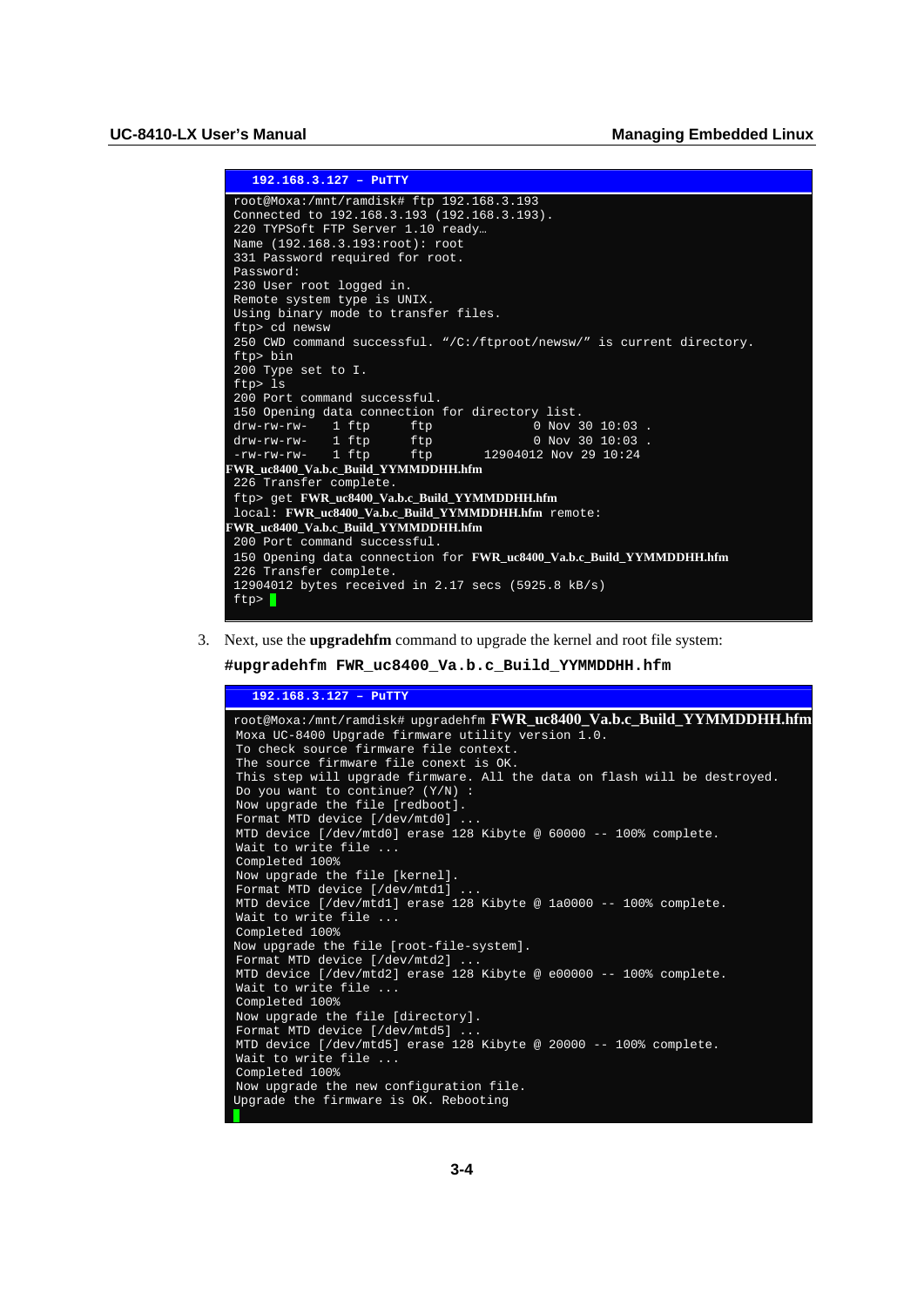## <span id="page-22-1"></span><span id="page-22-0"></span>Loading Factory Defaults

Press the reset button for more than 5 seconds to force the system to load the factory default settings. All files in the /home, /etc, /usr/local/bin, /usr/local/sbin, /usr/local/lib, /usr/local/libexec, and /tmp directories will be deleted. While pressing the reset button, during the first 5 seconds the ready-light will blink once each second. If you continue pressing the button after 5 seconds have passed, the ready-light will turn off, indicating that the factory defaults have been loaded.



## **ATTENTION**

#### **Reset-to-default will erase all data stored in /dev/mtdblock4**

If you have stored data in the writable partition, you will need to back up these files before resetting the system to default. On the UC-8410, the directories /tmp, /etc, /usr/local/bin, /usr/local/sbin, /usr/local/lib, /usr/local/libexec, and /home are mounted on /dev/mtdblock4. This means that all of the data stored in these directories will be destroyed after resetting to default.

## <span id="page-22-2"></span>**Enabling and Disabling Daemons**

The following daemons are enabled when the UC-8410 boots up for the first time.

| snmpd   | SNMP Agent daemon             |
|---------|-------------------------------|
| telnetd | Telnet Server / Client daemon |
| inetd   | Internet Daemons              |
| ftpd    | FTP Server / Client daemon    |
| sshd    | Secure Shell Server daemon    |
| httpd   | Apache WWW Server daemon      |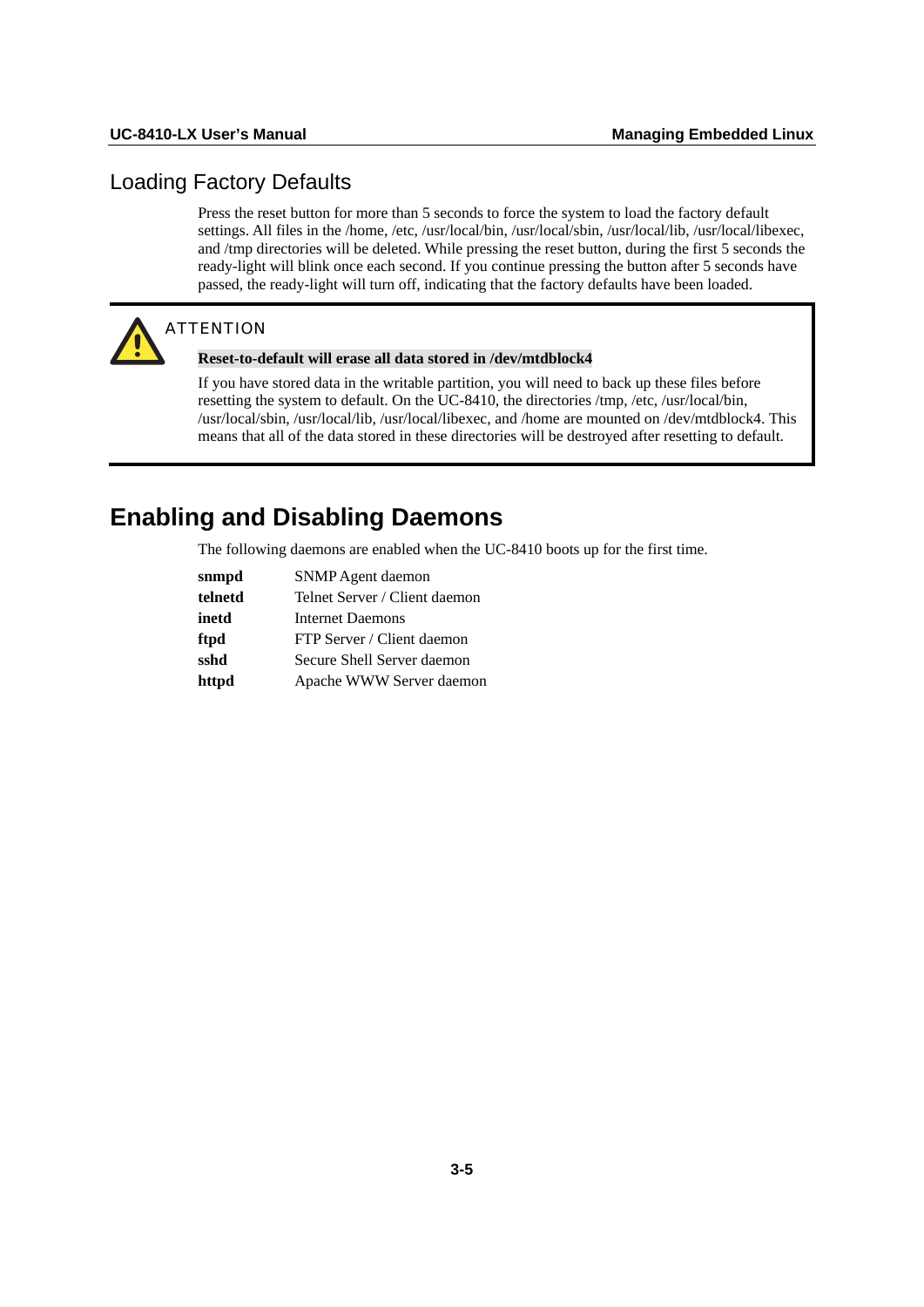|        |                      | 192.168.3.127 - PuTTY |                                        |
|--------|----------------------|-----------------------|----------------------------------------|
|        | root@Moxa:~# cd /etc |                       |                                        |
|        | root@Moxa:/etc# ps   |                       |                                        |
| $?K$ 0 | PID USER             |                       | VSZ STAT COMMAND                       |
|        | $1$ root             | 1316S                 | init [3]                               |
|        | $2$ root             | $0$ SW<               | [kthreadd]                             |
|        | $3$ root             | $0$ SW<               | [ksoftirgd/0]                          |
|        | 4 root               | $0$ SW<               | [events/0]                             |
|        | 5 root               | $0$ SW<               | [khelper]                              |
|        | 30 root              | $0$ SW<               | [kblockd/0]                            |
|        | 33 root              | $0$ SW<               | [kseriod]                              |
|        | 52 root              | 0 S W                 | [pdflush]                              |
|        | 53 root              | 0 S W                 | [pdflush]                              |
|        | 54 root              | $0$ SW<               | [kswapd0]                              |
|        | 55 root              | $0$ SW<               | [aio/0]                                |
|        | 613 root             | $0$ SW<               | [mtdblockd]                            |
|        | 652 root             | $0$ SW<               | $[ixp400 _eth time]$                   |
|        | 655 root             | $0$ SW<               | [ixp400_eth time]                      |
|        | $657$ root           | $0$ DW $\leq$         | [EthMac Recovery]                      |
|        | $667$ root           | $0$ SW<               | [rpciod/0]                             |
|        | 728 root             | $0$ SW<               | [khubd]                                |
|        | 773 root             | $0$ SW<               | [scsi eh 0]                            |
|        | 774 root             | $0$ SW<               | [usb-storage]                          |
|        | 788 root<br>814 root | $0$ SWN<br>0 S W      | $[jffs2_qcd_mtd4]$<br>[ixp400eth0]     |
|        | 820 root             | 0 S W                 | [ixp400eth1]                           |
|        | 834 root             | 1360 S                | /bin/inetd                             |
|        | 858 root             | 12536 S               | /usr/bin/httpd -k start -d /etc/apache |
|        | 861 bin              | 1300 S                | /bin/portmap                           |
|        | 867 root             | 2412S                 | /bin/sh --login                        |
|        | 872 root             | $1360$ S              | /bin/snmpd -c public                   |
|        | 878 root             | 3508 S                | /bin/sshd -f /etc/ssh/sshd_config      |
|        | 881 root             | 1292 S                | /bin/reportip                          |
|        | 883 nobody           | 12560 S               | /usr/bin/httpd -k start -d /etc/apache |
|        | 884 nobody           | 12560 S               | /usr/bin/httpd -k start -d /etc/apache |
|        | 885 nobody           | 12560 S               | /usr/bin/httpd -k start -d /etc/apache |
|        | 886 nobody           | 12560 S               | /usr/bin/httpd -k start -d /etc/apache |
|        | 887 nobody           | 12560 S               | /usr/bin/httpd -k start -d /etc/apache |

Type the command "ps" to list all processes currently running.

To run a private daemon, edit the file rc.local, as follows:

**#cd /etc/rc.d #vi rc.local** 



Next, use vi editor to edit your application program. We use the sample program **tcps2-release**, and set it to run in the background.

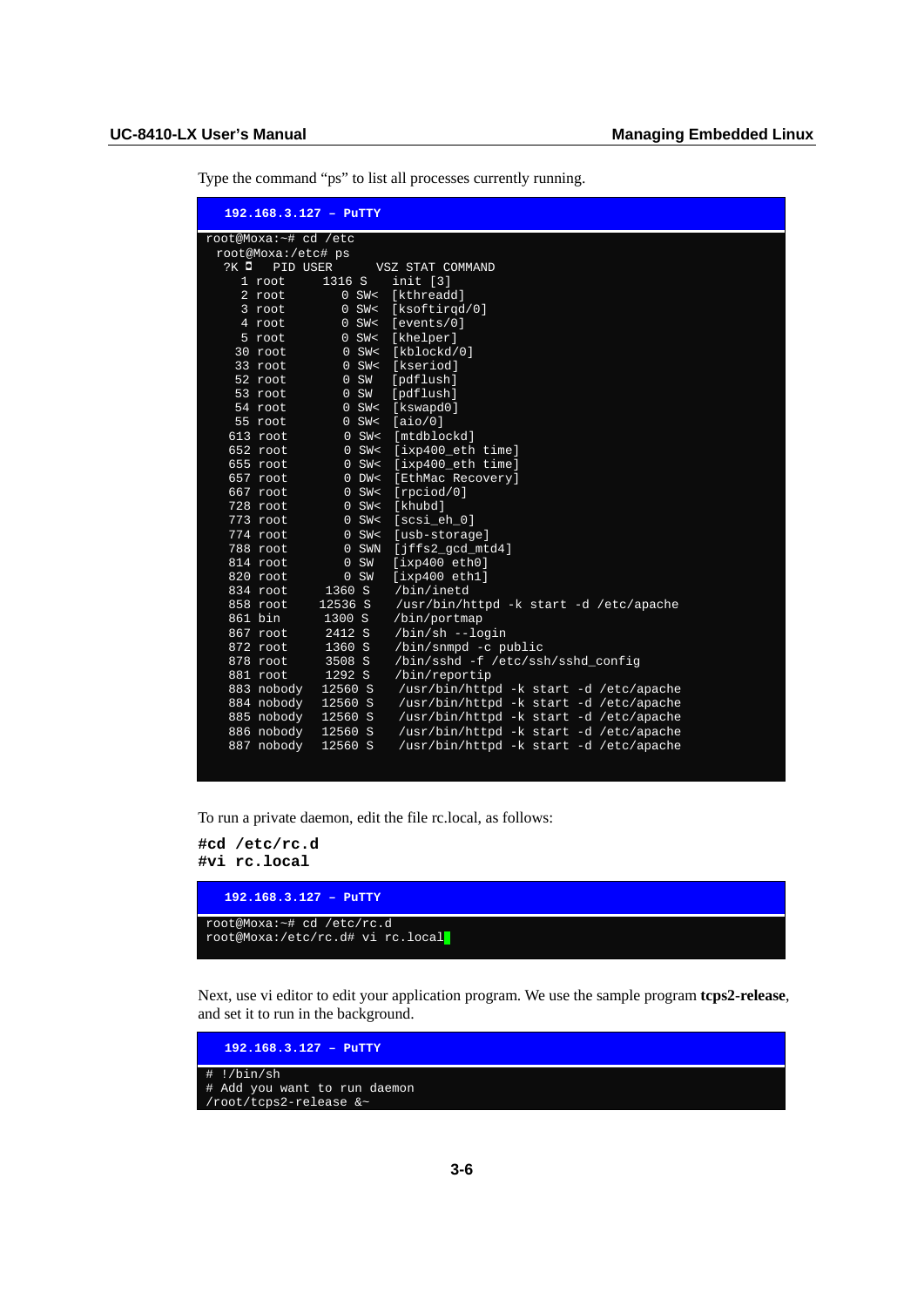The following daemons will be enabled after you reboot the system.

|                     | 192.168.3.127 - PuTTY |                                       |
|---------------------|-----------------------|---------------------------------------|
| root@Moxa:~# ps -ef |                       |                                       |
| PID USER            | VSZ STAT COMMAND      |                                       |
| $1$ root            | 1316 S                | init [3]                              |
| 2 root              |                       | 0 SW< [kthreadd]                      |
| 3 root              |                       | 0 SW< [ksoftirgd/0]                   |
| 4 root              |                       | $0$ SW< [events/0]                    |
| 5 root              |                       | 0 SW< [khelper]                       |
| $30$ root           |                       | 0 SW< [kblockd/0]                     |
| $33$ root           |                       | 0 SW< [kseriod]                       |
| $52$ root           | 0 S W                 | [pdflush]                             |
| 53 root             | 0 S W                 | [pdflush]                             |
| 54 root             |                       | 0 SW< [kswapd0]                       |
| 55 root             | 0 S W                 | [aio/0]                               |
| 613 root            | 0 S W                 | [mtdblockd]                           |
| 652 root            | 0 S W                 | [ixp400_eth time]                     |
| 655 root            | 0 S W                 | [ixp400_eth time]                     |
| 657 root            | $0$ DW                | [Ethmac Recovery]                     |
| 666 root            | 0 S W                 | [right/0]                             |
| 727 root            |                       | $0$ SW< [khubd]                       |
| 772 root            |                       | 0 SW< [scsi eh 0]                     |
| 773 root            |                       | 0 SW< [usb-storage]                   |
| $788$ root          |                       | 0 SWN< [jffs2_qcd_mtd4]               |
| 809 root            | 0 S W                 | [ixp400eth0]                          |
| 815 root            | 0 S W                 | [ixp400eth1]                          |
| 829 root            | 1360 S                | /bin/inetd                            |
| 832 bin             | 1300 S                | /bin/portmap                          |
| 838 root            | 2428 S                | /bin/sh --login                       |
| 843 root            | 1360 S                | /bin/snmpd -c public                  |
| $867$ root          | 3508 S                | /bin/sshd -f/etc/ssh/sshd config      |
| 873 root            | 7284 S                | /usr/bin/httpd -k start -d/etc/apache |
| 876 root            | 1292 S                | /bin/reportip                         |
| 878 nobody          | 7308 S                | /usr/bin/httpd -k start -d/etc/apache |
| 879 nobody          | 7308 S                | /usr/bin/httpd -k start -d/etc/apache |
| 880 nobody          | 7308 S                | /usr/bin/httpd -k start -d/etc/apache |
| 881 nobody          | 7308 S                | /usr/bin/httpd -k start -d/etc/apache |
| 882 nobody          | 7380 S                | /usr/bin/httpd -k start -d/etc/apache |
| 883 root            | 1264 S                | /root/tcps2-release                   |
| 896 root            | 2156 R                | ps                                    |
| root@Moxa:~#        |                       |                                       |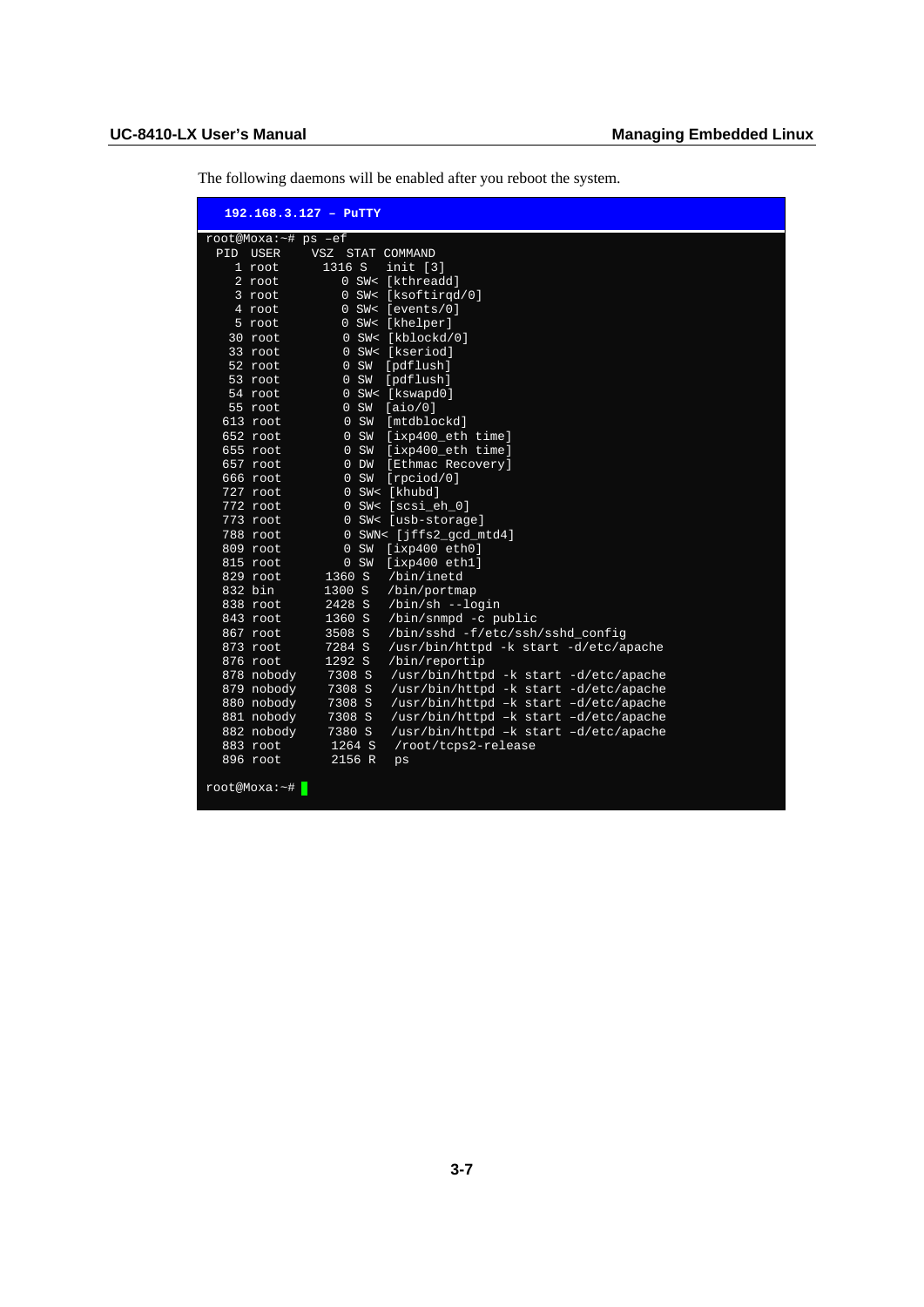## <span id="page-25-1"></span><span id="page-25-0"></span>**Setting the Run-Level**

In this section, we outline the steps you should take to set the Linux run-level and execute requests. Use the following command to enable or disable settings:

| $192.168.3.127 - P^{\text{uTTY}}$ |                               |                        |  |
|-----------------------------------|-------------------------------|------------------------|--|
|                                   | root@Moxa:/ect/rc.d/rc3.d# ls |                        |  |
| S20snmpd                          |                               | S55ssh S99showreadyled |  |
| S25nfs-server S99rmnologin        |                               |                        |  |
| root@Moxa:/etc/rc.d/rc3.d#        |                               |                        |  |
|                                   |                               |                        |  |

**#cd /etc/rc.d/init.d** 

Edit a shell script to execute **/root/tcps2-release** and save to **tcps2** as an example.

```
#cd /etc/rc.d/rc3.d 
#ln –s /etc/rc.d/init.d/tcps2 S60tcps2
```
SxxRUNFILE stands for

S: start the run file while linux boots up.

xx: a number between 00-99. Smaller numbers have a higher priority.

RUNFILE: the file name.

| $192.168.3.127 -$ PuTTY    |                               |                                                               |  |
|----------------------------|-------------------------------|---------------------------------------------------------------|--|
|                            | root@Moxa:/ect/rc.d/rc3.d# ls |                                                               |  |
|                            |                               | S20snmpd S55ssh S99showreadyled                               |  |
| S25nfs-server S99rmnologin |                               |                                                               |  |
|                            |                               | root@Moxa:/ect/rc.d/rc3.d# ln -s /root/tcps2-release S60tcps2 |  |
|                            | root@Moxa:/ect/rc.d/rc3.d# ls |                                                               |  |
|                            |                               | S20snmpd S55ssh S99showreadyled                               |  |
|                            | S25nfs-server S99rmnologin    | S60tcps2                                                      |  |
| root@Moxa:/etc/rc.d/rc3.d# |                               |                                                               |  |
|                            |                               |                                                               |  |

KxxRUNFILE stands for

 K: start the run file while Linux shuts down or halts. xx: a number between 00-99. Smaller numbers have a higher priority. RUNFILE: the file name.

To remove the daemon, use the following command to remove the run file from **/etc/rc.d/rc3.d**:

**#rm –f /etc/rc.d/rc3.d/S60tcps2**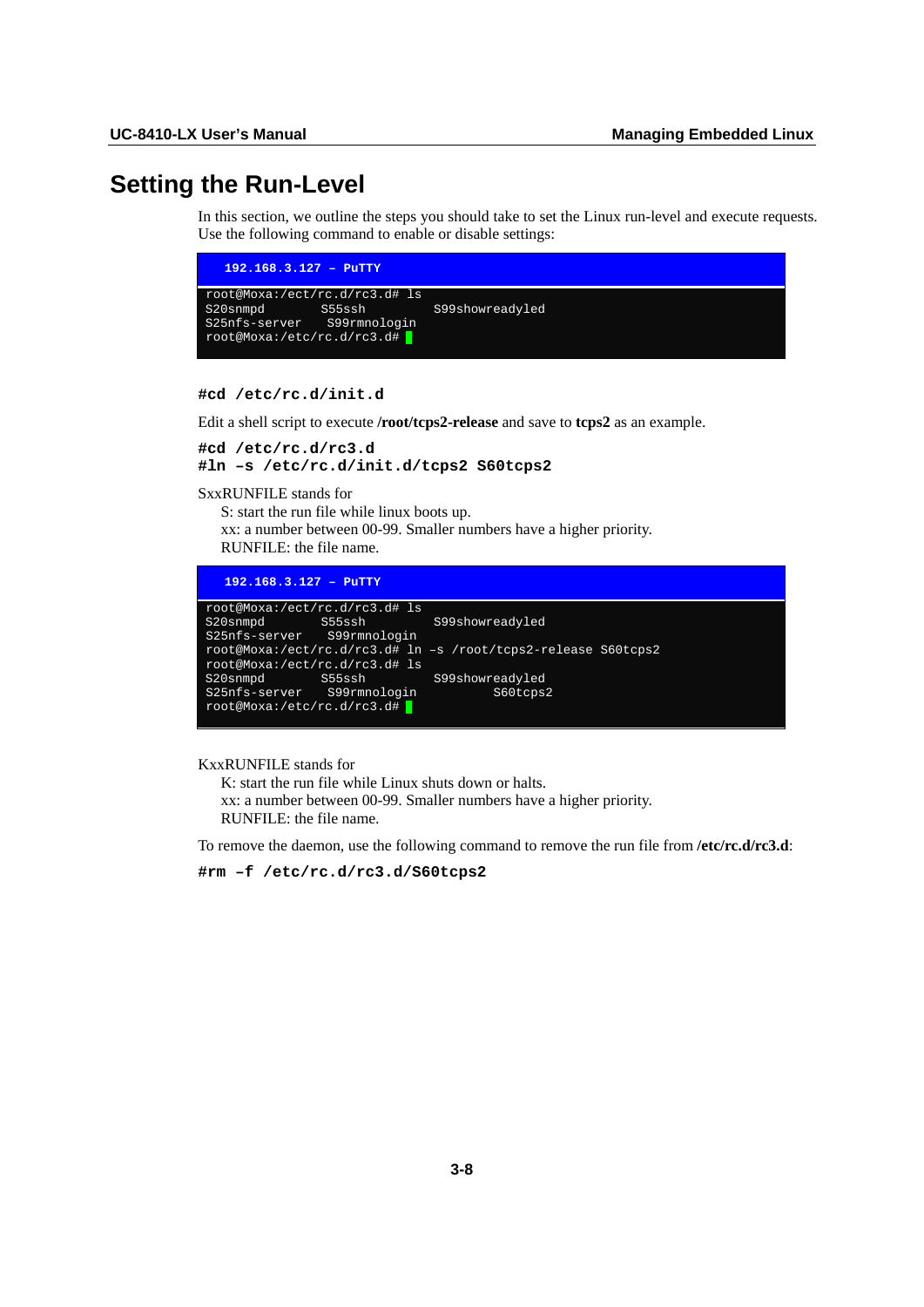## <span id="page-26-1"></span><span id="page-26-0"></span>**Setting the System Time**

There are two ways to support the timezone configuration on a Moxa embedded computer. One is using the TZ variable. The other is using /etc/localtime.

## <span id="page-26-2"></span>TZ variable

TZ environment variable format

```
TZ=standardHH[:MM[:SS]][daylight[HH[:MM[:SS]]][,startdate[/start
time], enddate[/endtime]]]
```
The time kept by the local machine should be a universal standard representation, such as Greenwich Mean Time (GMT) or Universal Time Coordinated (UTC), hereafter referred to as the universal reference time. For personal computers that are not sharing data across time zones, the local time is an adequate standard. To support a universal standard, all MKS utilities assume that times stored in the file system and returned by the operating system are stored in the universal reference time, and then translated to local times. The mapping from the universal reference time to local time is specified by the TZ (time zone) environment variable. If left undefined, the TZ variable defaults to the current time zone setting of your operating system.

```
Here are some possible settings for the North American Eastern time
zone: 
   TZ=EST5EDT 
   TZ=EST0EDT 
   TZ=EST0
```
In the first case, the reference time is GMT and the stored time values are correct worldwide. A simple change of the TZ variable prints local time correctly, anywhere. In the second case, the reference time is Eastern Standard Time and the only conversion performed is for Daylight Savings Time. Therefore, there is no need to adjust the hardware clock for Daylight Savings Time twice per year. In the third case, the reference time is always the time reported. This is suggested if the hardware clock on your machine automatically adjusts for Daylight Savings Time, or you insist on manually resetting the hardware time twice a year.

```
Other examples include: 
   TZ=NST3:30NDT2:00 
   TZ=MSEZ-1
```
The first applies to Newfoundland, whereas the second works in most of Western Europe.

```
Here are some time zone scenarios that involve Daylight Savings Time
specification: 
   TZ=PST0PDT-1 
   TZ=ACST-09:30ACDT-10:30,M10.5.0/2:00,M3.5.0/2:00
```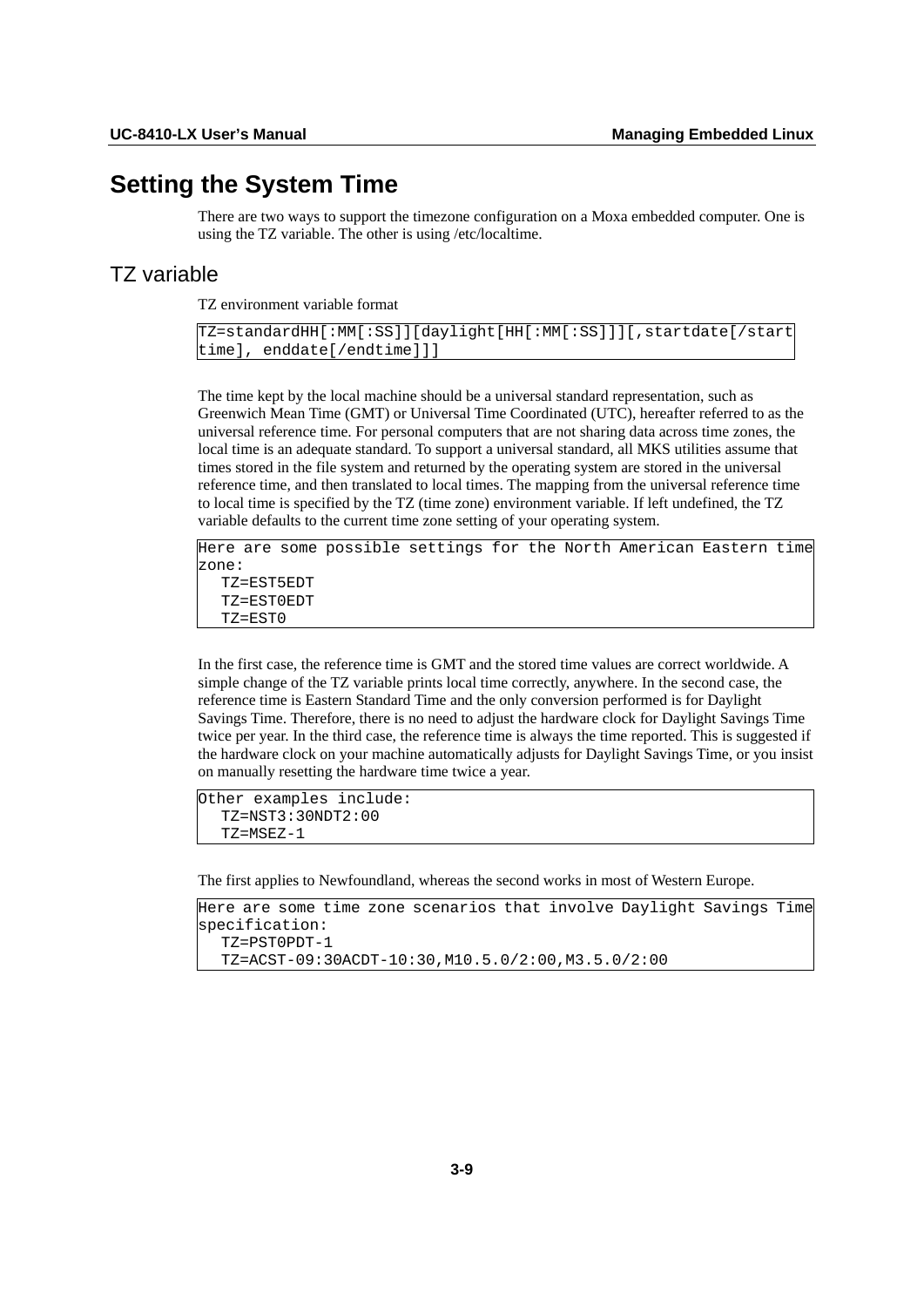The first scenario shows the TZ of a person in Seattle who stores local time on a PC, but does not adjust the clock to agree with Daylight Savings Time. The stated time zone precedes the machine clock time by one hour when Daylight Savings Time is in effect. The second scenario shows the TZ set by a person in Australia who sets a PC clock to UTC and never adjusts it. The machine clock precedes UTC by 9.5 hours when Daylight Savings Time is not in effect, and by 10.5 hours when in effect. Daylight Savings Time is in effect from 2:00 am on the last Sunday in October until 2:00 am on the last Sunday in March. Adding in the file /etc/rc.d/rc.local, the timezone setting will be active after the Moxa embedded computer reboots.

export TZ=your\_timezone\_setting

| <b>Hours From Greenwich</b><br>Mean Time (GMT) | <b>Value</b> | <b>Description</b>            |
|------------------------------------------------|--------------|-------------------------------|
| $ 0\rangle$                                    | <b>GMT</b>   | <b>Greenwich Mean Time</b>    |
| $+1$                                           | <b>ECT</b>   | <b>European Central Time</b>  |
| $+2$                                           | <b>EET</b>   | European Eastern Time         |
| $+2$                                           | <b>ART</b>   |                               |
| $+3$                                           | <b>EAT</b>   | Saudi Arabia                  |
| $+3.5$                                         | <b>MET</b>   | Iran                          |
| $+4$                                           | <b>NET</b>   |                               |
| $+5$                                           | PLT          | West Asia                     |
| $+5.5$                                         | <b>IST</b>   | India                         |
| $ +6$                                          | <b>BST</b>   | Central Asia                  |
| $+7$                                           | <b>VST</b>   | Bangkok                       |
| $+8$                                           | <b>CTT</b>   | China                         |
| $+9$                                           | <b>JST</b>   | Japan                         |
| $+9.5$                                         | <b>ACT</b>   | Central Australia             |
| $+10$                                          | <b>AET</b>   | Eastern Australia             |
| $+11$                                          | <b>SST</b>   | Central Pacific               |
| $+12$                                          | <b>NST</b>   | New Zealand                   |
| $-11$                                          | MIT          | Samoa                         |
| $-10$                                          | <b>HST</b>   | Hawaii                        |
| $-9$                                           | AST          | Alaska                        |
| $-8$                                           | <b>PST</b>   | Pacific Standard Time         |
| $-7$                                           | PNT          | Arizona                       |
| $-7$                                           | <b>MST</b>   | <b>Mountain Standard Time</b> |
| $-6$                                           | <b>CST</b>   | <b>Central Standard Time</b>  |
| $-5$                                           | <b>EST</b>   | <b>Eastern Standard Time</b>  |
| $-5$                                           | <b>IET</b>   | <b>Indiana East</b>           |
| $ -4$                                          | PRT          | <b>Atlantic Standard Time</b> |
| $-3.5$                                         | <b>CNT</b>   | Newfoundland                  |

Possible values for the TZ environment variables are listed below: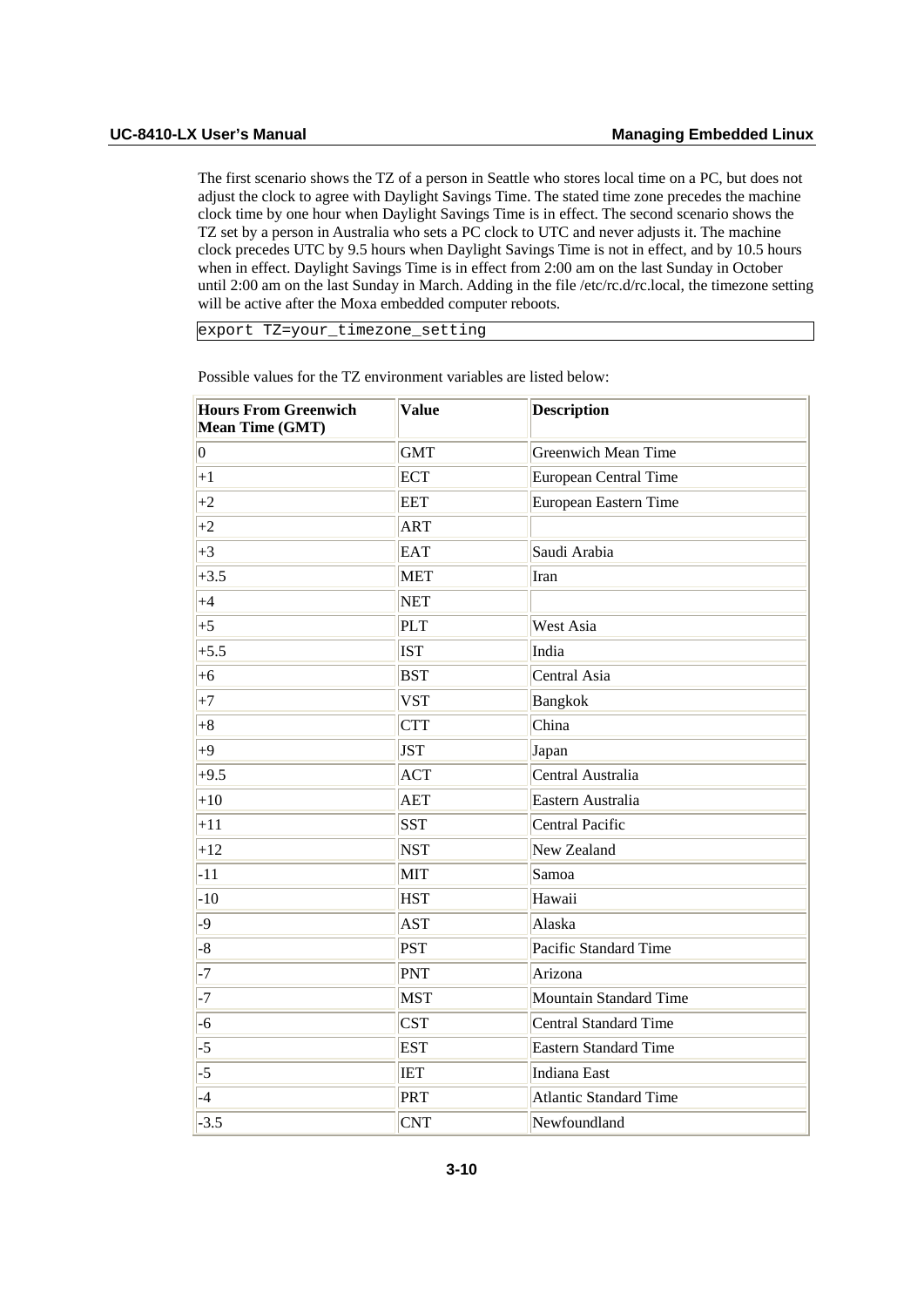<span id="page-28-0"></span>

| 1-C                      | Eastern South America        |
|--------------------------|------------------------------|
| 14. J                    | <b>Eastern South America</b> |
| $\overline{\phantom{0}}$ | Azores                       |

## <span id="page-28-1"></span>/etc/timezone

The local timezone is stored in /etc/localtime and is used by GNU Library for C (glibc) if the TZ environment variable is not set. This file is either a copy of /usr/share/zoneinfo/ tree or a symbolic link to it.

The UC-8410 does not provide /usr/share/zoneinfo/ files, so you need to copy a time zone information file to the UC-8410 and write over the original local time file.

- 1. The /usr/share/zoneinfo folder on a PC that is running standard Linux contains several time zone information files.
- 2. Copy the time zone file that you want to use to the UC-8410 to overwrite the original /etc/localtime file.
- 3. Type a date to check if the new time zone appears.

## <span id="page-28-2"></span>**Adjusting the System Time**

## <span id="page-28-3"></span>Setting the Time Manually

The UC-8410 has two time settings. One is the system time, and the other is the RTC (Real Time Clock) time kept by the UC-8410's hardware. Use the **#date** command to query the current system time or set a new system time. Use **#hwclock** to query the current RTC time or set a new RTC time.

Use the following command to query the system time: **#date** 

Use the following command to query the RTC time: **#hwclock**

Use the following command to set the system time: **#date MMDDhhmmYYYY**

 $MM = Month$  $DD = Date$  $h_{m} = h_{\text{our and minute}}$  $YYYY = Year$ 

Use the following command to set the RTC time: **#hwclock –w**

Write current system time to RTC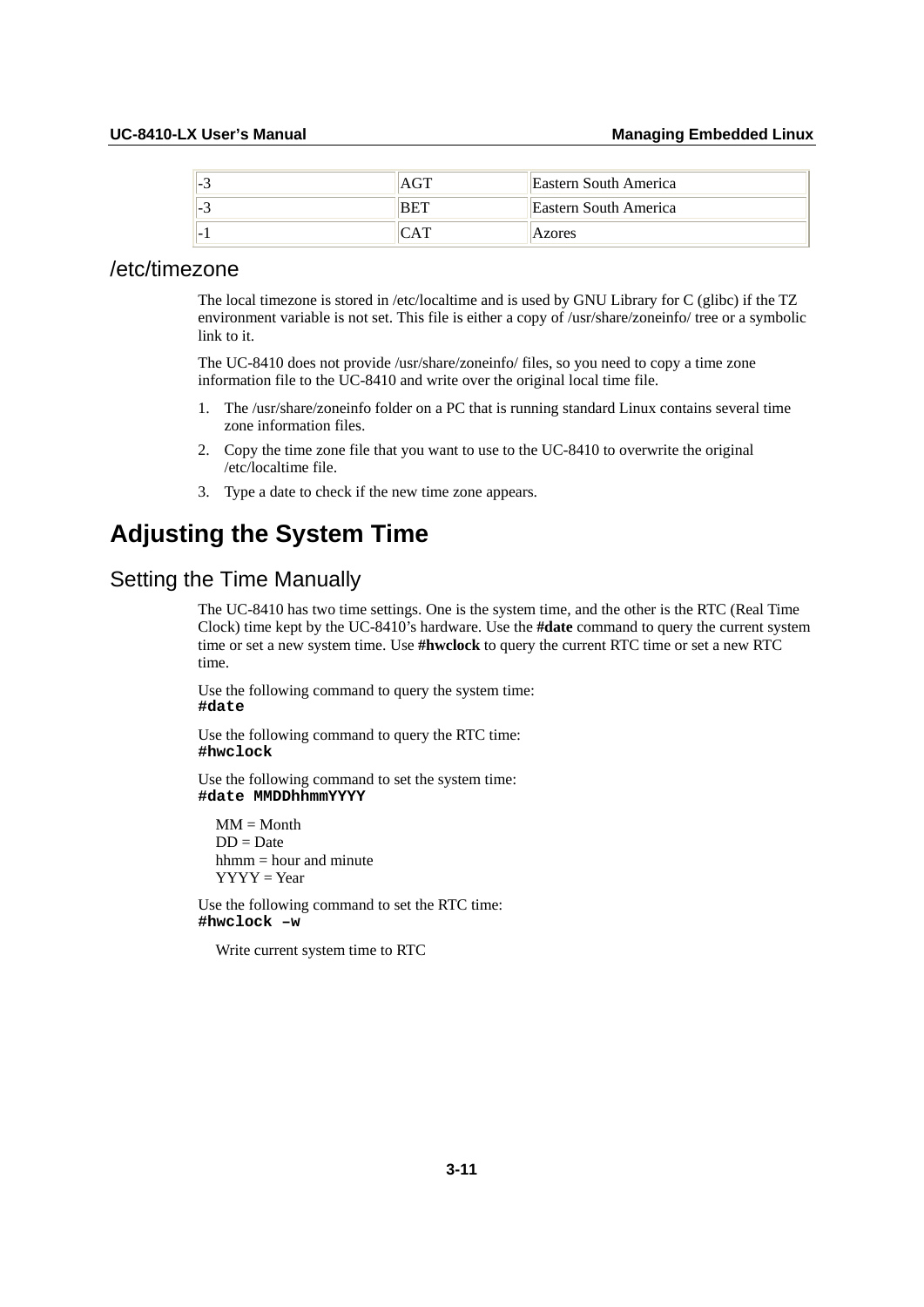<span id="page-29-0"></span>The following figure illustrates how to update the system time and set the RTC time.

| $192.168.3.127 -$ PuTTY                           |
|---------------------------------------------------|
| root@Moxa:~# date<br>Fri Jun 23 23:30:31 CST 2000 |
| root@Moxa:~# hwclock                              |
| Fri Jun 23 23:30:35 2000 -0.557748 seconds        |
| root@Moxa: ~# date 070910002006                   |
| Sun Jul 9 10:00:00 CST 2006                       |
| root@Moxa:~# hwclock -w                           |
| root@Moxa:~# date ; hwclock                       |
| Sun Jul 9 10:01:07 CST 2006                       |
| Sun Jul 9 10:01:08 2006 -0.933547 seconds         |
| $root@Moxa:~+$                                    |

## <span id="page-29-1"></span>NTP Client

The UC-8410 has a built-in NTP (Network Time Protocol) client that is used to initialize a time request to a remote NTP server. Use **#ntpdate <NTP server>** to update the system time.

#### **#ntpdate time.stdtime.gov.tw #hwclock –w**

Visi[t http://www.ntp.org](http://www.ntp.org/) for more information about NTP and NTP server addresses.

```
 10.120.53.100 – PuTTY 
root@Moxa:~# date ; hwclock 
Sat Jan 1 00:00:36 CST 2000 
Sat Jan 1 00:00:37 2000 -0.772941 seconds 
root@Moxa:~# ntpdate time.stdtime.gov.tw 
 9 Dec 10:58:53 ntpdate[207]: step time server 220.130.158.52 offset 155905087.9
84256 sec 
root@Moxa:~# hwclock -w 
root@Moxa:~# date ; hwclock 
Thu Dec 9 10:59:11 CST 2004 
Thu Dec 9 10:59:12 2004 -0.844076 seconds 
root@Moxa:~#
```


#### **ATTENTION**

Before using the NTP client utility, check your IP and DNS settings to make sure that an Internet connection is available. Refer to Chapter 2 for instructions on how to configure the Ethernet interface, and see Chapter 4 for DNS setting information.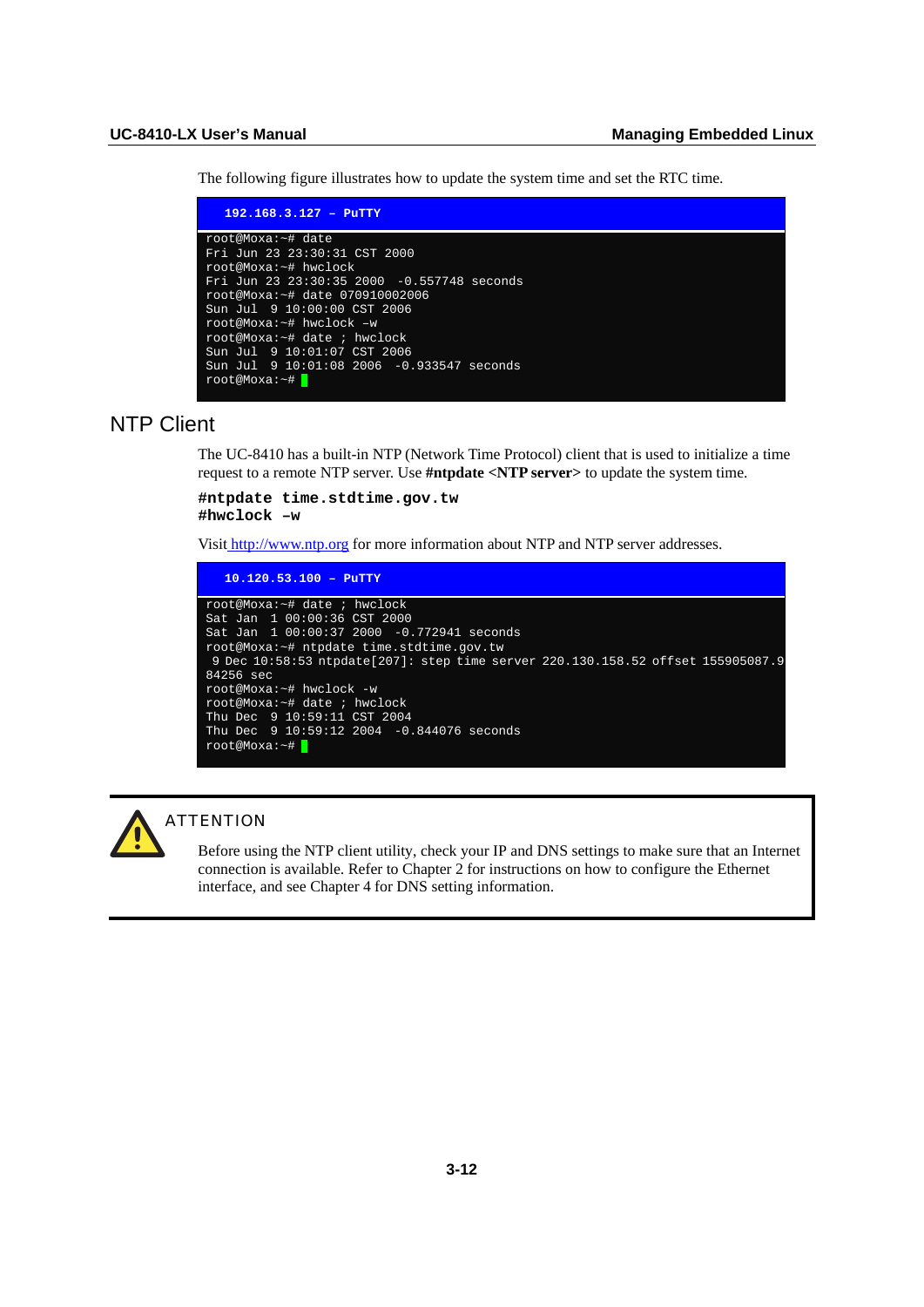### <span id="page-30-1"></span><span id="page-30-0"></span>Updating the Time Automatically

In this subsection, we show how to use a shell script to update the time automatically.

#### **Example shell script to update the system time periodically**

**#!/bin/sh ntpdate time.nist.gov # You can use the time server's ip address or domain # name directly. If you use domain name, you must # enable the domain client on the system by updating # /etc/resolv.conf file. hwclock –w sleep 100 # Updates every 100 seconds. The min. time is 100 seconds. Change 100 to a larger number to update RTC less often.** 

Save the shell script using any file name. E.g., **fixtime**

**How to run the shell script automatically when the kernel boots up**

Copy the example shell script **fixtime** to directory **/etc/init.d**, and then use

**chmod 755 fixtime** to change the shell script mode. Next, use vi editor to edit the file **/etc/inittab**. Add the following line to the bottom of the file:

**ntp : 2345 : respawn : /etc/init.d/fixtime** 

Use the command **#init q** to re-init the kernel.

## <span id="page-30-2"></span>**Cron—Daemon to Execute Scheduled Commands**

Start Cron from the directory **/etc/rc.d/rc.local**. It will return immediately, so you do not need to start it with an ampersand  $(\&)$  to run in the background.

The Cron daemon will search **/etc/cron.d/crontab** for crontab files, which are named after accounts in /etc/passwd.

Cron wakes up every minute, and checks each command to see if it should be run in the current minute. When executing commands, output is mailed to the owner of the crontab (or to the user named in the MAILTO environment variable in the crontab, if such a user exists).

Modify the file **/etc/cron.d/crontab** to set up your scheduled applications. Crontab files have the following format:

| mm     | n        | dom   | mon   | dow                 | user | command |
|--------|----------|-------|-------|---------------------|------|---------|
| min    | hour     | date  | month | week                | user | command |
| $0-59$ | $0 - 23$ | $-31$ | $-12$ | $0-6$ (0 is Sunday) |      |         |

The following example demonstrates how to use Cron.

The following steps show how to use cron to update the system time and RTC time every day at 8:00.

**STEP1: Write a shell script named fixtime.sh and save it to /home/.** 

**#!/bin/sh ntpdate time.nist.gov hwclock –w exit 0**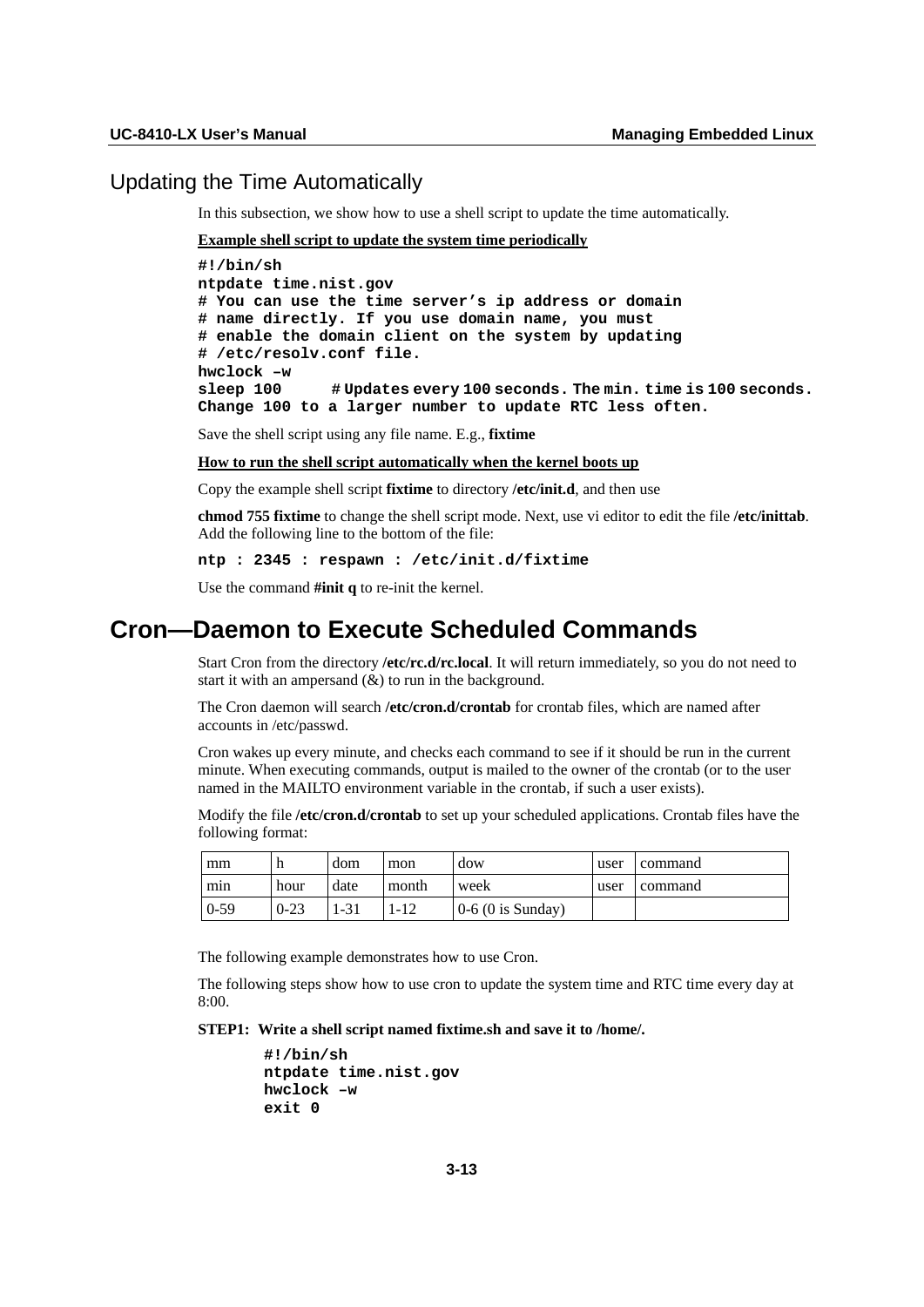#### <span id="page-31-0"></span>**STEP2: Change mode of fixtime.sh**

**#chmod 755 fixtime.sh** 

#### **STEP3: Modify /etc/cron.d/crontab file to run fixtime.sh at 8:00 every day.**

Add the following line to the end of crontab:

**\* 8 \* \* \* root /home/fixtime.sh** 

#### **STEP4: Enable the cron daemon manually.**

**#/etc/init.d/cron start** 

#### **STEP5: Enable cron when the system boots up.**

Add the following line in the file /etc/init.d/rc.local **#/etc/init.d/cron start**

## <span id="page-31-1"></span>**Connecting Peripherals**

## <span id="page-31-2"></span>USB Mass Storage

The UC-8410 supports PNP (plug-n-play), and hot pluggability for connecting USB mass storage devices. The UC-8410 has a built-in auto mount utility that eases the mount procedure. The connected USB mass storage device will be mounted automatically. You can check the location of the USB disk by mount command. The UC-8410 will be un-mounted automatically with **umount** when the device is disconnected.



## **ATTENTION**

Remember to type the **#sync** command before you disconnect the USB mass storage device. If you don't issue the command, you may lose some data.

Remember to exit the mount directory when you disconnect the USB mass storage device. If you stay in mount directory, the auto un-mount process will fail. If that happens, type **#umount** mount directory to un-mount the USB device manually. For example, type **#umount /mnt/sdc**.

The UC-8410 only supports certain types of flash disk USB Mass Storage devices. Some USB flash disks and hard disks may not be compatible with the UC-8410. Check compatibility issues before you purchase a USB device to connect to the UC-8410.

## <span id="page-31-3"></span>CF Mass Storage

The UC-8410 Embedded Computer does not support CompactFlash hot swap and PnP (Plug and Play) function. It is necessary to remove power source first before inserting or removing the CompactFlash card.The UC-8410 CF card doesn't support PNP. This means that user need to mount the CF card manually after inserting the CF mass storage.

You can mount the CF card manually with the command below:

#### **Moxa: ~# mkdir /home/sda**

#### **Moxa: ~# mount -t ext2 /dev/sda1 /home/sda**

You should umount the CF mass storage before you remove the CF card.

Moxa: ~# umount /home/sda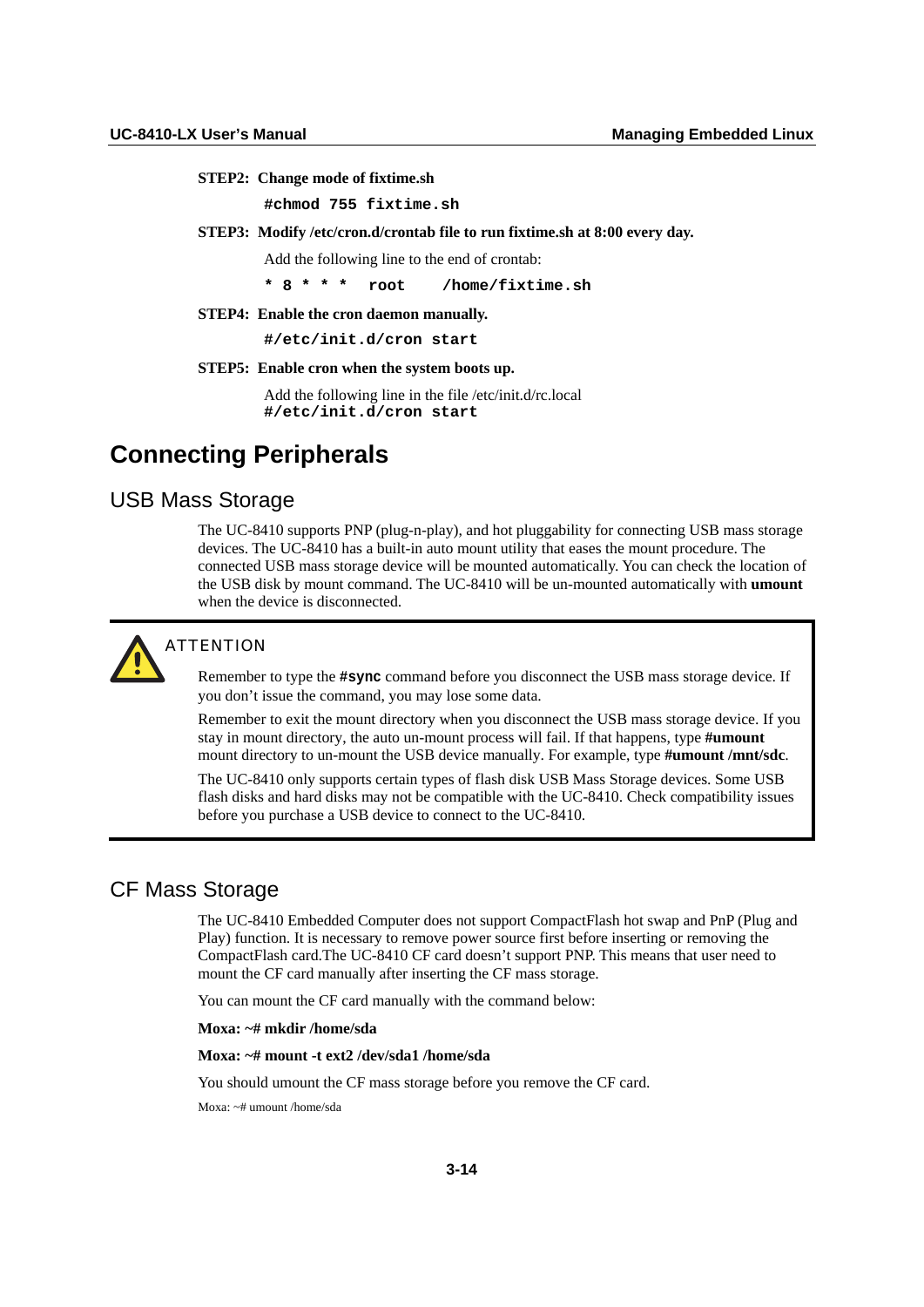## **Managing Communication**

<span id="page-32-1"></span><span id="page-32-0"></span>In this chapter, we explain how to configure the UC-8410's various communication functions.

The following topics are covered:

- **[Telnet/FTP](#page-33-1)**
- **[DNS](#page-33-2)**
- **[Web Service—Apache](#page-34-1)**
- **[IPTABLES](#page-36-1)**
- **[NAT](#page-41-1)** 
	- > [NAT Example](#page-41-2)
	- $\triangleright$  [Enabling NAT at Bootup](#page-42-1)
- **[Dial-up Service—PPP](#page-42-2)**
- **[PPPoE](#page-46-1)**
- **[NFS \(Network File System\) Client](#page-48-1)** 
	- $\triangleright$  [Setting up the UC-8410 as an NFS Client](#page-48-2)
- **[Mail](#page-48-3)**
- **[SNMP](#page-49-1)**
- **[OpenVPN](#page-49-2)**
- **[Package Management—ipkg](#page-57-1)**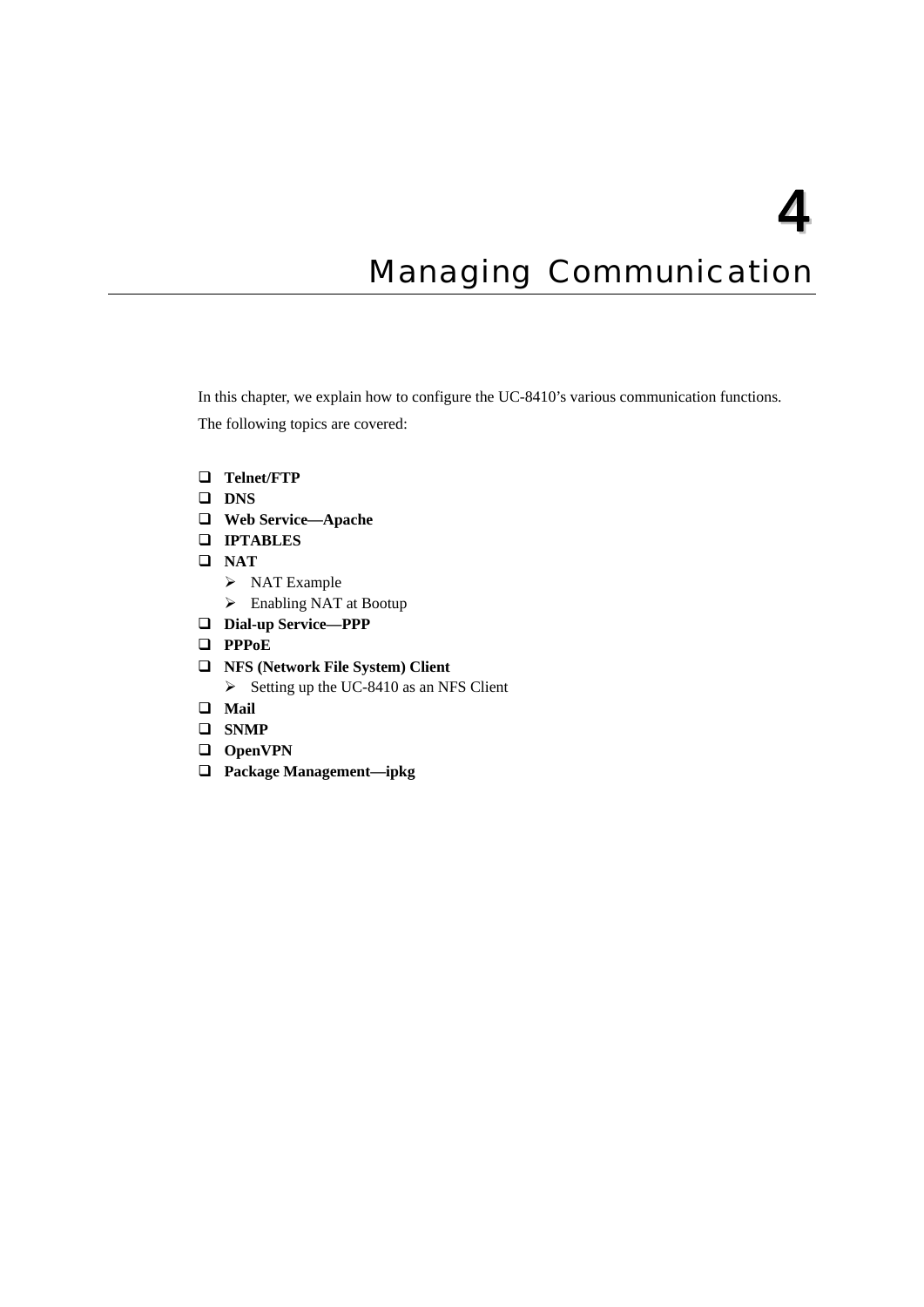## <span id="page-33-1"></span><span id="page-33-0"></span>**Telnet/FTP**

In addition to supporting Telnet client/server and FTP client/server, the UC-8410 also supports SSH and sftp client/server. To enable or disable the Telnet/ftp server, you first need to edit the file **/etc/inetd.conf**.

#### **Enabling the Telnet/ftp server**

The following example shows the default content of the file /etc/inetd.conf. The default is to enable the Telnet/ftp server:

**discard dgram udp wait root /bin/discard discard stream tcp nowait root /bin/discard telnet stream tcp nowait root /bin/telnetd ftp stream tcp nowait root /bin/ftpd -l** 

#### **Disabling the Telnet/ftp server**

Disable the daemon by typing '**#**' in front of the first character of the row to comment out the line.

## <span id="page-33-2"></span>**DNS**

The UC-8410 supports DNS client (but not DNS server). To set up DNS client, you need to edit three configuration files: **/etc/hosts**, **/etc/resolv.conf**, and **/etc/nsswitch.conf**.

#### **/etc/hosts**

This is the first file that the Linux system reads to resolve the host name and IP address.

#### **/etc/resolv.conf**

This is the most important file that you need to edit when using DNS for the other programs. For example, before using #ntpdate time.nist.gov to update the system time, you will need to add the DNS server address to the file. Ask your network administrator which DNS server address you should use. The DNS server's IP address is specified with the "nameserver" command. For example, add the following line to /etc/resolv.conf if the DNS server's IP address is 168.95.1.1:

#### **nameserver 168.95.1.1**

| $192.168.3.127 -$ PuTTY                                                                 |
|-----------------------------------------------------------------------------------------|
| root@Moxa:/etc# cat resolv.conf<br>#                                                    |
| # resolv.conf This file is the resolver configuration file<br>$#$ See resolver(5).<br># |
| #nameserver 192.168.1.16                                                                |
| nameserver 168.95.1.1                                                                   |
| nameserver 140.115.1.31                                                                 |
| nameserver 140.115.236.10                                                               |
| root@Moxa:/etc#                                                                         |

#### **/etc/nsswitch.conf**

This file defines the sequence to resolve the IP address by using /etc/hosts file or /etc/resolv.conf.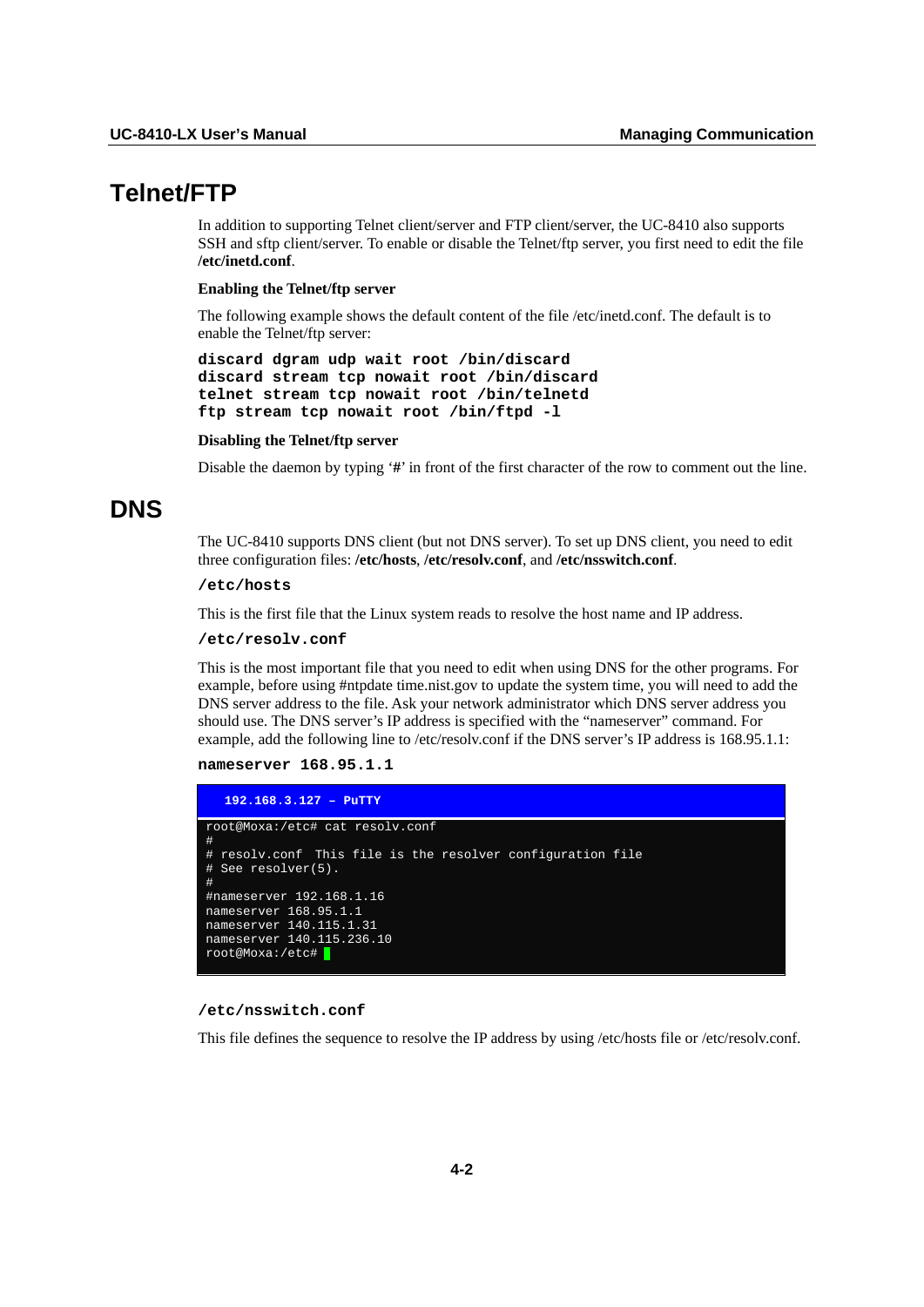## <span id="page-34-1"></span><span id="page-34-0"></span>**Web Service—Apache**

The Apache web server's main configuration file is **/etc/apache/httpd.conf**, with the default homepage located at **/home/httpd/index.html**. Save your own homepage to the following directory:

#### **/home/httpd/htdocs/**

Save your CGI page to the following directory:

#### **/home/httpd/cgi-bin/**

Before you modify the homepage, use a browser (such as Microsoft Internet Explorer or Mozilla Firefox) from your PC to test if the Apache Web Server is working. Type the LAN1 IP address in the browser's address box to open the homepage. E.g., if the default IP address is still active, type **http://host-ip-address** in address box.



To open the default CGI page, type **http://host-ip-address/cgi-bin/printenv** in your browser's address box.

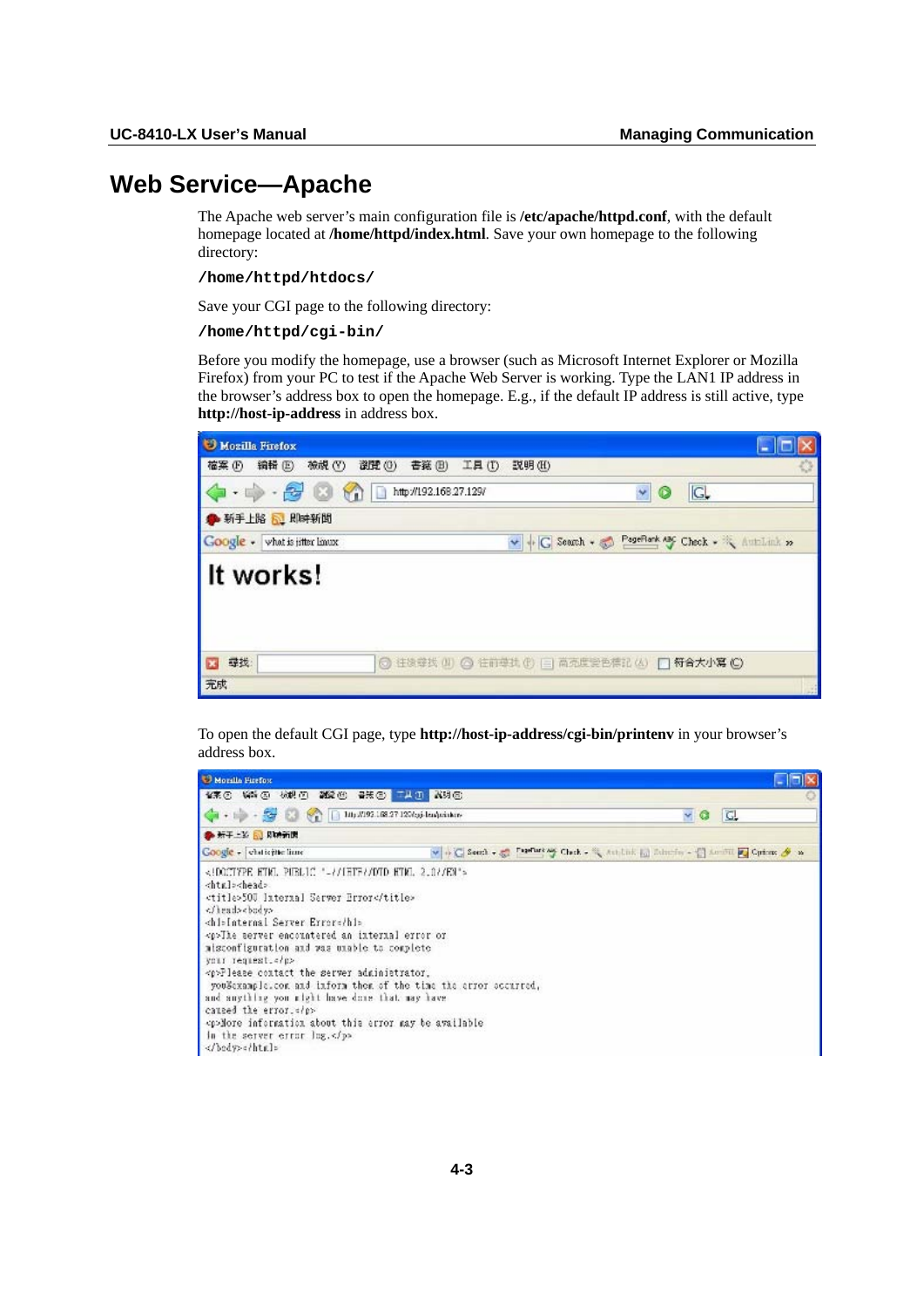To open the default CGI test script report page, type **http://host-ip-address/cgi-bin/test-cgi** in your browser's address box.





## **ATTENTION**

The CGI function is enabled by default. If you want to disable the function, modify the file **/etc/apache/httpd.conf**. When you develop your own CGI application, make sure your CGI file is executable.

|                                    | $192.168.3.127 - P^T T Y$ |       |                          |  |  |  |  |
|------------------------------------|---------------------------|-------|--------------------------|--|--|--|--|
| root@Moxa:/usr/www/cgi-bin# ls -al |                           |       |                          |  |  |  |  |
| drwxr-xr-x                         | 2 root                    | root  | 0 Aug 24 1999            |  |  |  |  |
| $drwxr-xr-x$                       | 5 root                    | root  | $0$ Nov 5 16:16          |  |  |  |  |
| -rwxr-xr-x                         | 1 root                    | root  | 268 Dec 19 2002 printeny |  |  |  |  |
| -rwxr-xr-x                         | 1 root                    | root. | 757 Aug 24 1999 test-cgi |  |  |  |  |
| root@Moxa:/usr/www/cqi-bin#        |                           |       |                          |  |  |  |  |
|                                    |                           |       |                          |  |  |  |  |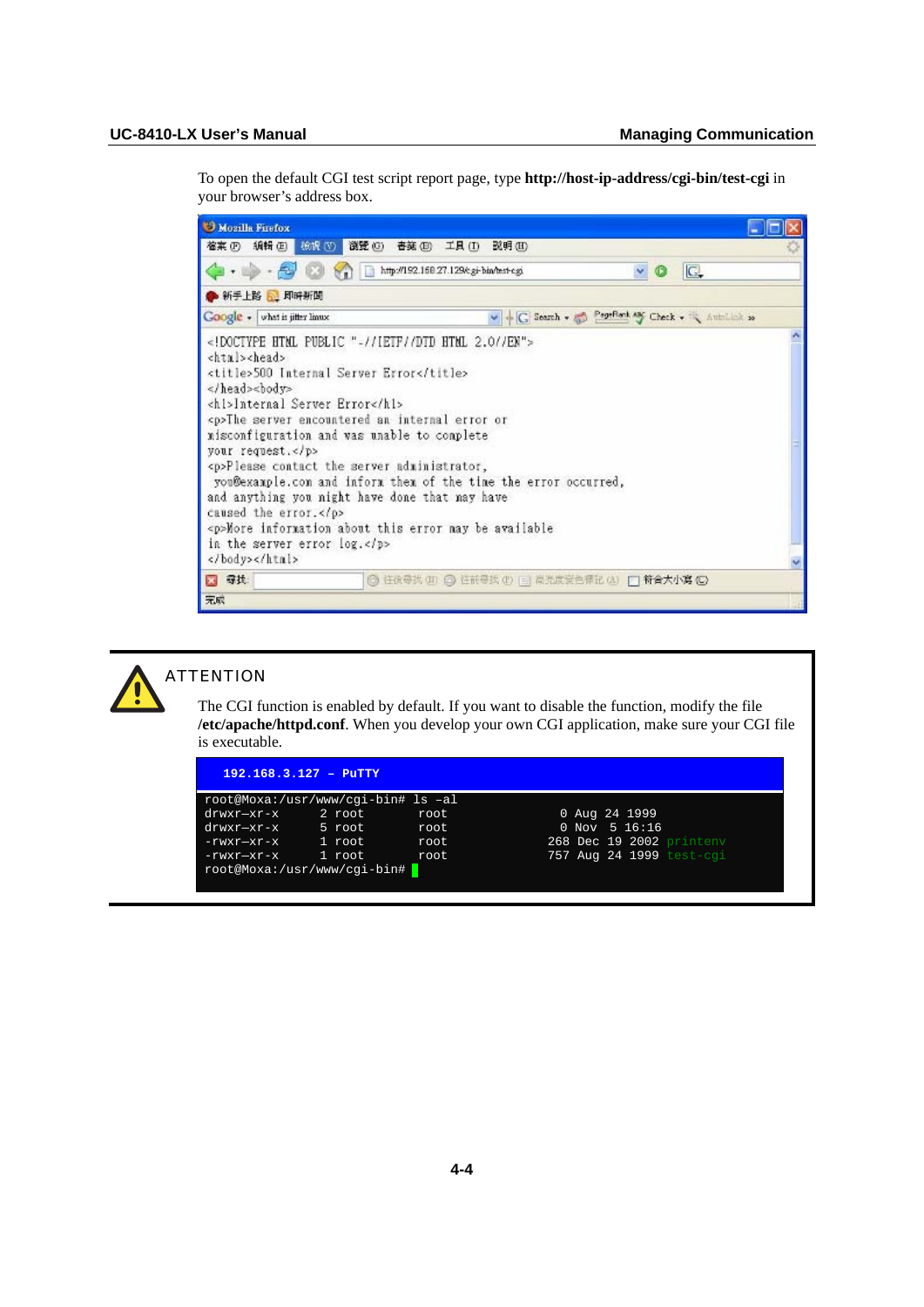# **IPTABLES**

IPTABLES is an administrative tool for setting up, maintaining, and inspecting the Linux kernel's IP packet filter rule tables. Several different tables are defined, with each table containing built-in chains and user-defined chains.

Each chain is a list of rules that apply to a certain type of packet. Each rule specifies what to do with a matching packet. A rule (such as a jump to a user-defined chain in the same table) is called a "target."

The UC-8410 supports 3 types of IPTABLES table: Filter tables, NAT tables, and Mangle tables:

**A. Filter Table—**includes three chains:

INPUT chain OUTPUT chain FORWARD chain

**B. NAT Table—**includes three chains:

PREROUTING chain—transfers the destination IP address (DNAT) POSTROUTING chain—works after the routing process and before the Ethernet device process to transfer the source IP address (SNAT)

OUTPUT chain—produces local packets

*sub-tables* 

Source NAT (SNAT)—changes the first source packet IP address

Destination NAT (DNAT)—changes the first destination packet IP address

MASQUERADE—a special form for SNAT. If one host can connect to internet, then other computers that connect to this host can connect to the Internet when it the computer does not have an actual IP address.

REDIRECT—a special form of DNAT that re-sends packets to a local host independent of the destination IP address.

**C. Mangle Table—**includes two chains

PREROUTING chain—pre-processes packets before the routing process.

OUTPUT chain—processes packets after the routing process. It has three extensions—TTL, MARK, TOS.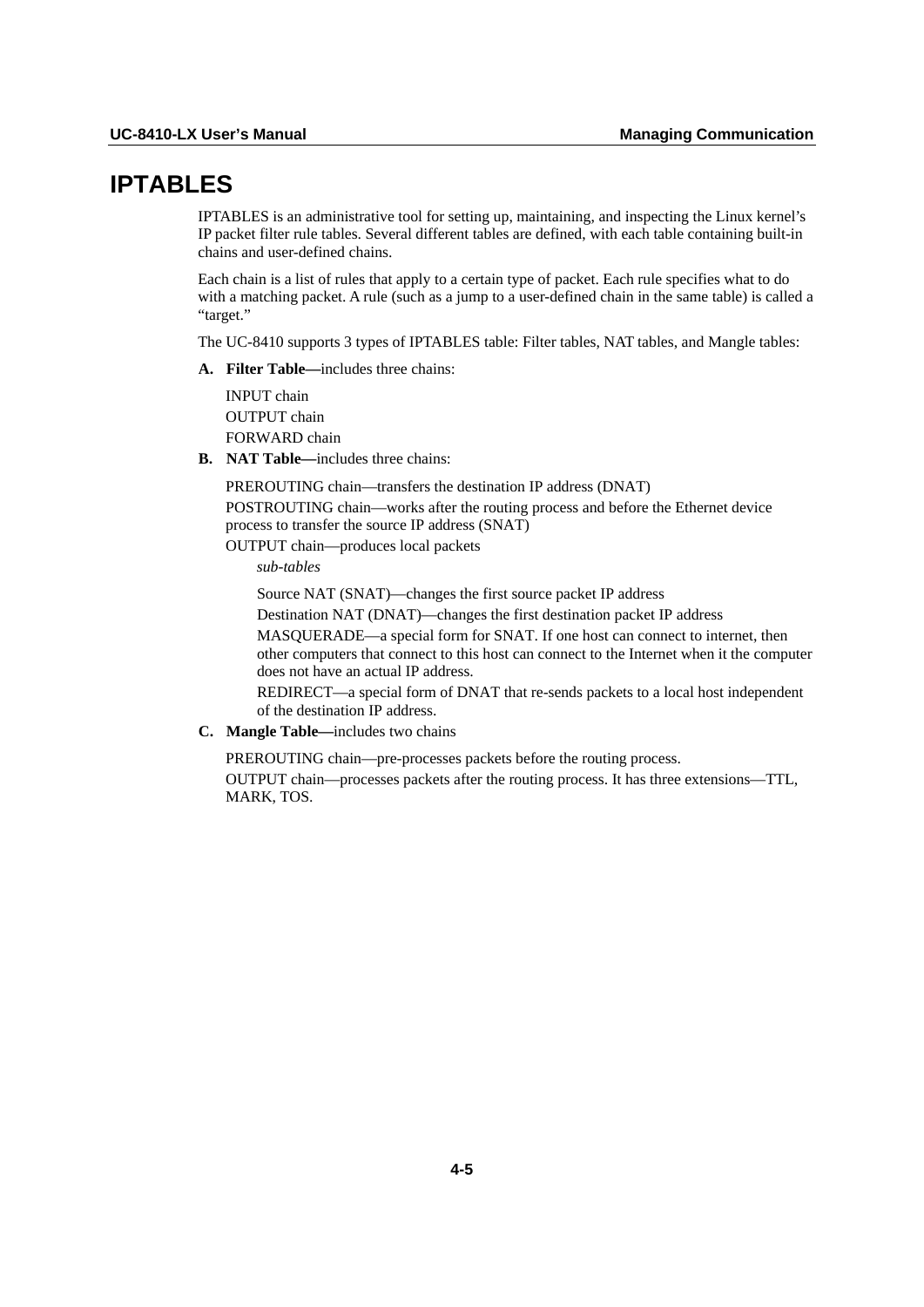

The following figure shows the IPTABLES hierarchy.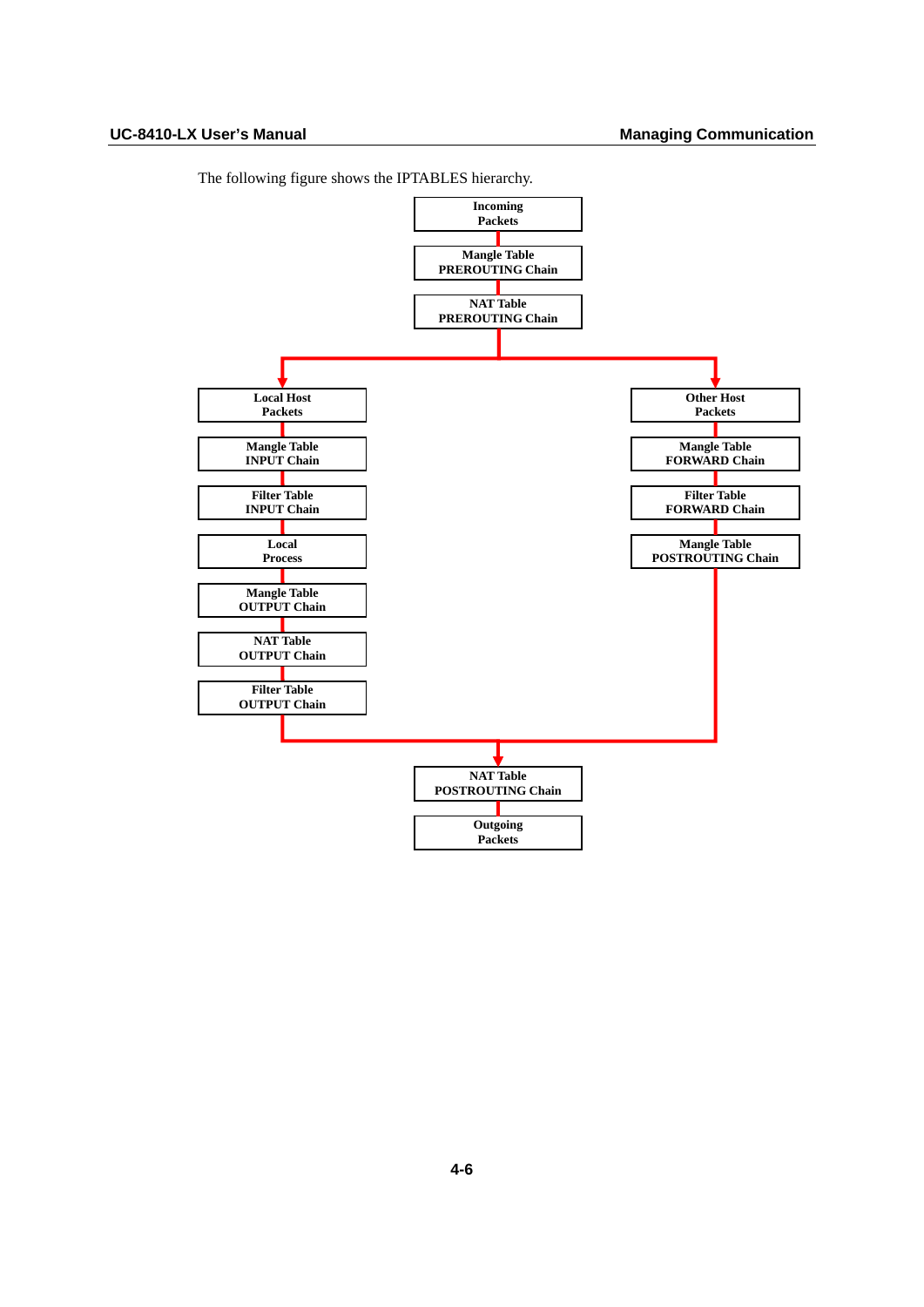| nf_conntrack   | nf_conntrack_ftp | x_tables          | xt_CLASSIFY       |
|----------------|------------------|-------------------|-------------------|
| xt_MARK        | xt_NFLOG         | xt_NFQUEUE        | xt_TCPMSS         |
| xt_esp         | xt_length        | xt_limit          | xt mac            |
| xt_mark        | xt_multiport     | xt_pkttype        | xt_string         |
| xt_tcpmss      | xt_tcpudp        | $xt_u32$          | arp_tables        |
| arpt_mangle    | arptable_filter  | ip_tables         | ipt_CLUSTERIP     |
| ipt_ECN        | ipt_NETMAP       | ipt_SAME          | ipt_TTL           |
| ipt_addrtype   | ipt ecn          | ipt_iprange       | ipt recent        |
| iptable_filter | iptable_mangle   | iptable_nat       | nf_conntrack_ipv4 |
| nf_nat         | nf_nat_ftp       | nf_nat_snmp_basic |                   |
|                |                  | ipt_ah            |                   |
|                | ipt_MASQUERADE   |                   |                   |
|                |                  |                   | ipt_tos           |
|                | ipt_REDIRECT     |                   | ipt_ttl           |
|                | ipt REJECT       |                   |                   |
|                |                  |                   |                   |
|                | ipt_TOS          |                   |                   |
| ipt_LOG        | ipt_ULOG         | ipt owner         |                   |

The UC-8410 supports the following sub-modules. Be sure to use the module that matches your application.

NOTE The UC-8410 does NOT support IPV6 and ipchains.

The basic syntax to enable and load an IPTABLES module is as follows:

```
#lsmod 
#modprobe ip_tables 
#modprobe iptable_filter
```
Use **lsmod** to check if the ip\_tables module has already been loaded in the UC-8410. Use **modprobe** to insert and enable the module.

Use the following command to load the modules (iptable\_filter, iptable\_mangle, iptable\_nat):

**#modprobe iptable\_filter** 

Use **iptables, iptables-restore**, **iptables-save** to maintain the database.

NOTE IPTABLES plays the role of packet filtering or NAT. Take care when setting up the IPTABLES rules. If the rules are not correct, remote hosts that connect via a LAN or PPP may be denied access. We recommend using the serial console to set up the IPTABLES.

Click on the following links for more information about iptables.

<http://www.linuxguruz.com/iptables/> [http://www.netfilter.org/documentation/HOWTO//packet-filtering-HOWTO.html](http://www.netfilter.org/documentation/HOWTO/packet-filtering-HOWTO.html)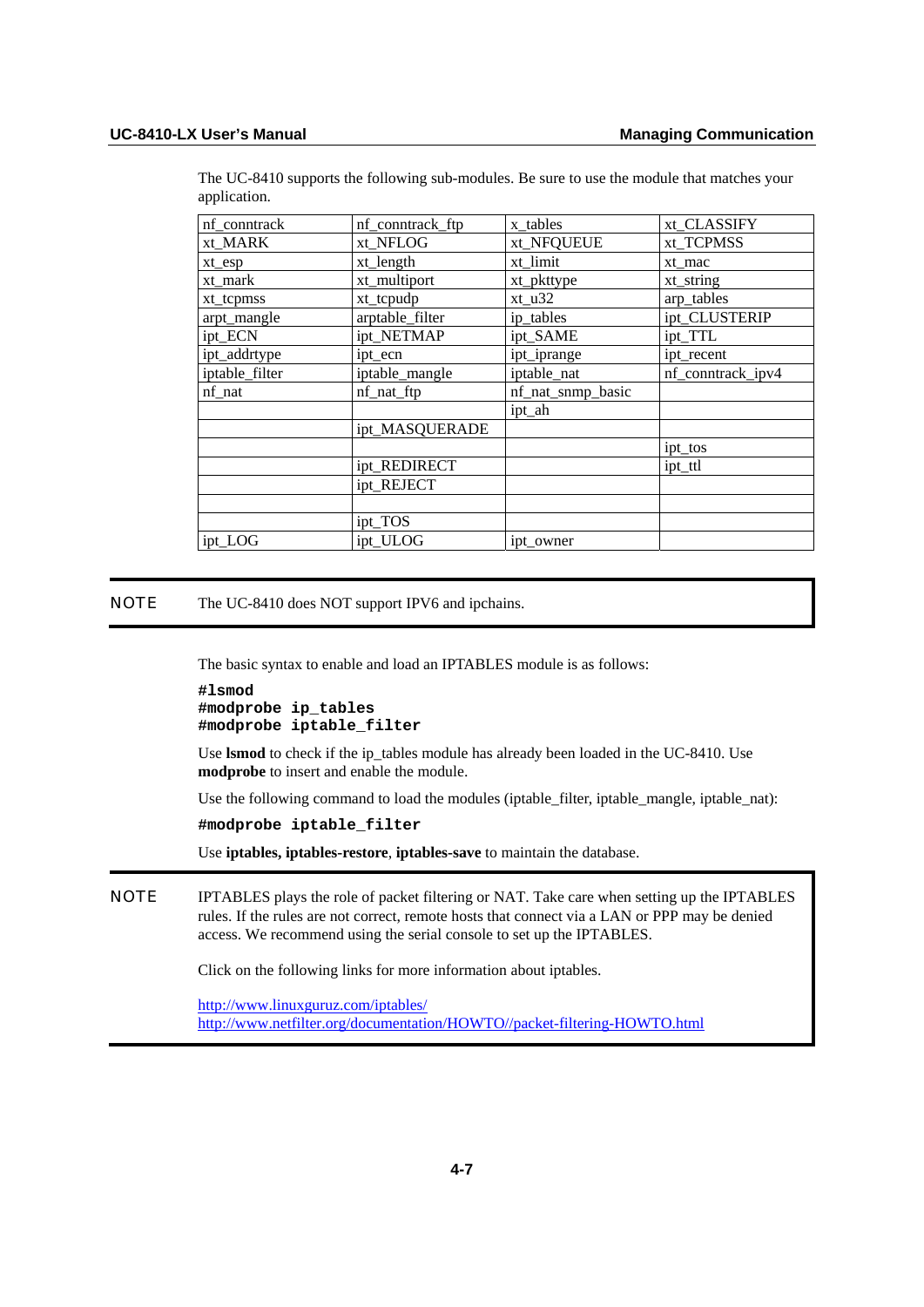Since the IPTABLES command is very complex, to illustrate the IPTABLES syntax we have divided our discussion of the various rules into three categories: **Observe and erase chain rules**, **Define policy rules**, and **Append or delete rules**.

# **Observe and erase chain rules**

**Usage:** 

|                                                                               | # iptables [-t tables] [-L] [-n]                            |            |                                                                                                     |  |  |
|-------------------------------------------------------------------------------|-------------------------------------------------------------|------------|-----------------------------------------------------------------------------------------------------|--|--|
|                                                                               |                                                             | -t tables: | Table to manipulate (default: 'filter'); example: nat or filter.                                    |  |  |
|                                                                               |                                                             |            | -L [chain]: List List all rules in selected chains. If no chain is selected, all chains are listed. |  |  |
|                                                                               | $-n:$                                                       |            | Numeric output of addresses and ports.                                                              |  |  |
|                                                                               |                                                             |            | # iptables [-t tables] [-FXZ]                                                                       |  |  |
| -F: Flush the selected chain (all the chains in the table if none is listed). |                                                             |            |                                                                                                     |  |  |
|                                                                               | -X: Delete the specified user-defined chain.                |            |                                                                                                     |  |  |
|                                                                               | -Z: Set the packet and byte counters in all chains to zero. |            |                                                                                                     |  |  |
| <b>Examples:</b>                                                              |                                                             |            |                                                                                                     |  |  |
|                                                                               | # iptables -L -n                                            |            |                                                                                                     |  |  |

In this example, since we do not use the -t parameter, the system uses the default 'filter' table. Three chains are included: INPUT, OUTPUT, and FORWARD. INPUT chains are accepted automatically, and all connections are accepted without being filtered.

**#iptables –F #iptables –X #iptables -Z** 

## **Define policy for chain rules**

#### **Usage:**

```
# iptables [-t tables] [-P] [INPUT, OUTPUT, FORWARD, PREROUTING, OUTPUT, POSTROUTING] 
[ACCEPT, DROP] 
-P: Set the policy for the chain to the given target. 
INPUT: For packets coming into the UC-8410. 
OUTPUT: For locally-generated packets. 
FORWARD: For packets routed out through the UC-8410.
PREROUTING: To alter packets as soon as they come in.
POSTROUTING: To alter packets as they are about to be sent out.
```
#### **Examples:**

**#iptables –P INPUT DROP #iptables –P OUTPUT ACCEPT #iptables –P FORWARD ACCEPT # modprobe iptable\_nat #iptables –t nat –P PREROUTING ACCEPT #iptables –t nat –P OUTPUT ACCEPT #iptables -t nat –P POSTROUTING ACCEPT** 

In this example, the policy accepts outgoing packets and denies incoming packets.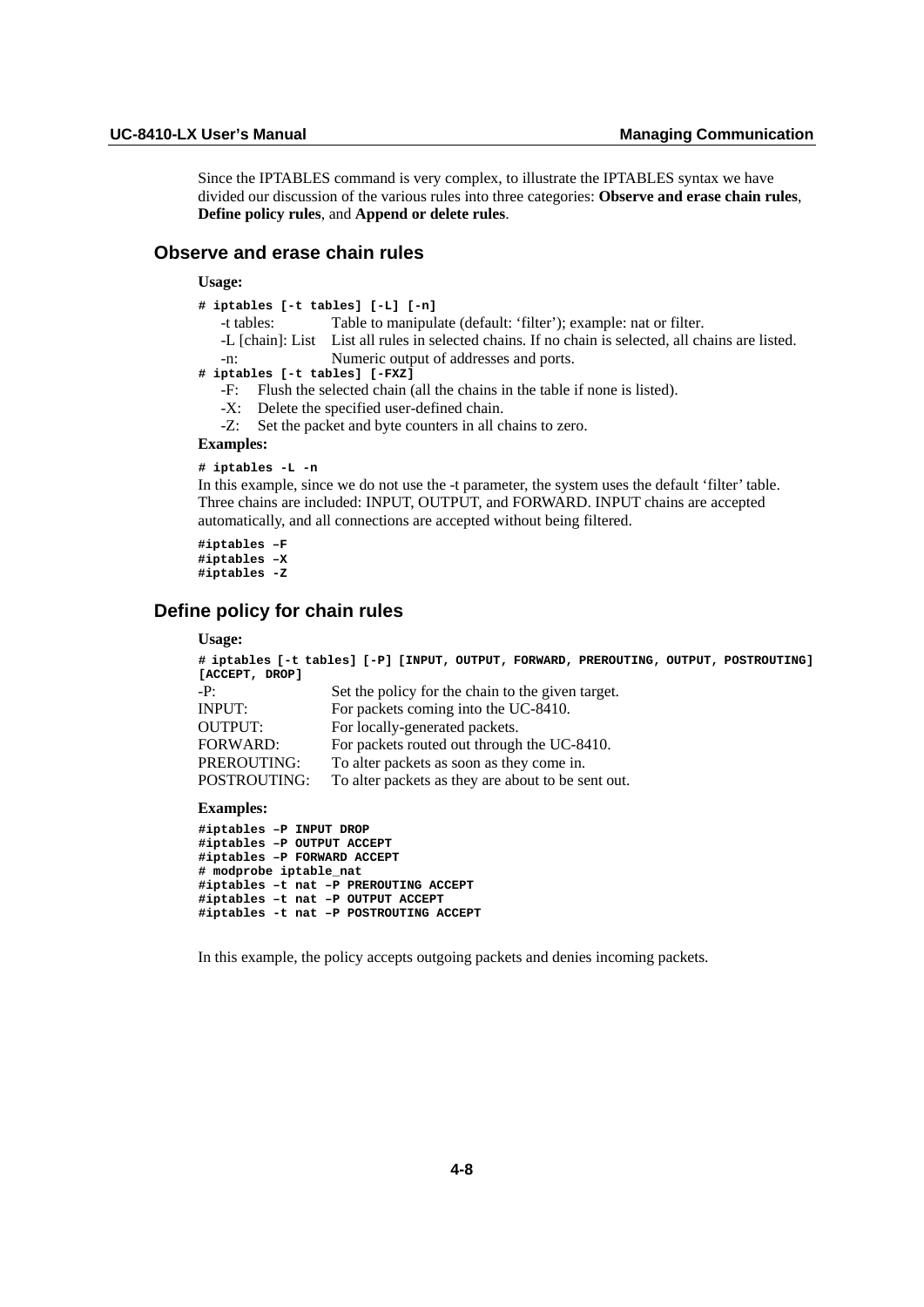# **Append or delete rules:**

#### **Usage:**

| # iptables [-t table] [-AI] [INPUT, OUTPUT, FORWARD] [-io interface] [-p tcp, udp, icmp, |                                                                                        |  |  |  |  |
|------------------------------------------------------------------------------------------|----------------------------------------------------------------------------------------|--|--|--|--|
|                                                                                          | all] [-s IP/network] [--sport ports] [-d IP/network] [--dport ports] -j [ACCEPT. DROP] |  |  |  |  |
| -A:                                                                                      | Append one or more rules to the end of the selected chain.                             |  |  |  |  |
| -I:                                                                                      | Insert one or more rules in the selected chain as the given rule number.               |  |  |  |  |
| -i:                                                                                      | Name of an interface via which a packet is going to be received.                       |  |  |  |  |
| -0:                                                                                      | Name of an interface via which a packet is going to be sent.                           |  |  |  |  |
| $-p$ :                                                                                   | The protocol of the rule or of the packet to check.                                    |  |  |  |  |
| $-S$ :                                                                                   | Source address (network name, host name, network IP address, or plain IP               |  |  |  |  |
|                                                                                          | address).                                                                              |  |  |  |  |
| --sport:                                                                                 | Source port number.                                                                    |  |  |  |  |
| -d:                                                                                      | Destination address.                                                                   |  |  |  |  |
| --dport:                                                                                 | Destination port number.                                                               |  |  |  |  |
| -j:                                                                                      | Jump target. Specifies the target of the rules; i.e., how to handle matched packets.   |  |  |  |  |
|                                                                                          | For example, ACCEPT the packet, DROP the packet, or LOG the packet.                    |  |  |  |  |

## **Examples:**

Example 1: Accept all packets from lo interface. **# iptables –A INPUT –i lo –j ACCEPT**  Example 2: Accept TCP packets from 192.168.0.1. **# iptables –A INPUT –i eth0 –p tcp –s 192.168.0.1 –j ACCEPT**  Example 3: Accept TCP packets from Class C network 192.168.1.0/24. **# iptables –A INPUT –i eth0 –p tcp –s 192.168.1.0/24 –j ACCEPT**  Example 4: Drop TCP packets from 192.168.1.25. **# iptables –A INPUT –i eth0 –p tcp –s 192.168.1.25 –j DROP**  Example 5: Drop TCP packets addressed for port 21. **# modprobe modprobe xt\_tcpudp # iptables –A INPUT –i eth0 –p tcp --dport 21 –j DROP**  Example 6: Accept TCP packets from 192.168.0.24 to UC-8410's port 137, 138, 139 **# iptables –A INPUT –i eth0 –p tcp –s 192.168.0.24 --dport 137:139 –j ACCEPT**  Example 7: Log TCP packets that visit the UC-8410's port 25. **# iptables –A INPUT –i eth0 –p tcp --dport 25 –j LOG**  Example 8: Drop all packets from MAC address 01:02:03:04:05:06. **# modprobe xt\_mac # iptables –A INPUT –i eth0 –p all –m mac -–mac-source 01:02:03:04:05:06 –j DROP** 

NOTE: In Example 8, remember to issue the command #modprobe ipt\_mac first to load the module ipt\_mac.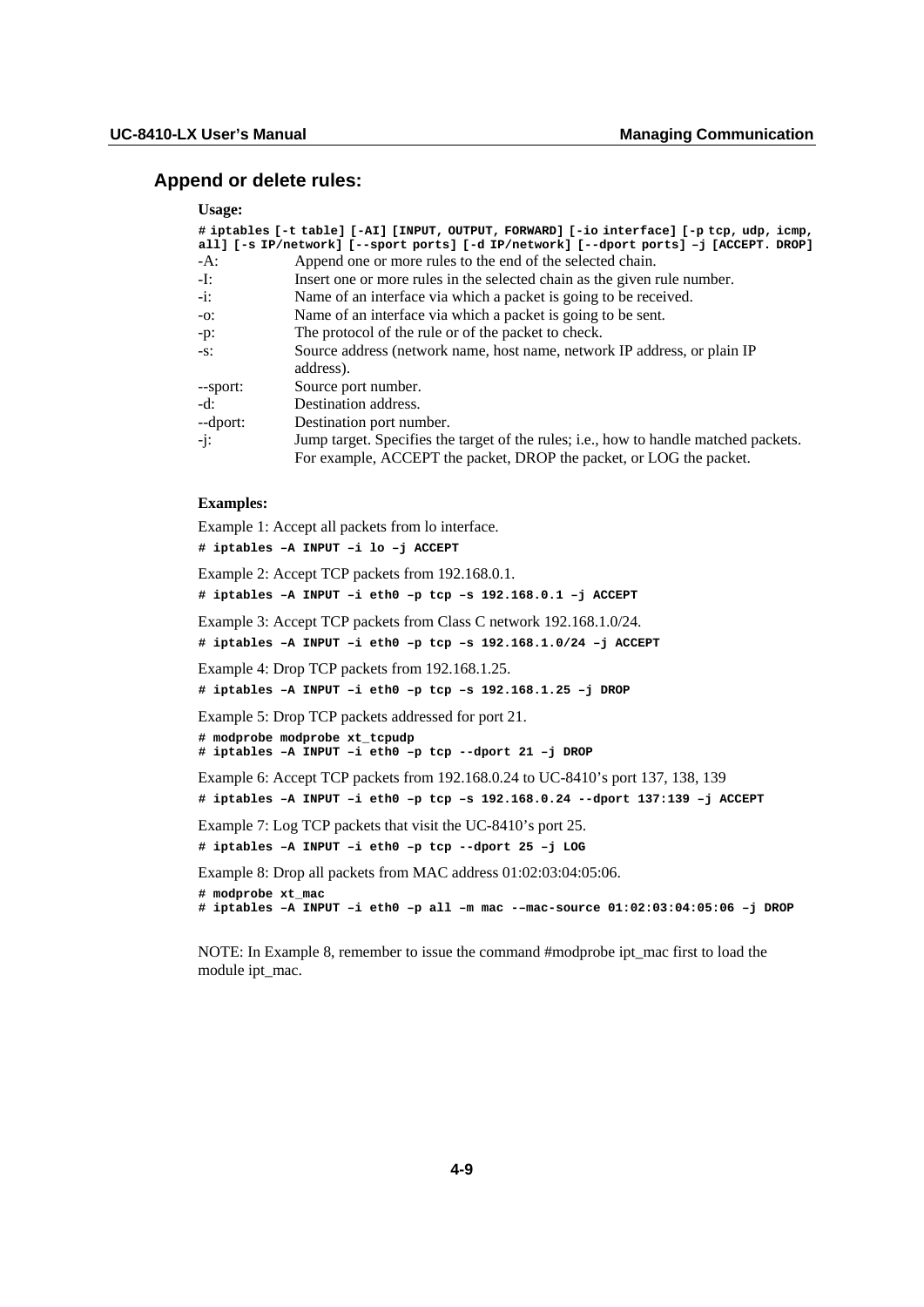# **NAT**

NAT (Network Address Translation) protocol translates IP addresses used on one network to different IP addresses used on another network. One network is designated the inside network and the other is the outside network. Typically, the UC-8410 connects several devices on a network and maps local inside network addresses to one or more global outside IP addresses, and un-maps the global IP addresses on incoming packets back into local IP addresses.

NOTE Click the following link for more information about iptables and NAT: <http://www.netfilter.org/documentation/HOWTO/NAT-HOWTO.html>

# NAT Example

The IP address of LAN1 is changed to 192.168.3.127 (you will need to load the module ipt\_MASQUERADE):



**7. #iptables -t nat –A POSTROUTING –o eth0 –j SNAT --to-source 192.168.3.127 or** 

**#iptables –t nat –A POSTROUTING –o eth0 –j MASQUERADE**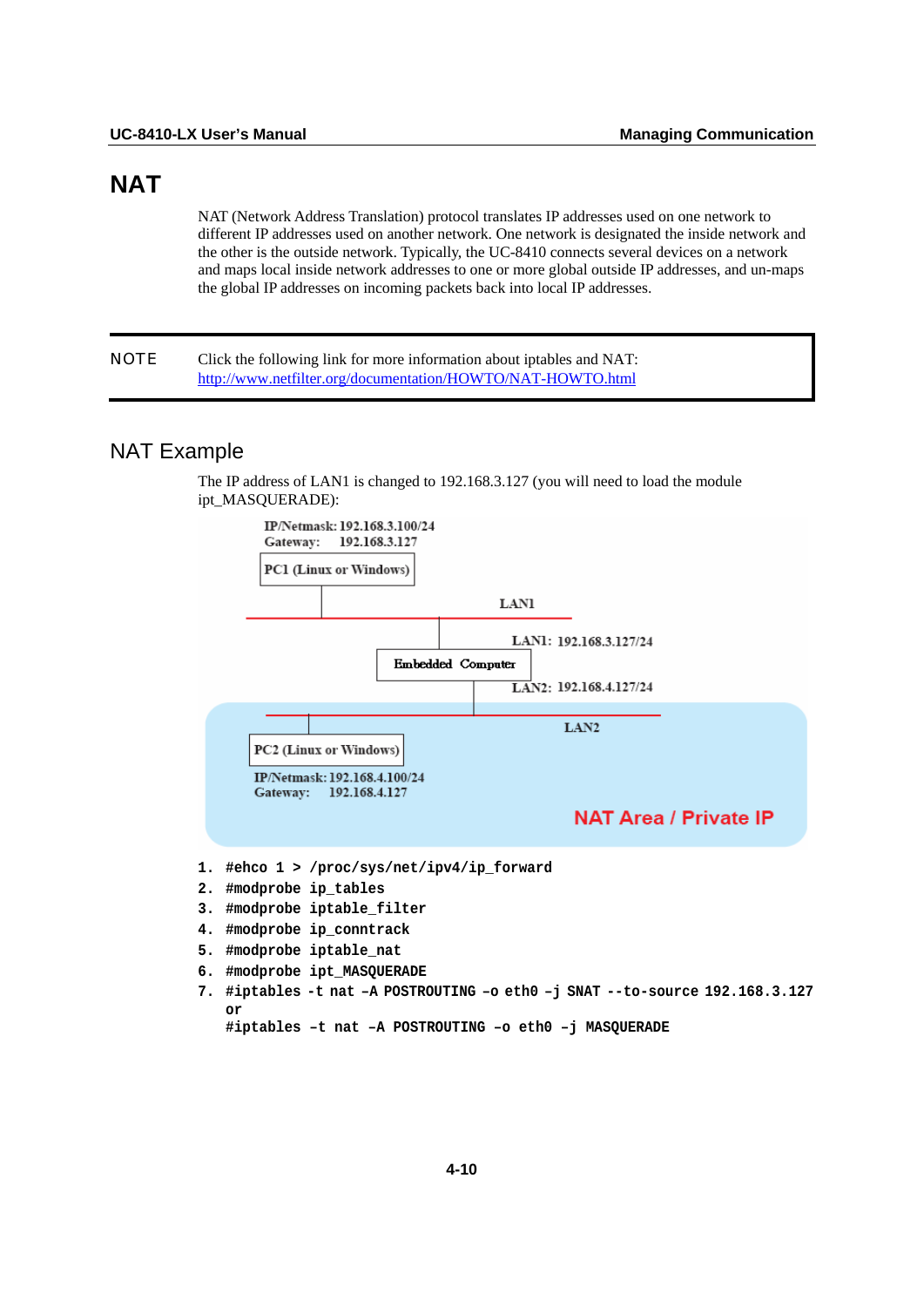# Enabling NAT at Bootup

In most real world situations, you will want to use a simple shell script to enable NAT when the UC-8410 boots up. The following script is an example.

```
#!/bin/bash 
# If you put this shell script in the /home/nat.sh 
# Remember to chmod 744 /home/nat.sh 
# Edit the rc.local file to make this shell startup automatically. 
# vi /etc/rc.d/rc.local 
# Add a line in the end of rc.local /home/nat.sh 
EXIF='eth0' #This is an external interface for setting up a valid IP address. 
EXNET='192.168.4.0/24' #This is an internal network address. 
# Step 1. Insert modules. 
# Here 2> /dev/null means the standard error messages will be dump to null device. 
modprobe ip_tables 2> /dev/null 
modprobe iptable_filter 2> /dev/null 
modprobe iptable_nat 2> /dev/null 
modprobe ip_conntrack 2> /dev/null 
modprobe ip_conntrack_ftp 2> /dev/null 
modprobe iptable_nat 
modprobe ip_nat_ftp 2> /dev/null 
# Step 2. Define variables, enable routing and erase default rules. 
PATH=/bin:/sbin:/usr/bin:/usr/sbin:/usr/local/bin:/usr/local/sbin 
export PATH 
echo "1" > /proc/sys/net/ipv4/ip_forward 
/sbin/iptables -F 
/sbin/iptables -X 
/sbin/iptables -Z 
/sbin/iptables -F -t nat 
/sbin/iptables -X -t nat 
/sbin/iptables -Z -t nat 
/sbin/iptables -P INPUT ACCEPT 
/sbin/iptables -P OUTPUT ACCEPT 
/sbin/iptables -P FORWARD ACCEPT 
/sbin/iptables -t nat -P PREROUTING ACCEPT 
/sbin/iptables -t nat -P POSTROUTING ACCEPT 
/sbin/iptables -t nat -P OUTPUT ACCEPT 
# Step 3. Enable IP masquerade.
```
# **Dial-up Service—PPP**

PPP (Point to Point Protocol) is used to run IP (Internet Protocol) and other network protocols over a serial link. PPP can be used for direct serial connections (using a null-modem cable) over a Telnet link, and links established using a modem over a telephone line.

Modem/PPP access is almost identical to connecting directly to a network through the UC-8410's Ethernet port. Since PPP is a peer-to-peer system, the UC-8410 can also use PPP to link two networks (or a local network to the Internet) to create a Wide Area Network (WAN).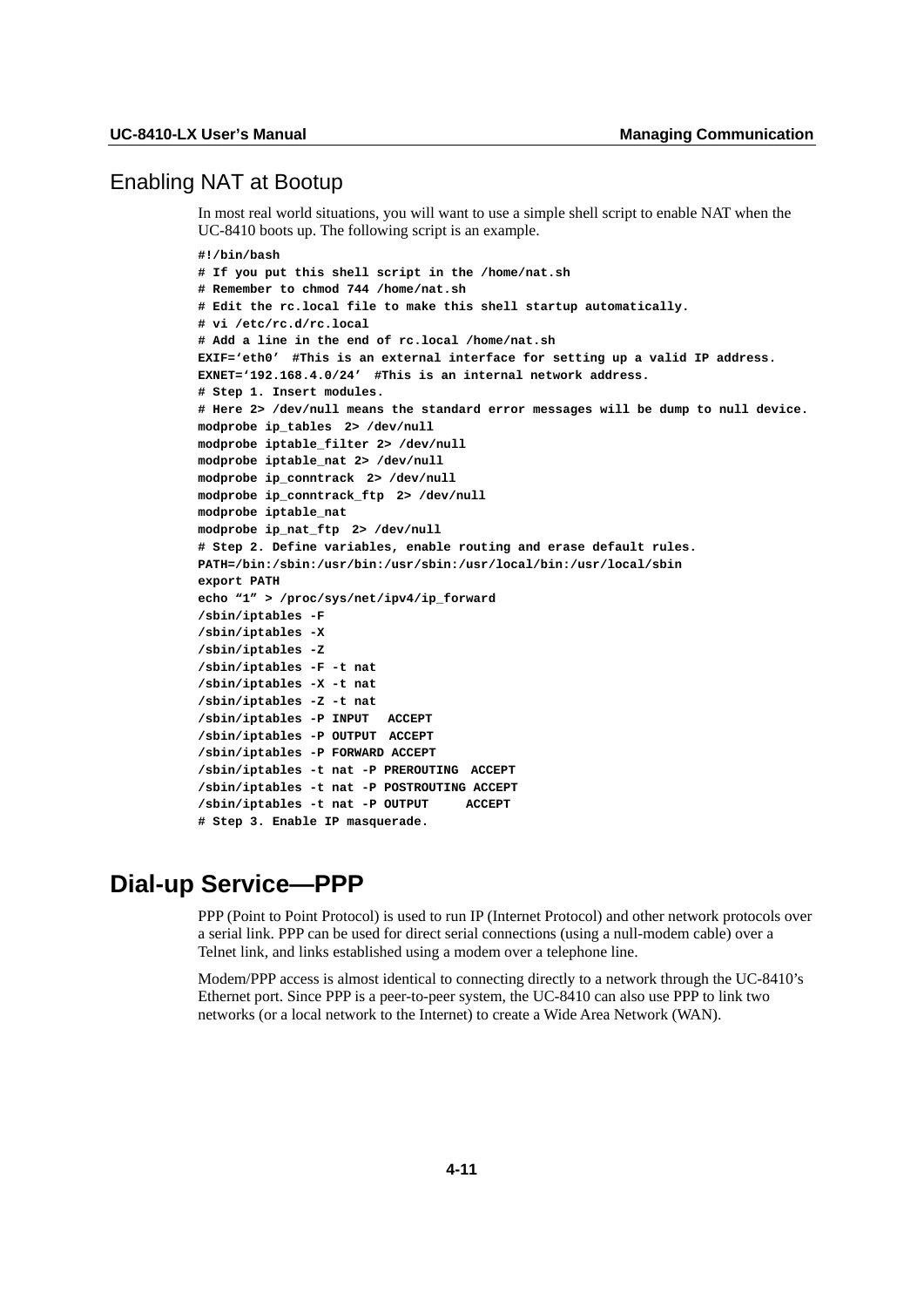## NOTE Click on the following links for more information about ppp: <http://tldp.org/HOWTO/PPP-HOWTO/index.html> <http://axion.physics.ubc.ca/ppp-linux.html>

The pppd daemon is used to connect to a PPP server from a Linux system. For detailed information about pppd see the man page.

# **Example 1: Connecting to a PPP server over a simple dial-up connection**

The following command is used to connect to a PPP server by modem. Use this command for old ppp servers that prompt for a login name (replace username with the correct name) and password (replace password with the correct password). Note that debug and defaultroute *192.1.1.17* are optional.

```
#pppd connect 'chat -v " " ATDT5551212 CONNECT" " ogin: username word: password' 
/dev/ttyM0 115200 debug crtscts modem defaultroute
```
If the PPP server does not prompt for the username and password, the command should be entered as follows. Replace username with the correct username and replace password with the correct password.

```
#pppd connect 'chat -v " " ATDT5551212 CONNECT" " ' user username password password 
/dev/ttyM0 115200 crtscts modem
```
The pppd options are described below:

```
connect 'chat etc...'
```
This option gives the command to contact the PPP server. The 'chat' program is used to dial a remote computer. The entire command is enclosed in single quotes because pppd expects a one-word argument for the 'connect' option. The options for 'chat' are given below:

**-v** 

verbose mode; log what we do to syslog

**" "** 

Double quotes—don't wait for a prompt, but instead do (note that you must include a space after the second quotation mark)

**ATDT5551212**  Dial the modem, and then ...

**CONNECT**  Wait for an answer.

**" "** 

Send a return (null text followed by the usual return)

**ogin: username word: password**  Log in with username and password.

Refer to the chat man page, chat.8, for more information about the chat utility.

**/dev/**  Specify the callout serial port. **115200** 

The baudrate.

**Debug**  Log status in syslog.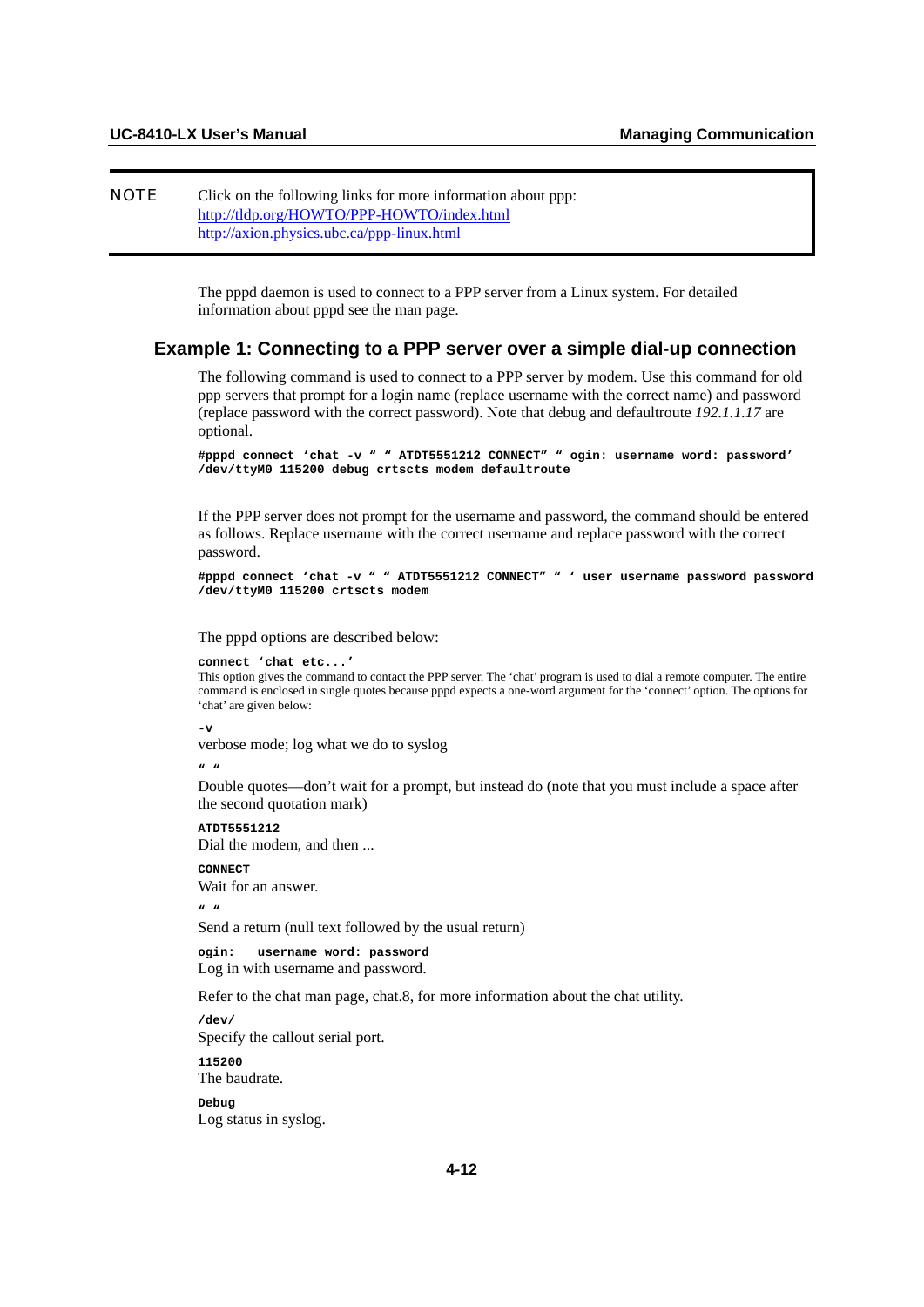#### **Crtscts**

Use hardware flow control between the computer and modem (at 115200 this is a must).

#### **Modem**

Indicates that this is a modem device; pppd will hang up the phone before and after making the call.

#### **Defaultroute**

Once the PPP link is established, make it the default route; if you have a PPP link to the Internet, this is probably what you want.

### **192.1.1.17**

This is a degenerate case of a general option of the form x.x.x.x:y.y.y.y. Here x.x.x.x is the local IP address and y.y.y.y is the IP address of the remote end of the PPP connection. If this option is not specified, or if just one side is specified, then x.x.x.x defaults to the IP address associated with the local machine's hostname (located in **/etc/hosts**), and y.y.y.y is determined by the remote machine.

## **Example 2: Connecting to a PPP server over a hard-wired link**

If a username and password are not required, use the following command (note that noipdefault is optional):

**#pppd connect 'chat –v" " " " ' noipdefault /dev/ttyM0 19200 crtscts** 

If a username and password is required, use the following command (note that noipdefault is optional, and root is both the username and password):

```
#pppd connect 'chat –v" " " " ' user root password root noipdefault 
/dev/ttyM0 19200 crtscts
```
## **How to check the connection**

Once you've set up a PPP connection, there are some steps you can take to test the connection. First, type:

**/sbin/ifconfig** 

(The folder **ifconfig** may be located elsewhere, depending on your distribution.) You should be able to see all of the network interfaces that are UP. ppp0 should be one of them, and you should recognize the first IP address as your own In addition, the "P-t-P address" (or point-to-point address) is the address of your server. Here's what it looks like on one machine:

| lo   | Link encap Local Loopback                                      |  |  |  |  |
|------|----------------------------------------------------------------|--|--|--|--|
|      | inet addr 127.0.0.1 Bcast 127.255.255.255<br>Mask 255.0.0.0    |  |  |  |  |
|      | UP LOOPBACK RUNNING MTU 2000<br>Metric 1                       |  |  |  |  |
|      | RX packets 0 errors 0 dropped 0 overrun 0                      |  |  |  |  |
| ppp0 | Link encap Point-to-Point Protocol                             |  |  |  |  |
|      | inet addr 192.76.32.3 P-t-P 129.67.1.165<br>Mask 255.255.255.0 |  |  |  |  |
|      | UP POINTOPOINT RUNNING MTU 1500<br>Metric 1                    |  |  |  |  |
|      | RX packets 33 errors 0 dropped 0 overrun 0                     |  |  |  |  |
|      | TX packets 42 errors 0 dropped 0 overrun 0                     |  |  |  |  |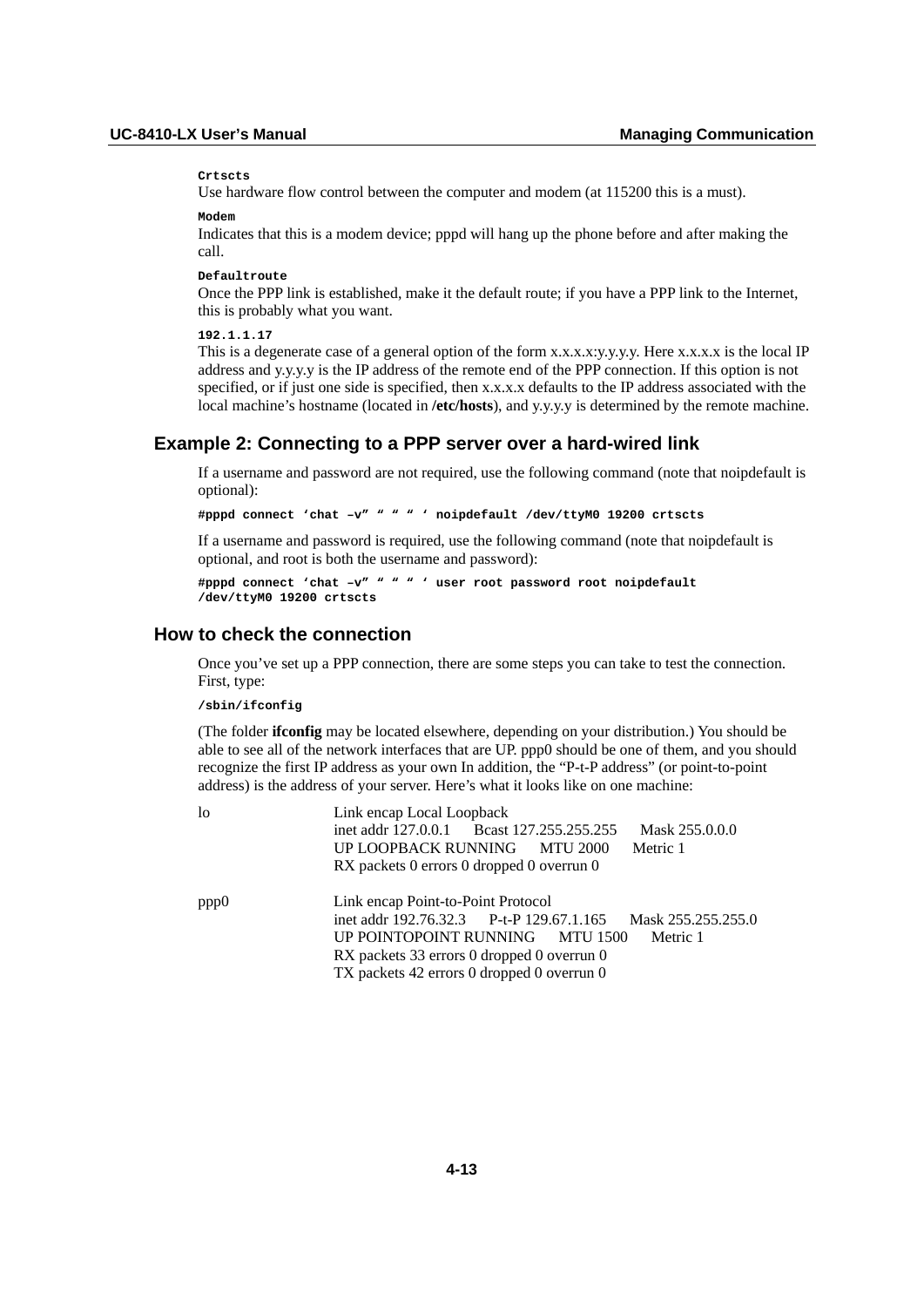Now, type:

**ping z.z.z.z** 

where z.z.z.z is the address of your name server. This should work. Here's what the response could look like:

```
waddington:~$p ping 129.67.1.165 
PING 129.67.1.165 (129.67.1.165): 56 data bytes 
64 bytes from 129.67.1.165: icmp_seq=0 ttl=225 time=268 ms 
64 bytes from 129.67.1.165: icmp_seq=1 ttl=225 time=247 ms 
64 bytes from 129.67.1.165: icmp_seq=2 ttl=225 time=266 ms 
^{\wedge}C--- 129.67.1.165 ping statistics --- 
3 packets transmitted, 3 packets received, 0% packet loss 
round-trip min/avg/max = 247/260/268 ms
waddington:~$
```
Try typing:

**netstat -nr** 

You should see three routes, similar to the following:

| Kernel routing table |              |                 |       |          |          |                 |
|----------------------|--------------|-----------------|-------|----------|----------|-----------------|
| Destination          | Gateway      | Genmask         | Flags | Metric   | Ref      | Use             |
| iface                |              |                 |       |          |          |                 |
| 129.67.1.165         | 0.0.0.0      | 255.255.255.255 | - UH  |          |          |                 |
| ppp0                 |              |                 |       |          |          |                 |
| 127.0.0.0            | 0.0.0.0      | 255.0.0.0       | U     |          |          | 0 <sub>10</sub> |
| 0.0.0.0              | 129.67.1.165 | 0.0.0.0         | UG    | $\theta$ | $\theta$ | 6298            |
| ppp0                 |              |                 |       |          |          |                 |

If your output looks similar, but does not have the destination 0.0.0.0 line (which refers to the default route used for connections), you may have run pppd without the 'defaultroute' option. At this point you can try using Telnet, ftp, or finger, bearing in mind that you will need to use numeric IP addresses unless you've set up /etc/resolv.conf correctly.

# **Setting up a Machine for Incoming PPP Connections**

This first example applies to using a modem, and requires authorization with a username and password.

**pppd/dev/ttyM0 115200 crtscts modem 192.168.16.1:192.168.16.2 login auth** 

You should also add the following line to the file **/etc/ppp/pap-secrets**:

**\* \* "" \*** 

The first star  $(*)$  lets everyone login. The second star  $(*)$  lets every host connect. The pair of double quotation marks ("") is to use the file **/etc/passwd** to check the password. The last star (\*) is to let any IP connect.

The following example does not check the username and password:

```
pppd/dev/ttyM0 115200 crtscts modem 192.168.16.1:192.168.16.2
```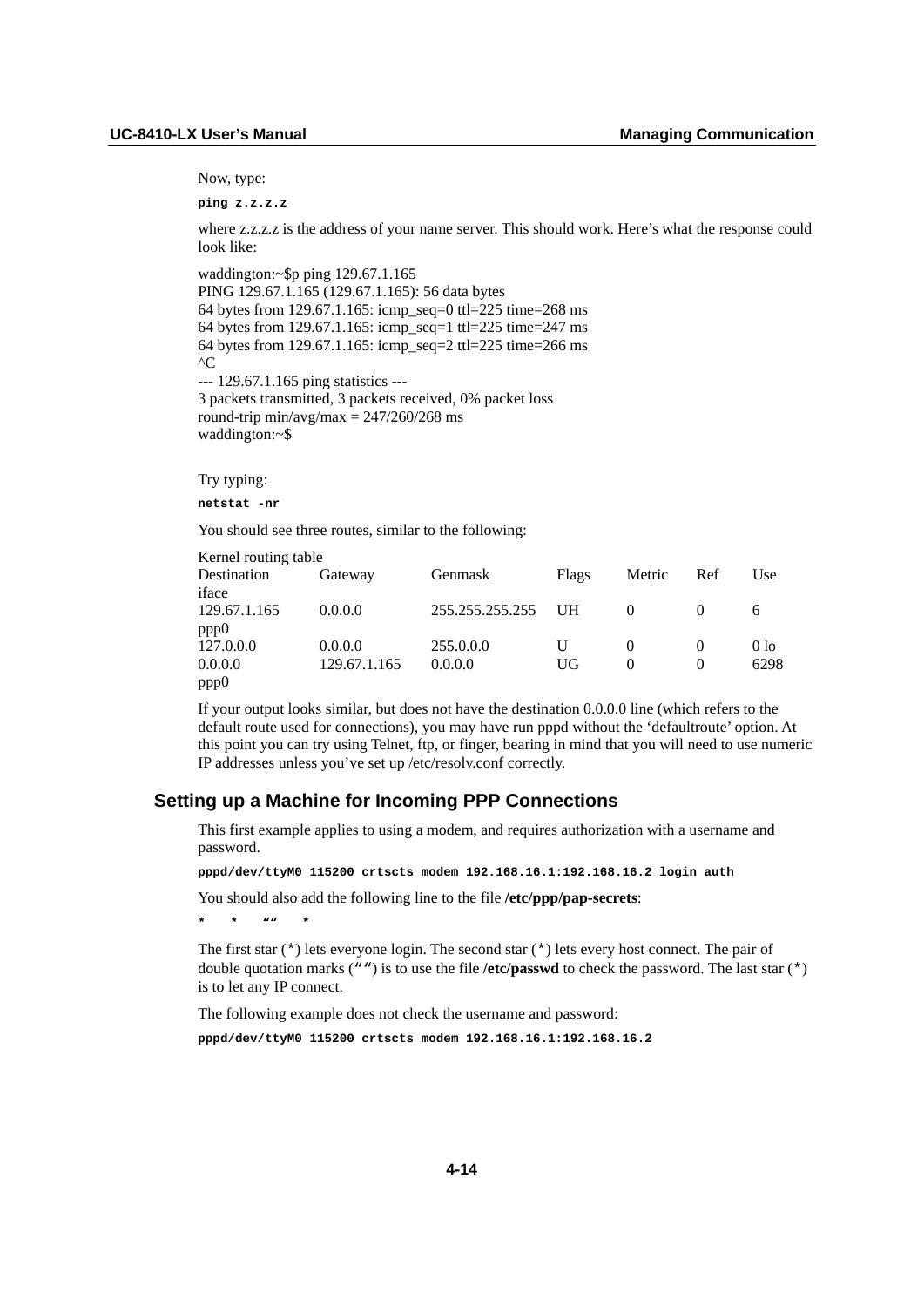# **PPPoE**

- 1. Connect the UC-8410's LAN port to an ADSL modem with a cross-over cable, HUB, or switch.
- 2. Log in to the UC-8410 as the root user.
- 3. Edit the file **/etc/ppp/chap-secrets** and add the following:

| "username@hinet.net" *<br>"password"                                                                             | * |              |
|------------------------------------------------------------------------------------------------------------------|---|--------------|
| $192.168.3.127 - P^{\text{uTTY}}$                                                                                |   |              |
| # Secrets for authentication using CHAP<br>client server secret<br>.#                                            |   | IP addresses |
| # PPPOE example, if you want to use it, you need to unmark it and modify it<br>"username@hinet.net" * "password" |   |              |

**"username@hinet.net"** is the username obtained from the ISP to log in to the ISP account. **"password"** is the corresponding password for the account.

4. Edit the file **/etc/ppp/pap-secrets** and add the following:

**"username@hinet.net" \* "password" \*** 

| $192.168.3.127 -$ PuTTY                                                                                                                                                                                                                                                                                        |
|----------------------------------------------------------------------------------------------------------------------------------------------------------------------------------------------------------------------------------------------------------------------------------------------------------------|
| $W \star H$<br>support hostname                                                                                                                                                                                                                                                                                |
| $W \star H$<br>hostname<br>stats                                                                                                                                                                                                                                                                               |
| # OUTBOUND connections<br># ATTENTION: The definitions here can allow users to login without a<br># package already provides this option; make sure you don't change that.                                                                                                                                     |
| # INBOUND connections                                                                                                                                                                                                                                                                                          |
| # Every regular user can use PPP and has to use passwords from /etc/passwd<br>hostname<br>$\overline{u}$<br>"username@hinet.net" * "password"                                                                                                                                                                  |
| # PPPOE user example, if you want to use it, you need to unmark it and modify it<br>#"username@hinet.net" * "password"                                                                                                                                                                                         |
| # UserIDs that cannot use PPP at all. Check your /etc/passwd and add any<br># other accounts that should not be able to use pppd!<br>$W \star H$<br>quest hostname<br>$W \star H$<br>master hostname<br>$W \star H$<br>hostname<br>root<br>$M \star H$<br>support hostname<br>$W \star H$<br>hostname<br>stats |

**"username@hinet.net"** is the username obtained from the ISP to log in to the ISP account. "**password**" is the corresponding password for the account.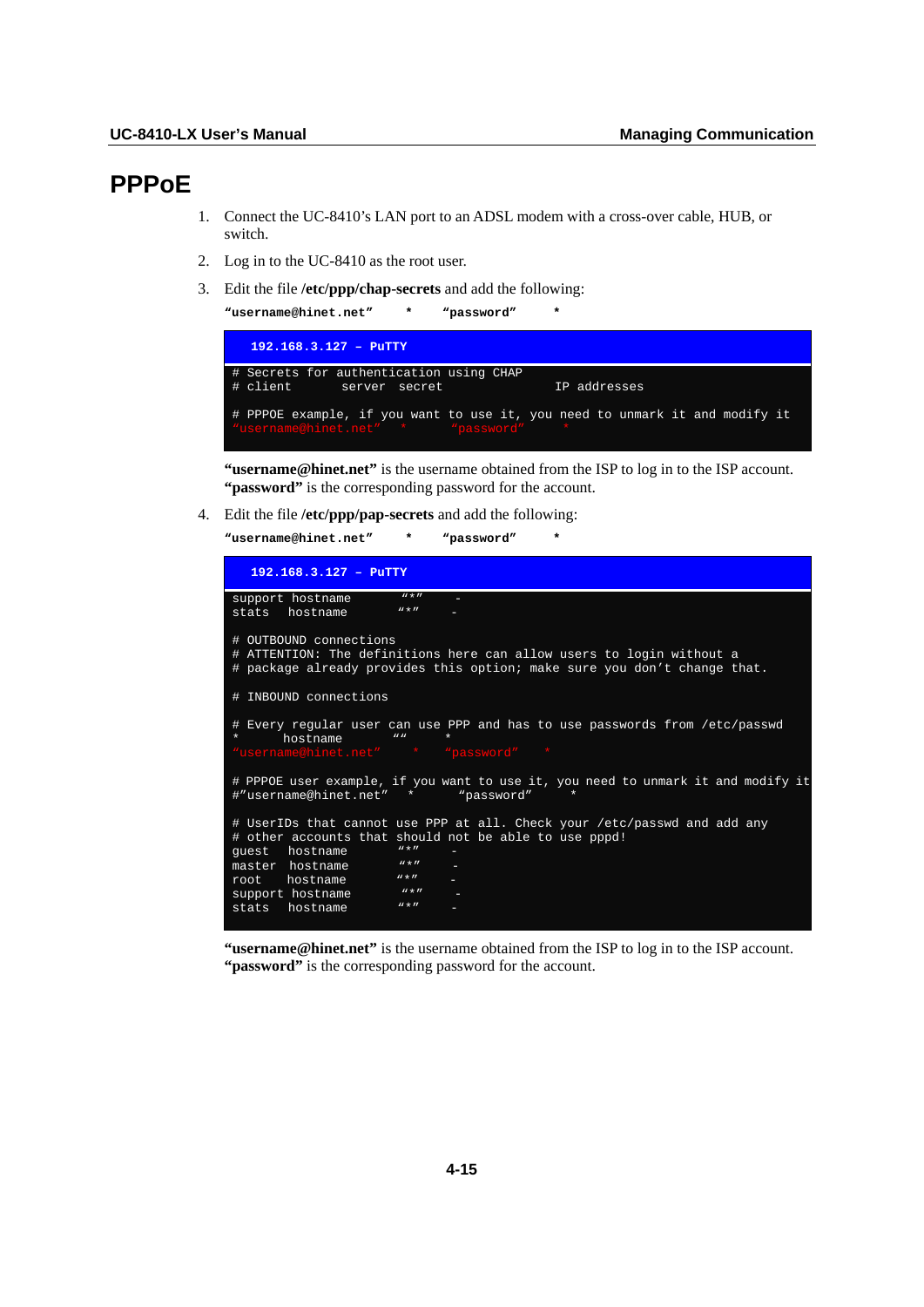5. Edit the file **/etc/ppp/options** and add the following line:

**plugin pppoe** 

| $192.168.3.127 -$ PuTTY                                                                                                                                                                                                                                                                                                                                                                                     |
|-------------------------------------------------------------------------------------------------------------------------------------------------------------------------------------------------------------------------------------------------------------------------------------------------------------------------------------------------------------------------------------------------------------|
| # Wait for up n milliseconds after the connect script finishes for a valid<br># PPP packet from the peer. At the end of this time, or when a valid PPP<br># packet is received from the peer, pppd will commence negotiation by<br># sending its first LCP packet. The default value is 1000 (1 second).<br># This wait period only applies if the connect or pty option is used.<br>#connect-delay <n></n> |
| # Load the pppoe plugin<br>plugin /lib/rp-pppoe.so                                                                                                                                                                                                                                                                                                                                                          |
| $#$ --- <end file="" of="">---</end>                                                                                                                                                                                                                                                                                                                                                                        |

6. Add one of two files: **/etc/ppp/options.eth0** or **/etc/ppp/options.eth1**. The choice depends on which LAN is connected to the ADSL modem. If you use LAN1 to connect to the ADSL modem, then add **/etc/ppp/options.eth0**. If you use LAN2 to connect to the ADSL modem, then add **/etc/ppp/options.eth1**. The file context is shown below:



Type your username (the one you set in the **/etc/ppp/pap-secrets** and **/etc/ppp/chap-secrets** files) after the "name" option. You may add other options as desired.

7. Set up DNS.

If you are using DNS servers supplied by your ISP, edit the file **/etc/resolv.conf** by adding the following lines of code:

```
 nameserver ip_addr_of_first_dns_server 
 nameserver ip_addr_of_second_dns_server
```
For example:

 **nameserver 168..95.1.1 nameserver 139.175.10.20** 

8. Use the following command to create a pppoe connection:

## **pppd eth0**

The eth0 is what is connected to the ADSL modem LAN port. The example above uses LAN1. To use LAN2, type:

## **pppd eth1**

- 9. Type **ifconfig ppp0** to check if the connection is OK or has failed. If the connection is OK, you will see information about the ppp0 setting for the IP address. Use ping to test the IP.
- 10. If you want to disconnect it, use the kill command to kill the pppd process.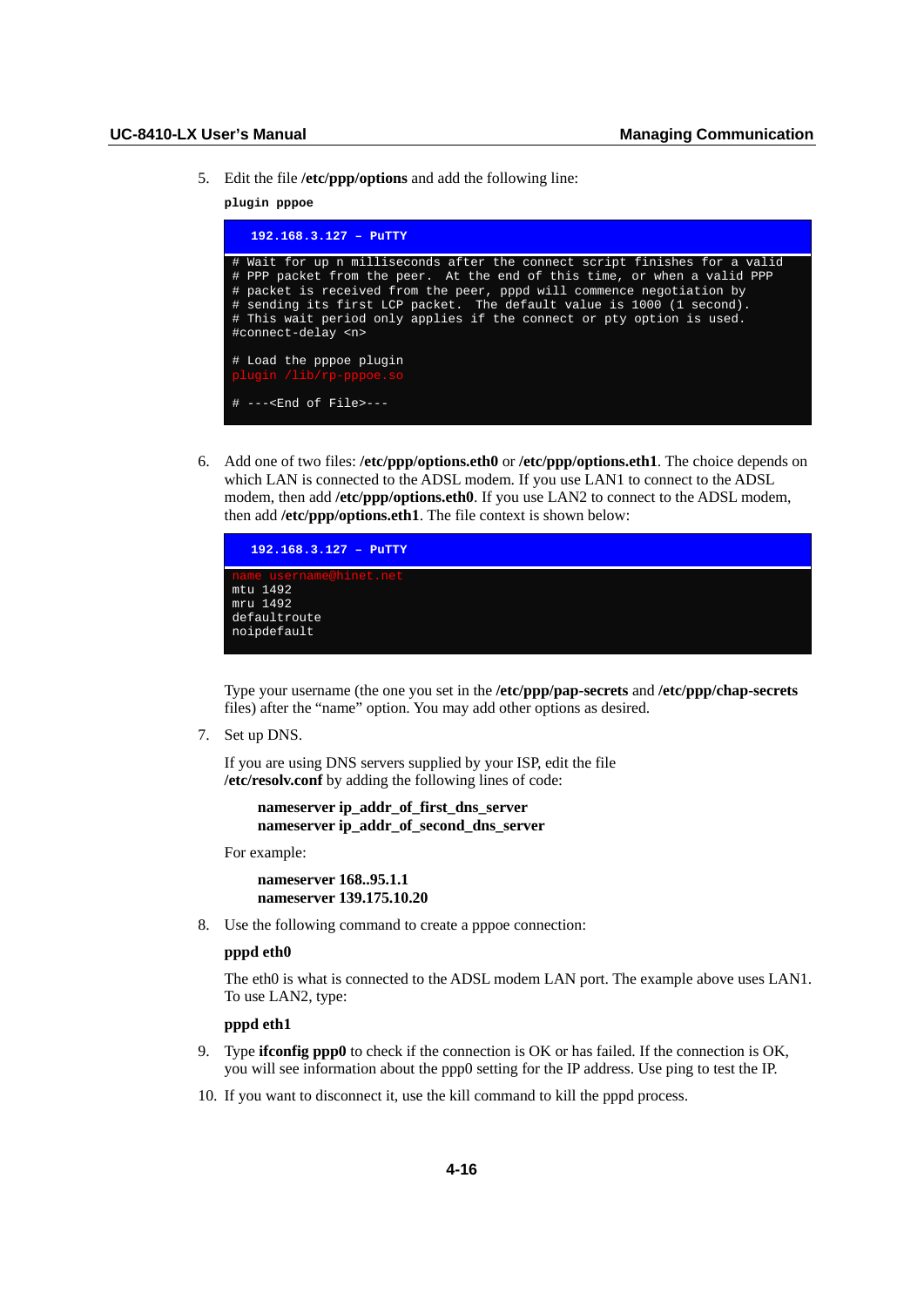# **NFS (Network File System) Client**

The Network File System (NFS) is used to mount a disk partition on a remote machine, as if it were on a local hard drive, allowing fast, seamless sharing of files across a network. NFS allows users to develop applications for the UC-8410, without worrying about the amount of disk space that will be available. The UC-8410 supports NFS protocol for client.

```
NOTE Click on the following links for more information about NFS: 
            http://www.tldp.org/HOWTO/NFS-HOWTO/index.html
            http://nfs.sourceforge.net/nfs-howto/client.html
            http://nfs.sourceforge.net/nfs-howto/server.html
```
# Setting up the UC-8410 as an NFS Client

The following procedure is used to mount a remote NFS Server.

- 1. Establish a mount point on the NFS Client site.
- 2. Mount the remote directory to a local directory.

```
Steps 1: 
#mkdir –p /home/nfs/public 
Step 2: 
#mount –t nfs NFS_Server(IP):/directory /mount/point 
Example 
: #mount –t nfs 192.168.3.100/home/public /home/nfs/public
```
# **Mail**

smtpclient is a minimal SMTP client that takes an email message body and passes it on to an SMTP server. It is suitable for applications that use email to send alert messages or important logs to a specific user.

NOTE Click on the following link for more information about smtpclient: <http://www.engelschall.com/sw/smtpclient/>

> To send an email message, use the 'smtpclient' utility, which uses SMTP protocol. Type **#smtpclient –help** to see the help message.

#### **Example:**

```
smtpclient –s test –f sender@company.com –S IP_address receiver@company.com 
< mail-body-message 
-s: The mail subject. 
-f: Sender's mail address 
-S: SMTP server IP address
```
The last mail address **receiver@company.com** is the receiver's e-mail address. **mail-body-message** is the mail content. The last line of the body of the message should contain ONLY the period '.' character.

You will need to add your hostname to the file **/etc/hosts**.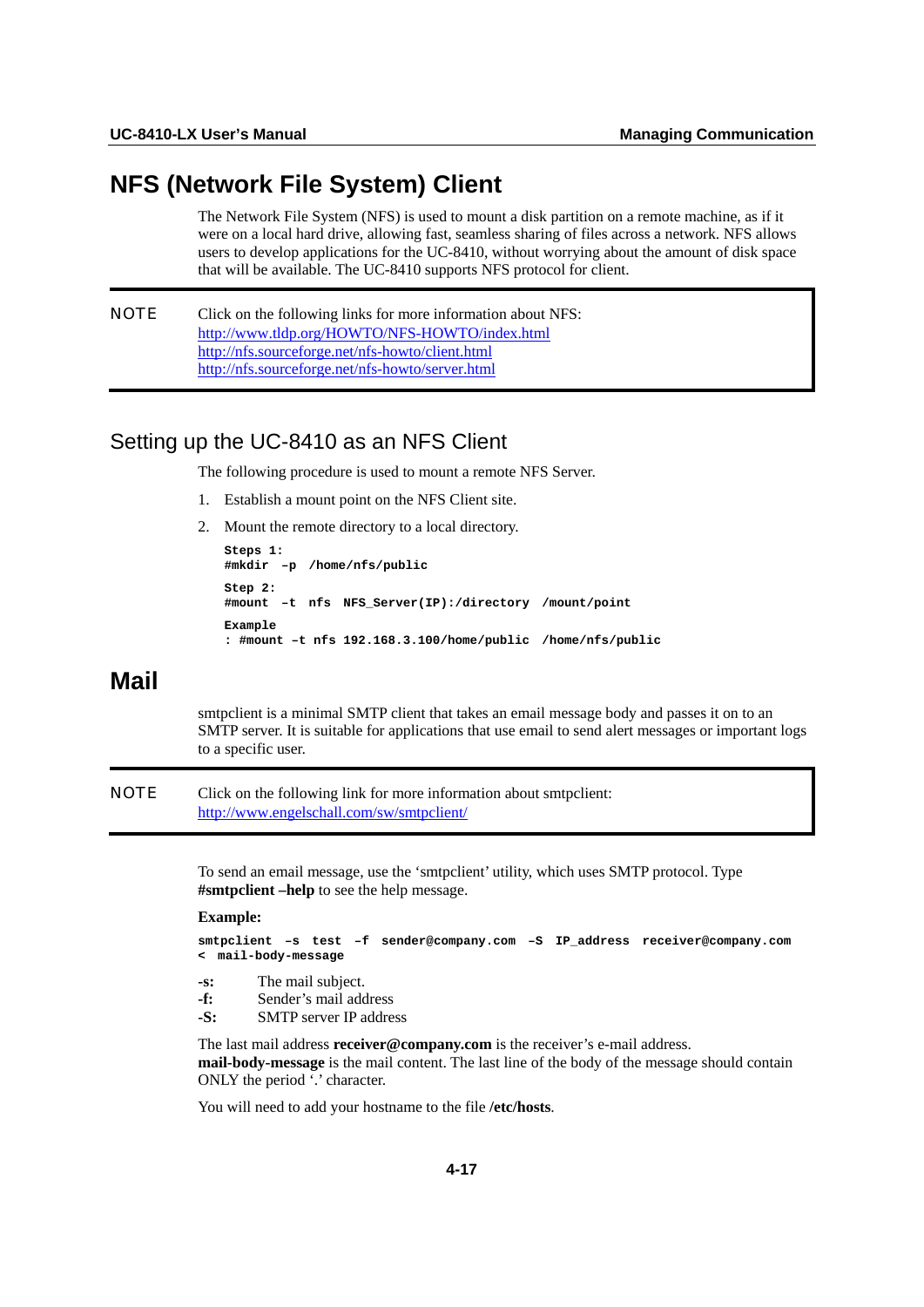# **SNMP**

The UC-8410 has the SNMP V1 (Simple Network Management Protocol) agent software built in. It supports RFC1317 RS-232 like groups and RFC 1213 MIB-II.

The following simple example allows you to use an SNMP browser on the host site to query the UC-8410, which is the SNMP agent. The UC-8410 will respond.

debian:~# snmpwalk -v 1 -c public -Cc 192.168.30.127

```
SNMPv2-MIB::sysDescr.0 = STRING: Linux version 2.6.23.1 (root@UC8400) (gcc version 4.2.1) #1137 Wed Sep 17 
16:17:45 EDT 2008 
SNMPv2-MIB::sysObjectID.0 = OID: SNMPv2-SMI::enterprises.8691.12.8410 
DISMAN-EVENT-MIB::sysUpTimeInstance = Timeticks: (239600) 0:39:56.00 
SNMPv2-MIB::sysContact.0 = STRING: Moxa Systems Co., LDT. 
SNMPv2-MIB::sysName.0 = STRING: (none) 
SNMPv2-MIB::sysLocation.0 = STRING: Unknown 
SNMPv2-MIB::sysServices.0 = INTEGER: 6 
IF-MIB::ifNumber.0 = INTEGER: 11 
IF-MIB::ifIndex.1 = INTEGER: 1 
IF-MIB::ifIndex.2 = INTEGER: 2 
IF-MIB::ifIndex.3 = INTEGER: 3 
IF-MIB::ifIndex.4 = INTEGER: 4 
IF-MIB::ifIndex.5 = INTEGER: 5 
IF-MIB::ifIndex.6 = INTEGER: 6 
IF-MIB::ifIndex.7 = INTEGER: 7 
IF-MIB::ifIndex.8 = INTEGER: 8 
IF-MIR:ifIndex.9 = INTEGRER:9IF-MIB::ifIndex.10 = INTEGER: 10 
IF-MIB::ifIndex.11 = INTEGER: 11 
IF-MIB::ifDescr.1 = STRING: eth0 
IF-MIB::ifDescr.2 = STRING: eth1 
IF-MIB::ifDescr.3 = STRING: eth2***** SNMP QUERY FINISHED *****
```
NOTE Click on the following links for more information about MIB II and RS-232 like groups: <http://www.faqs.org/rfcs/rfc1213.html> <http://www.faqs.org/rfcs/rfc1317.html>

 $\rightarrow$  The UC-8410 does NOT support SNMP trap.

The following tables list the variables supported by the UC-8410.

# **OpenVPN**

OpenVPN provides two types of tunnels for users to implement VPNS: **Routed IP Tunnels** and **Bridged Ethernet Tunnels**. To begin with, check to make sure that the system has a virtual device **/dev/net/tun**. If not, issue the following command:

**# mknod /dev/net/tun c 10 200** 

An Ethernet bridge is used to connect different Ethernet networks together. The Ethernets are bundled into one bigger, "logical" Ethernet. Each Ethernet corresponds to one physical interface (or port) that is connected to the bridge.

On each OpenVPN machine, you should generate a working directory, such as **/etc/openvpn**, where script files and key files reside. Once established, all operations will be performed in that directory.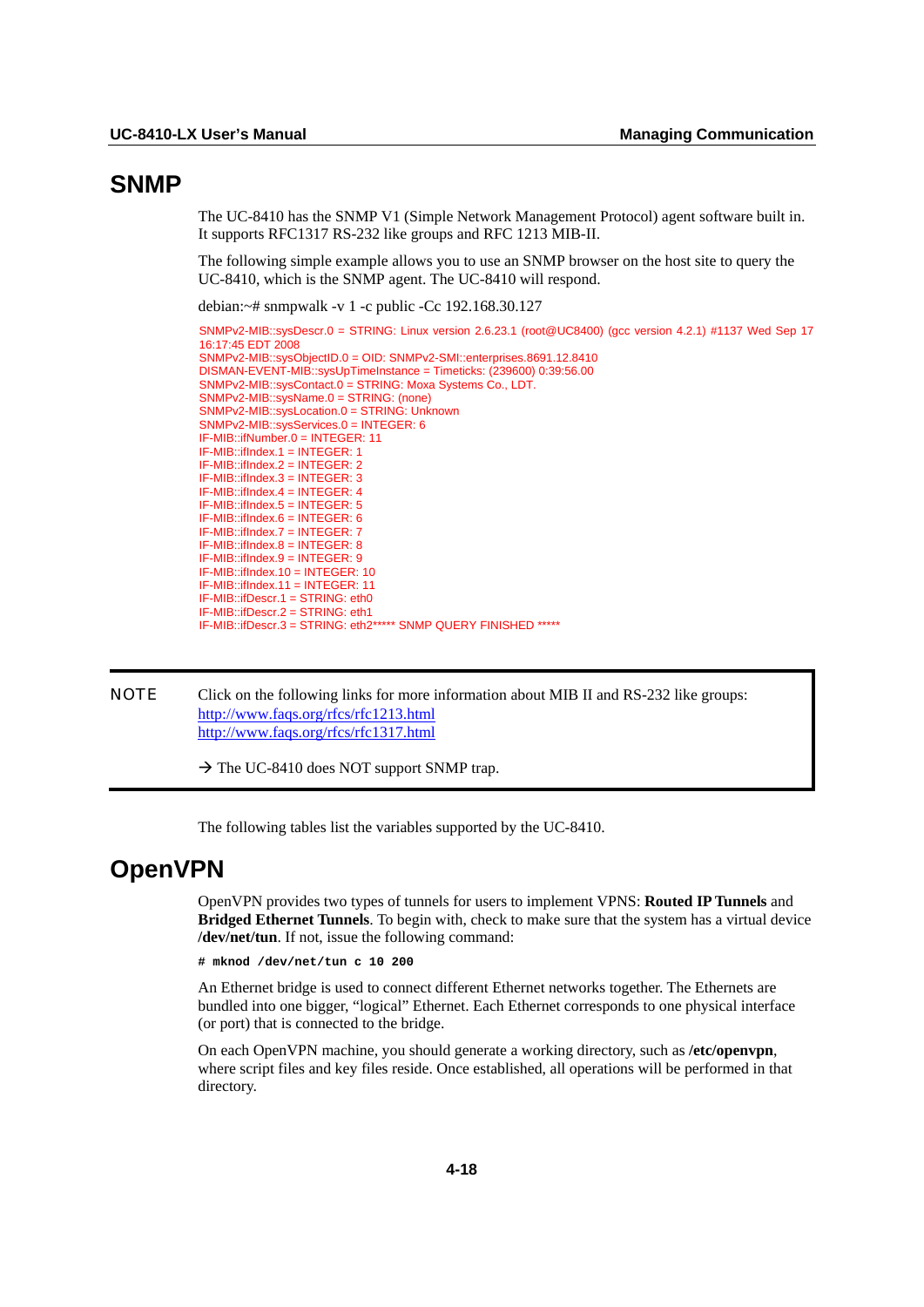# **Setup 1: Ethernet Bridging for Private Networks on Different Subnets**

1. Set up four machines, as shown in the following diagram.



Host  $A(B)$  represents one of the machines that belongs to OpenVPN  $A(B)$ . The two remote subnets are configured for a different range of IP addresses. When this setup is moved to a public network, the external interfaces of the OpenVPN machines should be configured for static IPs, or connect to another device (such as a firewall or DSL box) first.

```
# openvpn --genkey --secret secrouter.key
```
Copy the file that is generated to the OpenVPN machine.

2. The **openvpn-bridge** script file located at "/etc/openvpn/" reconfigures the interface "eth1" as IP-less, creates logical bridge(s) and TAP interfaces, loads modules, and enables IP forwarding.

```
#---------------------------------Start----------------------------- 
#!/bin/sh 
iface=eth1 # defines the internal interface 
                   # defines the number of tap devices. I.e., # of tunnels
IPADDR= 
NETMASK= 
BROADCAST=
```

```
# it is not a great idea but this system doesn't support 
# /etc/sysconfig/network-scripts/ifcfg-eth1 
ifcfg_vpn() 
{ 
     while read f1 f2 f3 f4 r3 
     do 
          if [ "$f1" = "iface" -a "$f2" = "$iface" -a "$f3" = "inet" -a "$f4" = 
"static" ];then 
               i=`expr 0` 
               while : 
 do 
                    if [ $i -gt 5 ]; then 
                    break 
fi fi fi
                    i=`expr $i + 1` 
                    read f1 f2
```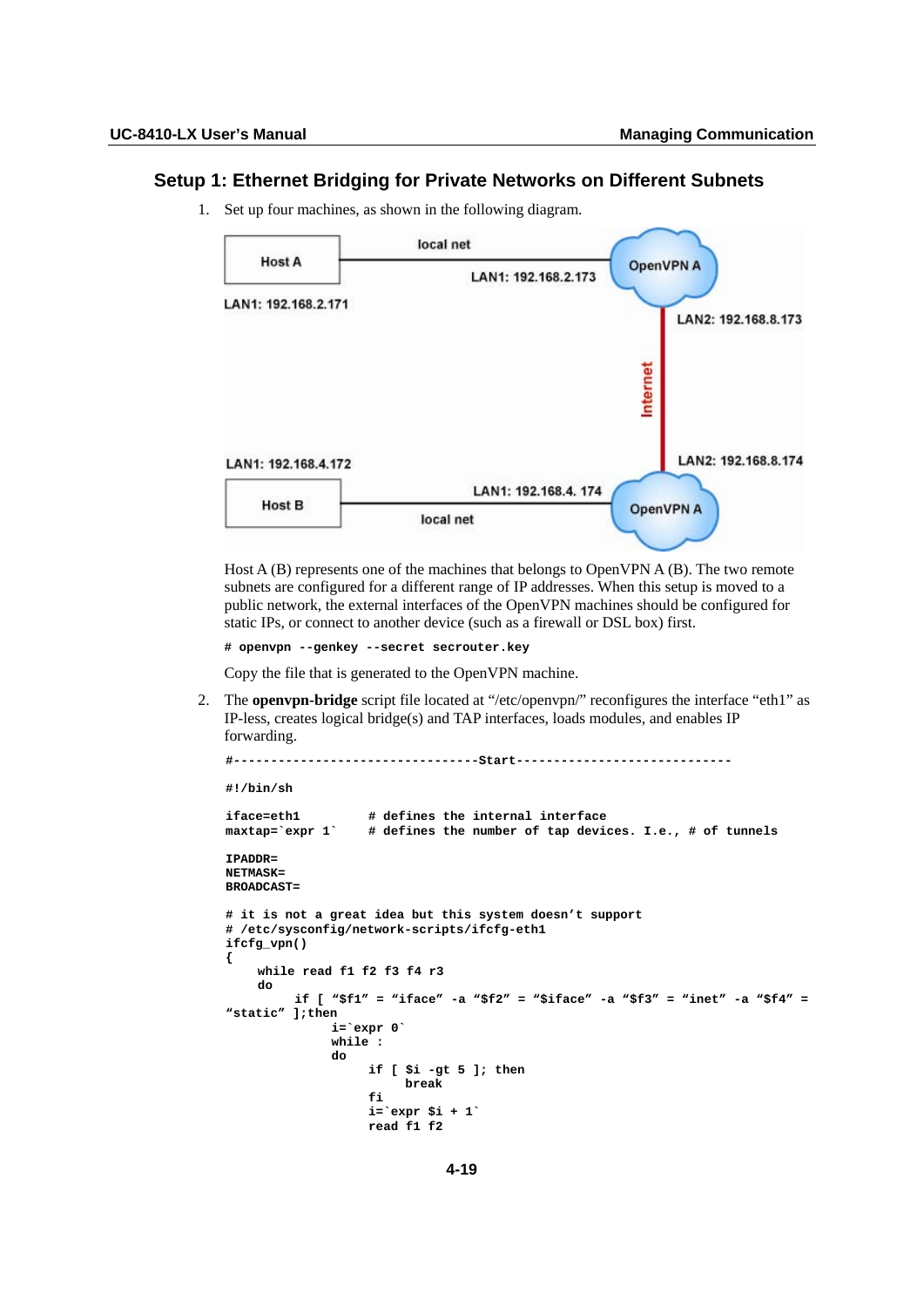```
 case "$f1" in 
                                           address ) IPADDR=$f2 
\mathbf{r} ; \mathbf{r} ; \mathbf{r} ; \mathbf{r} ; \mathbf{r} ; \mathbf{r} ; \mathbf{r} ; \mathbf{r} ; \mathbf{r} ; \mathbf{r} ; \mathbf{r} ; \mathbf{r} ; \mathbf{r} ; \mathbf{r} ; \mathbf{r} ; \mathbf{r} ; \mathbf{r} ; \mathbf{r} ; \mathbf{r} ; \mathbf{r} ;  netmask ) NETMASK=$f2 
\mathbf{r} ; \mathbf{r} ; \mathbf{r} ; \mathbf{r} ; \mathbf{r} ; \mathbf{r} ; \mathbf{r} ; \mathbf{r} ; \mathbf{r} ; \mathbf{r} ; \mathbf{r} ; \mathbf{r} ; \mathbf{r} ; \mathbf{r} ; \mathbf{r} ; \mathbf{r} ; \mathbf{r} ; \mathbf{r} ; \mathbf{r} ; \mathbf{r} ;  broadcast ) BROADCAST=$f2 
\mathbf{r} ; \mathbf{r} ; \mathbf{r} ; \mathbf{r} ; \mathbf{r} ; \mathbf{r} ; \mathbf{r} ; \mathbf{r} ; \mathbf{r} ; \mathbf{r} ; \mathbf{r} ; \mathbf{r} ; \mathbf{r} ; \mathbf{r} ; \mathbf{r} ; \mathbf{r} ; \mathbf{r} ; \mathbf{r} ; \mathbf{r} ; \mathbf{r} ;  esac 
                         done 
                         break 
                fi 
        done < /etc/network/interfaces 
} 
# get the ip address of the specified interface 
mname= 
module_up() 
{ 
        oIFS=$IFS 
        IFS=' 
 ' 
        FOUND="no" 
        for LINE in `lsmod` 
        do 
                 TOK=`echo $LINE | cut -d' ' -f1` 
                 if [ "$TOK" = "$mname" ]; then 
                         FOUND="yes"; 
                         break; 
                 fi 
        done 
        IFS=$oIFS 
        if [ "$FOUND" = "no" ]; then 
                 modprobe $mname 
        fi 
} 
start() 
{ 
        ifcfg_vpn 
       if \begin{bmatrix} 1 \\ 1 \end{bmatrix} ( -d "/dev/net" \) ]; then
                 mkdir /dev/net 
        fi 
 if [ ! \( -r "/dev/net/tun" \) ]; then 
 # create a device file if there is none 
                 mknod /dev/net/tun c 10 200 
        fi 
        # load modules "tun" and "bridge" 
        mname=tun 
        module_up 
        mname=bridge 
        module_up 
        # create an ethernet bridge to connect tap devices, internal interface 
        brctl addbr br0 
        brctl addif br0 $iface 
        # the bridge receives data from any port and forwards it to other ports. 
        i=`expr 0` 
        while : 
        do 
                 # generate a tap0 interface on tun 
                 openvpn --mktun --dev tap${i} 
                 # connect tap device to the bridge 
                 brctl addif br0 tap${i}
```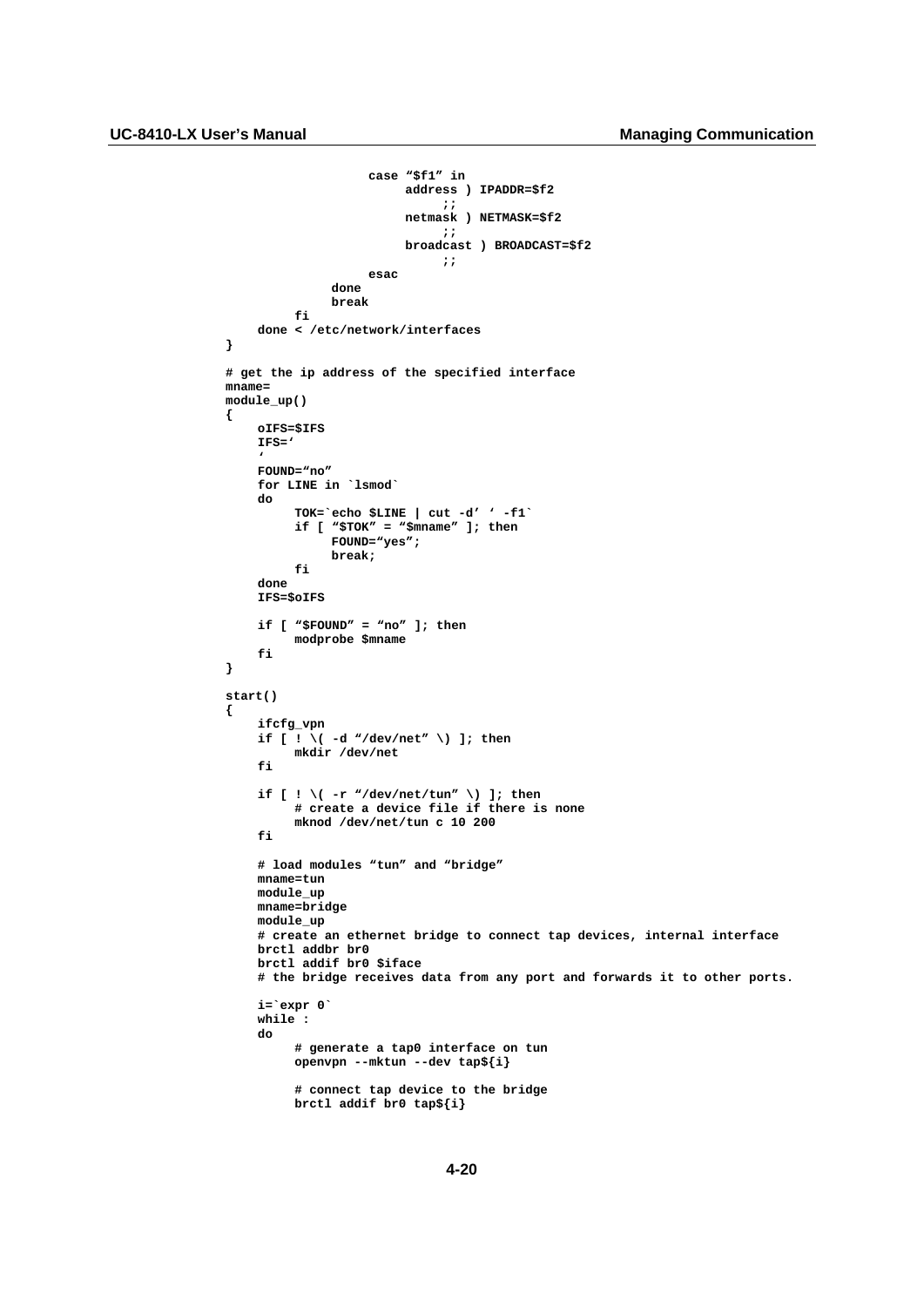```
 # null ip address of tap device 
           ifconfig tap${i} 0.0.0.0 promisc up 
           i=`expr $i + 1` 
           if [ $i -ge $maxtap ]; then 
                break 
           fi 
     done 
     # null ip address of internal interface 
     ifconfig $iface 0.0.0.0 promisc up 
     # enable bridge ip 
     ifconfig br0 $IPADDR netmask $NETMASK broadcast $BROADCAST 
     ipf=/proc/sys/net/ipv4/ip_forward 
     # enable IP forwarding 
     echo 1 > $ipf 
     echo "ip forwarding enabled to" 
     cat $ipf 
} 
stop() { 
     echo "shutdown openvpn bridge." 
     ifcfg_vpn 
    i=\text{expr } 0 while : 
     do 
           # disconnect tap device from the bridge 
           brctl delif br0 tap${i} 
           openvpn --rmtun --dev tap${i} 
           i=`expr $i + 1` 
           if [ $i -ge $maxtap ]; then 
                 break 
           fi 
     done 
     brctl delif br0 $iface 
     brctl delbr br0 
     ifconfig br0 down 
     ifconfig $iface $IPADDR netmask $NETMASK broadcast $BROADCAST 
     killall -TERM openvpn 
} 
case "$1" in 
     start) 
           start 
           ;; 
     stop) 
           stop 
           ;; 
     restart) 
           stop 
           start 
           ;; 
     *) 
           echo "Usage: $0 [start|stop|restart]" 
           exit 1 
esac 
exit 0 
      #---------------------------------- end -----------------------------
```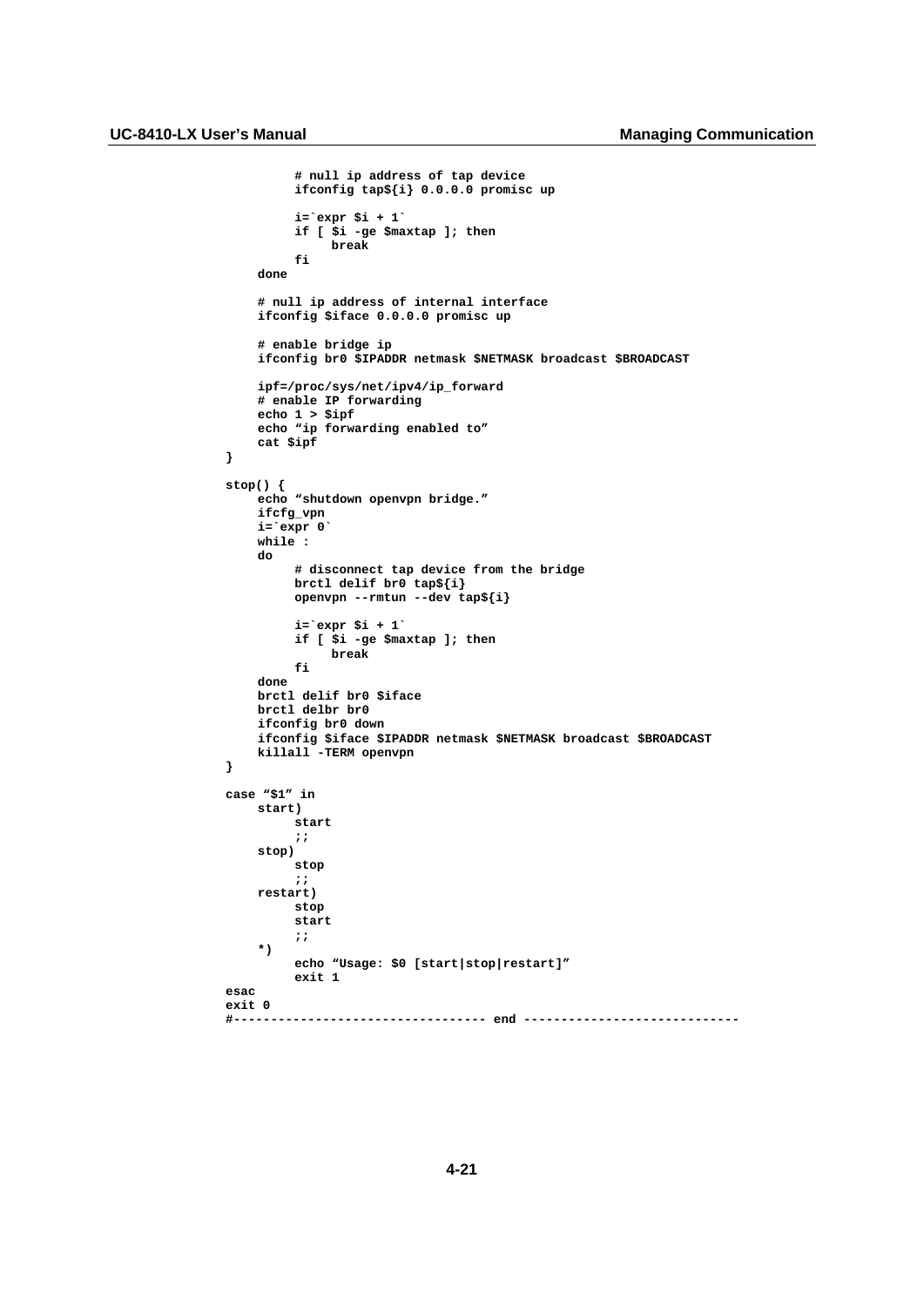#### UC-8410-LX User's Manual **Manual Managing Communication Managing Communication**

3. On machine OpenVPN A, modify the remote address in the configuration file, **/etc/openvpn/tap0-br.conf**.

```
# /etc/openvpn/tap0-br.conf 
# point to the peer 
remote 192.168.8.174 
dev tap0 
secret /etc/openvpn/secrouter.key 
cipher DES-EDE3-CBC 
auth MD5 
tun-mtu 1500 
tun-mtu-extra 64 
ping 40 
up /etc/openvpn/tap0-br.sh
```
Next, modify the routing table in the **/etc/openvpn/tap0-br.sh** script file.

```
#----------------------------------Start------------------------------ 
#!/bin/sh 
# /etc/openvpn/tap0-br.sh 
# value after "-net" is the subnet behind the remote peer 
route add -net 192.168.4.0 netmask 255.255.255.0 dev br0 
#---------------------------------- end ------------------------------
```
On machine OpenVPN B, modify the remote address in the configuration file, **/etc/openvpn/tap0-br.conf.**

```
# /etc/openvpn/tap0-br.conf 
# point to the peer 
remote 192.168.8.173 
dev tap0 
secret /etc/openvpn/secrouter.key 
cipher DES-EDE3-CBC 
auth MD5 
tun-mtu 1500 
tun-mtu-extra 64 
ping 40 
up /etc/openvpn/tap0-br.sh
```
Next, modify the routing table in the **/etc/openvpn/tap0-br.sh** script file.

```
#---------------------------------- Start---------------------------- 
#!/bin/sh 
# /etc/openvpn/tap0-br.sh 
# value after "-net" is the subnet behind the remote peer 
route add -net 192.168.2.0 netmask 255.255.255.0 dev br0 
#---------------------------------- end -----------------------------
```
**Note:** Select cipher and authentication algorithms by specifying "cipher" and "auth". To see with algorithms are available, type:

- **# openvpn --show-ciphers # openvpn --show—auths**
- 
- 4. After configuring the remote peer, we can load the bridge into kernel, reconfigure eth1, and enable IP forwarding on both OpenVPN machine.
	- **# /etc/openvpn/openvpn-bridge start**

Next, start both OpenVPN peers,

**# openvpn --config /etc/openvpn/tap0-br.conf &**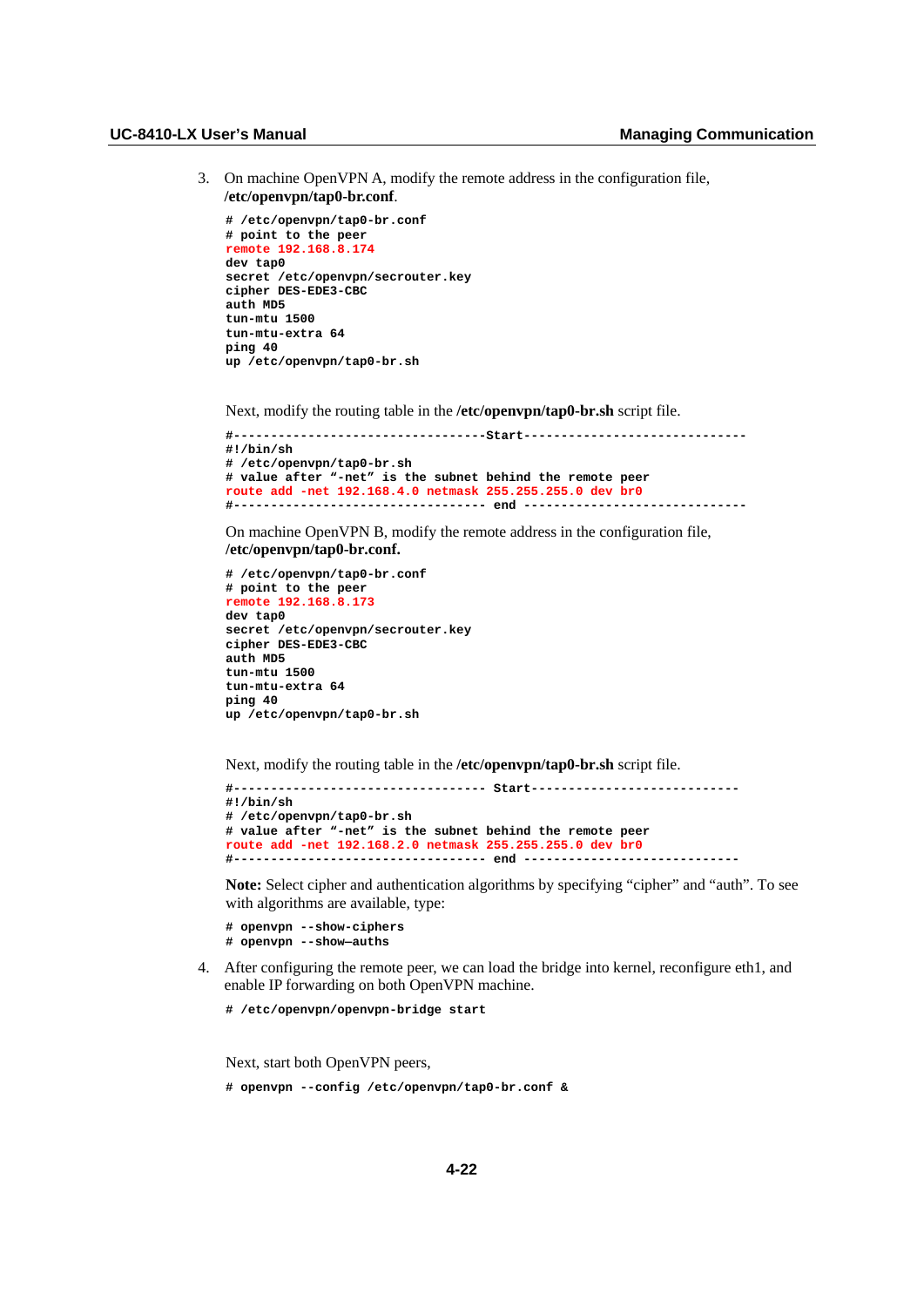If you see the line "Peer Connection Initiated with 192.168.8.173:5000" on each machine, the connection between OpenVPN machines has been established successfully on UDP port 5000.

**Note:** You can create link symbols to enable the **/etc/openvpn/openvpn-bridge** script at boot time:

```
# ln -s /etc/openvpn/openvpn-bridge /etc/rc.d/rc3.d/S32vpn-br 
# ln -s /etc/openvpn/openvpn-bridge /etc/rc.d/rc6.d/K32vpn-br
```
5. On each OpenVPN machine, check the routing table by typing the command:

**# route** 

| <b>Destination</b> | Gatewav | Genmsk        | Flags | Metric | Ref | Use | <b>Iface</b>    |
|--------------------|---------|---------------|-------|--------|-----|-----|-----------------|
| 192.168.4.0        |         | 255.255.255.0 |       |        |     |     | br <sub>0</sub> |
| 192.168.2.0        |         | 255.255.255.0 |       |        |     |     | br <sub>0</sub> |
| 192.168.8.0        |         | 255.255.255.0 |       |        |     |     | eth0            |

Interface **eth1** is connected to the bridging interface **br0**, to which device **tap0** also connects, whereas the virtual device **tun** sits on top of **tap0**. This ensures that all traffic from internal networks connected to interface **eth1** that come to this bridge write to the TAP/TUN device that the OpenVPN program monitors. Once the OpenVPN program detects traffic on the virtual device, it sends the traffic to its peer.

6. To create an indirect connection to Host B from Host A, add the following routing item:

**route add –net 192.168.4.0 netmask 255.255.255.0 dev eth0** 

To create an indirect connection to Host A from Host B, add the following routing item:

**route add –net 192.168.2.0 netmask 255.255.255.0 dev eth0** 

Now ping Host B from Host A by typing:

**ping 192.168.4.174** 

A successful ping indicates that you have created a VPN system that only allows authorized users from one internal network to access users at the remote site. For this system, all data is transmitted by UDP packets on port 5000 between OpenVPN peers.

- 7. To shut down OpenVPN programs, type the command:
	- **# /etc/openvpn/openvpn-bridge stop**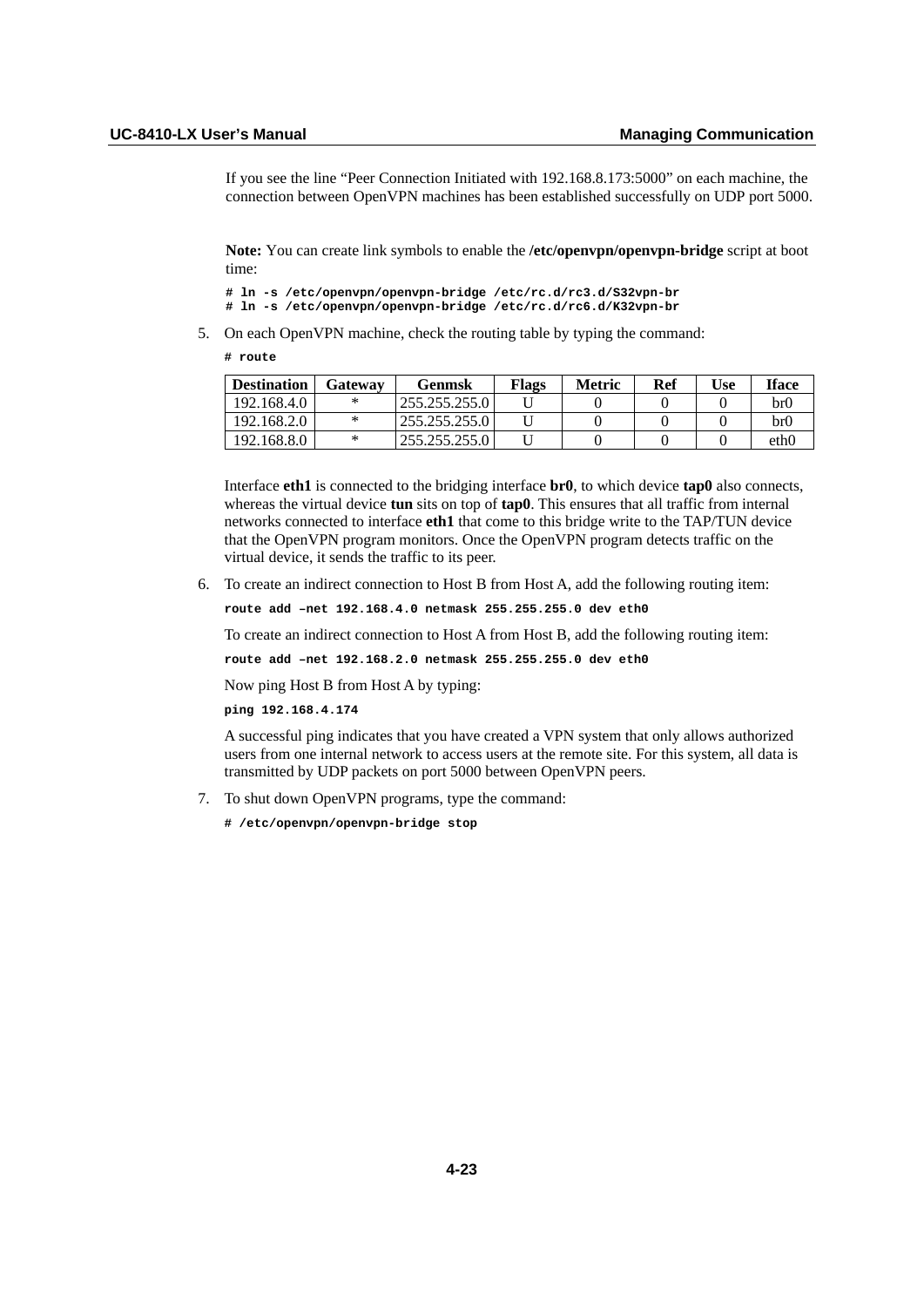# **Setup 2: Ethernet Bridging for Private Networks on the Same Subnet**

1. Set up four machines as shown in the following diagram:



2. The configuration procedure is almost the same as for the previous example. The only difference is that you will need to comment out the parameter "up" in "/etc/openvpn/tap0-br.conf" and "/etc/openvpn/tap0-br.conf".

# **Setup 3: Routed IP**

1. Set up four machines as shown in the following diagram:

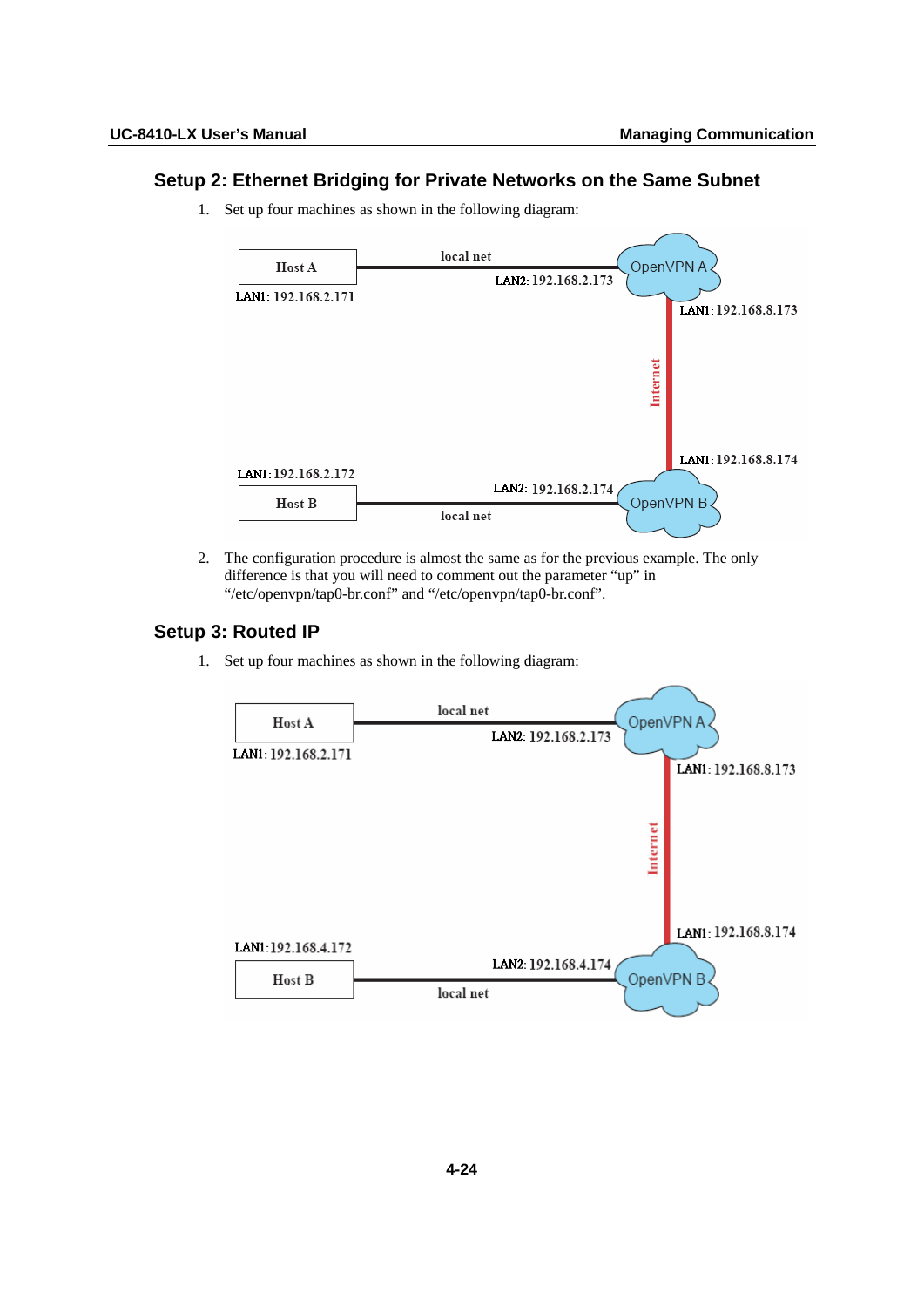2. On machine OpenVPN A, modify the remote address in the configuration file, **/etc/openvpn/tun.conf.**

```
# point to the peer 
remote 192.168.8.174 
dev tun 
secret /etc/openvpn/secrouter.key 
cipher DES-EDE3-CBC 
auth MD5 
tun-mtu 1500 
tun-mtu-extra 64 
ping 40 
ifconfig 192.168.2.173 192.168.4.174 
up /etc/openvpn/tun.sh
```
Next, modify the routing table in the **/etc/openvpn/tun.sh** script file.

```
#--------------------------------- Start----------------------------- 
#!/bin/sh 
# value after "-net" is the subnet behind the remote peer 
route add -net 192.168.4.0 netmask 255.255.255.0 gw $5 
#--------------------------------- end ------------------------------
```
On machine OpenVPN B, modify the remote address in the configuration file, **/etc/openvpn/tun.conf.**

```
remote 192.168.8.173 
dev tun 
secret /etc/openvpn/secrouter.key 
cipher DES-EDE3-CBC 
auth MD5 
tun-mtu 1500 
tun-mtu-extra 64 
ping 40 
ifconfig 192.168.4.174 192.168.2.173 
up /etc/openvpn/tun.sh
```
Next, modify the routing table in the **/etc/openvpn/tun.sh** script file.

```
#--------------------------------- Start---------------------------- 
#!/bin/sh 
# value after "-net" is the subnet behind the remote peer 
route add -net 192.168.2.0 netmask 255.255.255.0 gw $5 
#--------------------------------- end -----------------------------
```
Note that the parameter "ifconfig" defines the first argument as the local internal interface and the second argument as the internal interface at the remote peer.

Note that **\$5** is the argument that the OpenVPN program passes to the script file. Its value is the second argument of **ifconfig** in the configuration file.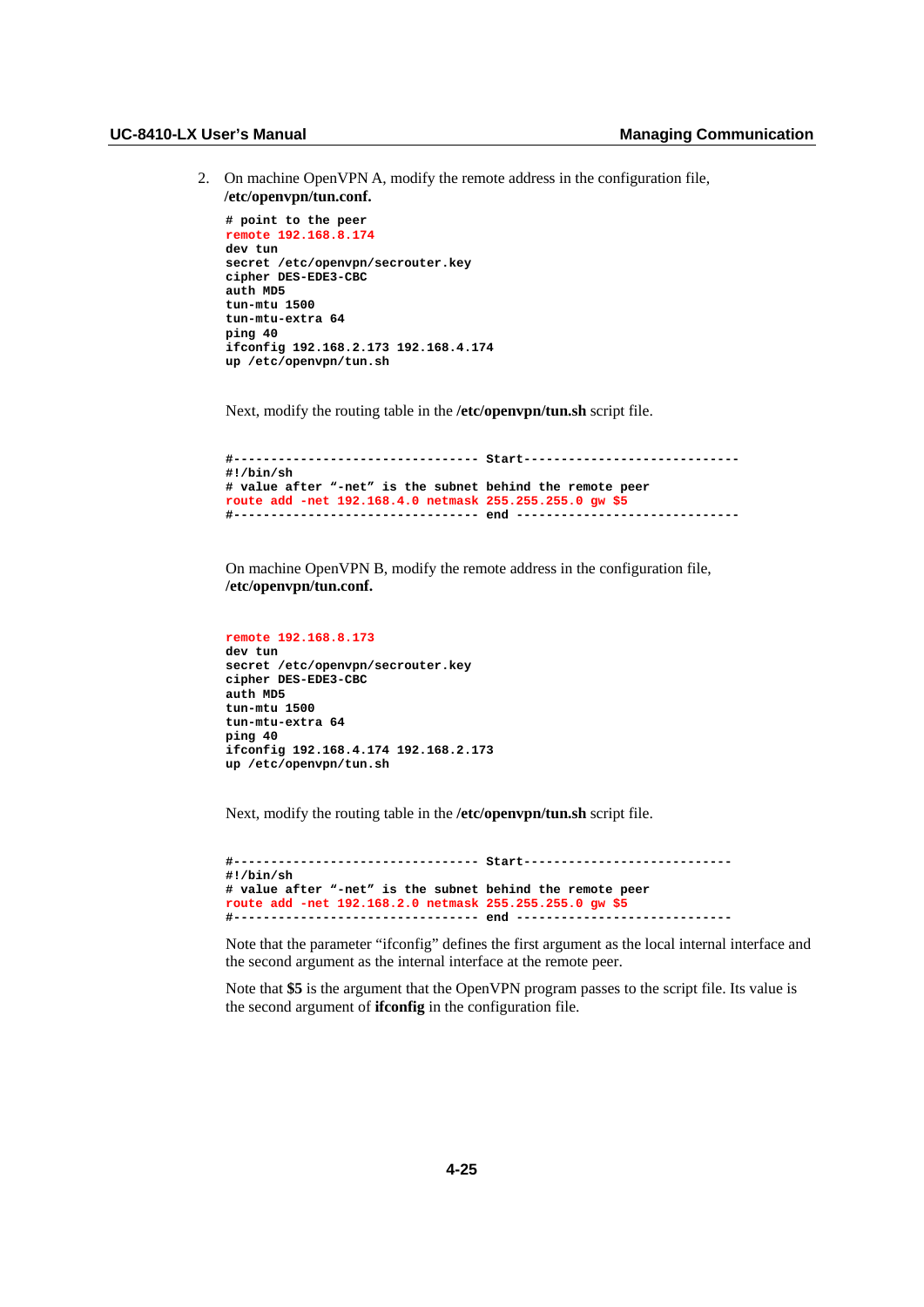3. Check the routing table after you run the OpenVPN programs, by typing the command:

## **# route**

| <b>Destination</b> | Gatewav | <b>Genmsk</b>                 | <b>Flags</b> | <b>Metric</b> | Ref | Use | <b>Iface</b> |
|--------------------|---------|-------------------------------|--------------|---------------|-----|-----|--------------|
| 192.168.4.174      | ∗       | 255.255.255.255               | UH           |               |     |     | tun0         |
| 192.168.4.0        |         | 192.168.4.174   255.255.255.0 | UG           |               |     |     | tun0         |
| 192.168.2.0        | ∗       | 255.255.255.0                 |              |               |     |     | eth1         |
| 192.168.8.0        | ∗       | 255, 255, 255, 0              |              |               |     |     | eth0         |

# **Package Management—ipkg**

ipkg is a very lightweight package management system. It also allows for dynamic installation/removal of packages on a running system. Because the disk space is limited, we provide the software as extension packages. You can use ipkg-cl to install or remove .ipk packages on the UC-8410-LX.

# **Install an .ipk package via an .ipk file**

Upload the .ipk package to the Moxa embedded computer:

|                     | $192.168.3.127 -$ Putty                                       |
|---------------------|---------------------------------------------------------------|
| $Moxa:~^{\#}$ scp   | /mnt/cdrom/utility_tools/ipkg_packages/libphp5_1.0_xscale.ipk |
| 192.168.3.127:/tmp/ |                                                               |

Install the uploaded package:

**192.168.3.127 – Putty** 

Moxa:~# ipkg-cl list-install /tmp/libphp5\_1.0\_xscale.ipk

**List the installed packages** 

**192.168.3.127 – Putty** 

Moxa:~# ipkg-cl list-installed

**Remove a package** 

**192.168.3.127 – Putty** 

Moxa:~# ipkg-cl remove libphp5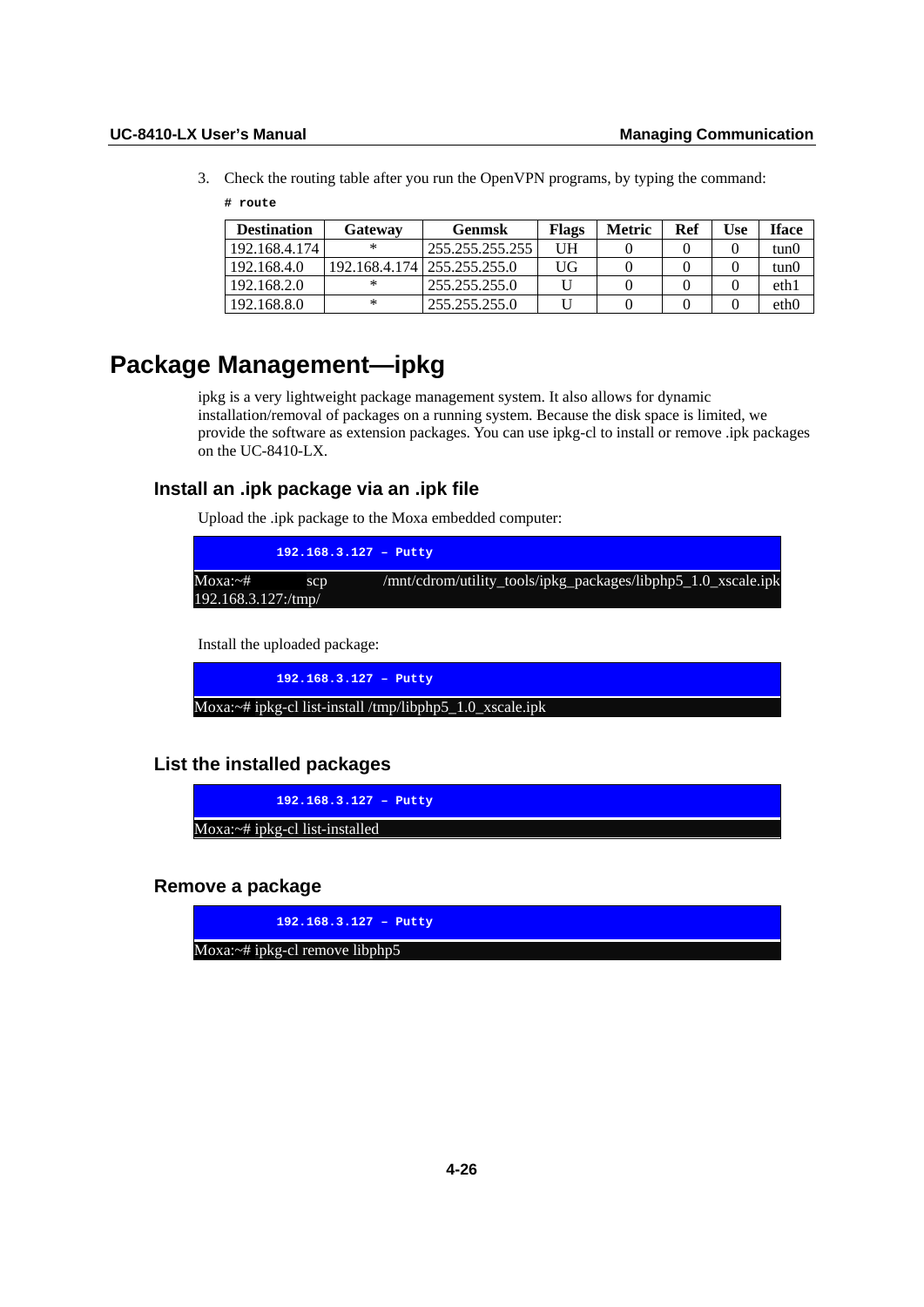# Programmer's Guide

This chapter includes important information for programmers.

The following functions are covered:

- **[Flash Memory Map](#page-59-0)**
- **[Linux Tool Chain Introduction](#page-59-1)**
- **[Debugging with GDB](#page-61-0)**
- **[Device API](#page-61-1)**
- **[RTC \(Real Time Clock\)](#page-61-2)**
- **[Buzzer](#page-62-0)**
- **[WDT \(Watch Dog Timer\)](#page-62-1)**
- **[Digital I/O](#page-66-0)**
- **[UART](#page-70-0)**
- **[SRAM](#page-72-0)**
- **[Make File Example](#page-74-0)**
- **[Software Lock](#page-74-1)**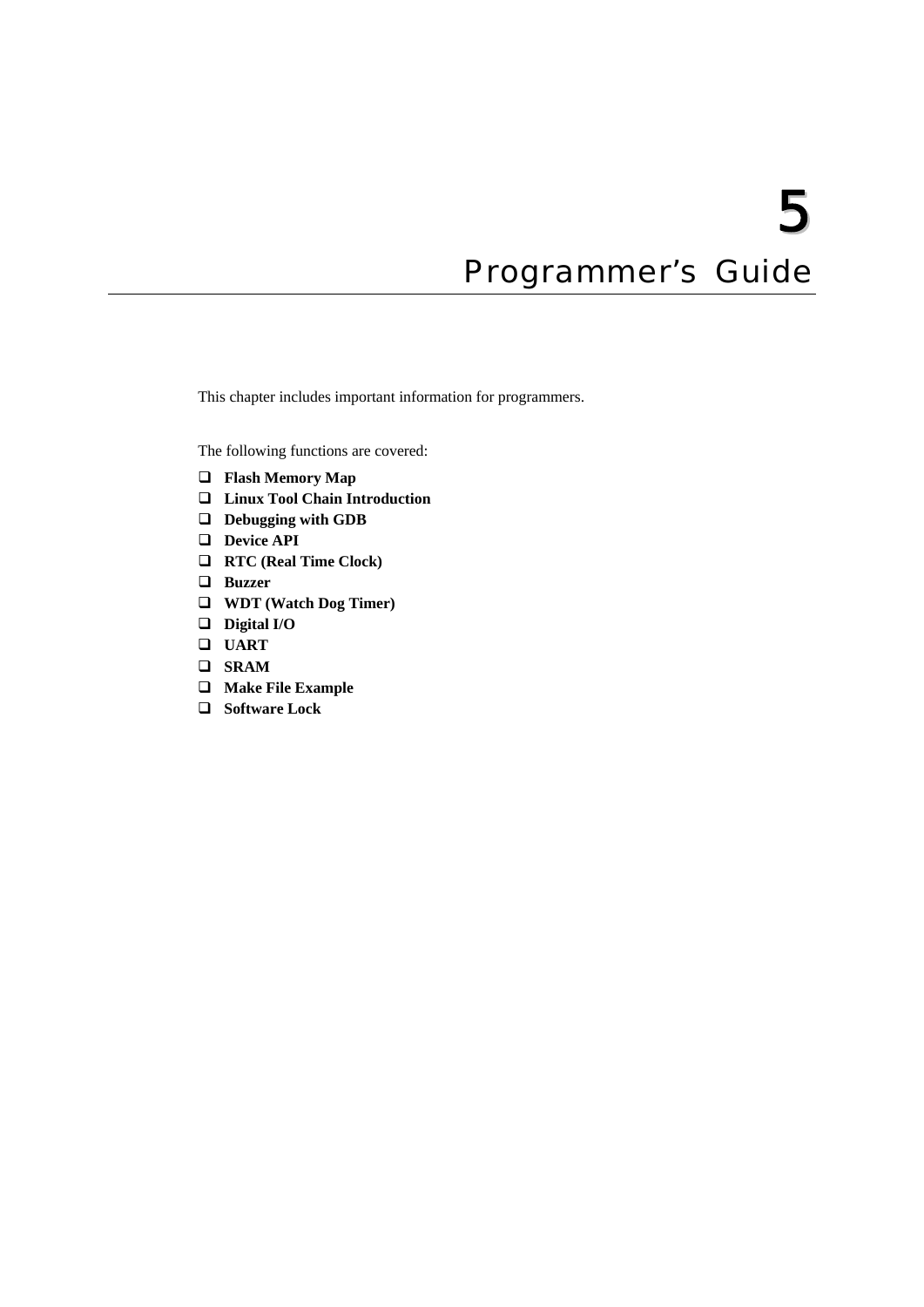# <span id="page-59-0"></span>**Flash Memory Map**

Partition sizes are hard coded into the kernel binary. To change partition sizes, you will need to rebuild the kernel. The flash memory map is shown in the following table.

| <b>Address</b>             | <b>Size</b> | <b>Contents</b>                                  |
|----------------------------|-------------|--------------------------------------------------|
| $0x00000000 - 0x0005$ FFFF | 640 KB      | Boot Loader-Read ONLY                            |
| $0x00060000 - 0x001$ FFFFF | 1.875 MB    | Kernel object code—Read ONLY                     |
| $0x00200000 - 0x00D$ FFFFF |             | 13.375 MB   Root file system (JFFS2) — Read ONLY |
| $0x00E00000 - 0x01FCFFFF$  | 32 MB       | User root file system (JFFS2) —Read/Write        |
| $0x01FC0000 - 0x01FDFFFF$  | 128 KB      | Boot Loader configuration and                    |
|                            |             | directory-Read ONLY                              |
|                            | 256 KB      | SRAM—Read./Write                                 |

**NOTE** 1. The default Moxa file system only enables the network and CF. It lets users recover the user file system when it fails.

- 2. The user file system is a complete file system. Users can create and delete directories and files (including source code and executable files) as needed.
- 3. Users can create the user file system on the PC host or target platform, and then copy it to the UC-8410.

# <span id="page-59-1"></span>**Linux Tool Chain Introduction**

To ensure that an application will be able to run correctly when installed on the UC-8410, you must ensure that it is compiled and linked to the same libraries that will be present on the UC-8410. This is particularly true when the RISC Xscale processor architecture of the UC-8410 differs from the CISC x86 processor architecture of the host system, but it is also true if the processor architecture is the same.

The host tool chain that comes with the UC-8410 contains a suite of cross compilers and other tools, as well as the libraries and headers that are necessary to compile applications for the UC-8410. The host environment must be running Linux to install the UC-8410 GNU Tool Chain. We have confirmed that the following Linux distributions can be used to install the tool chain:

Redhat 7.3/8.0/9.0, Fefora core 1/2/3/4/5, Debian 4.0 32 bits platform.

The Tool Chain will need about 836 MB of hard disk space on your PC. The UC-8410 Tool Chain is located on the UC-8410 CD. To install the Tool Chain, insert the CD into your PC and then issue the following commands:

**#mount /dev/cdrom /mnt/cdrom** 

**#sh /mnt/cdrom/tool-chain/linux/arm-linux\_2.0.sh** 

Wait for a few minutes while the Tool Chain is installed automatically on your Linux PC. Once the host environment has been installed, add the directory

/opt/montavista/pro/devkit/arm/xscale\_be/bin/ to your path and the directory

/opt/montavista/pro/devkit/arm/xscale\_be/man/ to your manual path. You can do this temporarily for the current login session by issuing the following commands:

**#export PATH="/usr/local/arm-linux/bin:\$PATH"** 

**#export MANPATH="/usr/local/arm-linux/man:\$MANPATH"**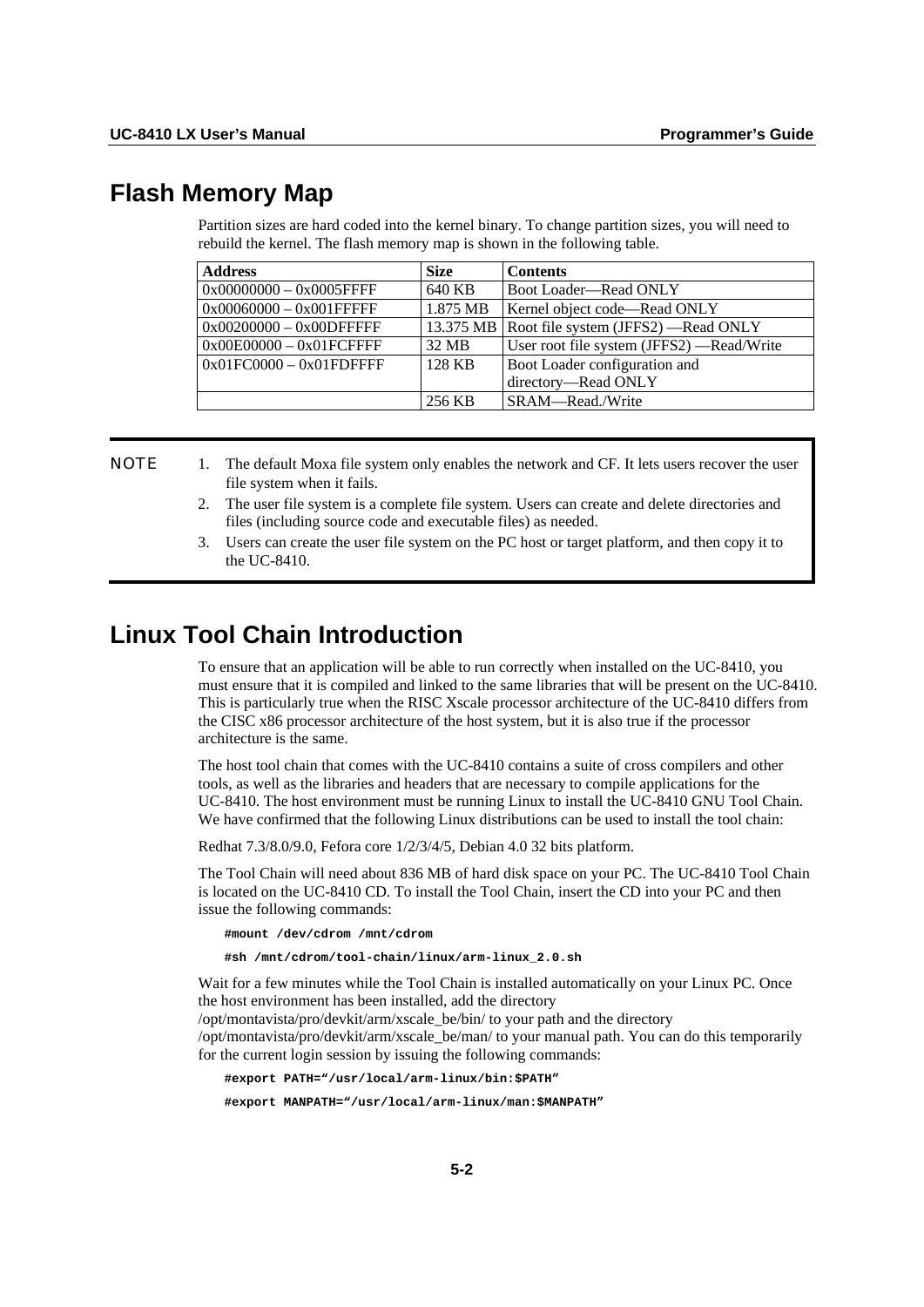Alternatively, you can add the same commands to **\$HOME/.bash\_profile** to cause it to take effect for all login sessions initiated by this user.

## **Obtaining help**

Use the Linux **man** utility to obtain help on many of the utilities provided by the tool chain. For example to get help on the **arm-linux-gcc** compiler, issue the command:

**#man arm-linux-gcc** 

# **Cross Compiling Applications and Libraries**

To compile a simple C application, just use the cross compiler instead of the regular compiler:

```
#xscale-linux-gcc –o example –Wall –g –O2 example.c 
#xscale-linux-strip –s example 
#xscale-linux-gcc -ggdb –o example-debug example.c
```
# **Tools Available in the Host Environment**

Most of the cross compiler tools are the same as their native compiler counterparts, but with an additional prefix that specifies the target system. In the case of x86 environments, the prefix is **i386-linux-** and in the case of the UC-8410 Xscale boards, it is **xscale-linux-**.

For example, the native C compiler is **gcc** and the cross C compiler for Xscale in the UC-8410 is **xscale-linux-gcc**.

| ar             | Manages archives (static libraries)                                            |
|----------------|--------------------------------------------------------------------------------|
| <b>as</b>      | Assembler                                                                      |
| $c_{++}$ , g++ | $C++$ compiler                                                                 |
| cpp            | C preprocessor                                                                 |
| gcc            | C compiler                                                                     |
| gdb            | Debugger                                                                       |
| ld             | Linker                                                                         |
| nm             | Lists symbols from object files                                                |
| objcopy        | Copies and translates object files                                             |
| objdump        | Displays information about object files                                        |
| ranlib         | Generates indexes to archives (static libraries)                               |
| readelf        | Displays information about ELF files                                           |
| size           | Lists object file section sizes                                                |
| strings        | Prints strings of printable characters from files (usually object files)       |
| strip          | Removes symbols and sections from object files (usually debugging information) |

The following cross compiler tools are provided: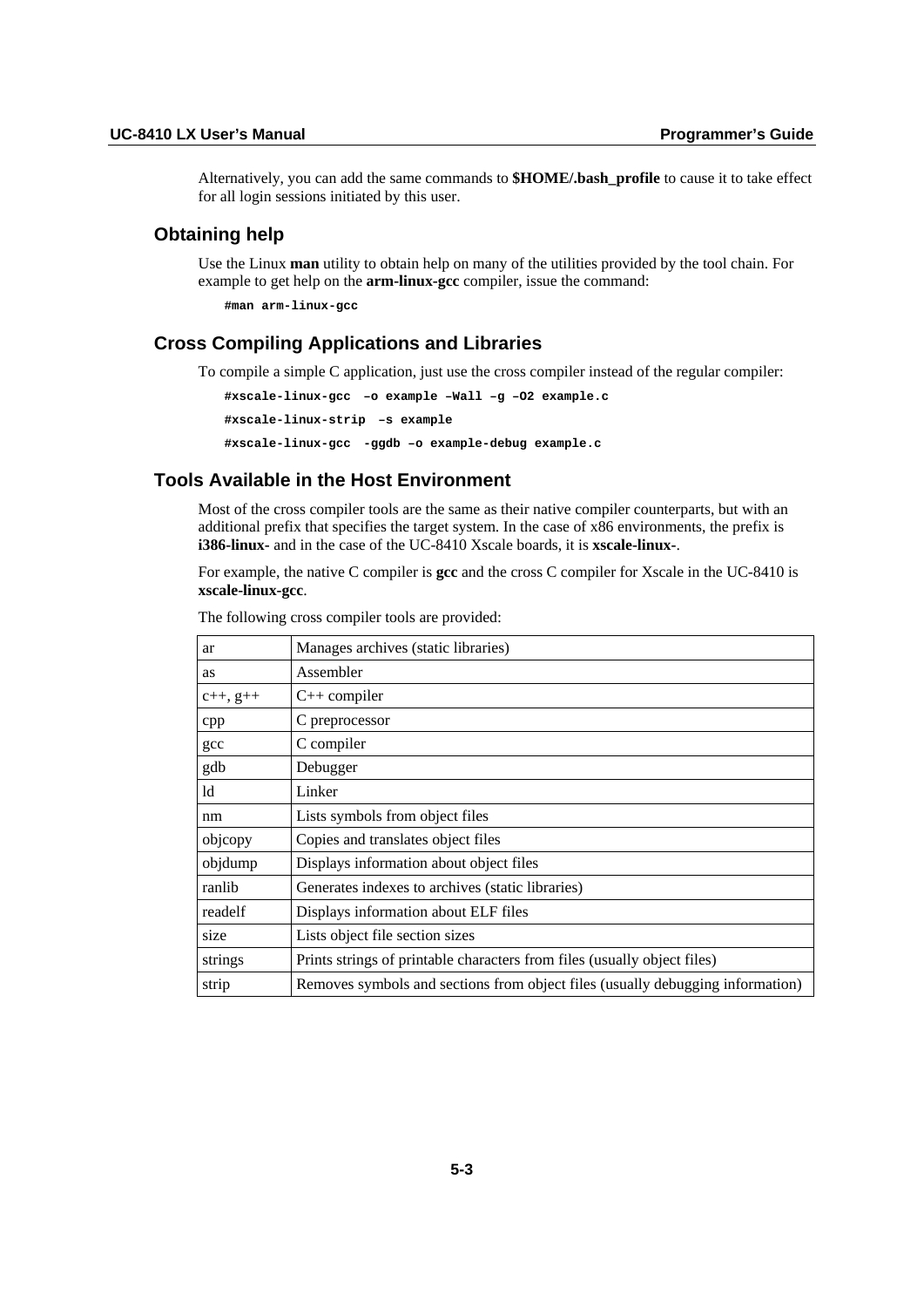# <span id="page-61-0"></span>**Debugging with GDB**

First use the option -ggdb to compile the program. Use the following steps:

1. To debug a program called **hello-debug** on the target, use the command:

```
#gdbserver 192.168.4.142:2000 hello-debug
```
This is where 2000 is the network port number on which the server waits for a connection from the client. This can be any available port number on the target. Following this are the name of the program to be debugged (hello-debug), plus that program's arguments. Output similar to the following will be sent to the console:

```
Process hello-debug created; pid=38
```
- 2. Use the following command on the host to change to the directory that contains hello-debug: **cd /my\_work\_directory/myfilesystem/testprograms**
- 3. Enter the following command:

**#ddd --debugger xscale-linux-gdb hello-debug &** 

4. Enter the following command at the GDB, DDD command prompt:

```
Target remote 192.168.4.99:2000
```
The command produces another line of output on the target console, similar to the following:

```
Remote debugging using 192.168.4.99:2000
```
192.168.4.99 is the machine's IP address, and 2000 is the port number. You can now begin debugging in the host environment using the interface provided by DDD.

- 5. Set a breakpoint on main by double clicking, or entering **b main** on the command line.
- 6. Click the **cont** button

# <span id="page-61-1"></span>**Device API**

The UC-8410 supports control devices with the **ioctl** system API. You will need to include **<moxadevice.h>**, and use the following **ioctl** function.

```
int ioctl(int d, int request,…); 
                              - open device node return file handle
               int request – argument in or out
```
Use the desktop Linux's man page for detailed documentation:

**#man ioctl** 

# <span id="page-61-2"></span>**RTC (Real Time Clock)**

The device node is located at **/dev/rtc**. The UC-8410 supports Linux standard simple RTC control. You must include **<linux/rtc.h>**.

1. Function: RTC\_RD\_TIME

**int ioctl(fd, RTC\_RD\_TIME, struct rtc\_time \*time);** 

Description: read time information from the RTC. It will return the value on argument 3.

2. Function: RTC\_SET\_TIME

**int ioctl(fd, RTC\_SET\_TIME, struct rtc\_time \*time);** 

Description: set RTC time. Argument 3 will be passed to the RTC.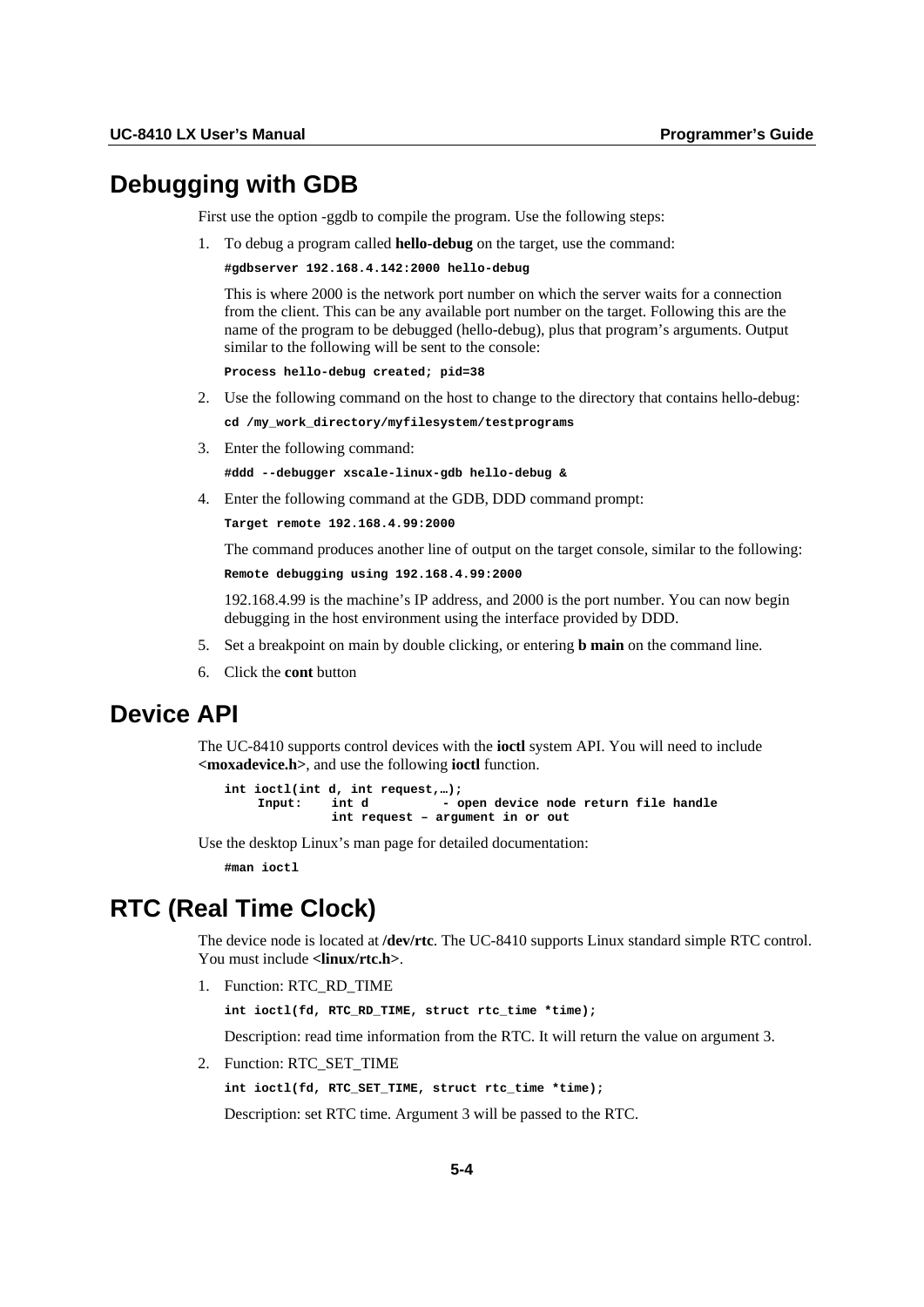# <span id="page-62-0"></span>**Buzzer**

The device node is located at **/dev/console**. The UC-8410 supports Linux standard buzzer control, with the UC-8410's buzzer running at a fixed frequency of 100 Hz. You must include  $\langle$ sys/kd.h>.

1. Function: KDMKTONE

**ioctl(fd, KDMKTONE, unsigned int arg);** 

Description: The buzzer's behavior is determined by the argument arg. The "high word" part of arg gives the length of time the buzzer will sound, and the "low word" part gives the frequency.

The buzzer's on/off behavior is controlled by software. If you call the "ioctl" function, you MUST set the frequency to 100 Hz. If you use a different frequency, the system could crash.

# <span id="page-62-1"></span>**WDT (Watch Dog Timer)**

# **1. Introduction**

The WDT works like a watch dog function. You can enable it or disable it. When the user enables WDT but the application does not acknowledge it, the system will reboot. You can set the ack time from a minimum of 50 msec to a maximum of 60 seconds.

#### **2. How the WDT works**

The sWatchDog is enabled when the system boots up. The kernel will auto ack it. The user application can also enable ack. When the user does not ack, it will let the system reboot.

Kernel boot

 ….. …. User application running and enable user ack ….

#### **3. The user API**

The user application must use **include <moxadevic.h>**, and **link libmoxalib.a**. A makefile example is shown below:

**all:** 

 **xscale-linux-gcc –o xxxx xxxx.c -lmoxalib** 

**int swtd\_open(void)** 

## **Description**

If you would like to activate Watchdog for the AP, you must call this function.

#### **Input**

None

#### **Output**

The return value is file handle. If there is an error, it will return a negative value.

You can get the error using the function errno().

**int swtd\_enable(int fd, unsigned long time)** 

#### **Description**

Enable the application sWatchDog. You must do an ack after this process.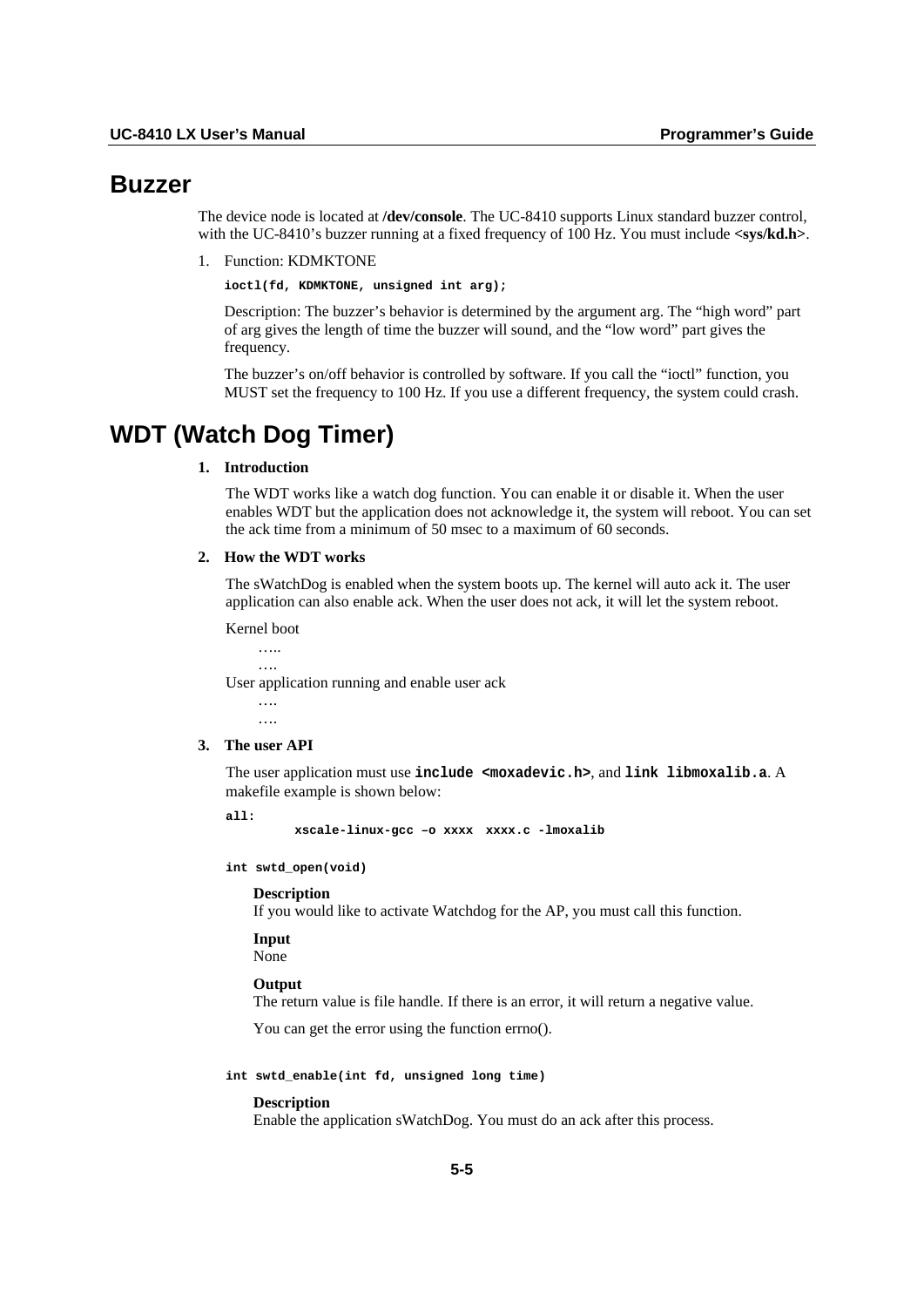# **Input**

int fd - the file handle, from the swtd\_open() return value.

unsigned long time - The time you wish to ack sWatchDog periodically. You must ack the sWatchDog before timeout. If you do not ack, the system will reboot automatically. The minimum time is 50 msec, and the maximum time is 60 seconds. The time unit is msec.

#### **Output**

If you receive 0 (zero), it means the function is working. If you receive any other number, then there is something wrong with this function.

#### **int swtd\_disable(int fd)**

#### **Description:**

Call this function if you would like the AP to stop using the Watchdog.

#### **Input :**

int fd - the file handle from swtd\_open() return value.

#### **Output:**

If you receive  $\theta$  (zero), it means the function is working. If you receive any other number, then there is something wrong with this function.

## **int swtd\_get(int fd, int \*mode, unsigned long \*time)**

#### **Description:**

Get current setting values.

mode –

1 for user application enable sWatchDog: need to do ack.

0 for user application disable sWatchdog: does not need to do ack.

time – The time period to ack sWatchDog.

## **Input :**

| int fd | - the file handle from swtd_open() return value. |
|--------|--------------------------------------------------|
|--------|--------------------------------------------------|

int \*mode - the function will return the status: enable or disable.

unsigned long \*time – the function will return the current time period.

#### **Output:**

If you receive 0 (zero), it means the function is working. If you receive any other number, then there is something wrong with this function.

#### **int swtd\_ack(int fd)**

#### **Description:**

Acknowledge sWatchDog. When the user application enable sWatchDog, it need to call this function periodically with user predefined time in the application program.

#### **Input :**

int fd - the file handle from swtd\_open() return value.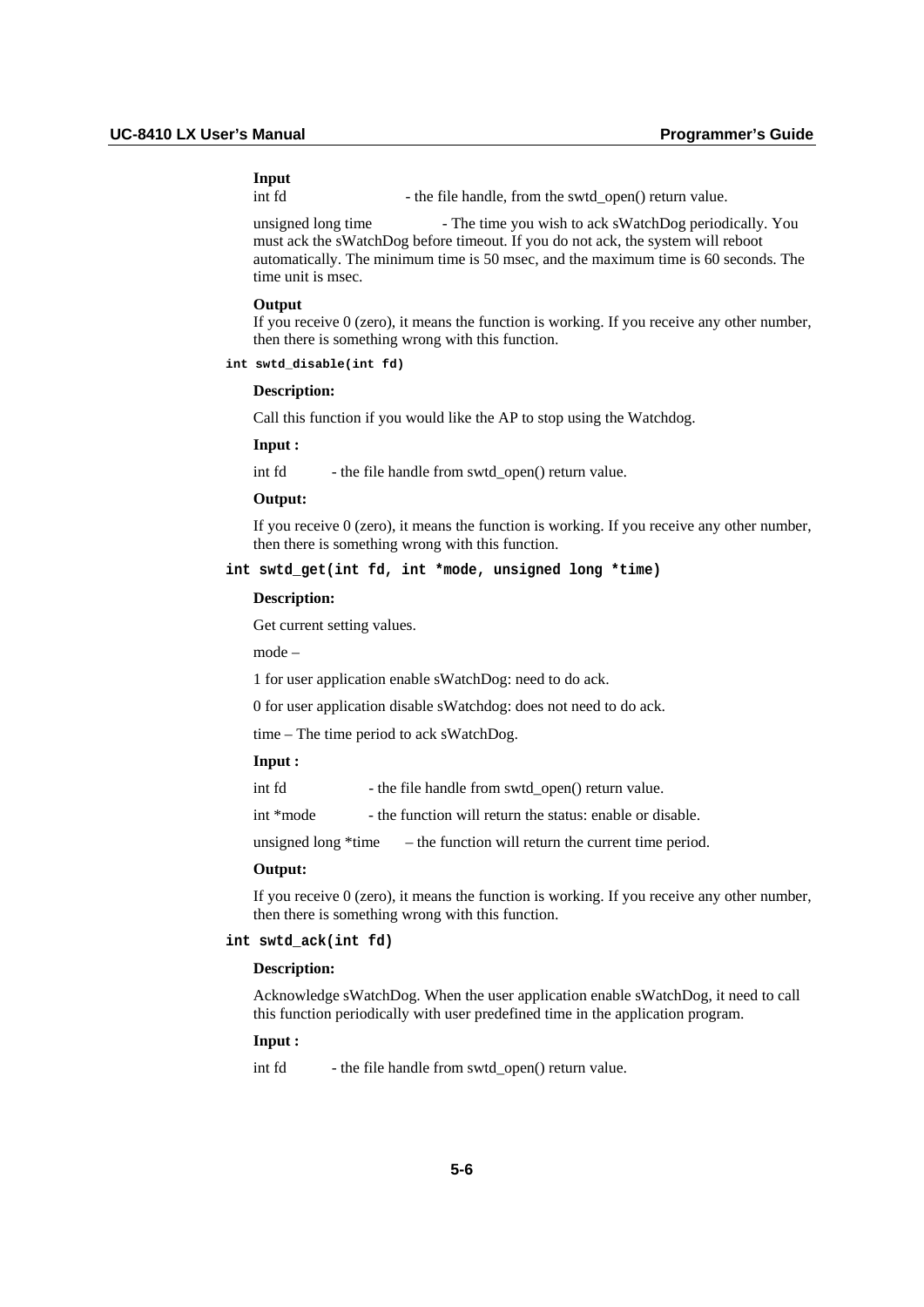## **Output:**

If you receive 0 (zero), it means the function is working. If you receive any other number, then there is something wrong with this function.

#### **int swtd\_close(int fd)**

#### **Description:**

Close the file handle.

## **Input :**

int fd - the file handle from swtd\_open() return value.

#### **Output:**

If you receive 0 (zero), it means the function is working. If you receive any other number, then there is something wrong with this function.

#### **4. Special Note**

When you "kill the application with -9" or "kill without option" or "Ctrl+c" the kernel will change to auto ack the sWatchDog.

When your application enables the sWatchDog and does not ack, your application may have a logical error, or your application has made a core dump. The kernel will not change to auto ack. This can cause a serious problem, causing your system to reboot again and again.

#### **5. User application example**

#### **Example 1:**

**{** 

```
#include <stdio.h> 
#include <stdlib.h> 
#include <string.h> 
#include <moxadevice.h> 
int main(int argc, char *argv[]) 
          int fd; 
          fd = swtd_open(); 
 if ( fd < 0 ) { 
 printf("Open sWatchDog device fail !\n"); 
               exit(1); 
 } 
          swtd_enable(fd, 5000); // enable it and set it 5 seconds 
          while ( 1 ) { 
              // do user application want to do 
              ….. 
 …. 
              swtd_ack(fd); 
              ….. 
              …. 
          } 
          swtd_close(fd); 
          exit(0);
```
The makefile is shown below:

**all:** 

**}** 

 **xscale-linux-gcc –o xxxx xxxx.c –lmoxalib** 

**Example 2:**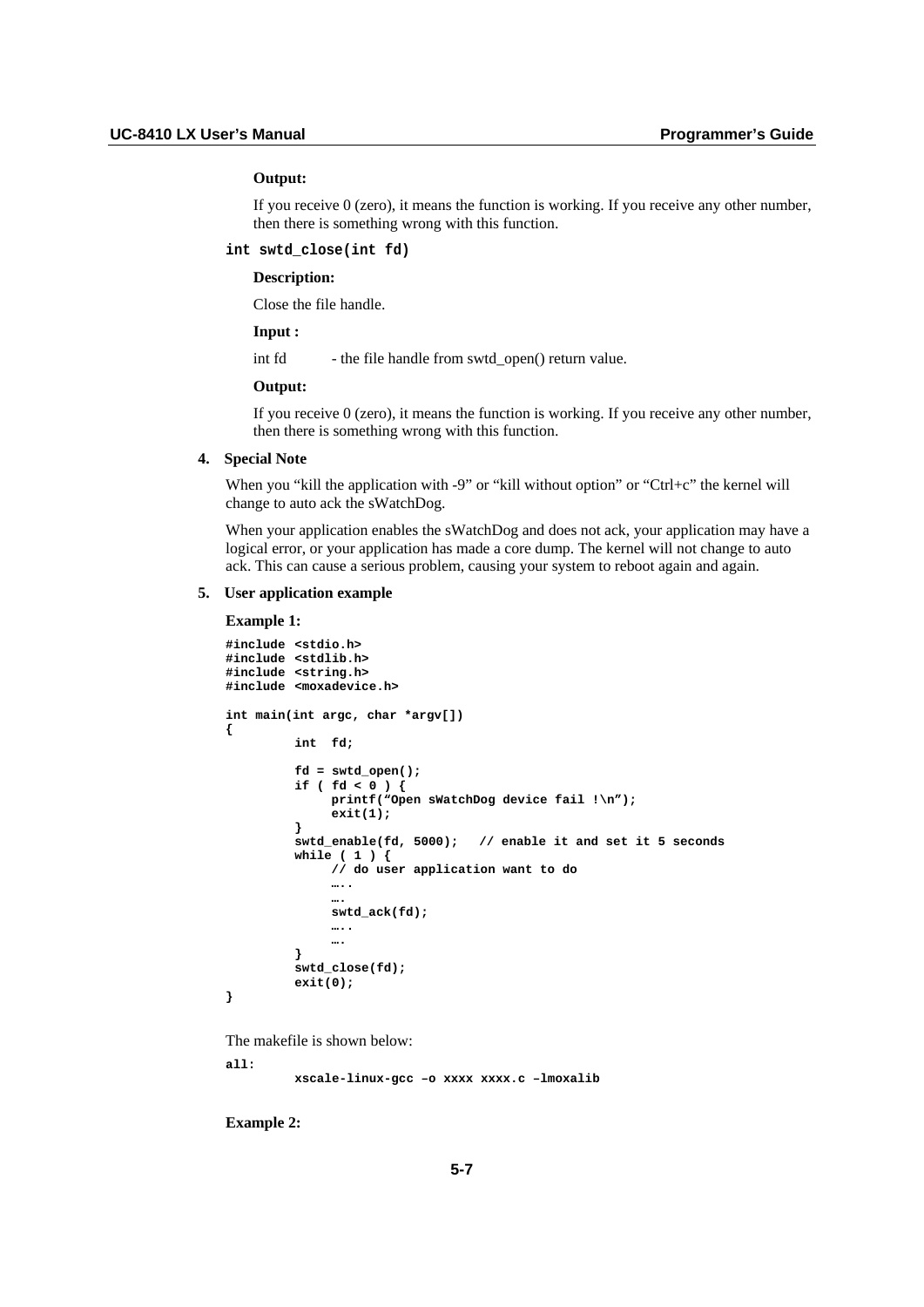```
#include <stdio.h> 
#include <stdlib.h> 
#include <signal.h> 
#include <string.h> 
#include <sys/stat.h> 
#include <sys/ioctl.h> 
#include <sys/select.h> 
#include <sys/time.h> 
#include <moxadevice.h> 
static void mydelay(unsigned long msec) 
{ 
          struct timeval time; 
          time.tv_sec = msec / 1000; 
          time.tv_usec = (msec % 1000) * 1000; 
          select(1, NULL, NULL, NULL, &time); 
} 
static int swtdfd; 
              stopflag=0;
static void stop_swatchdog() 
{ 
          stopflag = 1; 
} 
static void do_swatchdog(void) 
{ 
          swtd_enable(swtdfd, 500); 
          while ( stopflag == 0 ) { 
               mydelay(250); 
               swtd_ack(swtdfd); 
 } 
          swtd_disable(swtdfd); 
     } 
int main(int argc, char *argv[]) 
{ 
          pid_t sonpid; 
          signal(SIGUSR1, stop_swatchdog); 
          swtdfd = swtd_open(); 
          if ( swtdfd < 0 ) { 
               printf("Open sWatchDog device fail !\n"); 
               exit(1); 
 } 
          if ( (sonpid=fork()) == 0 ) 
               do_swatchdog(); 
          // do user application main function 
          ….. 
          ….. 
 ….. 
 // end user application 
          kill(sonpid, SIGUSR1); 
          swtd_close(swtdfd); 
          exit(1); 
}
```
The makefile is shown below:

**all:** 

 **xscale-linux-gcc –o xxxx xxxx.c –lmoxalib**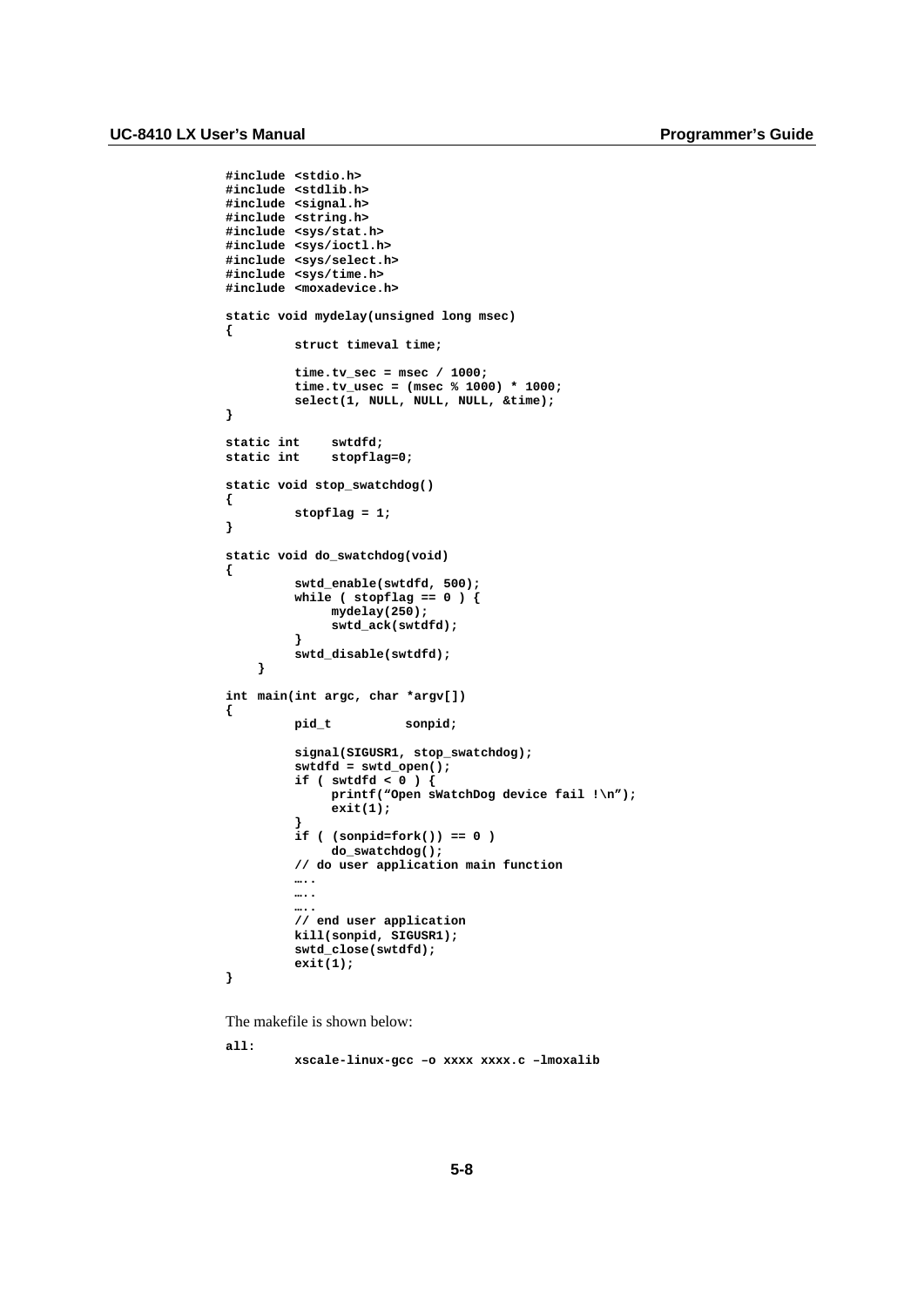# <span id="page-66-0"></span>**Digital I/O**

Digital Output channels can be set to high or low. The channels are controlled by the function call **set dout state()**. The Digital Input channels can be used to detect the state change of the digital input signal. The DI channels can also be used to detect whether or not the state of a digital signal changes during a fixed period of time. This can be done with the function call set  $\dim$  event(). Moxa provides 5 function calls to handle digital I/O state changes and event handling.

## **Application Programming Interface**

Return error code definitions:

```
#define DIO_ERROR_PORT -1 // no such port 
#define DIO_ERROR_MODE -2 // no such mode or state 
#define DIO_ERROR_CONTROL -3 // open or ioctl fail
#define DIO_ERROR_DURATION -4 // The value of duration is not 0 or not in the range, 
40 \le duration \le 3600000 milliseconds (1 hour)
#define DIO_ERROR_DURATION_20MS -5 // The value of duration must be a multiple of 20 ms 
#define DIO_OK 0 
The definition for DIN and DOUT: 
#define DIO_HIGH 1 
#define DIO_LOW 0 
int set_dout_state(int doport, int state) 
  Description: To set the DOUT port to high or low state. 
  Input: int doport - which DOUT port you want to set. Port starts from 0 to 3. 
  int state - to set high or low state; DIO_HIGH (1) for high, DIO_LOW (0) for low. 
  Output: none. 
  Return: reference the error code. 
int get din state(int diport, int *state)
  Description: To get the DIN port state. 
  Input: int diport - get the current state of which DIN port. Port numbering is from 0 to 3. 
  int *state - save the current state. 
  Output: state - DIO_HIGH (1) for high, DIO_LOW (0) for low. 
  Return: reference the error code. 
int get_dout_state(int doport, int *state) 
  Description: To get the DOUT port state. 
  Input: int doport - get the current state of which DOUT port. 
  int *state - save the current state. 
  Output: state - DIO_HIGH (1) for high, DIO_LOW (0) for low. 
  Return: reference the error code. 
int set_din_event(int diport, void (*func)(int diport), int mode, long int duration) 
  Description: Set the event for DIN when the state is changed from high to low or from low 
  to high. 
  Input: int diport - the port that will be used to detect the DIN event. 
  Port numbering is from 0 to 3. 
  void (*func) (int diport) - Not NULL 
  > Returns the call back function. When the event occurs, the call back function will be 
  invoked. 
  NHLL
  > Clears this event 
int mode DIN_EVENT_HIGH_TO_LOW 
(1): from high to low 
DIN_EVENT_LOW_TO_HIGH 
(0): from low to high
```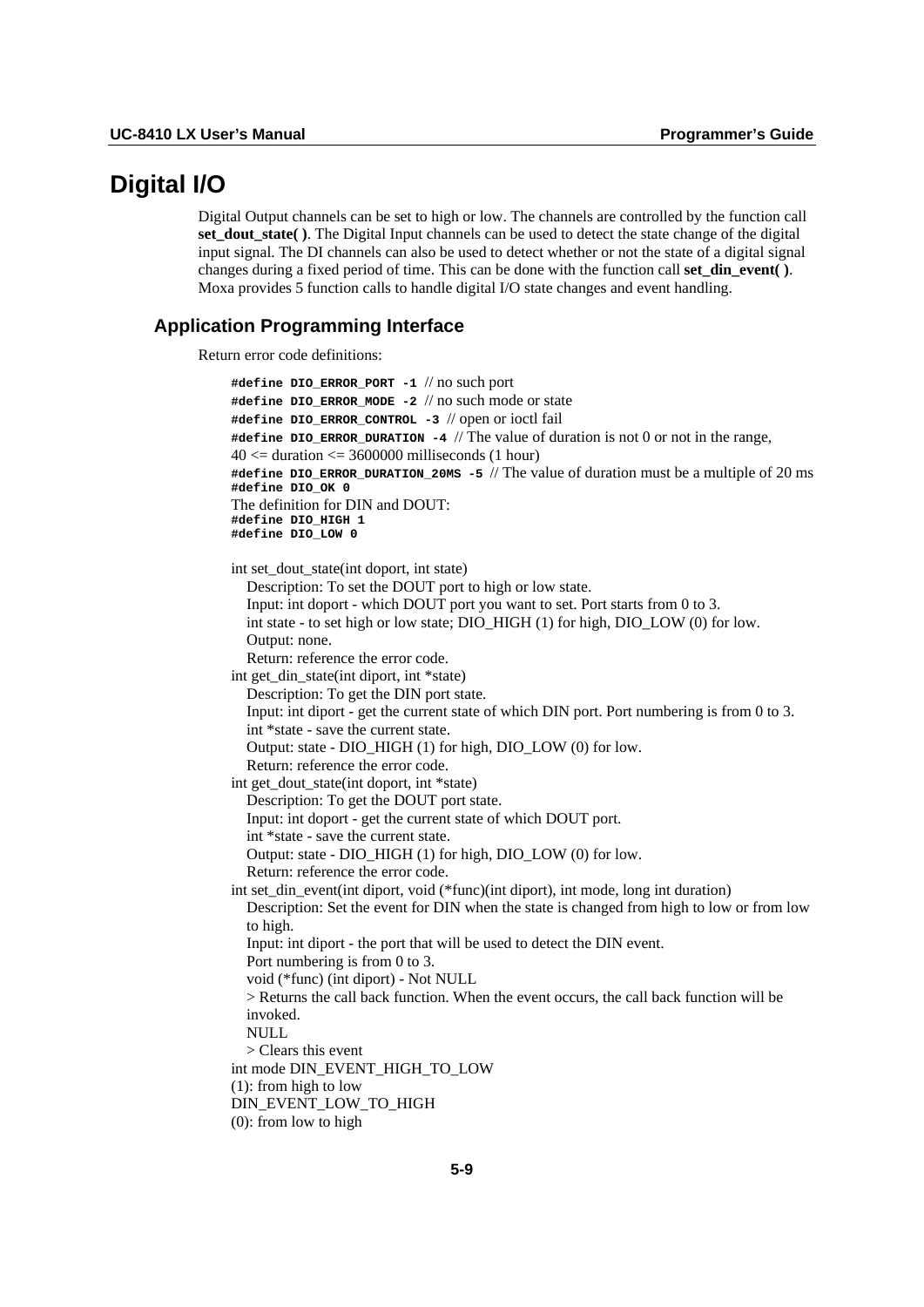DIN\_EVENT\_CLEAR (-1): clear this event unsigned long duration - 0: detect the din event > DIN\_EVENT\_HIGH\_TO\_LOW or DIN\_EVENT\_LOW\_TO\_HIGH> without duration - Not 0 > detect the din event DIN\_EVENT\_HIGH\_TO\_LOW or DIN\_EVENT\_LOW\_TO\_HIGH with duration. The value of "duration" must be a multiple of 20 milliseconds. The range of "duration" is 0, or  $40 \le$  duration  $\le$  3600000 milliseconds. The error of the measurement is 24 ms. For example, if the DIN duration is 200 ms, this event will be generated when the DIN pin stays in the same state for a time between 176 ms and 200 ms. Output: none. Return: reference the error code. **int get\_din\_event(int diport, int \*mode, long int \*duration)**  Description: To retrieve the DIN event configuration, including mode (DIN EVENT HIGH TO LOW or DIN EVENT LOW TO HIGH), and the value of "duration." Input: **int diport** - which DIN port you want to retrieve. - The port whose din event setting we wish to retrieve **int \*mode** - save which event is set. **unsigned long \*duration** - the duration of the DIN port is kept in high or low state. - return to the current duration value of diport

Output: **mode** DIN\_EVENT\_HIGH\_TO\_LOW (1): from high to low DIN\_EVENT\_LOW\_TO\_HIGH(0): from low to high DIN\_EVENT\_CLEAR(-1): clear this event **duration** The value of duration should be 0 or 40 <= duration  $\epsilon$  = 3600000 milliseconds. Return: reference the error code.

## **Special Note**

Do not forget to link to the library **libmoxalib.a** for DI/DO programming, and also include the header file **moxadevice.h**. The DI/DO library only can be used by one program at a time.

#### **Examples**

## *Example 1*

```
File Name: tdio.c 
Description: The program indicates to connect DO1 to DI1, change the digital output state to high 
or low by manual input, and then detect and count the state changed events from DI1. 
#include <stdio.h> 
#include <stdlib.h> 
#include <moxadevice.h> 
#include <fcntl.h> 
#ifdef DEBUG 
#define dbg_printf(x...) printf(x) 
#else 
#define dbg_printf(x...) 
#endif 
#define MIN_DURATION 40
```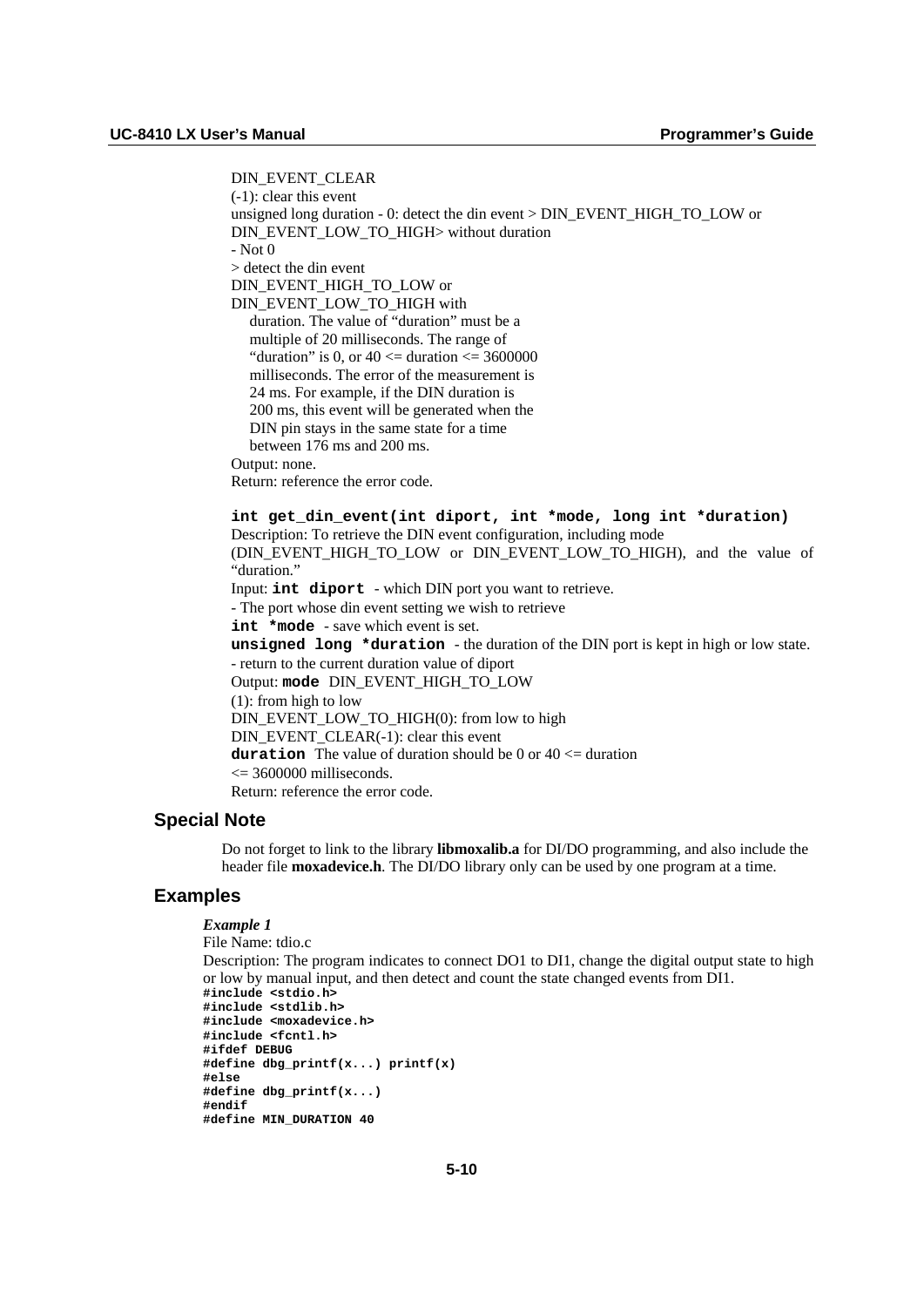```
static char *DataString[2]={"Low ", "High "}; 
static void hightolowevent(int diport) 
{ 
printf("\nDIN port %d high to low.\n", diport); 
} 
static void lowtohighevent(int diport) 
{ 
printf("\nDIN port %d low to high.\n", diport); 
} 
int main(int argc, char * argv[]) 
{ 
int i, j, state, retval; 
unsigned long duration; 
 while( 1 ) { 
   printf("\nSelect a number of menu, other key to exit. \n\ 
   1. set high to low event \n\ 
   2. get now data. \n\ 
   3. set low to high event \n\ 
   4. clear event \n\ 
   5. set high data. \n\ 
   6. set low data. \n\ 
   7. quit \n\ 
   8. show event and duration \n\ 
   Choose : "); 
   retval =0; 
   scanf("%d", &i); 
   if ( i == 1 ) { // set high to low event 
     printf("Please keyin the DIN number : "); 
     scanf("%d", &i); 
     printf("Please input the DIN duration, this minimun value must be over %d : ", 
MIN_DURATION); 
     scanf("%lu", &duration); 
     retval=set_din_event(i, hightolowevent, DIN_EVENT_HIGH_TO_LOW, duration); 
   } else if ( i == 2 ) { // get now data 
     printf("DIN data : "); 
     for ( j=0; j<4; j++ ) { 
       get_din_state(j, &state); 
      printf("%s", DataString[state]); 
     } 
     printf("\n"); 
     printf("DOUT data : "); 
     for ( j=0; j<MAX_DOUT_PORT; j++ ) { 
      get_dout_state(j, &state); 
      printf("%s", DataString[state]); 
     } 
     printf("\n"); 
     } else if ( i == 3 ) { // set low to high event 
       printf("Please keyin the DIN number : "); 
      scanf("%d", &i); 
       printf("Please input the DIN duration, this minimun value must be over %d :", 
MIN_DURATION); 
      scanf("%lu", &duration); 
      retval = set_din_event(i, lowtohighevent, DIN_EVENT_LOW_TO_HIGH, duration); 
     } else if ( i == 4 ) { // clear event 
       printf("Please keyin the DIN number : "); 
       scanf("%d", &i); 
      retval=set_din_event(i, NULL, DIN_EVENT_CLEAR, 0); 
     } else if ( i == 5 ) { // set high data 
       printf("Please keyin the DOUT number : "); 
      scanf("%d", &i); 
       retval=set_dout_state(i, 1); 
     } else if ( i == 6 ) { // set low data 
       printf("Please keyin the DOUT number : "); 
       scanf("%d", &i); 
      retval=set_dout_state(i, 0); 
     } else if ( i == 7 ) { // quit 
      break; 
     } else if ( i == 8 ) { // show event and duration
```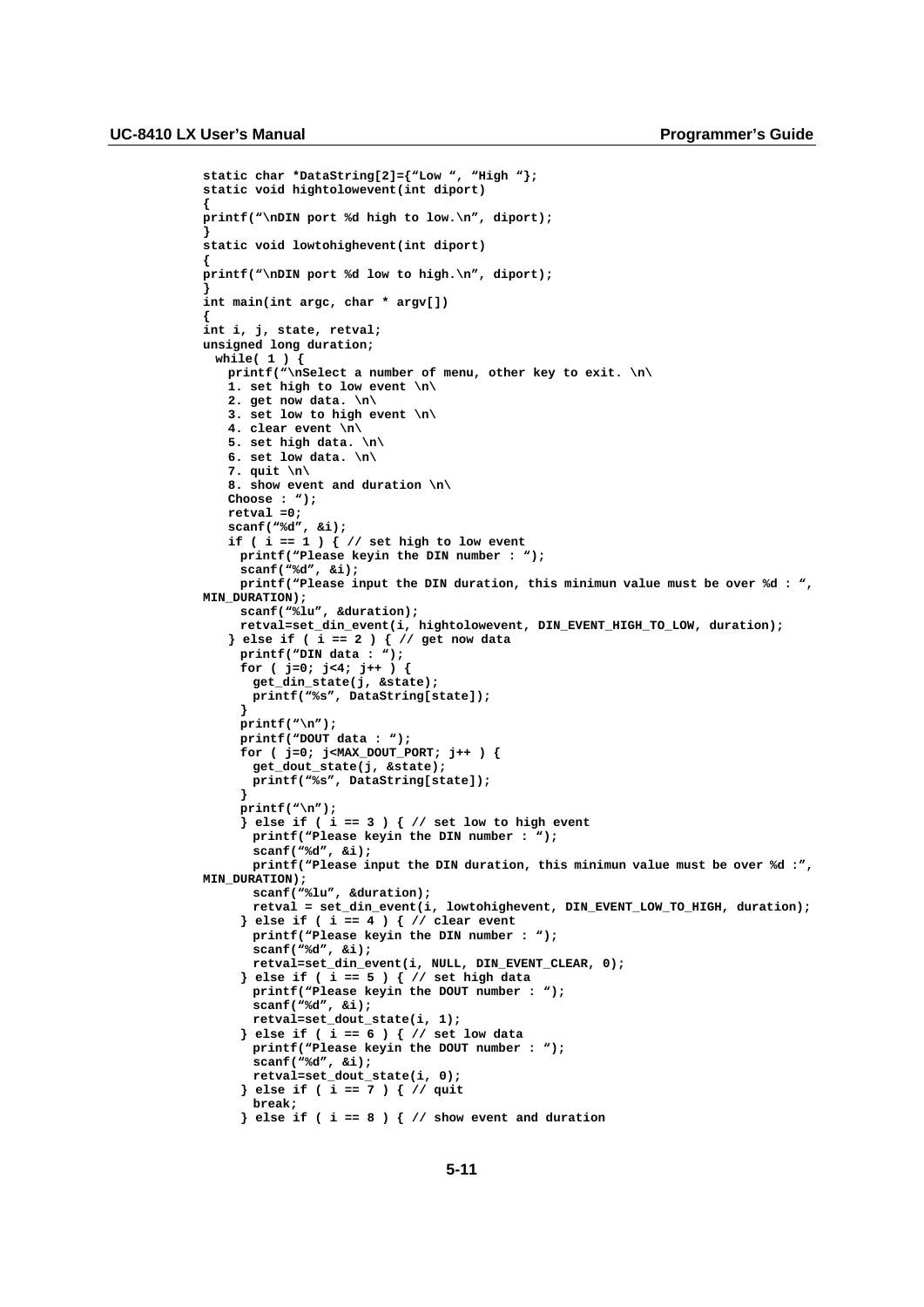```
printf("Event:\n"); 
     for ( j=0; j<MAX_DOUT_PORT; j++ ) { 
      retval=get_din_event(j, &i, &duration); 
       switch ( i ) { 
        case DIN_EVENT_HIGH_TO_LOW : 
          printf("(htl,%lu)", duration); 
          break; 
        case DIN_EVENT_LOW_TO_HIGH : 
          printf("(lth,%lu)", duration); 
          break; 
        case DIN_EVENT_CLEAR : 
          printf("(clr,%lu)", duration); 
          break; 
        default : 
          printf("err " ); 
          break; 
       } 
     } 
     printf("\n"); 
   } else { 
     printf("Select error, please select again !\n"); 
   } 
   switch(retval) { 
     case DIO_ERROR_PORT: 
      printf("DIO error port\n"); 
      break; 
     case DIO_ERROR_MODE: 
      printf("DIO error mode\n"); 
      break; 
     case DIO_ERROR_CONTROL: 
      printf("DIO error control\n"); 
      break; 
     case DIO_ERROR_DURATION: 
      printf("DIO error duratoin\n"); 
     case DIO_ERROR_DURATION_20MS: 
      printf("DIO error! The duratoin is not a multiple of 20 ms\n"); 
      break; 
    } 
 } 
 return 0; 
}
```
# **DIO Program Make File Example**

```
FNAME=tdio 
CC=xscale-linux-gcc 
STRIP=xscale-linux-strip 
release: 
  $(CC) -o $(FNAME) $(FNAME).c -lmoxalib -lpthread 
  $(STRIP) -s $(FNAME) 
debug: 
  $(CC) -DDEBUG -o $(FNAME)-dbg $(FNAME).cxx -lmoxalib -lpthread 
clean: 
  /bin/rm -f $(FNAME) $(FNAME)-dbg *.o
```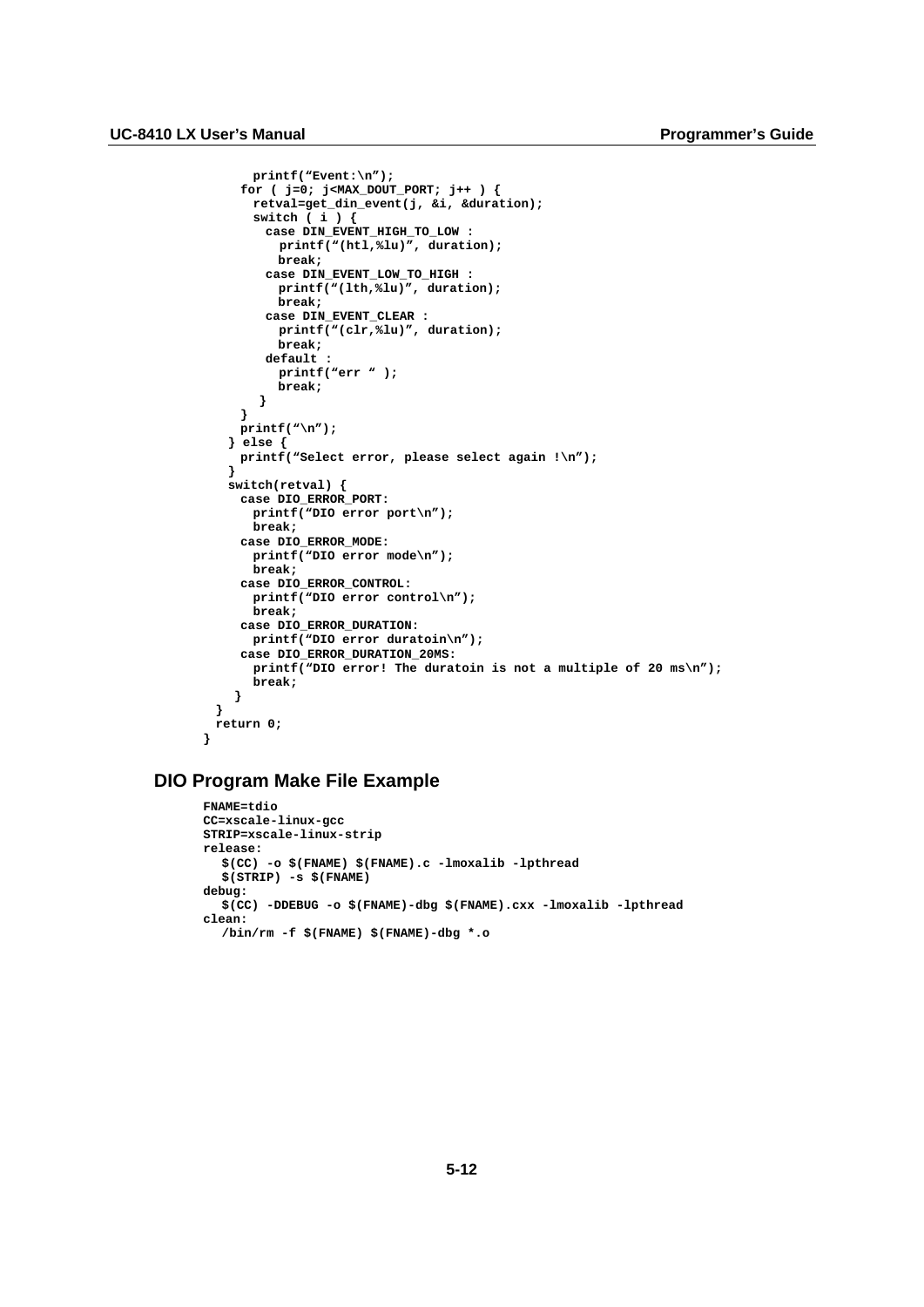# <span id="page-70-0"></span>**UART**

The normal tty device node is located at /dev/ttyM0 ... ttyM7, and the modem tty device node is located at **/dev/cum0 … cum7**.

The UC-8410 supports Linux standard termios control. The Moxa UART Device API allows you to configure ttyM0 to ttyM7 as RS-232, RS-422, 4-wire RS-485, or 2-wire RS-485. The UC-8410 supports RS-232, RS-422, 2-wire RS-485, and 4-wire RS485.

You must include <moxadevice.h>.

| #define RS232 MODE       | o  |
|--------------------------|----|
| #define RS485 2WIRE MODE | 1. |
| #define RS422 MODE       | 2  |
| #define RS485 4WIRE MODE | ર  |

1. Function: MOXA\_SET\_OP\_MODE

**int ioctl(fd, MOXA\_SET\_OP\_MODE, &mode)** 

#### **Description**

Set the interface mode. Argument 3 mode will pass to the UART device driver and change it.

2. Function: MOXA\_GET\_OP\_MODE

**int ioctl(fd, MOXA\_GET\_OP\_MODE, &mode)** 

#### **Description**

Get the interface mode. Argument 3 mode will return the interface mode.

There are two Moxa private ioctl commands for setting up special baudrates.

Function: MOXA\_SET\_SPECIAL\_BAUD\_RATE Function: MOXA\_GET\_SPECIAL\_BAUD\_RATE

If you use this ioctl to set a special baudrate, the termios cflag will be B4000000, in which case the B4000000 definition will be different. If the baudrate you get from termios (or from calling tcgetattr()) is B4000000, you must call ioctl with MOXA\_GET\_SPECIAL\_BAUD\_RATE to get the actual baudrate.

## **Setinterface**

The Serial Port Expansion Module has 8 serial ports, labeled ttyM0 to ttyM7. The ports support RS-232, RS-422, and RS-485 2-wire and 4-wire operation modes with baudrate settings up to 921600 bps.

The default operation mode is set to RS-232. You can use the **setinterface** command to change the serial port operation mode.

Usage: setinterface device-node [interface-no]

device-node -- /dev/ttyMn;  $n = 0,1,2,...$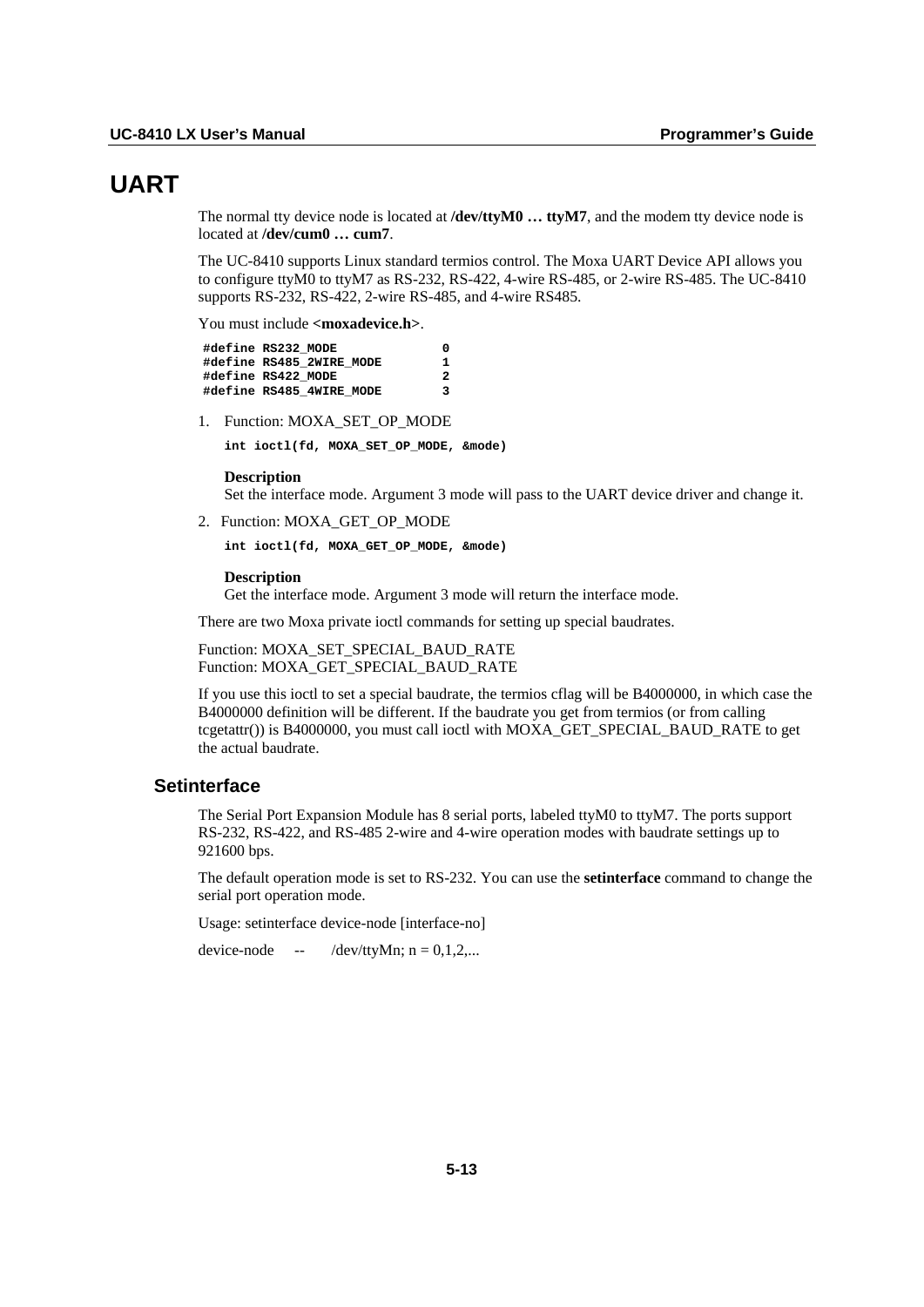interface-no -- As shown in the following table:

| interface-no | <b>Operation Mode</b>   |
|--------------|-------------------------|
| None         | Display current setting |
|              | RS-232                  |
|              | $RS-485$ 2-wire         |
|              | RS-422                  |
|              | RS-485 4-wire           |

The following example sets /dev/ttyM0 to RS-422 mode

```
DA682:~# setinterface /dev/ttyM0 2 
DA682:~# setinterface /dev/ttyM0 
Now setting is RS422 interface. 
DA682:~#
```
## **Example for setting the baudrate**

```
#include <moxadevice.h> 
#include <termios.h> 
struct termios<br>int
                  int fd, speed; 
fd = open("/dev/ttyM0", 0 RDW);tcgetattr(fd, &term); 
term.c_cflag &= ~(CBAUD | CBAUDEX); 
term.c_cflag |= B4000000; 
tcsetattr(fd, TCSANOW, &term); 
speed = 500000; 
ioctl(fd, MOXA_SET_SPECIAL_BAUD_RATE, &speed);
```
## **Example for getting the baudrate**

```
 #include <moxadevice.h> 
 #include <termios.h> 
 struct termios term; 
               int fd, speed; 
 fd = open("/dev/ttyM0", O_RDWR); 
 tcgetattr(fd, &term); 
 if ( (term.c_cflag & (CBAUD|CBAUDEX)) != B4000000 ) 
 {// follow the standard termios baud rate define} else 
 {ioctl(fd, MOXA_GET_SPECIAL_BAUD_RATE, &speed);}
```
# **Baudrate inaccuracy**

Divisor = 921600/Target Baud Rate. (Only Integer part) ENUM =  $8 * (921600/Target - Divisor)$  (Round up or down) Inaccuracy =  $(Target Band Rate - 921600/(Divisor + (ENUM/8)))$  \* 100% E.g., To calculate 500000 bps Divisor = 1, ENUM = 7, Inaccuracy  $= 1.7\%$ 

\*The Inaccuracy should less than 2% for the device to work reliably.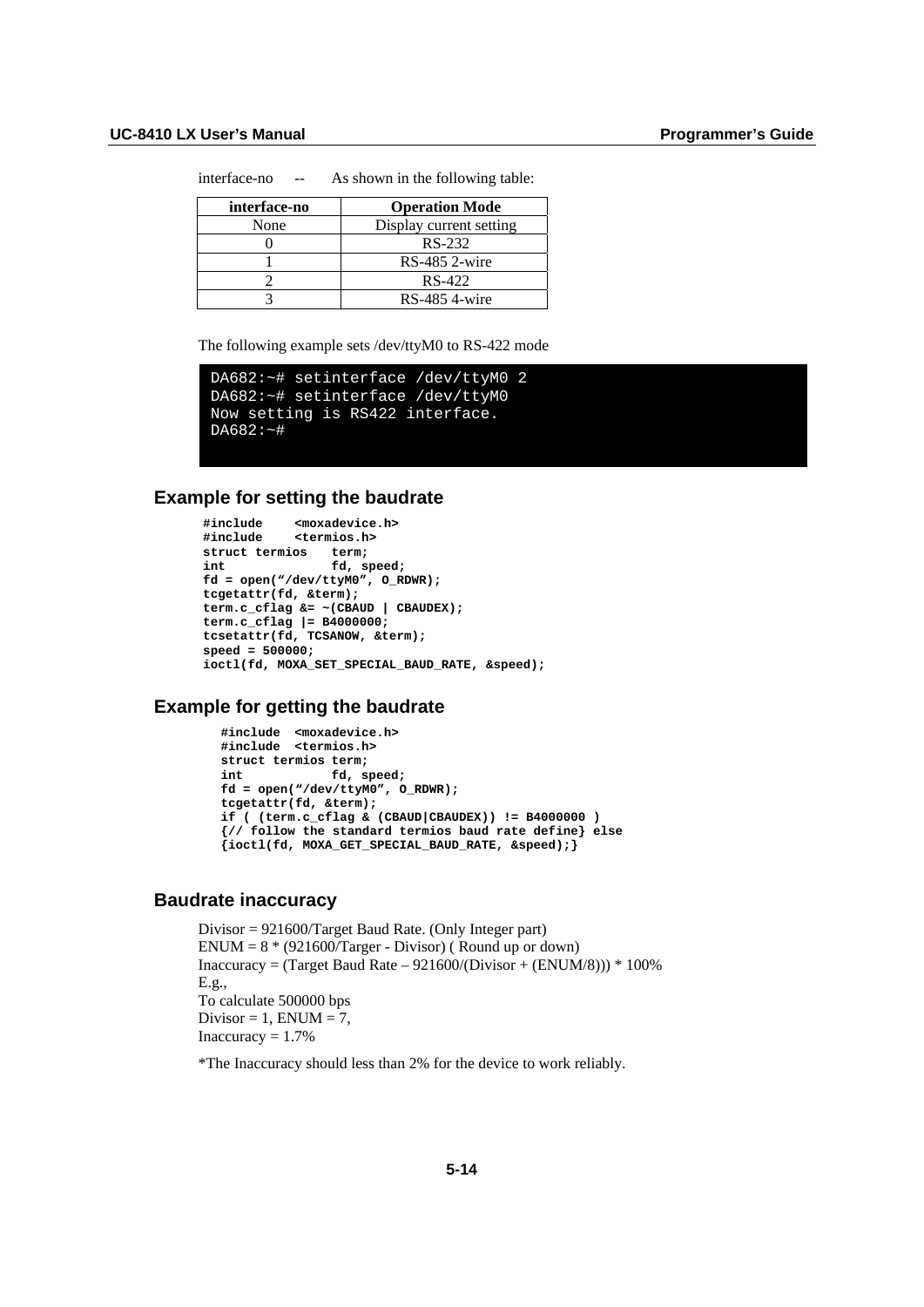#### **Special Note**

- 1. If the target baudrate is not a special baudrate (e.g., 50, 75, 110, 134, 150, 200, 300, 600, 1200, 1800, 2400, 4800, 9600, 19200, 38400, 57600, 115200, 230400, 460800, 921600), the termios cflag will be set to the same flag.
- 2. If you use stty to get the serial information, you will get a speed equal to 0.

#### **SRAM**

#### 1. Introduction

The UC-8410 provides 256 KB of embedded SRAM. As there is a system battery inside the computer, the SRAM can work and be used to keep data even when the system is crashed. This means that the data stored on the SRAM will not be lost after the UC-8410 is powered off.

#### 2. How the SRAM works

The SRAM device can be programmed through the file /dev/sram. This means that you can read from or write to /dev/sram to store data on the embedded SRAM. The following example illustrates how to do this:

```
History:
   Versoin
                Author
                              Date
                                        Comment
  1.0
            Jared Wu. 09-11-2008 Write a pattern to SRAM.
#include <sys/types.h>
#include <sys/stat.h>
#include <stdio.h>
#include <stdlib.h>
#include <string.h>
#include <fcntl.h>
#include \langlelinux/kd.h>
#define SRAM SIZE
                     0x00040000 //256 Kbytes
static char sram_buf1[SRAM_SIZE], sram_buf2[SRAM_SIZE];
int main(int argc, char * argv[])
\{int
            fd, len;
  unsigned long
                ms=0:
  char pattern='9';
  if (\arg c > 2) {
       printf("Usage: %s [pattern]\n");
       exit(0);\mathcal{E}if (\arg c == 2) {
       pattern=argv[1][0];
       printf("pattern:%c\n", pattern);
   \mathcal{E}fd = open("/dev/sram". O RDWR):
```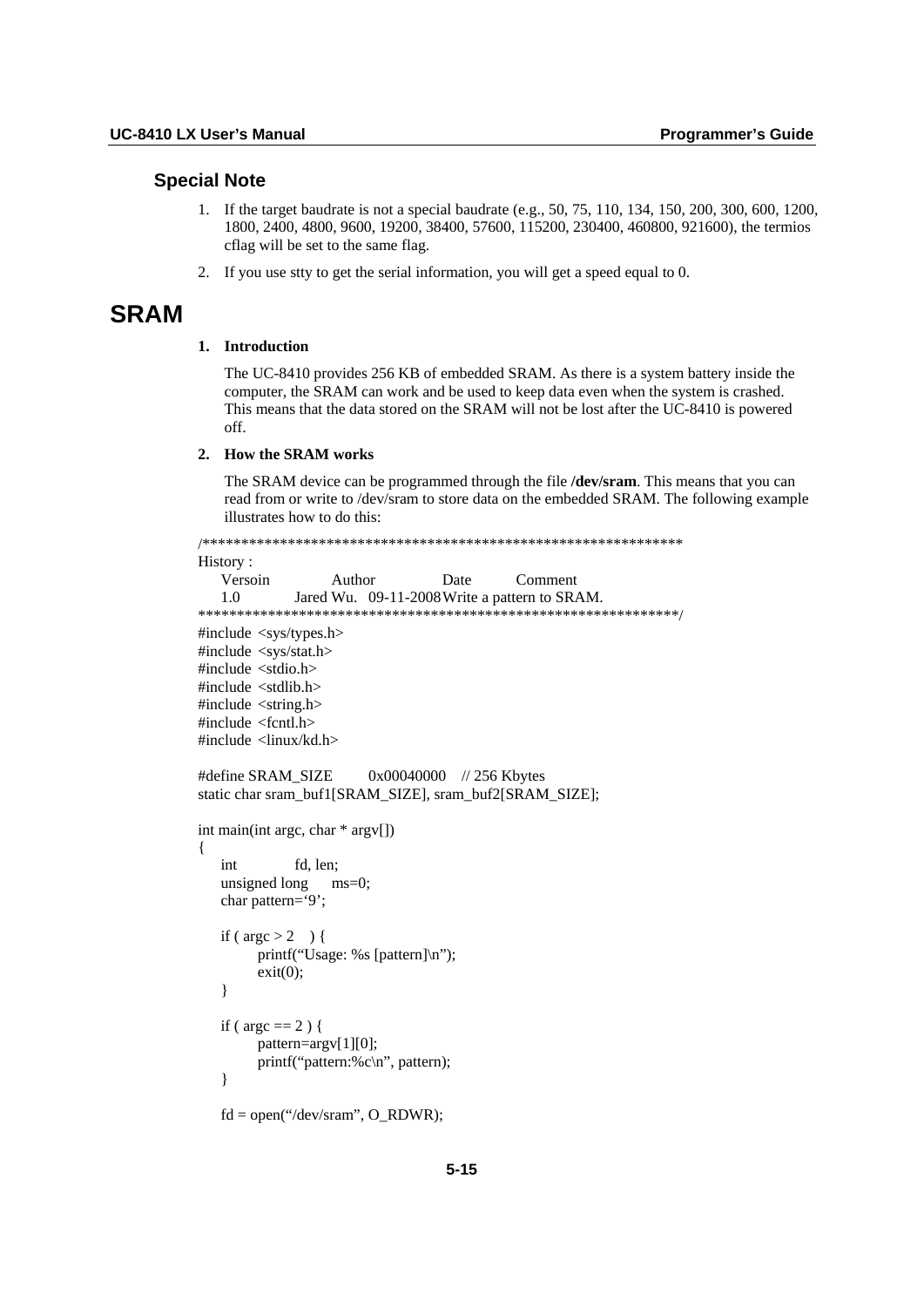```
if(fd < 0) {
        printf("Open /dev/sram fail");
        exit(0):
   \left\{ \right.// Write the sram with patern
   memset(sram_buf1, pattern, sizeof(sram_buf1));
   len=write(fd, sram_buf1, sizeof(sram_buf1));
   if(len < 0) {
        printf("Write /dev/sram fail");
        exit(0);\mathcal{E}printf("The content is written\n");
   close(fd);
History:
   Versoin
                   Author
                                  Date
                                             Comment
   1.0
             Jared Wu. 09-11-2008 Read from the SRAM and compare with some pattern.
#include <sys/types.h>
#include <sys/stat.h>
#include <stdio.h>
#include <stdlib.h>
#include \langlestring.h>
#include <fcntl.h>
#include <linux/kd.h>
                       0x00040000 // 256 Kbytes
#define SRAM SIZE
static char sram_buf1[SRAM_SIZE], sram_buf2[SRAM_SIZE];
int main(int argc, char * argv[])
\left\{ \right.int
             fd. len:
   unsigned long ms=0;
   char pattern='9';
   if (\arg c > 2) {
        printf("Usage: %s [pattern]\n");
        exit(0):
   \}if (\arg c == 2) {
        pattern=argv[1][0];
        printf("pattern:%c\n", pattern);
   \left\{ \right.fd = open("/dev/sram", O_RDWR);if(fd < 0) {
        printf("Open /dev/sram fail");
        exit(0);\mathcal{E}
```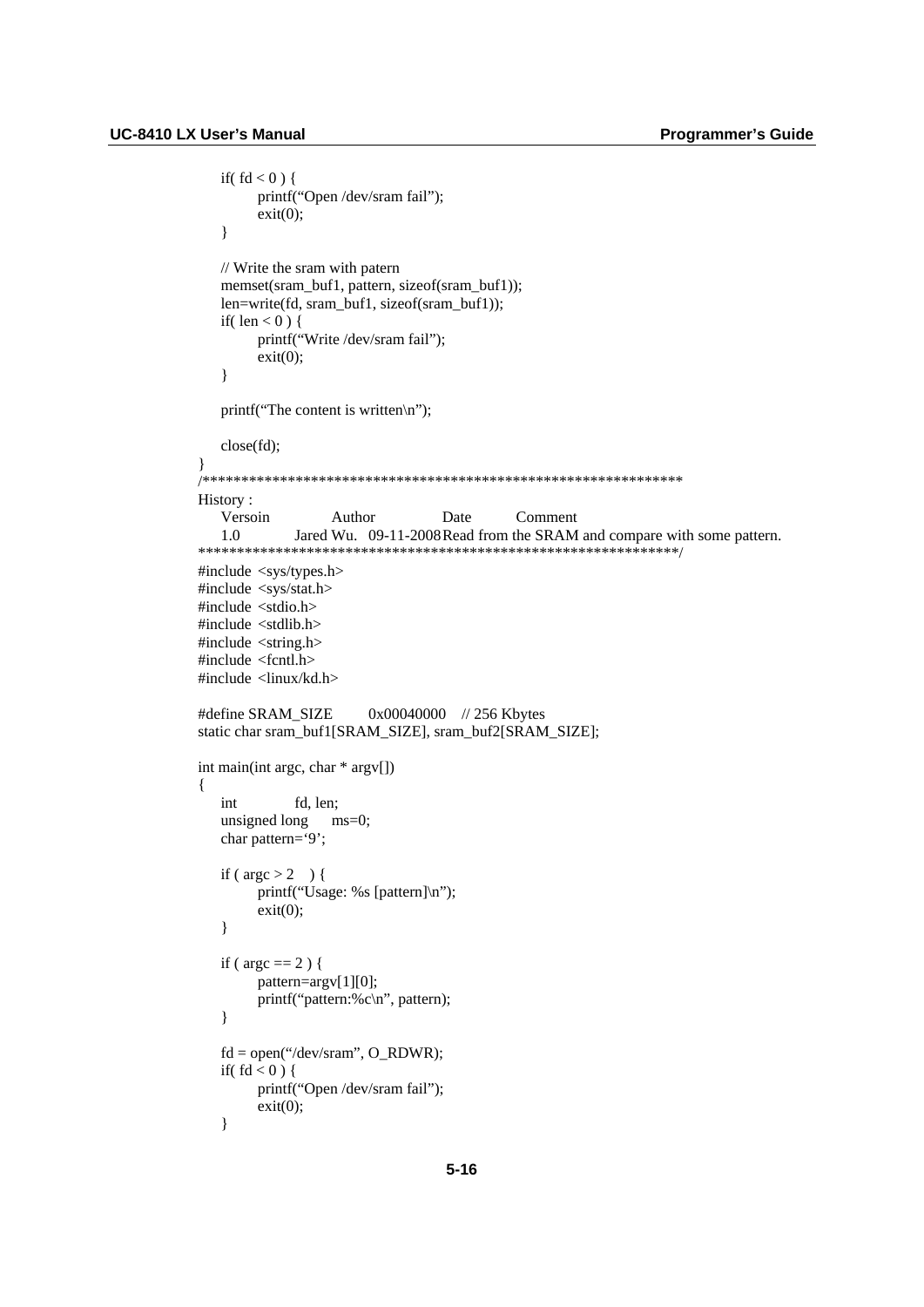```
 // Write the sram with pattern 
   memset(sram_buf1, pattern, sizeof(sram_buf1));
    // Read from sram and compare with pattern 
    len=read(fd, sram_buf2, sizeof(sram_buf2)); 
   if( len < 0 ) {
          printf("Read from /dev/sram fail\n"); 
         exit(0):
    } 
   if ( memcmp(sram_buf1, sram_buf2, SRAM_SIZE) != 0 ) {
          printf("Memory compared fail\n"); 
         exit(0);
    } 
    printf("The content is identical\n"); 
    close(fd); 
}
```
### **Make File Example**

The following Makefile file sample code is copied from the Hello example on the UC-8410's CD-ROM.

```
CC = xscale-linux-gcc 
CPP = xscale-linux-gcc 
SOURCES = hello.c 
OBJS = $(SOURCES:.c=.o) 
all: hello 
hello: $(OBJS) 
   $(CC) -o $@ $^ $(LDFLAGS) $(LIBS) 
clean: 
   rm -f $(OBJS) hello core *.gdb
```
# **Software Lock**

"Software Lock" is an innovative technology developed by the Moxa engineering team, and can be used by a system integrator or developer to protect applications from being copied. An application is compiled into a binary format bound to the embedded computer, and the operating system that the application runs on. As long as it is obtained from the computer, it can be installed on the same hardware and under the same operating system, resulting in a loss of the add-on value created by the developer.

Users can deploy this data encryption method to develop the software for the applications. The binary file associated with each of your applications needs to undergo an additional encryption process after you have developed it. The process requires you to install an encryption key in the target computer.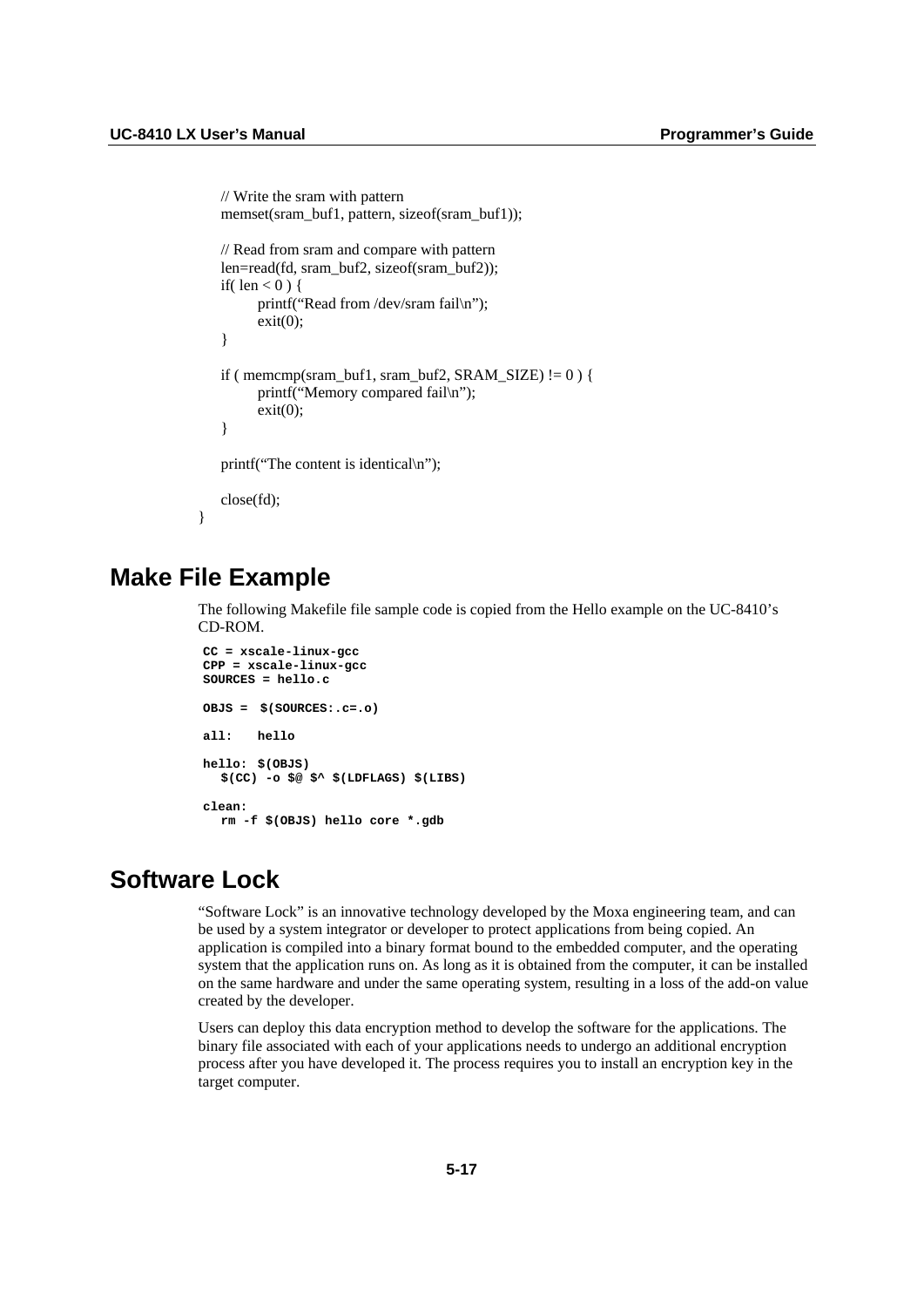1. Choose an encryption key (e.g.,"ABigKey") and install it in the target computer by a pre-utility program called 'setkey'.

```
#setkey ABigKey
```
NOTE: If you would like to clear the encryption key on the target computer, use the following command.

**#setkey ""** 

- 2. Develop and compile your program on the development PC.
- 3. On the development PC, run the utility program 'binencryptor' to encrypt your program with an encryption key.

**#binencryptor yourProgram ABigKey** 

4. Upload the encrypted program file to the target computer by FTP or NFS and test the program.

The encryption key is a computer-wise key. This means that the computer has only one key installed. Running the program 'setkey' multiple times overrides the existing key.

To prove the effectiveness of this software protection mechanism, prepare a target computer on which an encryption key has not been installed, or install a key different from that used to encrypt your program. In either case, the encrypted program fails immediately.

This mechanism also allows computers with an encryption key installed to bypass programs that are not encrypted. This is handy in the development phase since you can develop your programs and test them cleanly on the target computer.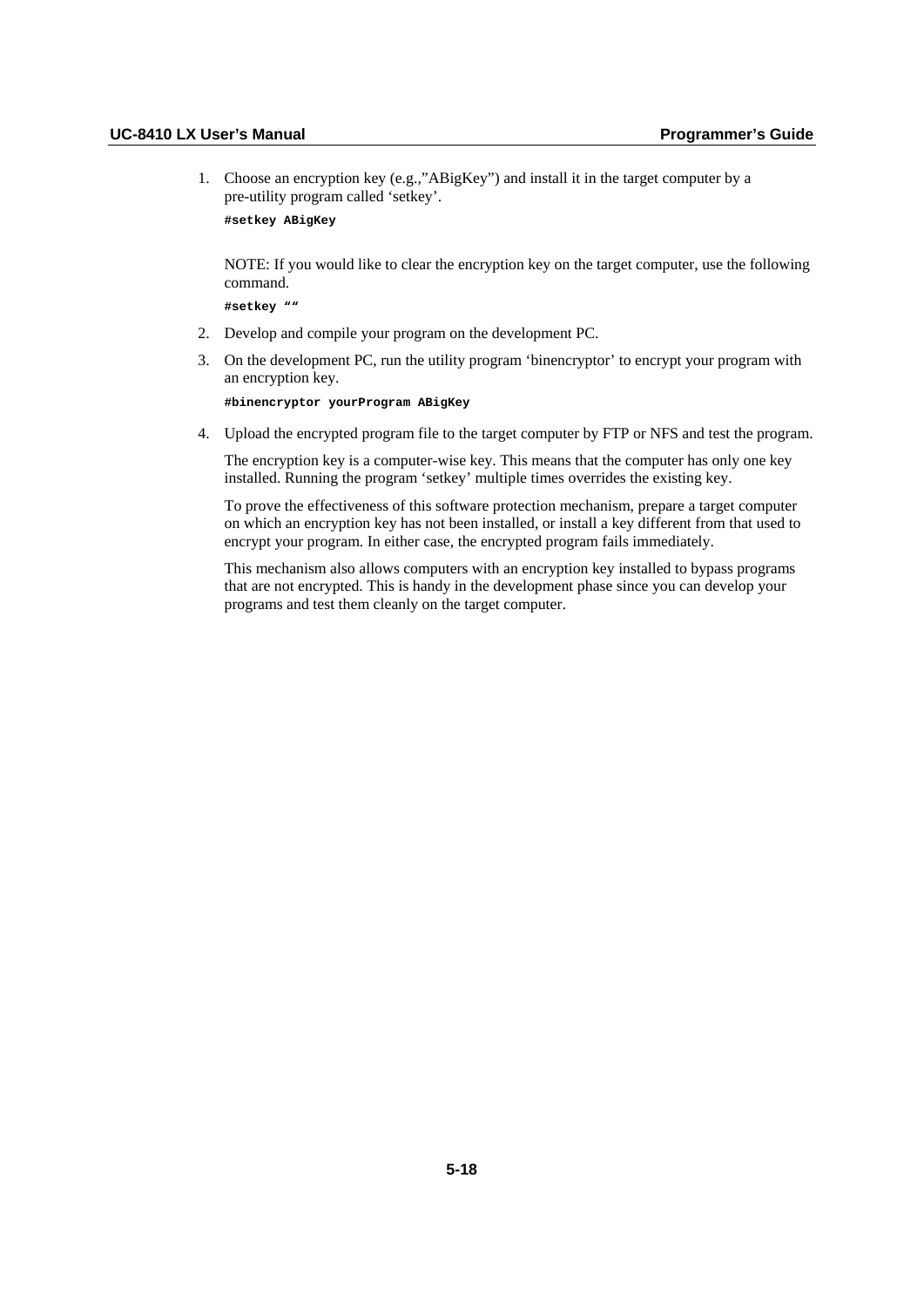# **System Commands**

# **Busybox (V1.10.4): Linux normal command utility collection**

File manager

| cp            | copy file                                                                        |
|---------------|----------------------------------------------------------------------------------|
| $\mathbf{ls}$ | list file                                                                        |
| $\ln$         | make symbolic link file                                                          |
| mount         | mount and check file system                                                      |
| rm            | delete file                                                                      |
| chmod         | change file owner & group & user                                                 |
| chown         | change file owner                                                                |
| chgrp         | change file group                                                                |
| chroot        | runs a command with a specified root directory.                                  |
| sync          | sync file system; save system file buffer to hardware                            |
| mv            | move file                                                                        |
| pwd           | display active file directly                                                     |
| df            | list active file system space                                                    |
| mkdir         | make new directory                                                               |
| rmdir         | delete directory                                                                 |
| find          | search for files in a directory hierarchy                                        |
| head          | output the first part of files                                                   |
| mkfifo        | creates a FIFO, special character file, or special block file with the specified |
|               | name                                                                             |
| mknod         | creates a FIFO, special character file, or special block file with the specified |
|               | name                                                                             |
| touch         | change file timestamps                                                           |
| which         | Locate a program file in the user's path.                                        |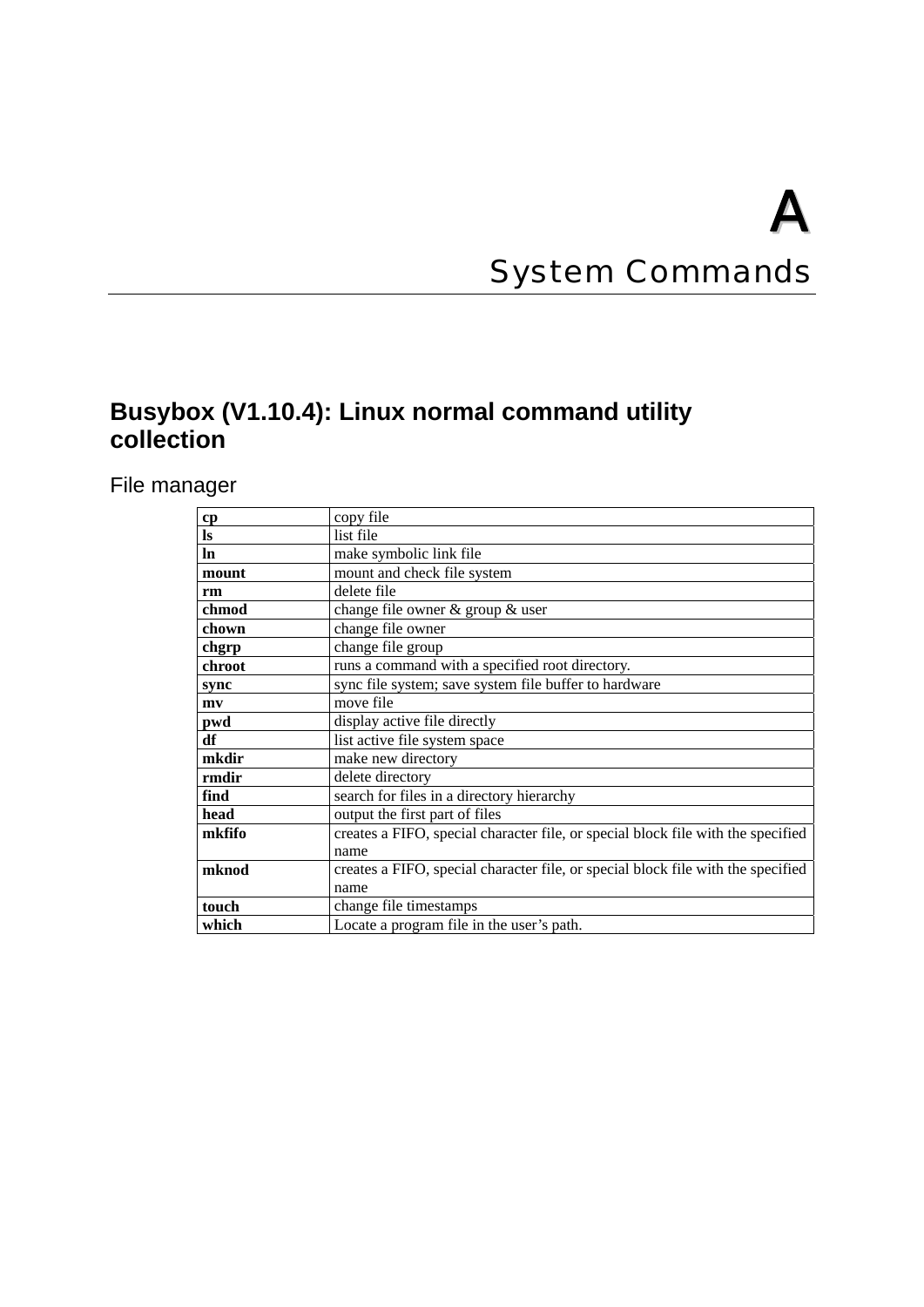## Editor

| vi        | text editor                                                              |
|-----------|--------------------------------------------------------------------------|
| cat       | dump file context                                                        |
| grep      | Search string on file                                                    |
| egrep     | search string on file of Extended regular expressions                    |
| fgrep     | Search file(s) for lines that match a fixed string                       |
| cut       | Get string on file                                                       |
| find      | Find file where are there                                                |
| more      | dump file by one page                                                    |
| test      | test if file exists or not                                               |
| sleep     | Sleep (seconds)                                                          |
| usleep    | suspend execution for microsecond intervals                              |
| echo      | echo string                                                              |
| sed       | Steam editor                                                             |
| awk       | pattern-directed scanning and processing language                        |
| expand    | Converts all tabs to spaces                                              |
| tail      | Print the last 10 lines of each FILE to standard output.                 |
| tar       | The GNU version of the tar archiving utility                             |
| tr        | Translate, squeeze, and/or delete characters                             |
| <b>WC</b> | Print byte, word, and line counts, count the number of bytes,            |
|           | whitespace-separated words, and newlines in each given FILE, or standard |
|           | input if non are given or for a FILE of '-'.                             |

# Network

| arp          | manipulate the system ARP cache                                         |
|--------------|-------------------------------------------------------------------------|
| ping         | ping to test network                                                    |
| route        | routing table manager                                                   |
| netstat      | display network status                                                  |
| ifconfig     | set network IP address                                                  |
| tftp         | IPV4 Trivial File Transfer Protocol client                              |
| telnet       | Connects the local host with a remote host, using the Telnet interface. |
| ftp          | file transfer protocol                                                  |
| ifdown, ifup | bring a network interface up, or take a network interface down          |
| ip           | show / manipulate routing, devices, policy routing and tunnels          |
| tcpsvd       | TCP/IP service daemon                                                   |
| wget         | The non-interactive network downloader.                                 |

### Process

| kill         | kill process                                                                |
|--------------|-----------------------------------------------------------------------------|
| ps           | display now running process                                                 |
| fuser        | identify processes using files or sockets                                   |
| killall      | sends a signal to all processes running any of the specified commands       |
| nice, renice | run a program with modified scheduling priority / alter priority of running |
|              | processes                                                                   |
| pidof        | find the process ID of a running program                                    |
| run-parts    | run scripts or programs in a directory                                      |
|              | start-stop-deamon   start and stop system daemon programs                   |
| top          | display Linux tasks                                                         |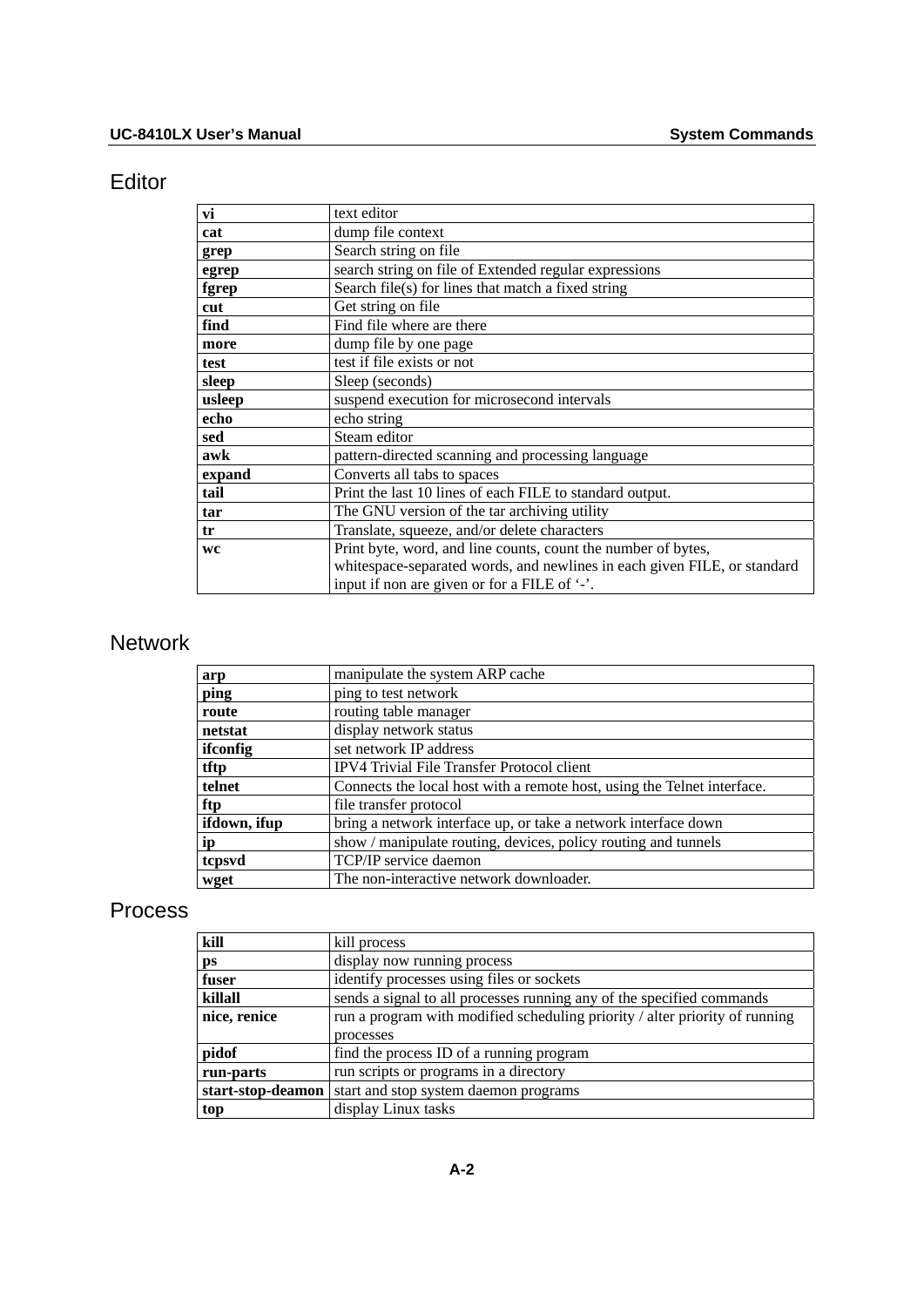# Modules

| insmod       | l insert a module into the kernel                            |
|--------------|--------------------------------------------------------------|
| <b>Ismod</b> | shows which kernel modules are currently loaded              |
| modprobe     | intelligently adds or removes a module from the Linux kernel |
| rmmod        | remove module from kernel                                    |

## **Other**

| dmesg        | dump kernel log message                                                     |
|--------------|-----------------------------------------------------------------------------|
| zcat         | Dump .gz file context                                                       |
| free         | display system memory usage                                                 |
| date         | print or set the system date and time                                       |
| env          | run a program in a modified environment                                     |
| clear        | clear the terminal screen                                                   |
| reboot       | reboot or power off/on the server                                           |
| halt         | halt the server                                                             |
| du           | estimate file space usage                                                   |
| gzip, gunzip | compress or expand files                                                    |
| hostname     | show system's host namebasename return filename or directory portion of     |
|              | pathname                                                                    |
| dirname      | Convert a full pathname to just a path                                      |
| expr         | evaluate arguments as an expression                                         |
| false        | Do nothing, returning a non-zero (false) exit status                        |
| true         | Do nothing, successfully                                                    |
| fdisk        | Partition table manipulator for Linux                                       |
| hwclock      | A tool for accessing the Hardware Clock                                     |
| id           | Print the user identity                                                     |
| klogd        | Kernel log daemon                                                           |
| logger       | a shell command interface to the syslog system log module                   |
| md5sum       | compute and check MD5 message digest                                        |
| mesg         | control write access to your terminal                                       |
| mktemp       | make temporary file name                                                    |
| nohup        | No Hang Up                                                                  |
| reset        | terminal initialization                                                     |
| stty         | change and print terminal line settings                                     |
| syslogd      | Linux system logging utilities                                              |
| uname        | Print system information, print information about the machine and operating |
|              | system it is running on                                                     |
| uptime       | Determine how long the system has been running                              |
| xargs        | build and execute command lines from standard input                         |
| yes          | 'yes' prints the command line arguments, separated by spaces and followed   |
|              | by a newline, forever until it is killed.                                   |
| tee          | Copy standard input to each FILE, and also to standard output.              |